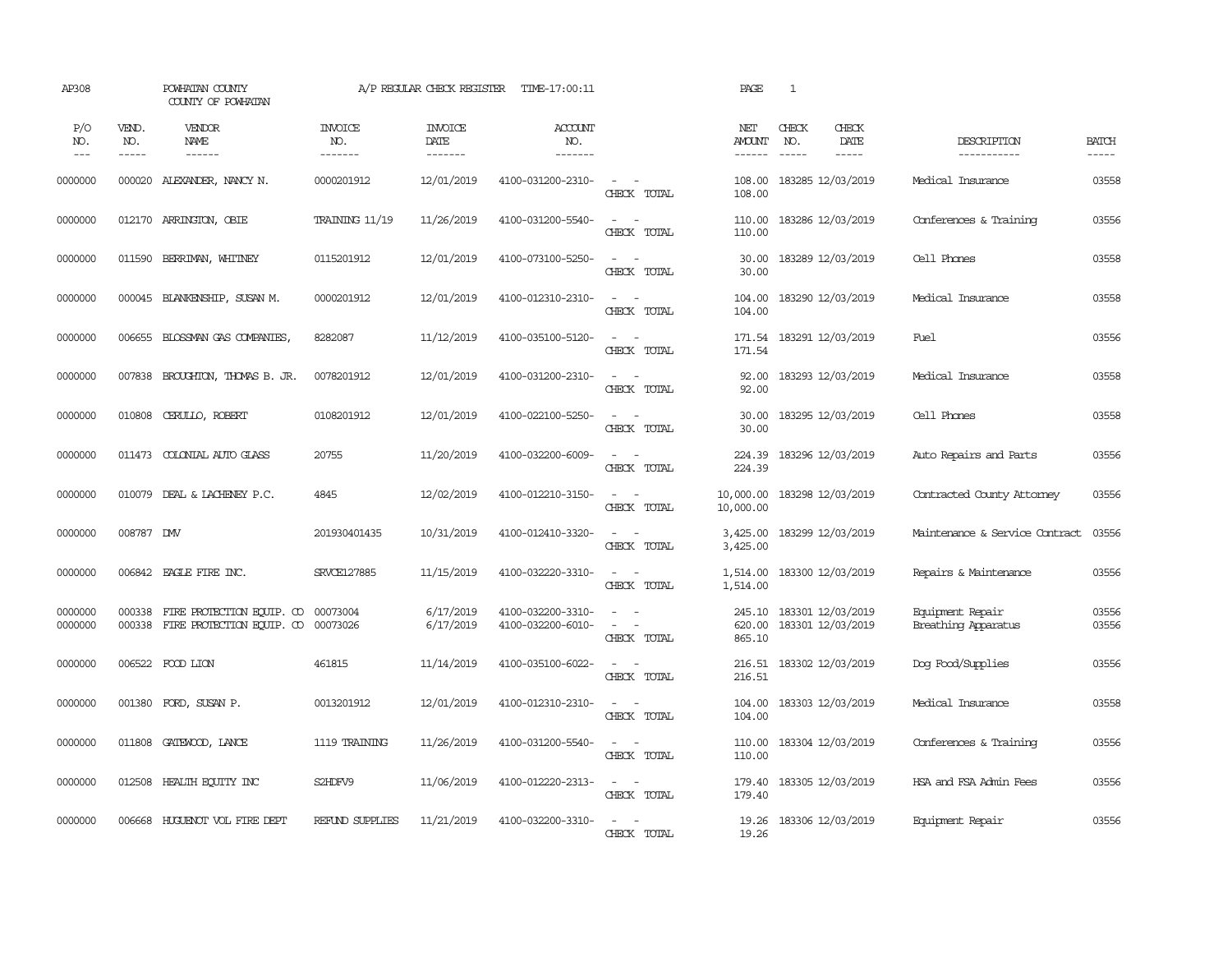| AP308               |                             | POWHATAN COUNTY<br>COUNTY OF POWHATAN                      |                                  | A/P REGULAR CHECK REGISTER        | TIME-17:00:11                          |                                                                                                                                          | PAGE                           | 2                             |                                        |                                                                  |                       |
|---------------------|-----------------------------|------------------------------------------------------------|----------------------------------|-----------------------------------|----------------------------------------|------------------------------------------------------------------------------------------------------------------------------------------|--------------------------------|-------------------------------|----------------------------------------|------------------------------------------------------------------|-----------------------|
| P/O<br>NO.<br>$---$ | VEND.<br>NO.<br>$- - - - -$ | <b>VENDOR</b><br>NAME<br>$- - - - - -$                     | <b>INVOICE</b><br>NO.<br>------- | <b>INVOICE</b><br>DATE<br>------- | ACCOUNT<br>NO.<br>-------              |                                                                                                                                          | NET<br><b>AMOUNT</b><br>------ | CHECK<br>NO.<br>$\frac{1}{2}$ | CHECK<br>DATE<br>$- - - - -$           | DESCRIPTION<br>-----------                                       | <b>BATCH</b><br>----- |
| 0000000             |                             | 011973 KURNOS, JULIANNE N.                                 | 0119201912                       | 12/01/2019                        | 4100-081100-5250-                      | $\sim$ $ \sim$<br>CHECK TOTAL                                                                                                            | 30.00<br>30.00                 |                               | 183307 12/03/2019                      | Cell Phones                                                      | 03558                 |
| 0000000<br>0000000  |                             | 010811 IAND AND COATES, INC<br>010811 IAND AND COATES, INC | 3312543<br>3312543               | 11/20/2019<br>11/20/2019          | 4100-014500-3319-<br>4100-014500-3321- | $\sim$ $\sim$<br>$\overline{\phantom{a}}$<br>$\sim$<br>CHECK TOTAL                                                                       | 16.24<br>179.56<br>195.80      |                               | 183308 12/03/2019<br>183308 12/03/2019 | Equipment Repairs and Maintena<br>Snow Removal                   | 03556<br>03556        |
| 0000000             |                             | 013301 LEE & PIRACCI                                       | 8832915                          | 10/28/2019                        | 4100-021200-3150-                      | $\sim$ $ \sim$<br>CHECK TOTAL                                                                                                            | 120.00<br>120.00               |                               | 183309 12/03/2019                      | Outside Counsel                                                  | 03556                 |
| 0000000             |                             | 009552 MANSFIELD OIL COMPANY                               | SOLCD-561864                     | 11/18/2019                        | 4100-032200-5120-                      | $\sim$ $ \sim$<br>CHECK TOTAL                                                                                                            | 95.12<br>95.12                 |                               | 183311 12/03/2019                      | Apparatus Fuel                                                   | 03556                 |
| 0000000             |                             | 006146 MCCLELLAN, WENDY SUSAN                              | REIMB WANCONF                    | 11/25/2019                        | 4100-031710-5510-                      | $\frac{1}{2} \left( \frac{1}{2} \right) \left( \frac{1}{2} \right) \left( \frac{1}{2} \right) \left( \frac{1}{2} \right)$<br>CHECK TOTAL | 459.28<br>459.28               |                               | 183312 12/03/2019                      | Travel/Mileage/Parking/Tolls                                     | 03556                 |
| 0000000             |                             | 009276 MCCREIGHT, FRAN                                     | 0092201912                       | 12/01/2019                        | 4100-073100-5250-                      | $\sim$<br>$\sim$<br>CHECK TOTAL                                                                                                          | 30.00<br>30.00                 |                               | 183313 12/03/2019                      | Cell Phones                                                      | 03558                 |
| 0000000<br>0000000  | 009666                      | MID-ATLANTIC CONIROLS<br>009666 MID-ATLANTIC CONTROLS      | 26305<br>26305                   | 1/21/2019<br>1/21/2019            | 4100-032220-3320-<br>4100-014100-3320- | $\sim$ $ \sim$<br>$\omega_{\rm{max}}$ and $\omega_{\rm{max}}$<br>CHECK TOTAL                                                             | 450.00<br>450.00<br>900.00     |                               | 183314 12/03/2019<br>183314 12/03/2019 | Maintenance & Service Contract<br>Maintenance & Service Contract | 03556<br>03556        |
| 0000000             |                             | 013296 MYLIUS, BRONSON FORD                                | <b>MORRIS HOUSING</b>            | 11/22/2019                        | 4100-053910-5642-                      | $\sim$ $\sim$<br>CHECK TOTAL                                                                                                             | 1,020.89<br>1,020.89           |                               | 183315 12/03/2019                      | PCCAA Services - TANF                                            | 03562                 |
| 0000000             |                             | 008935 NICHOLS, JOHN                                       | <b>REFUND</b>                    | 11/20/2019                        | 3100-013030-0008-                      | $\sim$ 100 $\sim$<br>CHECK TOTAL                                                                                                         | 50.00<br>50.00                 |                               | 183316 12/03/2019                      | Building Permits                                                 | 03557                 |
| 0000000             |                             | 013299 POE, ANDREA                                         | REIMB EMS SYMP                   | 11/25/2019                        | 4100-032200-5815-                      | $\sim$<br>$\sim$ $-$<br>CHECK TOTAL                                                                                                      | 542.28<br>542.28               |                               | 183317 12/03/2019                      | Training/Seminars                                                | 03557                 |
| 0000000             |                             | 009638 POE, INEZ L                                         | 0096201912                       | 12/01/2019                        | 4100-013200-2310-                      | $\sim$ $  -$<br>CHECK TOTAL                                                                                                              | 120.00<br>120.00               |                               | 183318 12/03/2019                      | Medical Insurance                                                | 03558                 |
| 0000000             | 011929                      | POMPEI, ANDREW                                             | 0119201912                       | 12/01/2019                        | 4100-081100-5250-                      | $\frac{1}{2} \left( \frac{1}{2} \right) \left( \frac{1}{2} \right) = \frac{1}{2} \left( \frac{1}{2} \right)$<br>CHECK TOTAL              | 30.00<br>30.00                 |                               | 183319 12/03/2019                      | Cell Phones                                                      | 03558                 |
| 0000000             | 001980                      | POORE, FRANCES                                             | 0019201912                       | 12/01/2019                        | 4100-012100-2310-                      | $\sim$<br>$\sim$<br>CHECK TOTAL                                                                                                          | 88.00<br>88.00                 |                               | 183320 12/03/2019                      | Medical Insurance                                                | 03558                 |
| 0000000             | 006043                      | POWERS, KATHRYN C.                                         | 0060201912                       | 12/01/2019                        | 4100-021600-2310-                      | $\sim$ $ \sim$<br>CHECK TOTAL                                                                                                            | 120.00<br>120.00               |                               | 183321 12/03/2019                      | Medical Insurance                                                | 03558                 |
| 0000000             |                             | 008579 POWHATAN COMMERCIAL                                 | 0085201912                       | 12/01/2019                        | 4100-014400-5420-                      | $\omega_{\rm{max}}$ and $\omega_{\rm{max}}$<br>CHECK TOTAL                                                                               | 2,634.00<br>2,634.00           |                               | 183322 12/03/2019                      | Rent - Office Space                                              | 03558                 |
| 0000000             |                             | 008294 POWHATAN COUNTY PUBLIC                              | 0082201912                       | 12/01/2019                        | 4100-031200-2310-                      | $\sim$ 100 $\sim$<br>CHECK TOTAL                                                                                                         | 718.00<br>718.00               |                               | 183323 12/03/2019                      | Medical Insurance                                                | 03558                 |
| 0000000             |                             | 012064 POWHATAN COUNTY TREASURER 192 08/28-10/30           |                                  | 11/15/2019                        | 4100-035100-5140-                      | $\sim$<br>$\sim$<br>CHECK TOTAL                                                                                                          | 284.19<br>284.19               |                               | 183324 12/03/2019                      | Sewer                                                            | 03557                 |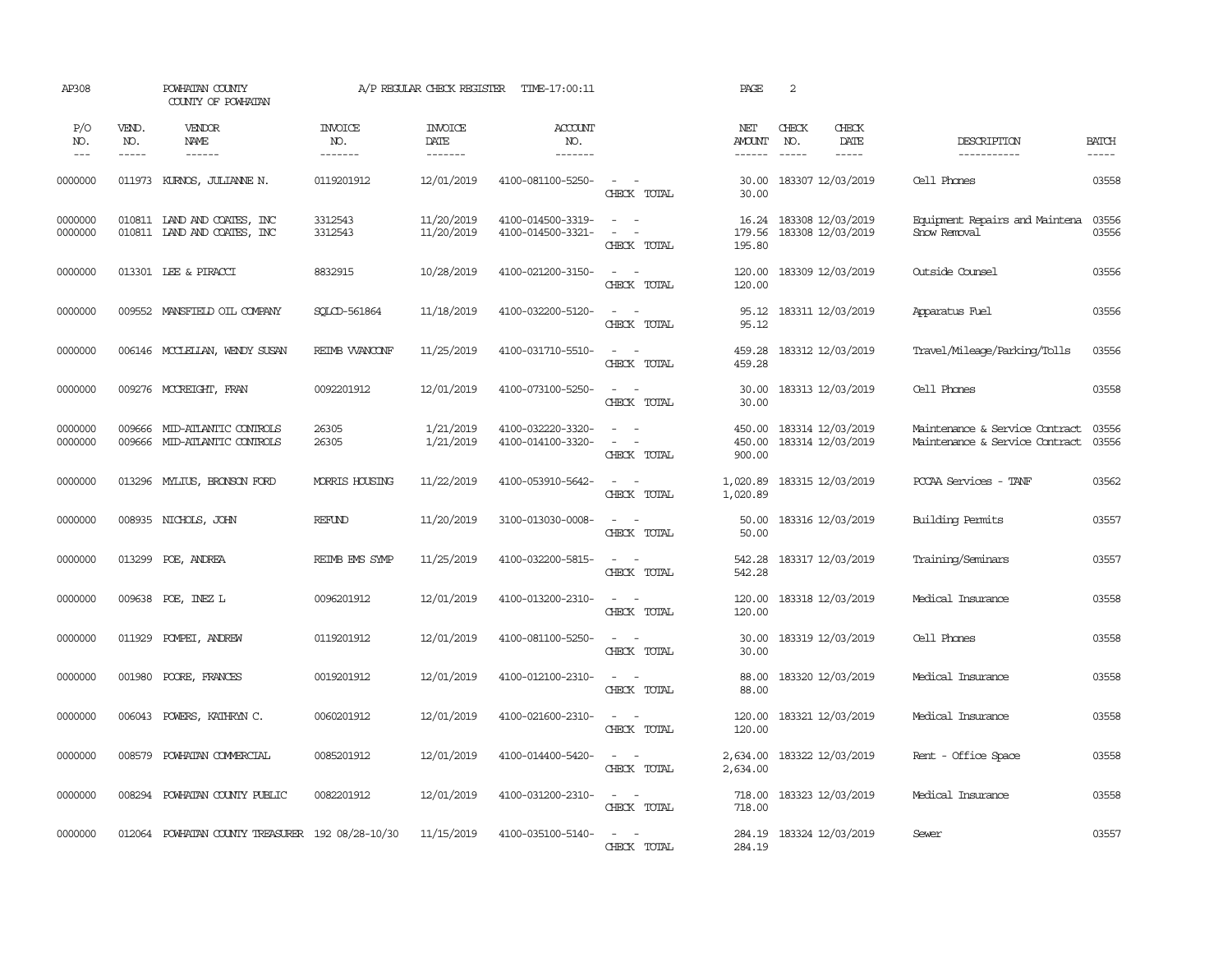| AP308                                    |                                      | POWHATAN COUNTY<br>COUNTY OF POWHATAN                                |                                  | A/P REGULAR CHECK REGISTER                           | TIME-17:00:11                                                                    |                                                                                                                                          | PAGE                                       | 3                                                                                         |                              |                                                                                                      |                                  |
|------------------------------------------|--------------------------------------|----------------------------------------------------------------------|----------------------------------|------------------------------------------------------|----------------------------------------------------------------------------------|------------------------------------------------------------------------------------------------------------------------------------------|--------------------------------------------|-------------------------------------------------------------------------------------------|------------------------------|------------------------------------------------------------------------------------------------------|----------------------------------|
| P/O<br>NO.<br>$\frac{1}{2}$              | VEND.<br>NO.<br>-----                | VENDOR<br>NAME<br>------                                             | <b>INVOICE</b><br>NO.<br>------- | <b>INVOICE</b><br>DATE<br>-------                    | <b>ACCOUNT</b><br>NO.<br>-------                                                 |                                                                                                                                          | NET<br><b>AMOUNT</b><br>------             | CHECK<br>NO.<br>$- - - - -$                                                               | CHECK<br>DATE<br>$- - - - -$ | DESCRIPTION<br>-----------                                                                           | <b>BATCH</b><br>-----            |
| 0000000<br>0000000                       | 006765<br>006765                     | POWHATAN VOLUNTEER RESCUE 1ST OTR RENT<br>POWHATAN VOLUNTEER RESCUE  | 4-H PROGRAM                      | 11/01/2019<br>11/25/2019                             | 4100-032200-5425-<br>4100-083500-6014-                                           | $\omega_{\rm{max}}$ and $\omega_{\rm{max}}$<br>$\sim$<br>$\sim$<br>CHECK TOTAL                                                           | 4,300.50<br>50.00<br>4,350.50              | 183325 12/03/2019<br>183325 12/03/2019                                                    |                              | Rent - Fire Companies<br>Other Operating Supplies                                                    | 03557<br>03557                   |
| 0000000                                  | 006466                               | RADIO COMMUNICATION OF VA 602001783-1                                |                                  | 11/18/2019                                           | 4100-032200-6009-                                                                | $\frac{1}{2} \left( \frac{1}{2} \right) \left( \frac{1}{2} \right) \left( \frac{1}{2} \right) \left( \frac{1}{2} \right)$<br>CHECK TOTAL | 246.00<br>246.00                           | 183326 12/03/2019                                                                         |                              | Auto Repairs and Parts                                                                               | 03557                            |
| 0000000                                  |                                      | 009077 REYNOLDS, SHIRLEY                                             | 0090201912                       | 12/01/2019                                           | 4100-031200-2310-                                                                | $\sim$<br>$\sim$<br>CHECK TOTAL                                                                                                          | 96.00<br>96.00                             | 183327 12/03/2019                                                                         |                              | Medical Insurance                                                                                    | 03558                            |
| 0000000                                  | 006579                               | RICHMOND ALARM                                                       | 395514                           | 11/01/2019                                           | 4100-012410-3320-                                                                | $\omega_{\rm{max}}$ and $\omega_{\rm{max}}$<br>CHECK TOTAL                                                                               | 400.00<br>400.00                           | 183328 12/03/2019                                                                         |                              | Maintenance & Service Contract                                                                       | 03557                            |
| 0000000                                  |                                      | 011800 SCHARDEIN, BRET                                               | 0118201912                       | 12/01/2019                                           | 4100-081100-5250-                                                                | $\sim$<br>$\sim$<br>CHECK TOTAL                                                                                                          | 30.00<br>30.00                             | 183329 12/03/2019                                                                         |                              | Cell Phones                                                                                          | 03558                            |
| 0000000                                  | 010282                               | SCHUBERT, CHARLA                                                     | 0102201912                       | 12/01/2019                                           | 4100-012200-5250-                                                                | $\overline{\phantom{a}}$<br>$\sim$<br>CHECK TOTAL                                                                                        | 30.00<br>30.00                             | 183330 12/03/2019                                                                         |                              | Cell Phones                                                                                          | 03558                            |
| 0000000                                  |                                      | 012777 SHAW, PAUL EUGENE                                             | FF CPR CLASS                     | 10/20/2019                                           | 4100-032200-5815-                                                                | $\sim$<br>$\sim$<br>CHECK TOTAL                                                                                                          | 472.00<br>472.00                           | 183331 12/03/2019                                                                         |                              | Training/Seminars                                                                                    | 03557                            |
| 0000000                                  |                                      | 013065 STAPLES INC                                                   | 7302172856-0-1                   | 11/15/2019                                           | 4100-083500-6014-                                                                | $\sim$ $ \sim$<br>CHECK TOTAL                                                                                                            | 5.70<br>5.70                               | 183335 12/03/2019                                                                         |                              | Other Operating Supplies                                                                             | 03557                            |
| 0000000                                  | 006569                               | STICKELS, RANDAL LEE                                                 | 0065201912                       | 12/01/2019                                           | 4100-031200-2310-                                                                | $\sim$ $ \sim$<br>CHECK TOTAL                                                                                                            | 72.00<br>72.00                             | 183336 12/03/2019                                                                         |                              | Medical Insurance                                                                                    | 03558                            |
| 0000000                                  |                                      | 007115 STOKES, GARLAND KENNETH                                       | 0071201912                       | 12/01/2019                                           | 4100-031200-2310-                                                                | $\sim$<br>$\sim$<br>CHECK TOTAL                                                                                                          | 68.00<br>68.00                             | 183337 12/03/2019                                                                         |                              | Medical Insurance                                                                                    | 03558                            |
| 0000000<br>0000000                       | 010088<br>010088                     | TREASURER<br>TREASURER                                               | 12/02/2019<br>12/02/2019         | 12/02/2019<br>12/02/2019                             | 4100-053910-5642-<br>4100-053910-5642-                                           | $\sim$<br>$\sim$<br>CHECK TOTAL                                                                                                          | .00<br>29.11<br>29.11                      | 183340 12/03/2019<br>183340 12/03/2019                                                    |                              | PCCAA Services - TANF<br>PCCAA Services - TANF                                                       | 03559<br>03559                   |
| 0000000                                  | 007905                               | TREASURER OF VIRGINIA                                                | <b>MCFADDEN</b>                  | 10/29/2019                                           | 4100-035300-3110-                                                                | $\sim$<br>$\sim$<br>CHECK TOTAL                                                                                                          | 20.00<br>20.00                             | 183341 12/03/2019                                                                         |                              | Professional Health Services                                                                         | 03557                            |
| 0000000                                  | 011276                               | TREASURER OF VIRGINIA                                                | 20-145C-RMS-1                    | 11/19/2019                                           | 4100-021600-6021-                                                                | $\overline{\phantom{a}}$<br>$\overline{\phantom{a}}$<br>CHECK TOTAL                                                                      | 4,040.00<br>4,040.00                       | 183342 12/03/2019                                                                         |                              | Record Books                                                                                         | 03557                            |
| 0000000                                  |                                      | 011347 TREASURER, BUCKINGHAM                                         | BURN BIDG USE                    | 11/22/2019                                           | 4100-032200-5815-                                                                | $\overline{\phantom{a}}$<br>$\sim$<br>CHECK TOTAL                                                                                        | 300.00<br>300.00                           | 183343 12/03/2019                                                                         |                              | Training/Seminars                                                                                    | 03557                            |
| 0000000                                  |                                      | 007368 WARNER, PHIL                                                  | 0073201912                       | 12/01/2019                                           | 4100-032200-5250-                                                                | $\sim$<br>$\sim$<br>CHECK TOTAL                                                                                                          | 30.00<br>30.00                             | 183344 12/03/2019                                                                         |                              | Cell Phones                                                                                          | 03558                            |
| 0000000<br>0000000<br>0000000<br>0000000 | 012458<br>012458<br>012458<br>012458 | WIMMER, WILLIE<br>WIMMER, WILLIE<br>WIMMER, WILLIE<br>WIMMER, WILLIE | 1383<br>1384<br>1385<br>1387     | 11/21/2019<br>11/21/2019<br>11/21/2019<br>11/25/2019 | 4100-032200-6009-<br>4100-032200-6009-<br>4100-032200-6009-<br>4100-032200-6009- | $\sim$<br>$\sim$<br>$\sim$<br>$\sim$<br>$\sim$<br>$\sim$<br>$\sim$<br>CHECK TOTAL                                                        | 583.68<br>1,962.00<br>2,485.00<br>6,574.15 | 1,543.47 183345 12/03/2019<br>183345 12/03/2019<br>183345 12/03/2019<br>183345 12/03/2019 |                              | Auto Repairs and Parts<br>Auto Repairs and Parts<br>Auto Repairs and Parts<br>Auto Repairs and Parts | 03557<br>03557<br>03557<br>03557 |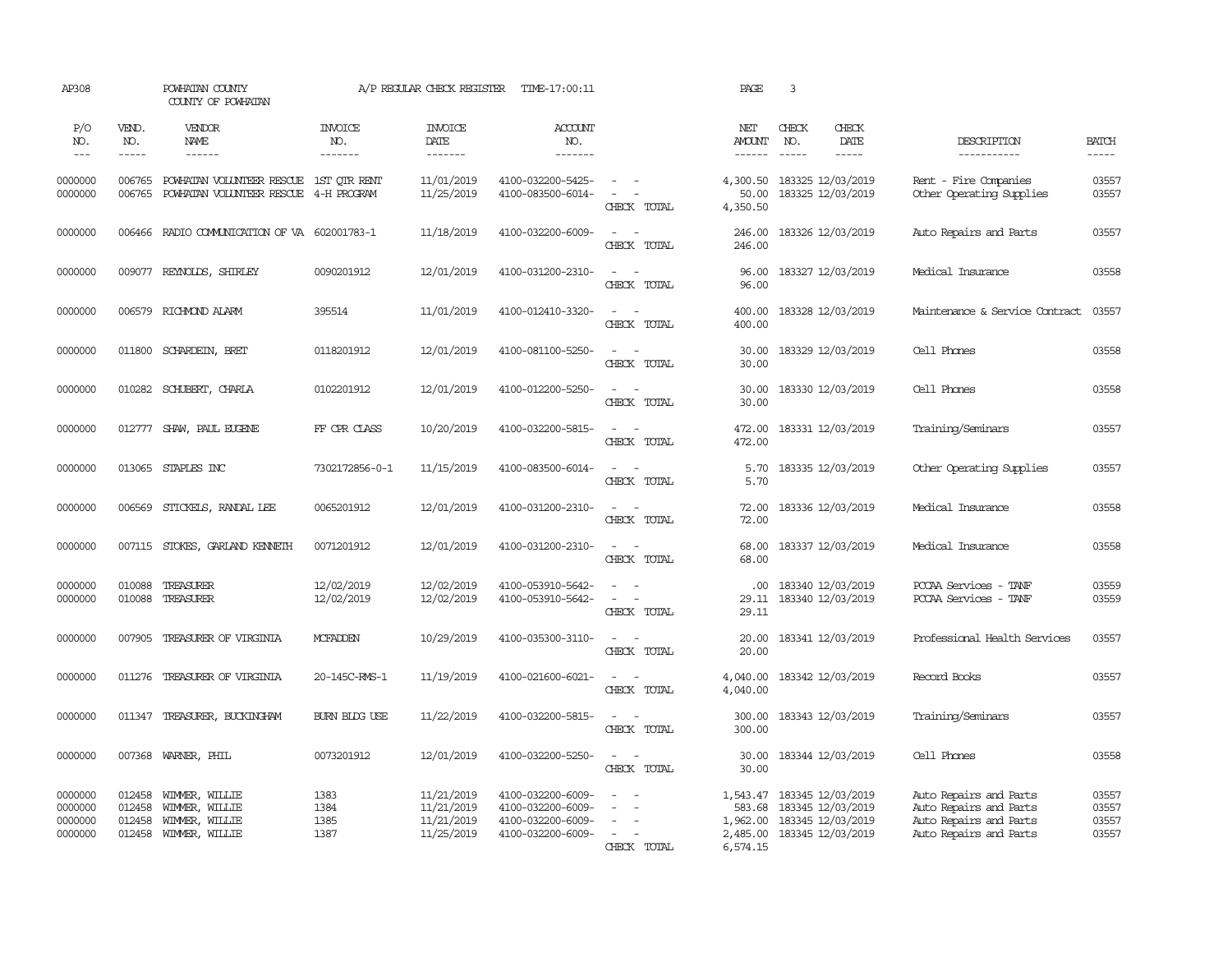| AP308               |                             | POWHATAN COUNTY<br>COUNTY OF POWHATAN     |                                  | A/P REGULAR CHECK REGISTER                | TIME-17:00:11                    |                                                                                                              | PAGE                           | 4                             |                                |                              |                             |
|---------------------|-----------------------------|-------------------------------------------|----------------------------------|-------------------------------------------|----------------------------------|--------------------------------------------------------------------------------------------------------------|--------------------------------|-------------------------------|--------------------------------|------------------------------|-----------------------------|
| P/O<br>NO.<br>$---$ | VEND.<br>NO.<br>$- - - - -$ | VENDOR<br>NAME<br>------                  | <b>INVOICE</b><br>NO.<br>------- | <b>INVOICE</b><br>DATE<br>$- - - - - - -$ | <b>ACCOUNT</b><br>NO.<br>------- |                                                                                                              | NET<br>AMOUNT<br>$- - - - - -$ | CHECK<br>NO.<br>$\frac{1}{2}$ | CHECK<br>DATE<br>$\frac{1}{2}$ | DESCRIPTION<br>-----------   | <b>BATCH</b><br>$- - - - -$ |
|                     |                             |                                           |                                  |                                           |                                  |                                                                                                              |                                |                               |                                |                              |                             |
| 0000000             |                             | 007755 WITMER PUBLIC SAFETY               | E1888327                         | 11/14/2019                                | 4100-032200-6016-                | $\frac{1}{2} \left( \frac{1}{2} \right) \left( \frac{1}{2} \right) = \frac{1}{2} \left( \frac{1}{2} \right)$ |                                |                               | 199.47 183346 12/03/2019       | <b>JET</b> Program           | 03557                       |
| 0000000             | 007755                      | WITMER PUBLIC SAFETY                      | E1888461                         | 11/14/2019                                | 4100-032200-6016-                | $\sim$                                                                                                       | 199.84                         |                               | 183346 12/03/2019              | <b>JET</b> Program           | 03557                       |
| 0000000             | 007755                      | WITMER PUBLIC SAFETY                      | E1890793                         | 11/14/2019                                | 4100-032200-6016-                |                                                                                                              | 196.00                         |                               | 183346 12/03/2019              | <b>JET</b> Program           | 03557                       |
| 0000000             | 007755                      | WITMER PUBLIC SAFETY                      | E1892468                         | 11/14/2019                                | 4100-032200-6016-                |                                                                                                              |                                |                               | 133.00 183346 12/03/2019       | <b>JET</b> Program           | 03557                       |
| 0000000             | 007755                      | WITMER PUBLIC SAFETY                      | E1894181                         | 11/14/2019                                | 4100-032200-6016-                |                                                                                                              |                                |                               | 199.78 183346 12/03/2019       | <b>JET</b> Program           | 03557                       |
| 0000000             | 007755                      | WITMER PUBLIC SAFETY                      | E1894255                         | 11/14/2019                                | 4100-032200-6016-                |                                                                                                              | 158.00                         |                               | 183346 12/03/2019              | <b>JET</b> Program           | 03557                       |
| 0000000             | 007755                      | WITMER PUBLIC SAFETY                      | E1896338                         | 11/14/2019                                | 4100-032200-6016-                |                                                                                                              | 199.00                         |                               | 183346 12/03/2019              | <b>JET</b> Program           | 03557                       |
| 0000000             | 007755                      | WITMER PUBLIC SAFETY                      | E1896734                         | 11/22/2019                                | 4100-032200-6016-                | $\equiv$                                                                                                     | 185.00                         |                               | 183346 12/03/2019              | <b>JET</b> Program           | 03557                       |
| 0000000             | 007755                      | WITMER PUBLIC SAFETY                      | 1983672                          | 11/14/2019                                | 4100-032200-6016-                | $\overline{\phantom{a}}$                                                                                     | 240.00                         |                               | 183346 12/03/2019              | <b>JET</b> Program           | 03557                       |
|                     |                             |                                           |                                  |                                           |                                  | CHECK TOTAL                                                                                                  | 1,710.09                       |                               |                                |                              |                             |
| 0000000             | 002080                      | WOODCOCK, LYNN T.                         | 0020201912                       | 12/01/2019                                | 4100-031200-2310-                | $\sim$ $ -$                                                                                                  | 108.00                         |                               | 183348 12/03/2019              | Medical Insurance            | 03558                       |
|                     |                             |                                           |                                  |                                           |                                  | CHECK TOTAL                                                                                                  | 108.00                         |                               |                                |                              |                             |
| 0000000             |                             | 012098 AMERICAN FAMILY CARE-              | 2533                             | 11/06/2019                                | 4100-031200-3110-                | $\sim$ $ \sim$                                                                                               |                                |                               | 69.00 183352 12/11/2019        | Professional Health Services | 03560                       |
|                     |                             |                                           |                                  |                                           |                                  | CHECK TOTAL                                                                                                  | 69.00                          |                               |                                |                              |                             |
|                     |                             |                                           |                                  |                                           |                                  |                                                                                                              |                                |                               |                                |                              |                             |
| 0000000             |                             | 012849 AQUA VIRGINIA                      | 56630273 10/19                   | 11/06/2019                                | 4100-073100-5130-                | $\sim$<br>$\sim$ $-$                                                                                         | 65.08                          |                               | 183353 12/11/2019              | Water                        | 03560                       |
|                     |                             |                                           |                                  |                                           |                                  | CHECK TOTAL                                                                                                  | 65.08                          |                               |                                |                              |                             |
| 0000000             | 006655                      | BLOSSMAN GAS COMPANIES,                   | 8365047                          | 11/19/2019                                | 4100-032210-5120-                | $ -$                                                                                                         | 481.63                         |                               | 183357 12/11/2019              | Fuel                         | 03560                       |
| 0000000             |                             | 006655 BLOSSMAN GAS COMPANIES,            | 8459712                          | 11/26/2019                                | 4100-014100-5120-                | $\sim$<br>$\overline{\phantom{a}}$                                                                           | 240.80                         |                               | 183357 12/11/2019              | Fuel                         | 03560                       |
|                     |                             |                                           |                                  |                                           |                                  | CHECK TOTAL                                                                                                  | 722.43                         |                               |                                |                              |                             |
| 0000000             | 011010                      | BOX ALARM TEES                            | 377                              | 11/11/2019                                | 4100-032200-6016-                | $\equiv$                                                                                                     | 497.90                         |                               | 183359 12/11/2019              | <b>JET</b> Program           | 03560                       |
| 0000000             | 011010                      | BOX ALARM TEES                            | 383                              | 11/27/2019                                | 4100-032200-6016-                | $\sim$<br>$\sim$ $-$                                                                                         | 1,082.00                       |                               | 183359 12/11/2019              | <b>JET</b> Program           | 03560                       |
|                     |                             |                                           |                                  |                                           |                                  | CHECK TOTAL                                                                                                  | 1,579.90                       |                               |                                |                              |                             |
|                     |                             |                                           |                                  |                                           |                                  |                                                                                                              |                                |                               |                                |                              |                             |
| 0000000             | 011459                      | CARTER, RAMONA                            | REIMB 12/3/19<br>REIMB 12/3/19   | 12/03/2019                                | 4100-071110-5900-                | $\sim$ $\sim$<br>$\sim$<br>$\sim$                                                                            |                                |                               | 86.34 183361 12/11/2019        | Special Events               | 03560                       |
| 0000000             | 011459                      | CARTER, RAMONA                            |                                  | 12/03/2019                                | 4100-014400-5510-                | CHECK TOTAL                                                                                                  | 58.70<br>145.04                |                               | 183361 12/11/2019              | Travel-Mileage               | 03560                       |
|                     |                             |                                           |                                  |                                           |                                  |                                                                                                              |                                |                               |                                |                              |                             |
| 0000000             | 008723                      | CAS SEVERN                                | 435375                           | 11/30/2019                                | 4100-012510-3322-                | $\sim$                                                                                                       | 5,002.80                       |                               | 183362 12/11/2019              | Network Service Contracts    | 03560                       |
|                     |                             |                                           |                                  |                                           |                                  | CHECK TOTAL                                                                                                  | 5,002.80                       |                               |                                |                              |                             |
| 0000000             |                             | 008276 CENGAGE LEARNING INC. -GA 68911733 |                                  | 11/20/2019                                | 4100-073100-6012-                | $\sim$ $\sim$                                                                                                |                                |                               | 95.21 183363 12/11/2019        | Books & Subscriptions        | 03560                       |
|                     |                             |                                           |                                  |                                           |                                  | CHECK TOTAL                                                                                                  | 95.21                          |                               |                                |                              |                             |
|                     |                             |                                           |                                  |                                           |                                  |                                                                                                              |                                |                               |                                |                              |                             |
| 0000000             | 013187                      | CENTRAL DISTRICT COR TREA 12/11/19 MTG    |                                  | 11/05/2019                                | 4100-012310-5540-                | $\sim$ $  -$                                                                                                 | 80.00                          |                               | 183364 12/11/2019              | Conferences & Training       | 03560                       |
|                     |                             |                                           |                                  |                                           |                                  | CHECK TOTAL                                                                                                  | 80.00                          |                               |                                |                              |                             |
| 0000000             | 000540                      | CENTRAL VIRGINIA WASTE                    | 24927                            | 11/20/2019                                | 4100-014300-3176-                |                                                                                                              | 16, 185.00 183365 12/11/2019   |                               |                                | Recycling Pulls              | 03560                       |
| 0000000             | 000540                      | CENTRAL VIRGINIA WASTE                    | 24927                            | 11/20/2019                                | 4100-014300-3176-                | $\omega_{\rm{max}}$ and                                                                                      |                                |                               | 245.21- 183365 12/11/2019      | Recycling Pulls              | 03560                       |
| 0000000             | 000540                      | CENTRAL VIRGINIA WASTE                    | 24946                            | 12/02/2019                                | 4100-014300-3175-                | $\sim$ $ \sim$                                                                                               |                                |                               | 550.00 183365 12/11/2019       | Waste Disposal               | 03560                       |
|                     |                             |                                           |                                  |                                           |                                  | CHECK TOTAL                                                                                                  | 16,489.79                      |                               |                                |                              |                             |
| 0000000             | 006965                      | CINTAS CORPORATION                        | 4035355554                       | 11/19/2019                                | 4100-014300-6011-                | $\sim$ $ -$                                                                                                  |                                |                               | 121.83 183366 12/11/2019       | Uniforms                     | 03560                       |
|                     |                             |                                           |                                  |                                           |                                  | CHECK TOTAL                                                                                                  | 121.83                         |                               |                                |                              |                             |
|                     |                             |                                           |                                  |                                           |                                  |                                                                                                              |                                |                               |                                |                              |                             |
| 0000000             |                             | 010949 COMCAST                            | 92335949                         | 12/01/2019                                | 4100-012510-5260-                |                                                                                                              |                                |                               | 2, 254.00 183367 12/11/2019    | Internet Usage               | 03560                       |
|                     |                             |                                           |                                  |                                           |                                  | CHECK TOTAL                                                                                                  | 2,254.00                       |                               |                                |                              |                             |
|                     |                             |                                           |                                  |                                           |                                  |                                                                                                              |                                |                               |                                |                              |                             |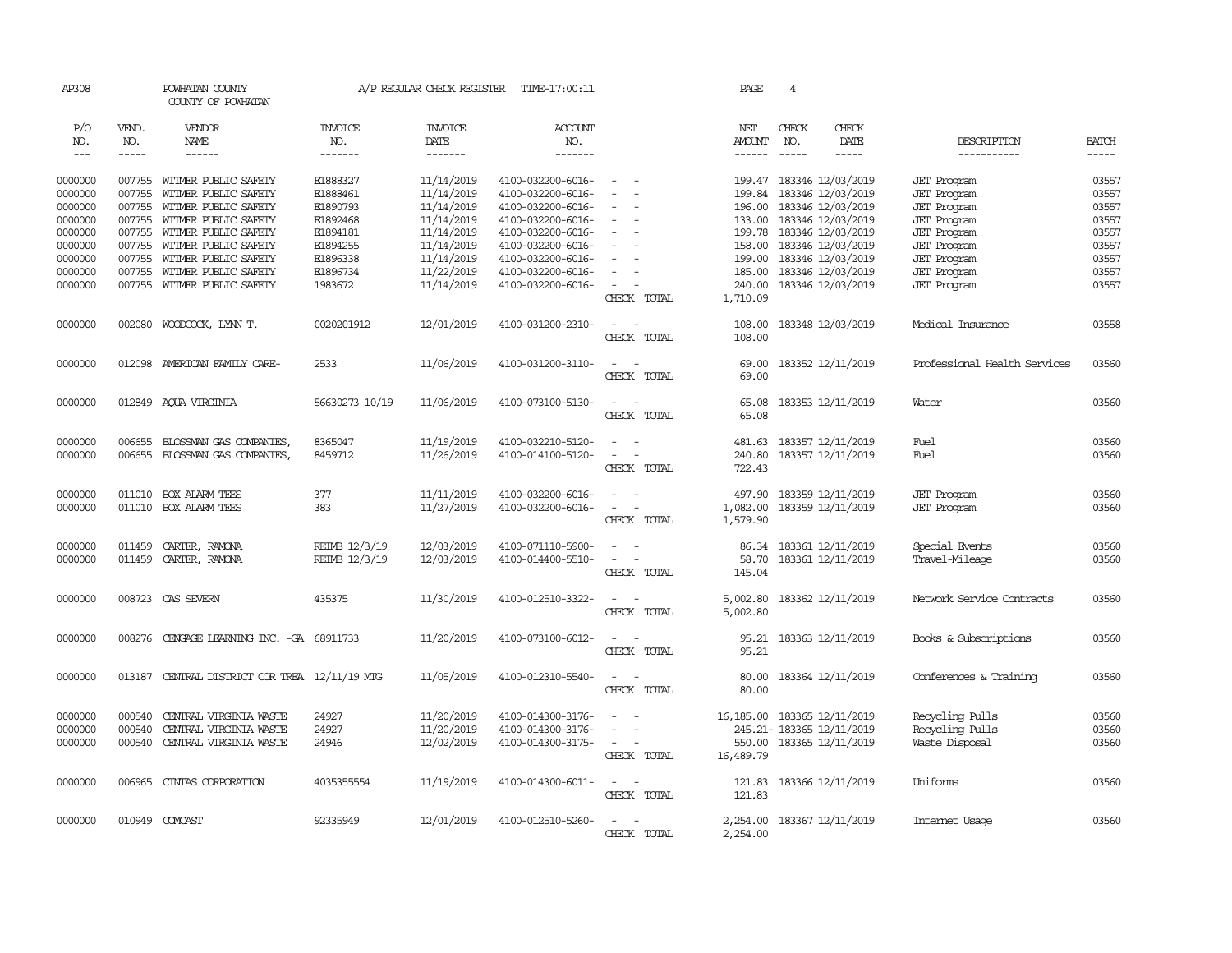| AP308                                                                                |                                                                              | POWHATAN COUNTY<br>COUNTY OF POWHATAN                                                                        |                                                                                                      | A/P REGULAR CHECK REGISTER                                                                                   | TIME-17:00:11                                                                                                                                                        |                                                                                                                                                                   | PAGE                                                                               | 5                                                                                                                                                                    |                        |                                                                                                     |                                                                      |
|--------------------------------------------------------------------------------------|------------------------------------------------------------------------------|--------------------------------------------------------------------------------------------------------------|------------------------------------------------------------------------------------------------------|--------------------------------------------------------------------------------------------------------------|----------------------------------------------------------------------------------------------------------------------------------------------------------------------|-------------------------------------------------------------------------------------------------------------------------------------------------------------------|------------------------------------------------------------------------------------|----------------------------------------------------------------------------------------------------------------------------------------------------------------------|------------------------|-----------------------------------------------------------------------------------------------------|----------------------------------------------------------------------|
| P/O<br>NO.<br>$\frac{1}{2}$                                                          | VEND.<br>NO.<br>-----                                                        | VENDOR<br>NAME<br>$- - - - - -$                                                                              | <b>INVOICE</b><br>NO.<br>-------                                                                     | <b>INVOICE</b><br>DATE<br>-------                                                                            | <b>ACCOUNT</b><br>NO.<br>--------                                                                                                                                    |                                                                                                                                                                   | NET<br><b>AMOUNT</b><br>$- - - - - -$                                              | CHECK<br>NO.<br>$\frac{1}{2}$                                                                                                                                        | CHECK<br>DATE<br>----- | DESCRIPTION<br>-----------                                                                          | <b>BATCH</b><br>$- - - - -$                                          |
| 0000000<br>0000000                                                                   | 000860<br>000860                                                             | DOMINION ENERGY VIRGINIA<br>DOMINION ENERGY VIRGINIA                                                         | 155244495010/29<br>776513407210/19                                                                   | 11/21/2019<br>11/27/2019                                                                                     | 4100-014100-5110-<br>4100-014100-5110-                                                                                                                               | $\frac{1}{2} \left( \frac{1}{2} \right) \left( \frac{1}{2} \right) = \frac{1}{2} \left( \frac{1}{2} \right)$<br>$\sim$<br>$\overline{\phantom{a}}$<br>CHECK TOTAL | 125.26<br>647.96<br>773.22                                                         | 183368 12/11/2019<br>183368 12/11/2019                                                                                                                               |                        | Electricity<br>Electricity                                                                          | 03560<br>03560                                                       |
| 0000000<br>0000000<br>0000000                                                        | 009093<br>009093<br>009093                                                   | FARMVILLE WHOLESALE<br>FARMVILLE WHOLESALE<br>FARMVILLE WHOLESALE                                            | 677764<br>677780<br>677781                                                                           | 11/21/2019<br>11/21/2019<br>11/21/2019                                                                       | 4100-014100-3310-<br>4100-014100-3310-<br>4100-014100-3310-                                                                                                          | $\overline{\phantom{a}}$<br>$\equiv$<br>$\sim$<br>CHECK TOTAL                                                                                                     | 33.82<br>58.36<br>50.48<br>142.66                                                  | 183370 12/11/2019<br>183370 12/11/2019<br>183370 12/11/2019                                                                                                          |                        | Repairs & Maintenance<br>Repairs & Maintenance<br>Repairs & Maintenance                             | 03560<br>03560<br>03560                                              |
| 0000000                                                                              |                                                                              | 007997 FEATHERSTON, LARRY M.                                                                                 | 8 CEDAR TREES                                                                                        | 11/21/2019                                                                                                   | 4100-014500-3190-                                                                                                                                                    | $\sim$<br>$\sim$<br>CHECK TOTAL                                                                                                                                   | 1,400.00<br>1,400.00                                                               | 183371 12/11/2019                                                                                                                                                    |                        | Grounds Maintenance                                                                                 | 03560                                                                |
| 0000000                                                                              |                                                                              | 006522 FOOD LION                                                                                             | 491823                                                                                               | 12/03/2019                                                                                                   | 4100-035100-6022-                                                                                                                                                    | $\sim$<br>$\sim$<br>CHECK TOTAL                                                                                                                                   | 198.37<br>198.37                                                                   | 183372 12/11/2019                                                                                                                                                    |                        | Dog Food/Supplies                                                                                   | 03560                                                                |
| 0000000                                                                              |                                                                              | 013072 FRAISER AUTO REPAIR LLC                                                                               | 1078                                                                                                 | 12/02/2019                                                                                                   | 4100-032200-6009-                                                                                                                                                    | $\sim$ $\sim$<br>CHECK TOTAL                                                                                                                                      | 140.14<br>140.14                                                                   | 183373 12/11/2019                                                                                                                                                    |                        | Auto Repairs and Parts                                                                              | 03560                                                                |
| 0000000<br>0000000<br>0000000<br>0000000<br>0000000<br>0000000<br>0000000<br>0000000 | 012905<br>012905<br>012905<br>012905<br>012905<br>012905<br>012905<br>012905 | GALLS, LLC<br>GALLS, LLC<br>GALLS, LLC<br>GALLS, LLC<br>GALLS, LLC<br>GALLS, LLC<br>GALLS, LLC<br>GALLS, LLC | 014289375<br>014310191<br>014337940<br>014340088<br>014352909<br>014352915<br>014352920<br>014352926 | 12/18/2019<br>12/20/2019<br>12/22/2019<br>11/23/2019<br>11/25/2019<br>11/25/2019<br>11/25/2019<br>11/25/2019 | 4100-031200-6011-<br>4100-031200-6011-<br>4100-031200-6011-<br>4100-031200-6011-<br>4100-031200-6011-<br>4100-031200-6011-<br>4100-031200-6011-<br>4100-031200-6011- | $\overline{\phantom{a}}$<br>$\overline{\phantom{a}}$<br>$\equiv$<br>$\equiv$<br>$\overline{\phantom{a}}$<br>CHECK TOTAL                                           | 94.75<br>64.78<br>100.00<br>186.08<br>118.59<br>199.70<br>64.95<br>74.72<br>903.57 | 183374 12/11/2019<br>183374 12/11/2019<br>183374 12/11/2019<br>183374 12/11/2019<br>183374 12/11/2019<br>183374 12/11/2019<br>183374 12/11/2019<br>183374 12/11/2019 |                        | <b>Uniforms</b><br>Uniforms<br>Uniforms<br>Uniforms<br>Uniforms<br>Uniforms<br>Uniforms<br>Uniforms | 03560<br>03560<br>03560<br>03560<br>03560<br>03560<br>03560<br>03560 |
| 0000000                                                                              | 013007                                                                       | GANNETT FLEMING INC                                                                                          | 066450.01*85083                                                                                      | 11/20/2019                                                                                                   | 4100-012520-3330-                                                                                                                                                    | $\sim$<br>$\sim$ $-$<br>CHECK TOTAL                                                                                                                               | 209.00<br>209.00                                                                   | 183375 12/11/2019                                                                                                                                                    |                        | GIS Services                                                                                        | 03560                                                                |
| 0000000<br>0000000<br>0000000                                                        | 006013                                                                       | 006013 GRAINGER<br>GRAINGER<br>006013 GRAINGER                                                               | 9363733164<br>9363997223<br>9364144502                                                               | 11/21/2019<br>11/21/2019<br>11/21/2019                                                                       | 4100-014100-3310-<br>4100-014100-6005-<br>4100-032220-3310-                                                                                                          | $\equiv$<br>$\sim$<br>CHECK TOTAL                                                                                                                                 | 114.00<br>31.66<br>49.32<br>194.98                                                 | 183376 12/11/2019<br>183376 12/11/2019<br>183376 12/11/2019                                                                                                          |                        | Repairs & Maintenance<br>Cleaning Supplies<br>Repairs & Maintenance                                 | 03560<br>03560<br>03560                                              |
| 0000000                                                                              | 012508                                                                       | HEALTH ECUTTY INC                                                                                            | HGGXMR4                                                                                              | 12/05/2019                                                                                                   | 4100-012220-2313-                                                                                                                                                    | $\sim$<br>$\sim$<br>CHECK TOTAL                                                                                                                                   | 191.25<br>191.25                                                                   | 183377 12/11/2019                                                                                                                                                    |                        | HSA and FSA Admin Fees                                                                              | 03560                                                                |
| 0000000                                                                              |                                                                              | 013179 HENLEY, RACHEL                                                                                        | REIMB 12/5/19                                                                                        | 12/06/2019                                                                                                   | 4100-083500-6014-                                                                                                                                                    | $\sim$<br>$\sim$<br>CHECK TOTAL                                                                                                                                   | 25.69<br>25.69                                                                     | 183378 12/11/2019                                                                                                                                                    |                        | Other Operating Supplies                                                                            | 03560                                                                |
| 0000000                                                                              |                                                                              | 010755 INNOVATIVE TURF                                                                                       | 4467                                                                                                 | 12/03/2019                                                                                                   | 4100-014600-3320-                                                                                                                                                    | $\frac{1}{2} \left( \frac{1}{2} \right) \left( \frac{1}{2} \right) = \frac{1}{2} \left( \frac{1}{2} \right)$<br>CHECK TOTAL                                       | 1,580.95<br>1,580.95                                                               | 183382 12/11/2019                                                                                                                                                    |                        | Maintenance/Service Contracts                                                                       | 03560                                                                |
| 0000000                                                                              |                                                                              | 010811 LAND AND COATES, INC                                                                                  | 3315479                                                                                              | 12/03/2019                                                                                                   | 4100-014500-6008-                                                                                                                                                    | $\overline{\phantom{a}}$<br>$\sim$<br>CHECK TOTAL                                                                                                                 | 37.56<br>37.56                                                                     | 183383 12/11/2019                                                                                                                                                    |                        | Gas/Grease/0il                                                                                      | 03560                                                                |
| 0000000                                                                              |                                                                              | 009552 MANSFIELD OIL COMPANY                                                                                 | SOLCD-563668                                                                                         | 12/02/2019                                                                                                   | 4100-032200-5120-                                                                                                                                                    | $\sim$<br>$\sim$<br>CHECK TOTAL                                                                                                                                   | 245.75<br>245.75                                                                   | 183386 12/11/2019                                                                                                                                                    |                        | Apparatus Fuel                                                                                      | 03560                                                                |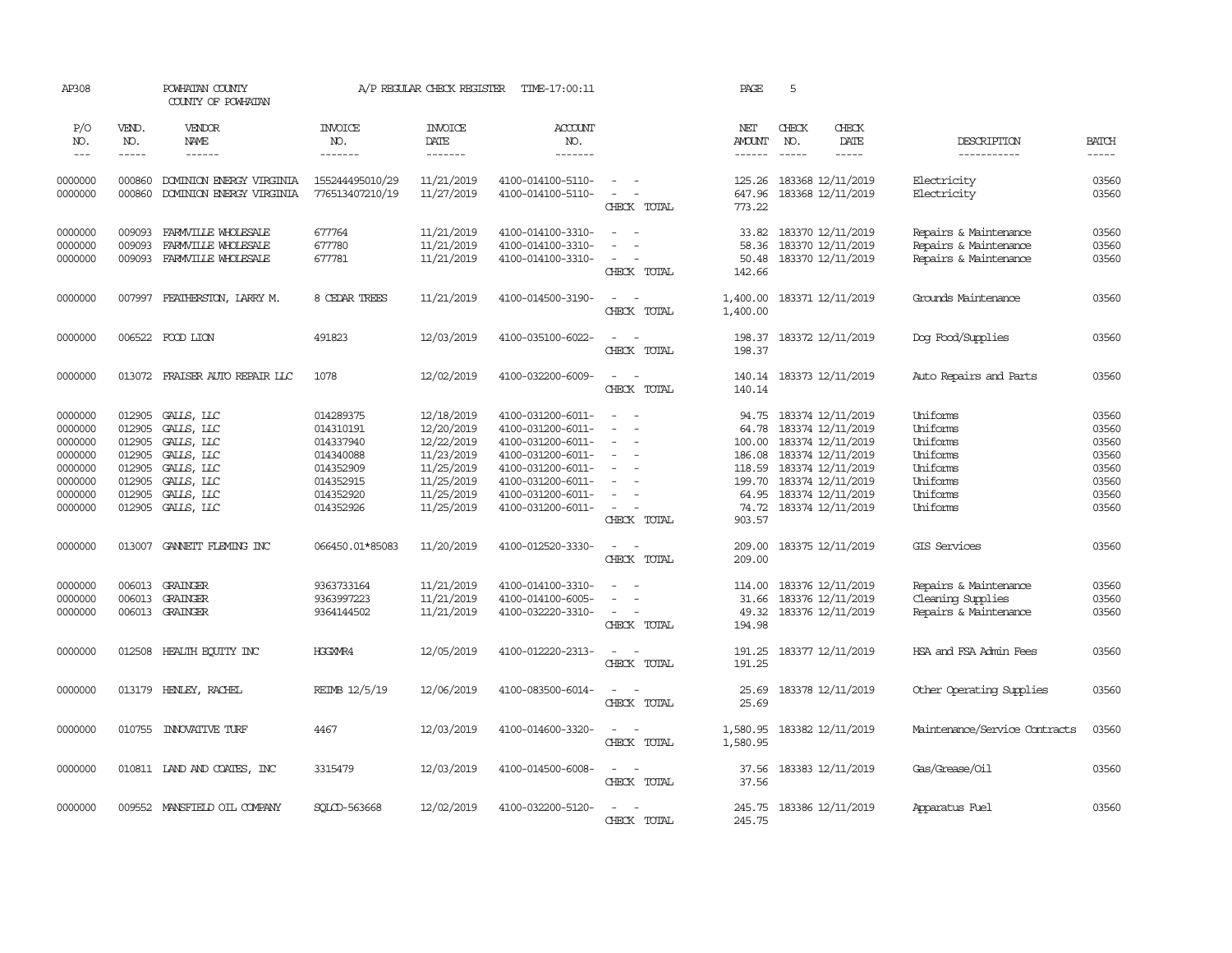| AP308                                                                                                                 |                                                                                                  | POWHATAN COUNTY<br>COUNTY OF POWHATAN                                                                                                                                                                                                                                                                                                                                     |                                                                                                                       | A/P REGULAR CHECK REGISTER                                                                                                                             | TIME-17:00:11                                                                                                                                                                                                                       |                                                                                                                                                   | PAGE                                                                                                     | 6                             |                                                                                                                                                                                                                                     |                                                                                                                                                                                                                                                                       |                                                                                                 |
|-----------------------------------------------------------------------------------------------------------------------|--------------------------------------------------------------------------------------------------|---------------------------------------------------------------------------------------------------------------------------------------------------------------------------------------------------------------------------------------------------------------------------------------------------------------------------------------------------------------------------|-----------------------------------------------------------------------------------------------------------------------|--------------------------------------------------------------------------------------------------------------------------------------------------------|-------------------------------------------------------------------------------------------------------------------------------------------------------------------------------------------------------------------------------------|---------------------------------------------------------------------------------------------------------------------------------------------------|----------------------------------------------------------------------------------------------------------|-------------------------------|-------------------------------------------------------------------------------------------------------------------------------------------------------------------------------------------------------------------------------------|-----------------------------------------------------------------------------------------------------------------------------------------------------------------------------------------------------------------------------------------------------------------------|-------------------------------------------------------------------------------------------------|
| P/O<br>NO.<br>$---$                                                                                                   | VEND.<br>NO.<br>-----                                                                            | VENDOR<br>NAME<br>------                                                                                                                                                                                                                                                                                                                                                  | <b>INVOICE</b><br>NO.<br>-------                                                                                      | <b>INVOICE</b><br>DATE<br>-------                                                                                                                      | <b>ACCOUNT</b><br>NO.<br>-------                                                                                                                                                                                                    |                                                                                                                                                   | NET<br><b>AMOUNT</b><br>$- - - - - -$                                                                    | CHECK<br>NO.<br>$\frac{1}{2}$ | CHECK<br>DATE<br>-----                                                                                                                                                                                                              | DESCRIPTION<br>-----------                                                                                                                                                                                                                                            | <b>BATCH</b><br>$- - - - -$                                                                     |
| 0000000                                                                                                               |                                                                                                  | 006146 MCCLELLAN, WENDY SUSAN                                                                                                                                                                                                                                                                                                                                             | REIMB 11/1/19                                                                                                         | 12/03/2019                                                                                                                                             | 4100-031710-5510-                                                                                                                                                                                                                   | $\overline{\phantom{a}}$<br>CHECK TOTAL                                                                                                           | 32.36<br>32.36                                                                                           |                               | 183387 12/11/2019                                                                                                                                                                                                                   | Travel/Mileage/Parking/Tolls                                                                                                                                                                                                                                          | 03560                                                                                           |
| 0000000                                                                                                               |                                                                                                  | 011840 MCI COMM SERVICE                                                                                                                                                                                                                                                                                                                                                   | 2DG98147 11/19                                                                                                        | 11/17/2019                                                                                                                                             | 4100-021100-5230-                                                                                                                                                                                                                   | $\overline{\phantom{a}}$<br>$\overline{\phantom{a}}$<br>CHECK TOTAL                                                                               | 33.14<br>33.14                                                                                           |                               | 183388 12/11/2019                                                                                                                                                                                                                   | Telephone Services                                                                                                                                                                                                                                                    | 03560                                                                                           |
| 0000000<br>0000000                                                                                                    |                                                                                                  | 010924 MITCHELL PEST<br>010924 MITCHELL PEST                                                                                                                                                                                                                                                                                                                              | 126869<br>128008                                                                                                      | 11/27/2019<br>11/27/2019                                                                                                                               | 4100-035100-3320-<br>4100-014100-3320-                                                                                                                                                                                              | $\sim$<br>$\sim$<br>$\overline{\phantom{a}}$<br>CHECK TOTAL                                                                                       | 65.00<br>100.00<br>165.00                                                                                |                               | 183390 12/11/2019<br>183390 12/11/2019                                                                                                                                                                                              | Landscaping - Animal Control<br>Maintenance & Service Contract                                                                                                                                                                                                        | 03560<br>03560                                                                                  |
| 0000000                                                                                                               |                                                                                                  | 010456 POWHATAN CHAMBER OF                                                                                                                                                                                                                                                                                                                                                | 5044                                                                                                                  | 11/25/2019                                                                                                                                             | 4100-073100-5810-                                                                                                                                                                                                                   | $\sim$<br>$\sim$<br>CHECK TOTAL                                                                                                                   | 75.00<br>75.00                                                                                           |                               | 183391 12/11/2019                                                                                                                                                                                                                   | Dues/Association Memberships                                                                                                                                                                                                                                          | 03561                                                                                           |
| 0000000<br>0000000<br>0000000<br>0000000<br>0000000<br>0000000<br>0000000<br>0000000<br>0000000<br>0000000            | 012064<br>012064<br>012064<br>012064<br>012064<br>012064<br>012064<br>012064<br>012064<br>012064 | POWHATAN COUNTY TREASURER 113 8/19-11/19<br>POWHATAN COUNTY TREASURER 113 8/19-11/19<br>POWHATAN COUNTY TREASURER<br>POWHATAN COUNTY TREASURER 153 8/19-10/19<br>POWHATAN COUNTY TREASURER<br>POWHATAN COUNTY TREASURER 161 8/19-10/19<br>POWHATAN COUNTY TREASURER<br>POWHATAN COUNTY TREASURER<br>POWHATAN COUNTY TREASURER 193 8/19-10/19<br>POWHATAN COUNTY TREASURER | 152 8/19-10/19<br>161 8/19-10/19<br>162 8/19-10/19<br>162 8/19-10/19<br>94 8/19-10/19                                 | 11/15/2019<br>11/15/2019<br>11/15/2019<br>11/15/2019<br>11/15/2019<br>11/15/2019<br>11/15/2019<br>11/15/2019<br>11/15/2019<br>11/15/2019               | 4100-032220-5130-<br>4100-032220-5140-<br>4100-014100-5140-<br>4100-032210-5140-<br>4100-031200-5140-<br>4100-014100-5140-<br>4100-031200-5140-<br>4100-014100-5140-<br>4100-014100-5140-<br>4100-014100-5140-                      | ÷<br>$\equiv$<br>$\sim$<br>$\overline{\phantom{a}}$<br>$\blacksquare$<br>$\bar{\phantom{a}}$<br>$\overline{\phantom{a}}$<br>$\sim$<br>CHECK TOTAL | 301.58<br>344.28<br>149.17<br>163.84<br>211.24<br>211.24<br>34.72<br>34.71<br>419.70<br>2,072.35         |                               | 183392 12/11/2019<br>183392 12/11/2019<br>183392 12/11/2019<br>183392 12/11/2019<br>183392 12/11/2019<br>183392 12/11/2019<br>183392 12/11/2019<br>183392 12/11/2019<br>201.87 183392 12/11/2019<br>183392 12/11/2019               | Water<br>Sewer<br>Sewer<br>Sewer<br>Sewer<br>Sewer<br>Sewer<br>Sewer<br>Sewer<br>Sewer                                                                                                                                                                                | 03561<br>03561<br>03561<br>03561<br>03561<br>03561<br>03561<br>03561<br>03561<br>03561          |
| 0000000                                                                                                               | 012864                                                                                           | PUBLIC SAFETY GROUP                                                                                                                                                                                                                                                                                                                                                       | 5158                                                                                                                  | 12/02/2019                                                                                                                                             | 4100-031210-3320-                                                                                                                                                                                                                   | $\overline{\phantom{a}}$<br>$\sim$ $-$<br>CHECK TOTAL                                                                                             | 499.00<br>499.00                                                                                         |                               | 183393 12/11/2019                                                                                                                                                                                                                   | Maintenance and Service Contra                                                                                                                                                                                                                                        | 03561                                                                                           |
| 0000000                                                                                                               | 009518                                                                                           | <b>OUARLES PETROLEUM, INC.</b>                                                                                                                                                                                                                                                                                                                                            | CT-1178792                                                                                                            | 11/30/2019                                                                                                                                             | 4100-031200-6008-                                                                                                                                                                                                                   | $\overline{\phantom{a}}$<br>$\sim$<br>CHECK TOTAL                                                                                                 | 276.55<br>276.55                                                                                         |                               | 183394 12/11/2019                                                                                                                                                                                                                   | Gas/Grease/0il                                                                                                                                                                                                                                                        | 03561                                                                                           |
| 0000000<br>0000000                                                                                                    | 000780<br>000780                                                                                 | <b>CUILL CORPORATION</b><br><b>QUILL CORPORATION</b>                                                                                                                                                                                                                                                                                                                      | 2871035<br>2878539                                                                                                    | 11/22/2019<br>11/22/2019                                                                                                                               | 4100-012410-6001-<br>4100-012410-6001-                                                                                                                                                                                              | $\blacksquare$<br>$\sim$<br>$\overline{\phantom{a}}$<br>CHECK TOTAL                                                                               | 177.69<br>113.58<br>291.27                                                                               |                               | 183395 12/11/2019<br>183395 12/11/2019                                                                                                                                                                                              | Office Supplies<br>Office Supplies                                                                                                                                                                                                                                    | 03561<br>03561                                                                                  |
| 0000000<br>0000000<br>0000000<br>0000000<br>0000000<br>0000000<br>0000000<br>0000000<br>0000000<br>0000000<br>0000000 | 000620<br>000620<br>000620<br>000620<br>000620<br>000620<br>000620                               | R. C. GOODWIN & SONS, INC<br>R. C. GOODWIN & SONS, INC<br>R. C. GOODWIN & SONS, INC<br>R. C. GOODWIN & SONS, INC<br>000620 R. C. GOODWIN & SONS, INC<br>000620 R. C. GOODWIN & SONS, INC<br>R. C. GOODWIN & SONS, INC<br>000620 R. C. GOODWIN & SONS, INC<br>R. C. GOODWIN & SONS, INC<br>R. C. GOODWIN & SONS, INC<br>000620 R. C. GOODWIN & SONS, INC                   | 0882761<br>0883111<br>0883196<br>0883359<br>0883360<br>0883439<br>0883450<br>0883537<br>0883537<br>0883550<br>0883647 | 11/08/2019<br>11/12/2019<br>11/12/2019<br>11/13/2019<br>11/13/2019<br>11/14/2019<br>11/14/2019<br>11/15/2019<br>11/15/2019<br>11/15/2019<br>11/15/2019 | 4100-014100-3310-<br>4100-014100-3310-<br>4100-014100-3310-<br>4100-014100-3310-<br>4100-014500-3190-<br>4100-035100-3310-<br>4100-035100-3310-<br>4100-014600-6005-<br>4100-014500-6004-<br>4100-032220-3310-<br>4100-014500-3190- | ÷<br>$\sim$<br>$\sim$<br>$\sim$<br>$\blacksquare$<br>$\equiv$<br>$\equiv$<br>$\equiv$<br>$\equiv$<br>$\sim$<br>$\sim$<br>$\sim$<br>CHECK TOTAL    | 67.51<br>3.99<br>54.95<br>31.70<br>22.67<br>17.99<br>9.99<br>20.97<br>29.99<br>23.99<br>149.34<br>433.09 |                               | 183396 12/11/2019<br>183396 12/11/2019<br>183396 12/11/2019<br>183396 12/11/2019<br>183396 12/11/2019<br>183396 12/11/2019<br>183396 12/11/2019<br>183396 12/11/2019<br>183396 12/11/2019<br>183396 12/11/2019<br>183396 12/11/2019 | Repairs & Maintenance<br>Repairs & Maintenance<br>Repairs & Maintenance<br>Repairs & Maintenance<br>Grounds Maintenance<br>Repairs & Maintenance<br>Repairs & Maintenance<br>Cleaning Supplies<br>Tools and Equipment<br>Repairs & Maintenance<br>Grounds Maintenance | 03561<br>03561<br>03561<br>03561<br>03561<br>03561<br>03561<br>03561<br>03561<br>03561<br>03561 |
| 0000000<br>0000000<br>0000000                                                                                         | 000620<br>000620                                                                                 | R. C. GOODWYN & SONS, INC<br>R. C. GOODWYN & SONS, INC<br>000620 R. C. GOODWYN & SONS, INC                                                                                                                                                                                                                                                                                | 0884067<br>0884201<br>0884238                                                                                         | 11/20/2019<br>11/20/2019<br>11/20/2019                                                                                                                 | 4100-014100-3310-<br>4100-014500-6004-<br>4100-014100-3310-                                                                                                                                                                         | $\sim$<br>$\overline{\phantom{a}}$                                                                                                                | 10.00<br>37.67                                                                                           |                               | 183397 12/11/2019<br>183397 12/11/2019<br>34.76 183397 12/11/2019                                                                                                                                                                   | Repairs & Maintenance<br>Tools and Equipment<br>Repairs & Maintenance                                                                                                                                                                                                 | 03561<br>03561<br>03561                                                                         |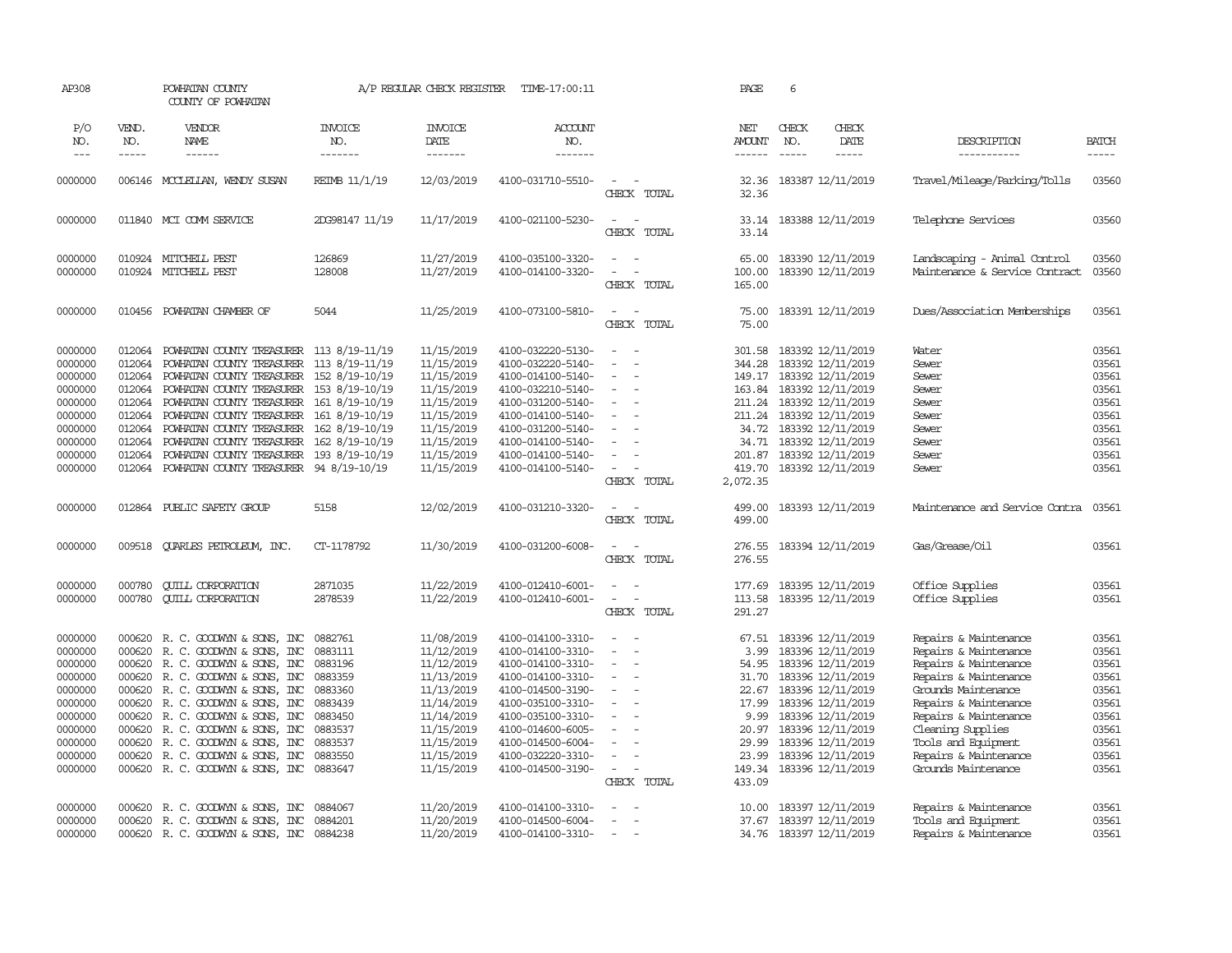| AP308              |                  | POWHATAN COUNTY<br>COUNTY OF POWHATAN                                        |                                    | A/P REGULAR CHECK REGISTER             | TIME-17:00:11                          |                                                                                                                             | PAGE                   | $7\phantom{.0}$                                             |                                                |                         |
|--------------------|------------------|------------------------------------------------------------------------------|------------------------------------|----------------------------------------|----------------------------------------|-----------------------------------------------------------------------------------------------------------------------------|------------------------|-------------------------------------------------------------|------------------------------------------------|-------------------------|
| P/O<br>NO.         | VEND.<br>NO.     | VENDOR<br>NAME                                                               | <b>INVOICE</b><br>NO.              | <b>INVOICE</b><br>DATE                 | ACCOUNT<br>NO.                         |                                                                                                                             | NET<br><b>AMOUNT</b>   | CHECK<br>CHECK<br>NO.<br>DATE                               | DESCRIPTION                                    | <b>BATCH</b>            |
| $---$              | -----            | $- - - - - -$                                                                | -------                            | --------                               | -------                                |                                                                                                                             | $- - - - - -$          | $\frac{1}{2}$<br>-----                                      | -----------                                    | $\frac{1}{2}$           |
| 0000000<br>0000000 | 000620           | 000620 R. C. GOODWYN & SONS, INC<br>R. C. GOODWIN & SONS, INC                | 0884300<br>0884301                 | 11/21/2019<br>11/21/2019<br>11/21/2019 | 4100-014100-3310-<br>4100-014100-3310- | $\overline{\phantom{a}}$<br>$\equiv$                                                                                        | 3.78<br>6.77           | 183397 12/11/2019<br>183397 12/11/2019<br>183397 12/11/2019 | Repairs & Maintenance<br>Repairs & Maintenance | 03561<br>03561<br>03561 |
| 0000000<br>0000000 |                  | 000620 R. C. GOODWIN & SONS, INC<br>000620 R. C. GOODWIN & SONS, INC 0884359 | 0884302                            | 11/21/2019                             | 4100-014100-3310-<br>4100-014500-3190- | $\sim$                                                                                                                      | 5.96<br>122.11         | 183397 12/11/2019                                           | Repairs & Maintenance<br>Grounds Maintenance   | 03561                   |
|                    |                  |                                                                              |                                    |                                        |                                        | CHECK TOTAL                                                                                                                 | 221.05                 |                                                             |                                                |                         |
| 0000000            |                  | 006945 RECORDED BOOKS, LLC                                                   | 76578435                           | 11/22/2019                             | 4100-073100-6012-                      | $\sim$<br>$\sim$<br>CHECK TOTAL                                                                                             | 36.00<br>36.00         | 183398 12/11/2019                                           | Books & Subscriptions                          | 03561                   |
| 0000000            |                  | 007062 RUIHERFORD JANITOR SUPPLY 1127874 FREIGHT                             |                                    | 11/12/2019                             | 4100-032220-6005-                      | $\sim$<br>$\sim$<br>CHECK TOTAL                                                                                             | 8.00<br>8.00           | 183399 12/11/2019                                           | Cleaning Supplies                              | 03561                   |
| 0000000            |                  | 006253 SALISBURY TIRE & SERVICE                                              | 0114599                            | 12/03/2019                             | 4100-014500-3319-                      | $\sim$<br>$\sim$<br>CHECK TOTAL                                                                                             | 138.36<br>138.36       | 183400 12/11/2019                                           | Equipment Repairs and Maintena 03561           |                         |
| 0000000            | 007384           | STANLEY ACCESS TECH                                                          | 905761886                          | 11/20/2019                             | 4100-014100-3320-                      | $\sim$<br>$\sim$                                                                                                            | 165.54                 | 183402 12/11/2019                                           | Maintenance & Service Contract                 | 03561                   |
| 0000000            | 007384           | STANLEY ACCESS TECH                                                          | 905761887                          | 11/20/2019                             | 4100-014100-3320-                      | $\overline{\phantom{a}}$<br>$\overline{\phantom{a}}$<br>CHECK TOTAL                                                         | 496.62<br>662.16       | 183402 12/11/2019                                           | Maintenance & Service Contract                 | 03561                   |
| 0000000            | 013065           | STAPLES INC                                                                  | 7302163841-0-1                     | 11/15/2019                             | 4100-073100-6001-                      | $\sim$                                                                                                                      | 59.78                  | 183403 12/11/2019                                           | Office Supplies                                | 03561                   |
| 0000000            | 013065           | STAPLES INC                                                                  | 7302172856-0-2                     | 11/22/2019                             | 4100-083500-6001-                      | $\sim$<br>$\sim$<br>$\sim$                                                                                                  | 37.49                  | 183403 12/11/2019                                           | Office Supplies                                | 03561                   |
| 0000000<br>0000000 | 013065<br>013065 | STAPLES INC<br>STAPLES INC                                                   | 7302313551-0-1<br>7302313551-0-1   | 11/20/2019<br>11/20/2019               | 4100-012220-6001-<br>4100-012200-6001- | $\sim$                                                                                                                      | 6.59<br>33.25          | 183403 12/11/2019<br>183403 12/11/2019                      | Supplies<br>Office Supplies                    | 03561<br>03561          |
| 0000000            | 013065           | STAPLES INC                                                                  | 7302484223-0-1                     | 11/26/2019                             | 4100-031200-6001-                      | $\sim$                                                                                                                      | 213.90                 | 183403 12/11/2019                                           | Office Supplies                                | 03561                   |
| 0000000            | 013065           | STAPLES INC                                                                  | 7302484223-0-2                     | 12/02/2019                             | 4100-031200-6001-                      | $\equiv$                                                                                                                    | 7.99                   | 183403 12/11/2019                                           | Office Supplies                                | 03561                   |
| 0000000            | 013065           | STAPLES INC                                                                  | 7302541454-0-1                     | 12/02/2019                             | 4100-012200-6001-                      |                                                                                                                             | 69.82                  | 183403 12/11/2019                                           | Office Supplies                                | 03561                   |
| 0000000            | 013065           | STAPLES INC                                                                  | 7302581960-0-1                     | 12/03/2019                             | 4100-012100-6001-                      | $\equiv$                                                                                                                    | 22.29                  | 183403 12/11/2019                                           | Office Supplies                                | 03561                   |
| 0000000            | 013065           | STAPLES INC                                                                  | 7302597959-0-1                     | 12/03/2019                             | 4100-031200-6001-                      | $\sim$<br>CHECK TOTAL                                                                                                       | 67.67<br>518.78        | 183403 12/11/2019                                           | Office Supplies                                | 03561                   |
| 0000000            | 009520           | STONE'S OFFICE EQUIPMENT                                                     | 124814                             | 11/18/2019                             | 4100-073100-3320-                      | $\sim$<br>$\sim$<br>CHECK TOTAL                                                                                             | 649.99<br>649.99       | 183404 12/11/2019                                           | Maintenance & Service Contract                 | 03561                   |
| 0000000            | 007207           | SUBCARRIER COMUNICATIONS                                                     | 69283                              | 11/29/2019                             | 4100-031210-5421-                      | $\overline{\phantom{a}}$<br>$\sim$ $-$<br>CHECK TOTAL                                                                       | 19,645.56<br>19,645.56 | 183405 12/11/2019                                           | Rent - Towers                                  | 03561                   |
| 0000000            | 012729           | TIMEVALUE SOFTWARE                                                           | 24697                              | 11/15/2019                             | 4100-012200-5810-                      | $\frac{1}{2} \left( \frac{1}{2} \right) \left( \frac{1}{2} \right) = \frac{1}{2} \left( \frac{1}{2} \right)$<br>CHECK TOTAL | 60.00<br>60.00         | 183408 12/11/2019                                           | Dues/Association Memberships                   | 03561                   |
| 0000000            | 013308           | VEBA                                                                         | MEMBERSHIP FY20                    | 12/04/2019                             | 4100-013200-5810-                      | $\overline{\phantom{a}}$<br>$\overline{\phantom{a}}$<br>CHECK TOTAL                                                         | 180.00<br>180.00       | 183409 12/11/2019                                           | Dues/Association Memberships                   | 03561                   |
| 0000000            | 008126           | VERIZON                                                                      | 9842830811                         | 11/23/2019                             | 4100-031200-5250-                      | $\equiv$<br>$\sim$<br>CHECK TOTAL                                                                                           | 2,774.90<br>2,774.90   | 183410 12/11/2019                                           | Cell Phones                                    | 03561                   |
| 0000000            | 011169           | VERIZON                                                                      | 040135778312/19                    | 12/01/2019                             | 4100-031210-5230-                      |                                                                                                                             | 6.76                   | 183411 12/11/2019                                           | Telephone Services                             | 03561                   |
| 0000000            | 011169           | VERIZON                                                                      | 804378091512/19                    | 11/25/2019                             | 4100-032220-5230-                      |                                                                                                                             | 108.26                 | 183411 12/11/2019                                           | Telephone System                               | 03561                   |
| 0000000            | 011169           | VERIZON                                                                      | 804598605712/19                    | 11/28/2019                             | 4100-031200-5230-                      | $\sim$                                                                                                                      | 36.78                  | 183411 12/11/2019                                           | Telephone Services                             | 03561                   |
| 0000000<br>0000000 | 011169           | VERIZON<br>011169 VERIZON                                                    | 804598605712/19<br>804598793912/19 | 11/28/2019<br>11/28/2019               | 4100-031210-5230-<br>4100-022100-5230- | $\sim$<br>$\overline{a}$                                                                                                    | 438.47<br>52.06        | 183411 12/11/2019<br>183411 12/11/2019                      | Telephone Services<br>Telephone Services       | 03561<br>03561          |
|                    |                  |                                                                              |                                    |                                        |                                        | CHECK TOTAL                                                                                                                 | 642.33                 |                                                             |                                                |                         |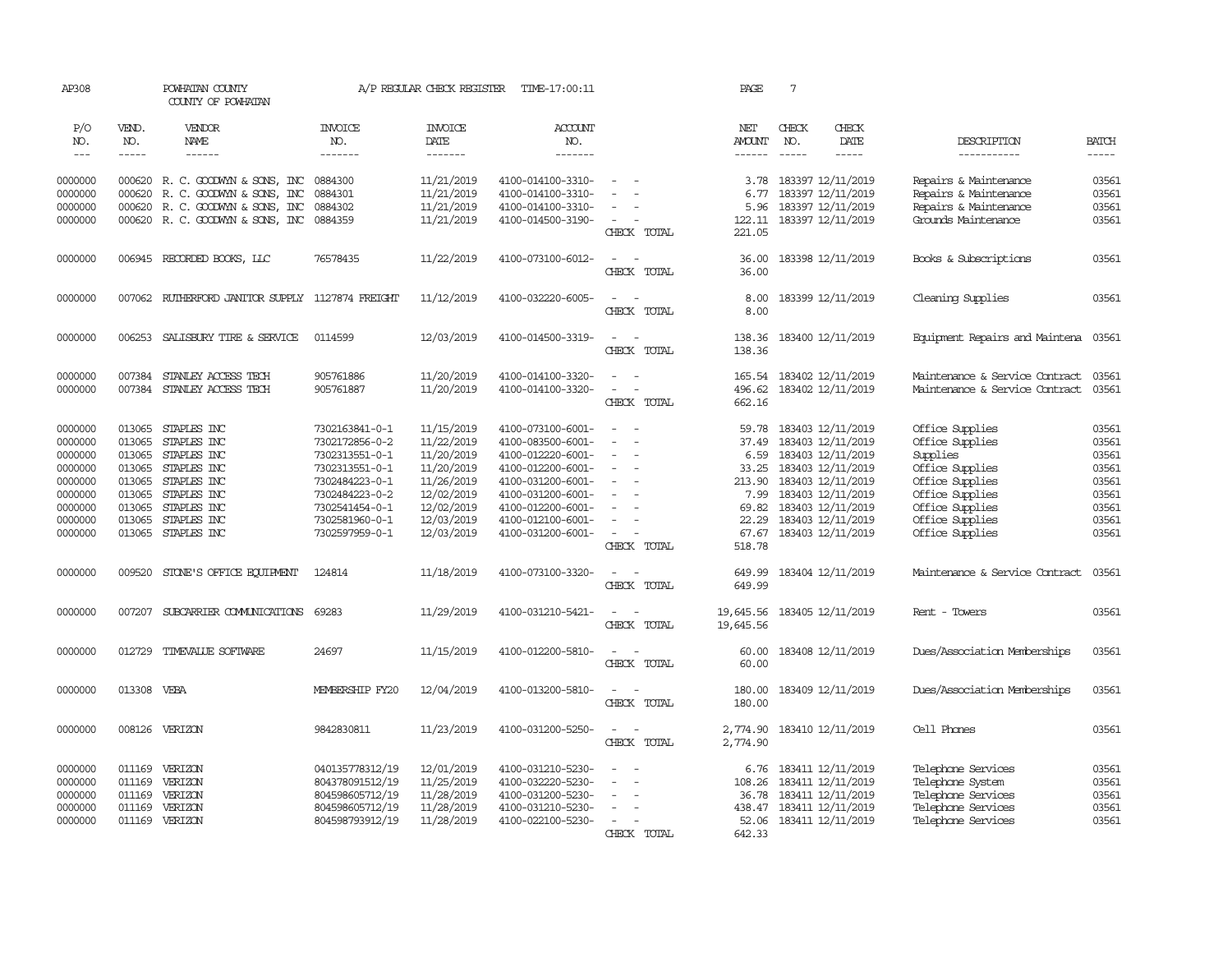| AP308         |              | POWHATAN COUNTY<br>COUNTY OF POWHATAN |                       | A/P REGULAR CHECK REGISTER | TIME-17:00:11         |                                    | PAGE                 | 8            |                          |                                |              |
|---------------|--------------|---------------------------------------|-----------------------|----------------------------|-----------------------|------------------------------------|----------------------|--------------|--------------------------|--------------------------------|--------------|
| P/O<br>NO.    | VEND.<br>NO. | VENDOR<br>NAME                        | <b>INVOICE</b><br>NO. | <b>INVOICE</b><br>DATE     | <b>ACCOUNT</b><br>NO. |                                    | NET<br><b>AMOUNT</b> | CHECK<br>NO. | CHECK<br>DATE            | DESCRIPTION                    | <b>BATCH</b> |
| $\frac{1}{2}$ | $- - - - -$  | ------                                | -------               | -------                    | -------               |                                    | $- - - - - -$        | $- - - - -$  | -----                    | -----------                    | $- - - - -$  |
| 0000000       |              | 011181 WELLS FARGO FINANCIAL          | 5008122446            | 11/19/2019                 | 4100-012100-3320-     | $\sim$                             |                      |              | 82.76 183413 12/11/2019  | Maintenance & Service Contract | 03561        |
| 0000000       | 011181       | WELLS FARGO FINANCIAL                 | 5008122446            | 11/19/2019                 | 4100-012200-3320-     | $\sim$                             | 554.35               |              | 183413 12/11/2019        | Maintenance & Service Contract | 03561        |
| 0000000       | 011181       | WELLS FARGO FINANCIAL                 | 5008122446            | 11/19/2019                 | 4100-012310-3320-     |                                    | 130.49               |              | 183413 12/11/2019        | Maintenance & Service Contract | 03561        |
| 0000000       | 011181       | WELLS FARGO FINANCIAL                 | 5008122446            | 11/19/2019                 | 4100-012320-3500-     | $\equiv$                           |                      |              | 1.17 183413 12/11/2019   | Printing & Binding             | 03561        |
| 0000000       | 011181       | WELLS FARGO FINANCIAL                 | 5008122446            | 11/19/2019                 | 4100-012410-3320-     | $\equiv$                           | .20                  |              | 183413 12/11/2019        | Maintenance & Service Contract | 03561        |
| 0000000       | 011181       | WELLS FARGO FINANCIAL                 | 5008122446            | 11/19/2019                 | 4100-012510-3320-     | $\sim$                             | 24.36                |              | 183413 12/11/2019        | Maintenance & Service Contract | 03561        |
| 0000000       | 011181       | WELLS FARGO FINANCIAL                 | 5008122446            | 11/19/2019                 | 4100-013200-3320-     | $\equiv$                           | 63.72                |              | 183413 12/11/2019        | Maintenance & Service Contract | 03561        |
| 0000000       | 011181       | WELLS FARGO FINANCIAL                 | 5008122446            | 11/19/2019                 | 4100-022100-3320-     | $\equiv$                           | 179.56               |              | 183413 12/11/2019        | Maintenance & Service Contract | 03561        |
| 0000000       | 011181       | WELLS FARGO FINANCIAL                 | 5008122446            | 11/19/2019                 | 4100-031200-3320-     | $\equiv$                           | 204.78               |              | 183413 12/11/2019        | Maintenance & Service Contract | 03561        |
| 0000000       | 011181       | WELLS FARGO FINANCIAL                 | 5008122446            | 11/19/2019                 | 4100-031200-3320-     |                                    | 204.78               |              | 183413 12/11/2019        | Maintenance & Service Contract | 03561        |
| 0000000       | 011181       | WEILS FARGO FINANCIAL                 | 5008122446            | 11/19/2019                 | 4100-032200-3320-     | $\equiv$                           | 298.14               |              | 183413 12/11/2019        | Maintenance & Service Contract | 03561        |
| 0000000       | 011181       | WELLS FARGO FINANCIAL                 | 5008122446            | 11/19/2019                 | 4100-034100-3320-     | $\overline{\phantom{a}}$           | 80.30                |              | 183413 12/11/2019        | Maintenance & Service Contract | 03561        |
| 0000000       | 011181       | WELLS FARGO FINANCIAL                 | 5008122446            | 11/19/2019                 | 4100-035100-3320-     | $\sim$                             | 61.54                |              | 183413 12/11/2019        | Landscaping - Animal Control   | 03561        |
| 0000000       | 011181       | WELLS FARGO FINANCIAL                 | 5008122446            | 11/19/2019                 | 4100-053120-3320-     |                                    | 21.52                |              | 183413 12/11/2019        | Maint/Service Contract/Copying | 03561        |
| 0000000       | 011181       | WELLS FARGO FINANCIAL                 | 5008122446            | 11/19/2019                 | 4100-081100-3320-     | $\sim$                             | 231.24               |              | 183413 12/11/2019        | Maintenance & Service Contract | 03561        |
| 0000000       | 011181       | WELLS FARGO FINANCIAL                 | 5008122446            | 11/19/2019                 | 4100-081500-3320-     |                                    | 6.85                 |              | 183413 12/11/2019        | Maintenance & Service Contract | 03561        |
| 0000000       | 011181       | WELLS FARGO FINANCIAL                 | 5008122446            | 11/19/2019                 | 4100-021200-8002-     |                                    | 190.66               |              | 183413 12/11/2019        | Copier Lease Agreement         | 03561        |
| 0000000       |              | 011181 WELLS FARGO FINANCIAL          | 5008183968            | 11/24/2019                 | 4100-021600-8002-     | $\sim$                             | 259.05               |              | 183413 12/11/2019        | Copier Lease                   | 03561        |
|               |              |                                       |                       |                            |                       | CHECK TOTAL                        | 2,595.47             |              |                          |                                |              |
| 0000000       |              | 012063 WINDSTREAM                     | 012272474 12/19       | 11/27/2019                 | 4100-012510-5230-     | $\overline{\phantom{a}}$<br>$\sim$ | 814.15               |              | 183415 12/11/2019        | Telephone Services             | 03561        |
|               |              |                                       |                       |                            |                       | CHECK TOTAL                        | 814.15               |              |                          |                                |              |
|               |              |                                       |                       |                            |                       |                                    |                      |              |                          |                                |              |
| 0000000       | 007755       | WITMER PUBLIC SAFETY                  | E1895549              | 11/27/2019                 | 4100-032200-6016-     |                                    | 135.00               |              | 183416 12/11/2019        | <b>JET</b> Program             | 03561        |
| 0000000       |              | 007755 WITMER PUBLIC SAFETY           | E1901406              | 11/27/2019                 | 4100-032200-6011-     | $\overline{\phantom{a}}$<br>$\sim$ | 1,615.00             |              | 183416 12/11/2019        | Protective Gear/Uniforms       | 03561        |
|               |              |                                       |                       |                            |                       | CHECK TOTAL                        | 1,750.00             |              |                          |                                |              |
| 0000000       |              | 011498 ADAMS, ROBERT A.               | JUROR 12/19           | 12/12/2019                 | 4100-021100-1700-     | $\overline{\phantom{a}}$           | 30.00                |              | 183510 12/18/2019        | COMP: Jurors & Witnesses       | 03567        |
|               |              |                                       |                       |                            |                       | CHECK TOTAL                        | 30.00                |              |                          |                                |              |
|               |              |                                       |                       |                            |                       |                                    |                      |              |                          |                                |              |
| 0000000       |              | 008774 ALLEN, SUSAN E.                | 8945552               | 11/25/2019                 | 4100-021200-3150-     |                                    | 120.00               |              | 183512 12/18/2019        | Outside Counsel                | 03567        |
| 0000000       |              | 008774 ALLEN, SUSAN E.                | 8972344               | 11/25/2019                 | 4100-021200-3150-     | $\sim$<br>$\sim$                   | 120.00               |              | 183512 12/18/2019        | Outside Counsel                | 03567        |
| 0000000       |              | 008774 ALLEN, SUSAN E.                | 8972345               | 11/25/2019                 | 4100-021200-3150-     | $\overline{\phantom{a}}$           | 120.00               |              | 183512 12/18/2019        | Outside Counsel                | 03567        |
|               |              |                                       |                       |                            |                       | CHECK TOTAL                        | 360.00               |              |                          |                                |              |
| 0000000       | 012098       | AMERICAN FAMILY CARE-                 | 1925                  | 8/15/2018                  | 4100-012220-3141-     | $\overline{\phantom{a}}$           | 531.00               |              | 183513 12/18/2019        | Drug Testing                   | 03567        |
| 0000000       | 012098       | AMERICAN FAMILY CARE-                 | 2181                  | 5/02/2019                  | 4100-012220-3141-     | $\sim$                             | 108.00               |              | 183513 12/18/2019        | Drug Testing                   | 03567        |
|               |              |                                       |                       |                            |                       | CHECK TOTAL                        | 639.00               |              |                          |                                |              |
|               |              |                                       |                       |                            |                       |                                    |                      |              |                          |                                |              |
| 0000000       | 011585       | ATLANTIC TACTICAL, INC.               | SI-80686354           | 12/02/2019                 | 4100-031200-6010-     | $\overline{\phantom{a}}$           | 1,563.72             |              | 183515 12/18/2019        | Amunition                      | 03567        |
|               |              |                                       |                       |                            |                       | CHECK TOTAL                        | 1,563.72             |              |                          |                                |              |
|               |              |                                       |                       |                            |                       |                                    |                      |              |                          |                                |              |
| 0000000       | 012080       | AXON ENTERPRISE, INC.                 | SI-1626365A           | 12/03/2019                 | 4100-031200-8107-     | $\sim$                             | 23, 461.33           |              | 183516 12/18/2019        | Capital Outlay                 | 03567        |
|               |              |                                       |                       |                            |                       | CHECK TOTAL                        | 23,461.33            |              |                          |                                |              |
| 0000000       | 007941       | BAKER & TAYLOR                        | H41034520             | 11/04/2019                 | 4100-073100-6012-     | $\overline{\phantom{a}}$           | 57.16                |              | 183518 12/18/2019        | Books & Subscriptions          | 03567        |
| 0000000       | 007941       | BAKER & TAYLOR                        | H41034521             | 11/04/2019                 | 4100-073100-6012-     |                                    | 13.68                |              | 183518 12/18/2019        | Books & Subscriptions          | 03567        |
| 0000000       | 007941       | BAKER & TAYLOR                        | H41238640             | 11/02/2019                 | 4100-073100-6012-     |                                    | 49.62                |              | 183518 12/18/2019        | Books & Subscriptions          | 03567        |
| 0000000       | 007941       | BAKER & TAYLOR                        | H41576310             | 11/29/2019                 | 4100-073100-6012-     | $\overline{\phantom{a}}$           | 27.56                |              | 183518 12/18/2019        | Books & Subscriptions          | 03567        |
| 0000000       |              | 007941 BAKER & TAYLOR                 | 5015820030            | 11/01/2019                 | 4100-073100-6012-     | $\overline{\phantom{a}}$           |                      |              | 139.28 183518 12/18/2019 | Books & Subscriptions          | 03567        |
| 0000000       |              | 007941 BAKER & TAYLOR                 | 5015828093            | 11/05/2019                 | 4100-073100-6012-     | $\sim$                             |                      |              | 466.28 183518 12/18/2019 | Books & Subscriptions          | 03567        |
|               |              |                                       |                       |                            |                       |                                    |                      |              |                          |                                |              |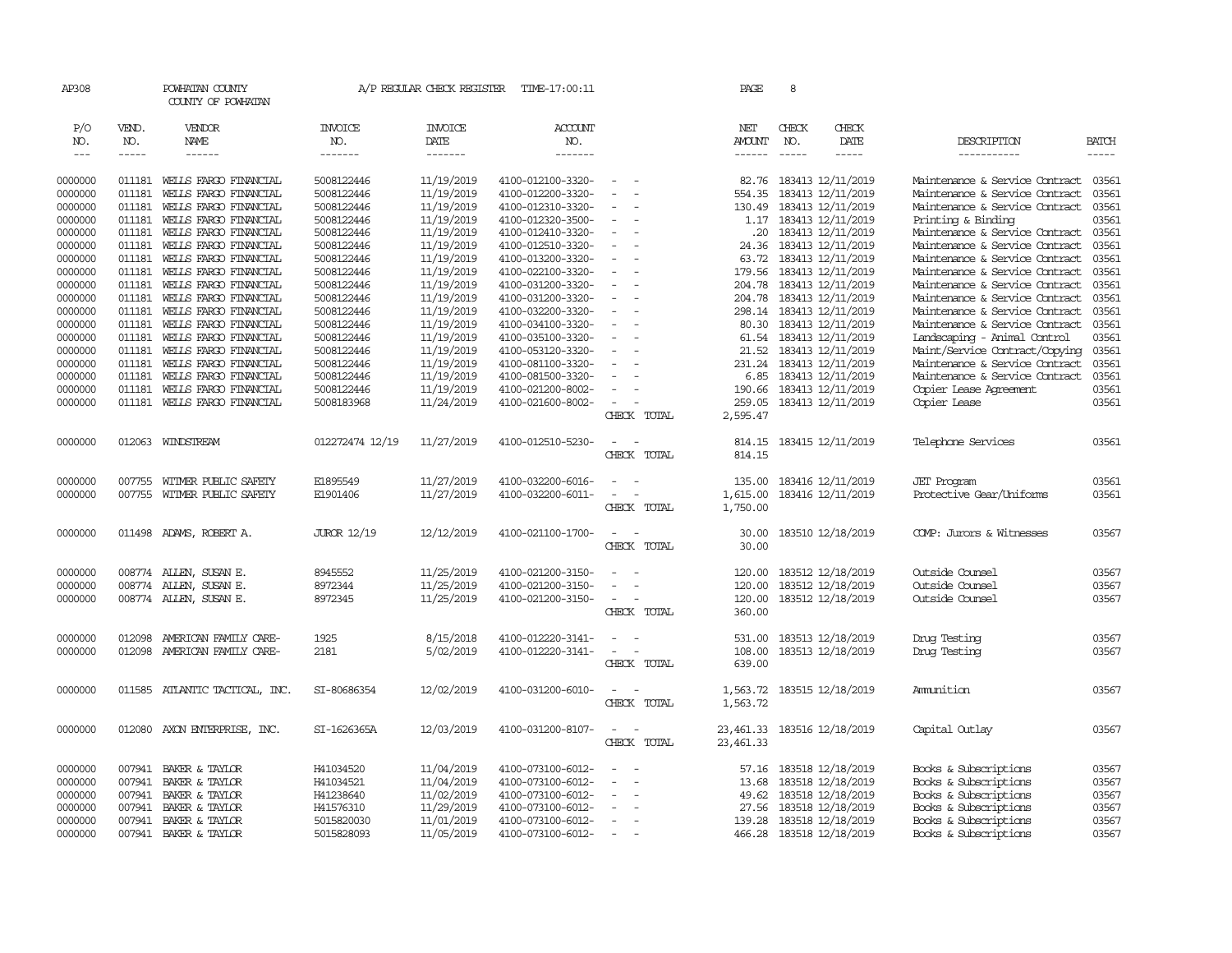| AP308               |                  | POWHATAN COUNTY<br>COUNTY OF POWHATAN                                                                                                                                                                                                                                                                                                                                                                                                                                                  |                          | A/P REGULAR CHECK REGISTER | TIME-17:00:11                          |                                                      | PAGE                                                                                                                                                                                                                                                                                                                                                                                                                                                                                | 9             |                                                 |                                                        |                |
|---------------------|------------------|----------------------------------------------------------------------------------------------------------------------------------------------------------------------------------------------------------------------------------------------------------------------------------------------------------------------------------------------------------------------------------------------------------------------------------------------------------------------------------------|--------------------------|----------------------------|----------------------------------------|------------------------------------------------------|-------------------------------------------------------------------------------------------------------------------------------------------------------------------------------------------------------------------------------------------------------------------------------------------------------------------------------------------------------------------------------------------------------------------------------------------------------------------------------------|---------------|-------------------------------------------------|--------------------------------------------------------|----------------|
| P/O<br>NO.          | VEND.<br>NO.     | VENDOR<br>NAME                                                                                                                                                                                                                                                                                                                                                                                                                                                                         | INVOICE<br>NO.           | INVOICE<br>DATE            | <b>ACCOUNT</b><br>NO.                  |                                                      | NET<br>AMOUNT                                                                                                                                                                                                                                                                                                                                                                                                                                                                       | CHECK<br>NO.  | CHECK<br>DATE                                   | DESCRIPTION                                            | BATCH          |
| $\qquad \qquad - -$ | -----            | $\begin{array}{cccccccccc} \multicolumn{2}{c}{} & \multicolumn{2}{c}{} & \multicolumn{2}{c}{} & \multicolumn{2}{c}{} & \multicolumn{2}{c}{} & \multicolumn{2}{c}{} & \multicolumn{2}{c}{} & \multicolumn{2}{c}{} & \multicolumn{2}{c}{} & \multicolumn{2}{c}{} & \multicolumn{2}{c}{} & \multicolumn{2}{c}{} & \multicolumn{2}{c}{} & \multicolumn{2}{c}{} & \multicolumn{2}{c}{} & \multicolumn{2}{c}{} & \multicolumn{2}{c}{} & \multicolumn{2}{c}{} & \multicolumn{2}{c}{} & \mult$ | -------                  | -------                    | -------                                |                                                      | $\begin{tabular}{ccccc} \multicolumn{2}{c}{} & \multicolumn{2}{c}{} & \multicolumn{2}{c}{} & \multicolumn{2}{c}{} & \multicolumn{2}{c}{} & \multicolumn{2}{c}{} & \multicolumn{2}{c}{} & \multicolumn{2}{c}{} & \multicolumn{2}{c}{} & \multicolumn{2}{c}{} & \multicolumn{2}{c}{} & \multicolumn{2}{c}{} & \multicolumn{2}{c}{} & \multicolumn{2}{c}{} & \multicolumn{2}{c}{} & \multicolumn{2}{c}{} & \multicolumn{2}{c}{} & \multicolumn{2}{c}{} & \multicolumn{2}{c}{} & \mult$ | $\frac{1}{2}$ | -----                                           | -----------                                            | $- - - - -$    |
|                     |                  |                                                                                                                                                                                                                                                                                                                                                                                                                                                                                        |                          |                            |                                        | $\sim$                                               |                                                                                                                                                                                                                                                                                                                                                                                                                                                                                     |               |                                                 |                                                        |                |
| 0000000<br>0000000  | 007941<br>007941 | BAKER & TAYLOR<br>BAKER & TAYLOR                                                                                                                                                                                                                                                                                                                                                                                                                                                       | 5015836648<br>5015851570 | 11/11/2019<br>11/18/2019   | 4100-073100-6012-<br>4100-073100-6012- | $\sim$<br>$\equiv$                                   | 522.00                                                                                                                                                                                                                                                                                                                                                                                                                                                                              |               | 1,034.11 183518 12/18/2019<br>183518 12/18/2019 | Books & Subscriptions<br>Books & Subscriptions         | 03567<br>03567 |
| 0000000             | 007941           | BAKER & TAYLOR                                                                                                                                                                                                                                                                                                                                                                                                                                                                         | 5015861146               | 11/21/2019                 | 4100-073100-6012-                      | $\overline{\phantom{a}}$                             | 136.58                                                                                                                                                                                                                                                                                                                                                                                                                                                                              |               | 183518 12/18/2019                               | Books & Subscriptions                                  | 03567          |
| 0000000             |                  | 007941 BAKER & TAYLOR                                                                                                                                                                                                                                                                                                                                                                                                                                                                  | 5015873980               | 11/27/2019                 | 4100-073100-6012-                      | $\sim$<br>$\overline{\phantom{a}}$                   | 471.26                                                                                                                                                                                                                                                                                                                                                                                                                                                                              |               | 183518 12/18/2019                               | Books & Subscriptions                                  | 03567          |
|                     |                  |                                                                                                                                                                                                                                                                                                                                                                                                                                                                                        |                          |                            |                                        | CHECK TOTAL                                          | 2,917.53                                                                                                                                                                                                                                                                                                                                                                                                                                                                            |               |                                                 |                                                        |                |
|                     |                  |                                                                                                                                                                                                                                                                                                                                                                                                                                                                                        |                          |                            |                                        |                                                      |                                                                                                                                                                                                                                                                                                                                                                                                                                                                                     |               |                                                 |                                                        |                |
| 0000000             | 008668           | BANK OF AMERICA                                                                                                                                                                                                                                                                                                                                                                                                                                                                        | 02/02/2019               | 2/02/2019                  | 4100-021600-6014-                      | $\equiv$                                             | 156.65                                                                                                                                                                                                                                                                                                                                                                                                                                                                              |               | 183519 12/18/2019                               | Other Operating Expenses                               | 03570          |
| 0000000             | 008668           | BANK OF AMERICA                                                                                                                                                                                                                                                                                                                                                                                                                                                                        | 02/02/2019               | 2/02/2019                  | 4100-012320-5210-                      | $\equiv$<br>$\sim$                                   | 301.00                                                                                                                                                                                                                                                                                                                                                                                                                                                                              |               | 183519 12/18/2019                               | Postage                                                | 03570          |
| 0000000             | 008668           | BANK OF AMERICA                                                                                                                                                                                                                                                                                                                                                                                                                                                                        | 02/02/2019               | 2/02/2019                  | 4100-013200-5210-                      | $\overline{\phantom{a}}$                             | 110.00                                                                                                                                                                                                                                                                                                                                                                                                                                                                              |               | 183519 12/18/2019                               | Postage                                                | 03570          |
| 0000000             | 008668           | BANK OF AMERICA                                                                                                                                                                                                                                                                                                                                                                                                                                                                        | 02/02/2019               | 2/02/2019                  | 4100-031200-5210-                      | $\equiv$                                             | 56.60                                                                                                                                                                                                                                                                                                                                                                                                                                                                               |               | 183519 12/18/2019                               | Postage                                                | 03570          |
| 0000000             | 008668           | BANK OF AMERICA                                                                                                                                                                                                                                                                                                                                                                                                                                                                        | 02/02/2019               | 2/02/2019                  | 4100-073100-5210-                      | $\overline{\phantom{a}}$<br>$\overline{\phantom{a}}$ |                                                                                                                                                                                                                                                                                                                                                                                                                                                                                     |               | 10.77 183519 12/18/2019                         | Postage                                                | 03570          |
| 0000000             | 008668           | BANK OF AMERICA                                                                                                                                                                                                                                                                                                                                                                                                                                                                        | 02/02/2019               | 2/02/2019                  | 4100-073100-5210-                      | $\equiv$                                             | 55.00                                                                                                                                                                                                                                                                                                                                                                                                                                                                               |               | 183519 12/18/2019                               | Postage                                                | 03570          |
| 0000000             | 008668           | BANK OF AMERICA                                                                                                                                                                                                                                                                                                                                                                                                                                                                        | 02/02/2019               | 2/02/2019                  | 4100-073100-5210-                      | $\sim$<br>$\overline{\phantom{a}}$                   | 10.40                                                                                                                                                                                                                                                                                                                                                                                                                                                                               |               | 183519 12/18/2019                               | Postage                                                | 03570          |
| 0000000             | 008668           | BANK OF AMERICA                                                                                                                                                                                                                                                                                                                                                                                                                                                                        | 02/02/2019               | 2/02/2019                  | 4100-073100-6001-                      | $\overline{\phantom{a}}$                             | 33.85                                                                                                                                                                                                                                                                                                                                                                                                                                                                               |               | 183519 12/18/2019                               | Office Supplies                                        | 03570          |
| 0000000             | 008668           | BANK OF AMERICA                                                                                                                                                                                                                                                                                                                                                                                                                                                                        | 02/02/2019               | 2/02/2019                  | 4100-073100-6001-                      | $\equiv$<br>$\overline{\phantom{a}}$                 | 9.49                                                                                                                                                                                                                                                                                                                                                                                                                                                                                |               | 183519 12/18/2019                               | Office Supplies                                        | 03570          |
| 0000000             | 008668           | BANK OF AMERICA                                                                                                                                                                                                                                                                                                                                                                                                                                                                        | 02/02/2019               | 2/02/2019                  | 4100-073100-6001-                      | $\overline{\phantom{a}}$                             | 29.47                                                                                                                                                                                                                                                                                                                                                                                                                                                                               |               | 183519 12/18/2019                               | Office Supplies                                        | 03570          |
| 0000000             | 008668           | BANK OF AMERICA                                                                                                                                                                                                                                                                                                                                                                                                                                                                        | 02/02/2019               | 2/02/2019                  | 4100-012200-6001-                      |                                                      | 23.00                                                                                                                                                                                                                                                                                                                                                                                                                                                                               |               | 183519 12/18/2019                               | Office Supplies                                        | 03570          |
| 0000000             | 008668           | BANK OF AMERICA                                                                                                                                                                                                                                                                                                                                                                                                                                                                        | 02/02/2019               | 2/02/2019                  | 4100-014100-6005-                      | $\sim$<br>$\overline{\phantom{a}}$                   | 146.79                                                                                                                                                                                                                                                                                                                                                                                                                                                                              |               | 183519 12/18/2019                               | Cleaning Supplies                                      | 03570          |
| 0000000             | 008668           | BANK OF AMERICA                                                                                                                                                                                                                                                                                                                                                                                                                                                                        | 02/02/2019               | 2/02/2019                  | 4100-014100-6005-                      | $\overline{\phantom{a}}$                             | 110.47                                                                                                                                                                                                                                                                                                                                                                                                                                                                              |               | 183519 12/18/2019                               | Cleaning Supplies                                      | 03570          |
| 0000000             | 008668           | BANK OF AMERICA                                                                                                                                                                                                                                                                                                                                                                                                                                                                        | 02/02/2019               | 2/02/2019                  | 4100-031210-6001-                      | $\overline{\phantom{a}}$                             | 4.48                                                                                                                                                                                                                                                                                                                                                                                                                                                                                |               | 183519 12/18/2019                               | Office Supplies                                        | 03570          |
| 0000000             | 008668           | BANK OF AMERICA                                                                                                                                                                                                                                                                                                                                                                                                                                                                        | 02/02/2019               | 2/02/2019                  | 4100-031210-6001-                      | $\equiv$<br>$\overline{a}$                           | 14.49                                                                                                                                                                                                                                                                                                                                                                                                                                                                               |               | 183519 12/18/2019                               | Office Supplies                                        | 03570          |
| 0000000             | 008668           | BANK OF AMERICA                                                                                                                                                                                                                                                                                                                                                                                                                                                                        | 02/02/2019               | 2/02/2019                  | 4100-031210-6001-                      | $\sim$                                               | 208.67                                                                                                                                                                                                                                                                                                                                                                                                                                                                              |               | 183519 12/18/2019                               | Office Supplies                                        | 03570          |
| 0000000             | 008668           | BANK OF AMERICA                                                                                                                                                                                                                                                                                                                                                                                                                                                                        | 02/02/2019               | 2/02/2019                  | 4100-031210-6001-                      | $\overline{\phantom{a}}$                             | 196.59                                                                                                                                                                                                                                                                                                                                                                                                                                                                              |               | 183519 12/18/2019                               | Office Supplies                                        | 03570          |
| 0000000             | 008668           | BANK OF AMERICA                                                                                                                                                                                                                                                                                                                                                                                                                                                                        | 02/02/2019               | 2/02/2019                  | 4100-031210-6001-                      | $\equiv$                                             | 4.32                                                                                                                                                                                                                                                                                                                                                                                                                                                                                |               | 183519 12/18/2019                               | Office Supplies                                        | 03570          |
| 0000000             | 008668           | BANK OF AMERICA                                                                                                                                                                                                                                                                                                                                                                                                                                                                        | 02/02/2019               | 2/02/2019                  | 4100-031210-6001-                      | $\sim$<br>$\overline{\phantom{a}}$                   | 23.59                                                                                                                                                                                                                                                                                                                                                                                                                                                                               |               | 183519 12/18/2019                               | Office Supplies                                        | 03570          |
| 0000000             | 008668           | BANK OF AMERICA                                                                                                                                                                                                                                                                                                                                                                                                                                                                        | 02/02/2019               | 2/02/2019                  | 4100-031210-6001-                      | $\overline{\phantom{a}}$                             | 12.33                                                                                                                                                                                                                                                                                                                                                                                                                                                                               |               | 183519 12/18/2019                               | Office Supplies                                        | 03570          |
| 0000000             | 008668           | BANK OF AMERICA                                                                                                                                                                                                                                                                                                                                                                                                                                                                        | 02/02/2019               | 2/02/2019                  | 4100-031210-6001-                      | $\blacksquare$                                       | 56.50                                                                                                                                                                                                                                                                                                                                                                                                                                                                               |               | 183519 12/18/2019                               | Office Supplies                                        | 03570          |
| 0000000             | 008668           | BANK OF AMERICA                                                                                                                                                                                                                                                                                                                                                                                                                                                                        | 02/02/2019               | 2/02/2019                  | 4100-031210-6001-                      | $\sim$<br>$\sim$                                     | 17.73                                                                                                                                                                                                                                                                                                                                                                                                                                                                               |               | 183519 12/18/2019                               | Office Supplies                                        | 03570          |
| 0000000             | 008668           | BANK OF AMERICA                                                                                                                                                                                                                                                                                                                                                                                                                                                                        | 02/02/2019               | 2/02/2019                  | 4100-031210-6001-                      | $\overline{\phantom{a}}$                             | 69.39                                                                                                                                                                                                                                                                                                                                                                                                                                                                               |               | 183519 12/18/2019                               | Office Supplies                                        | 03570          |
| 0000000             | 008668           | BANK OF AMERICA                                                                                                                                                                                                                                                                                                                                                                                                                                                                        | 02/02/2019               | 2/02/2019                  | 4100-031210-6001-                      | $\sim$<br>$\overline{\phantom{a}}$                   | 100.47                                                                                                                                                                                                                                                                                                                                                                                                                                                                              |               | 183519 12/18/2019                               | Office Supplies                                        | 03570          |
| 0000000             | 008668           | BANK OF AMERICA                                                                                                                                                                                                                                                                                                                                                                                                                                                                        | 02/02/2019               | 2/02/2019                  | 4100-032200-3310-                      | $\sim$                                               | 122.45                                                                                                                                                                                                                                                                                                                                                                                                                                                                              |               | 183519 12/18/2019                               | Equipment Repair                                       | 03570          |
| 0000000             | 008668           | BANK OF AMERICA                                                                                                                                                                                                                                                                                                                                                                                                                                                                        | 02/02/2019               | 2/02/2019                  | 4100-032200-5600-                      | $\equiv$                                             | 178.60                                                                                                                                                                                                                                                                                                                                                                                                                                                                              |               | 183519 12/18/2019                               | Community Education                                    | 03570          |
| 0000000             | 008668           | BANK OF AMERICA                                                                                                                                                                                                                                                                                                                                                                                                                                                                        | 02/02/2019               | 2/02/2019                  | 4100-032200-6009-                      | $\equiv$<br>$\equiv$                                 | 9.44                                                                                                                                                                                                                                                                                                                                                                                                                                                                                |               | 183519 12/18/2019                               | Auto Repairs and Parts                                 | 03570          |
| 0000000             | 008668           | BANK OF AMERICA                                                                                                                                                                                                                                                                                                                                                                                                                                                                        | 02/02/2019               | 2/02/2019                  | 4100-032200-6009-                      | $\sim$<br>$\overline{\phantom{a}}$                   | 39.97                                                                                                                                                                                                                                                                                                                                                                                                                                                                               |               | 183519 12/18/2019                               | Auto Repairs and Parts                                 | 03570          |
| 0000000             | 008668           | BANK OF AMERICA                                                                                                                                                                                                                                                                                                                                                                                                                                                                        | 02/02/2019               | 2/02/2019                  | 4100-032200-6009-                      | $\sim$                                               | 169.97                                                                                                                                                                                                                                                                                                                                                                                                                                                                              |               | 183519 12/18/2019                               | Auto Repairs and Parts                                 | 03570          |
| 0000000<br>0000000  | 008668<br>008668 | BANK OF AMERICA                                                                                                                                                                                                                                                                                                                                                                                                                                                                        | 02/02/2019<br>02/02/2019 | 2/02/2019<br>2/02/2019     | 4100-035500-6003-                      | $\overline{\phantom{a}}$                             | 136.29<br>62.61                                                                                                                                                                                                                                                                                                                                                                                                                                                                     |               | 183519 12/18/2019<br>183519 12/18/2019          | ECC Relocation/operations<br>ECC Relocation/operations | 03570<br>03570 |
|                     | 008668           | BANK OF AMERICA                                                                                                                                                                                                                                                                                                                                                                                                                                                                        |                          |                            | 4100-035500-6003-                      | $\equiv$                                             |                                                                                                                                                                                                                                                                                                                                                                                                                                                                                     |               |                                                 |                                                        | 03570          |
| 0000000             | 008668           | BANK OF AMERICA                                                                                                                                                                                                                                                                                                                                                                                                                                                                        | 02/02/2019               | 2/02/2019<br>2/02/2019     | 4100-035500-6009-                      | $\overline{\phantom{a}}$                             | 20.63<br>11.48                                                                                                                                                                                                                                                                                                                                                                                                                                                                      |               | 183519 12/18/2019                               | Auto Parts/Repairs                                     | 03570          |
| 0000000<br>0000000  | 008668           | BANK OF AMERICA<br>BANK OF AMERICA                                                                                                                                                                                                                                                                                                                                                                                                                                                     | 02/02/2019<br>02/02/2019 | 2/02/2019                  | 4100-035500-6014-<br>4100-035500-6014- | $\overline{\phantom{a}}$                             | 24.98                                                                                                                                                                                                                                                                                                                                                                                                                                                                               |               | 183519 12/18/2019<br>183519 12/18/2019          | Other Operating Supplies<br>Other Operating Supplies   | 03570          |
| 0000000             | 008668           | BANK OF AMERICA                                                                                                                                                                                                                                                                                                                                                                                                                                                                        | 02/02/2019               | 2/02/2019                  | 4100-035500-6014-                      | $\sim$                                               | 67.90                                                                                                                                                                                                                                                                                                                                                                                                                                                                               |               | 183519 12/18/2019                               | Other Operating Supplies                               | 03570          |
| 0000000             | 008668           | BANK OF AMERICA                                                                                                                                                                                                                                                                                                                                                                                                                                                                        | 02/02/2019               | 2/02/2019                  | 4100-073100-6001-                      | $\overline{\phantom{a}}$<br>$\overline{\phantom{a}}$ | 53.12                                                                                                                                                                                                                                                                                                                                                                                                                                                                               |               | 183519 12/18/2019                               | Office Supplies                                        | 03570          |
| 0000000             | 008668           | BANK OF AMERICA                                                                                                                                                                                                                                                                                                                                                                                                                                                                        | 02/02/2019               | 2/02/2019                  | 4100-073100-6014-                      | $\overline{\phantom{a}}$                             | 27.94                                                                                                                                                                                                                                                                                                                                                                                                                                                                               |               | 183519 12/18/2019                               | Library Supplies                                       | 03570          |
| 0000000             | 008668           | BANK OF AMERICA                                                                                                                                                                                                                                                                                                                                                                                                                                                                        | 02/02/2019               | 2/02/2019                  | 4100-081100-6001-                      | $\overline{\phantom{a}}$                             | 104.98                                                                                                                                                                                                                                                                                                                                                                                                                                                                              |               | 183519 12/18/2019                               | Office Supplies                                        | 03570          |
| 0000000             | 008668           | BANK OF AMERICA                                                                                                                                                                                                                                                                                                                                                                                                                                                                        | 02/02/2019               | 2/02/2019                  | 4100-073100-6012-                      | $\overline{\phantom{a}}$                             | 15.00                                                                                                                                                                                                                                                                                                                                                                                                                                                                               |               | 183519 12/18/2019                               | Books & Subscriptions                                  | 03570          |
| 0000000             | 008668           | BANK OF AMERICA                                                                                                                                                                                                                                                                                                                                                                                                                                                                        | 02/02/2019               | 2/02/2019                  | 4100-012220-5810-                      | $\sim$                                               | 33.70                                                                                                                                                                                                                                                                                                                                                                                                                                                                               |               | 183519 12/18/2019                               | Dues/Association Membership                            | 03570          |
| 0000000             | 008668           | BANK OF AMERICA                                                                                                                                                                                                                                                                                                                                                                                                                                                                        | 02/02/2019               | 2/02/2019                  | 4100-014100-3310-                      | $\equiv$                                             | 33.48                                                                                                                                                                                                                                                                                                                                                                                                                                                                               |               | 183519 12/18/2019                               | Repairs & Maintenance                                  | 03570          |
| 0000000             | 008668           | BANK OF AMERICA                                                                                                                                                                                                                                                                                                                                                                                                                                                                        | 02/02/2019               | 2/02/2019                  | 4100-014100-6004-                      |                                                      | 209.00                                                                                                                                                                                                                                                                                                                                                                                                                                                                              |               | 183519 12/18/2019                               | Tools and Equipment                                    | 03570          |
| 0000000             | 008668           | BANK OF AMERICA                                                                                                                                                                                                                                                                                                                                                                                                                                                                        | 02/02/2019               | 2/02/2019                  | 4100-032200-5540-                      | $\overline{\phantom{a}}$                             | 492.04                                                                                                                                                                                                                                                                                                                                                                                                                                                                              |               | 183519 12/18/2019                               | Travel - Convention & Educatio                         | 03570          |
| 0000000             | 008668           | BANK OF AMERICA                                                                                                                                                                                                                                                                                                                                                                                                                                                                        | 02/02/2019               | 2/02/2019                  | 4100-032200-5540-                      | $\sim$                                               | 452.04                                                                                                                                                                                                                                                                                                                                                                                                                                                                              |               | 183519 12/18/2019                               | Travel - Convention & Educatio                         | 03570          |
| 0000000             | 008668           | BANK OF AMERICA                                                                                                                                                                                                                                                                                                                                                                                                                                                                        | 02/02/2019               | 2/02/2019                  | 4100-021600-5540-                      | $\sim$                                               | 548.58                                                                                                                                                                                                                                                                                                                                                                                                                                                                              |               | 183519 12/18/2019                               | Travel and Education                                   | 03570          |
|                     |                  |                                                                                                                                                                                                                                                                                                                                                                                                                                                                                        |                          |                            |                                        |                                                      |                                                                                                                                                                                                                                                                                                                                                                                                                                                                                     |               |                                                 |                                                        |                |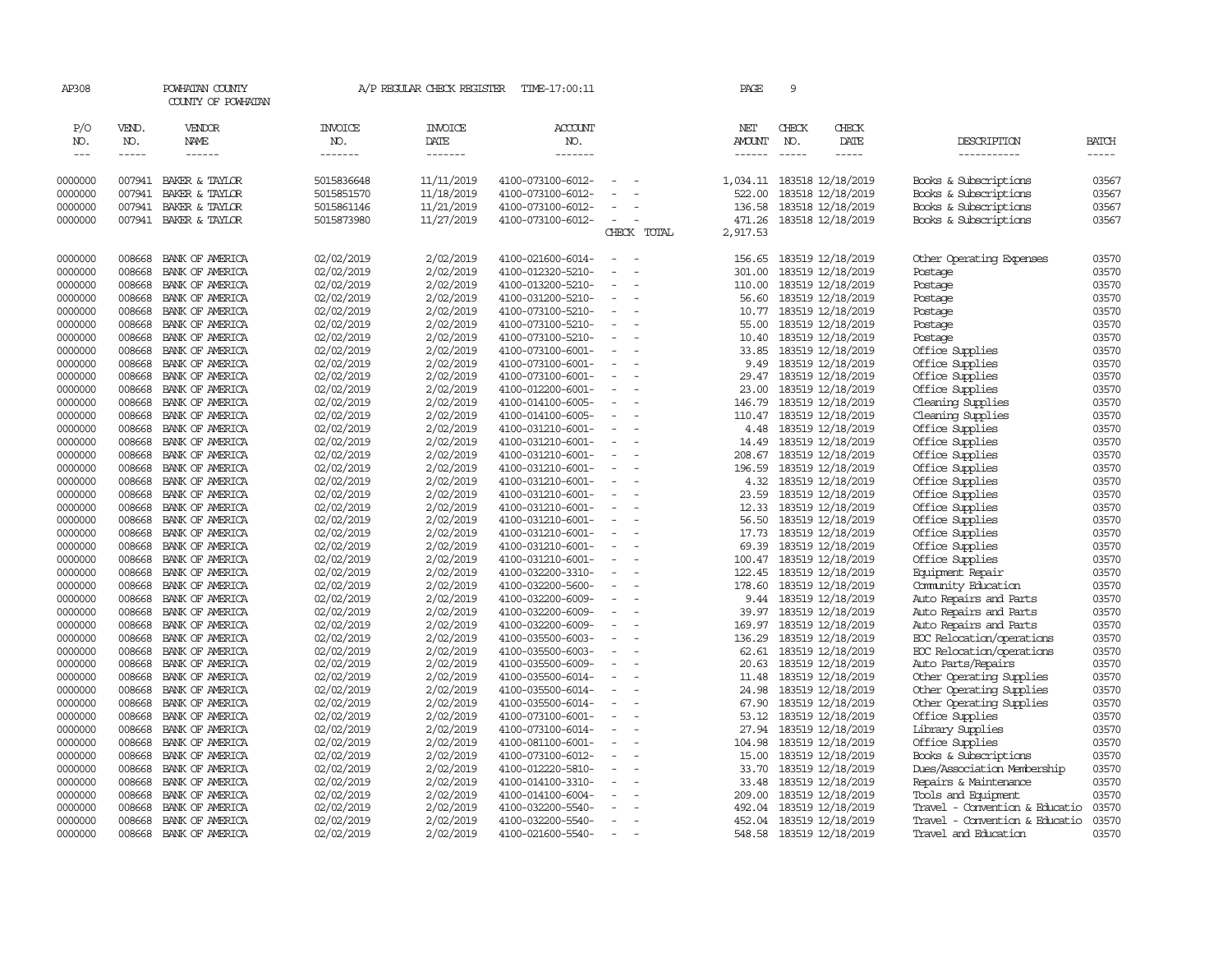| AP308              |                  | POWHATAN COUNTY<br>COUNTY OF POWHATAN |                          |                          | A/P REGULAR CHECK REGISTER TIME-17:00:11 |                          |                          | PAGE           | 10                                                                                                                                                                                                                                                                                                                                                                                           |                                        |                                              |                |
|--------------------|------------------|---------------------------------------|--------------------------|--------------------------|------------------------------------------|--------------------------|--------------------------|----------------|----------------------------------------------------------------------------------------------------------------------------------------------------------------------------------------------------------------------------------------------------------------------------------------------------------------------------------------------------------------------------------------------|----------------------------------------|----------------------------------------------|----------------|
| P/O                | VEND.            | VENDOR                                | <b>INVOICE</b>           | <b>INVOICE</b>           | <b>ACCOUNT</b>                           |                          |                          | NET            | CHECK                                                                                                                                                                                                                                                                                                                                                                                        | CHECK                                  |                                              |                |
| NO.                | NO.              | NAME                                  | NO.                      | DATE                     | NO.                                      |                          |                          | AMOUNT         | NO.                                                                                                                                                                                                                                                                                                                                                                                          | DATE                                   | DESCRIPTION                                  | <b>BATCH</b>   |
| $---$              | $- - - - -$      | $- - - - - -$                         | -------                  | -------                  | -------                                  |                          |                          | ------         | $\frac{1}{2} \frac{1}{2} \frac{1}{2} \frac{1}{2} \frac{1}{2} \frac{1}{2} \frac{1}{2} \frac{1}{2} \frac{1}{2} \frac{1}{2} \frac{1}{2} \frac{1}{2} \frac{1}{2} \frac{1}{2} \frac{1}{2} \frac{1}{2} \frac{1}{2} \frac{1}{2} \frac{1}{2} \frac{1}{2} \frac{1}{2} \frac{1}{2} \frac{1}{2} \frac{1}{2} \frac{1}{2} \frac{1}{2} \frac{1}{2} \frac{1}{2} \frac{1}{2} \frac{1}{2} \frac{1}{2} \frac{$ | $- - - - -$                            | ___________                                  | -----          |
| 0000000            | 008668           | BANK OF AMERICA                       | 02/02/2019               | 2/02/2019                | 4100-021600-5540-                        | $\overline{\phantom{a}}$ | $\overline{\phantom{a}}$ | 45.00          |                                                                                                                                                                                                                                                                                                                                                                                              | 183519 12/18/2019                      | Travel and Education                         | 03570          |
| 0000000            | 008668           | BANK OF AMERICA                       | 02/02/2019               | 2/02/2019                | 4100-035500-6014-                        | $\sim$                   |                          | 29.24          |                                                                                                                                                                                                                                                                                                                                                                                              | 183519 12/18/2019                      | Other Operating Supplies                     | 03570          |
| 0000000            | 008668           | BANK OF AMERICA                       | 02/02/2019               | 2/02/2019                | 4100-034100-3320-                        |                          |                          | 49.00          |                                                                                                                                                                                                                                                                                                                                                                                              | 183519 12/18/2019                      | Maintenance & Service Contract               | 03570          |
| 0000000            | 008668           | BANK OF AMERICA                       | 02/02/2019               | 2/02/2019                | 4100-012310-5510-                        | $\equiv$                 |                          | 24.28          |                                                                                                                                                                                                                                                                                                                                                                                              | 183519 12/18/2019                      | Travel/Mileage/Parking/Tolls                 | 03570          |
| 0000000            | 008668           | BANK OF AMERICA                       | 02/02/2019               | 2/02/2019                | 4100-081100-5810-                        | $\sim$                   |                          | 100.00         |                                                                                                                                                                                                                                                                                                                                                                                              | 183519 12/18/2019                      | Dues/Association Memberships                 | 03570          |
| 0000000            | 008668           | BANK OF AMERICA                       | 02/02/2019               | 2/02/2019                | 4100-081100-5810-                        | $\equiv$                 |                          | 100.00         |                                                                                                                                                                                                                                                                                                                                                                                              | 183519 12/18/2019                      | Dues/Association Memberships                 | 03570          |
| 0000000            | 008668           | BANK OF AMERICA                       | 02/02/2019               | 2/02/2019                | 4100-081100-5810-                        |                          |                          | 100.00         |                                                                                                                                                                                                                                                                                                                                                                                              | 183519 12/18/2019                      | Dues/Association Memberships                 | 03570          |
| 0000000            | 008668           | BANK OF AMERICA                       | 02/02/2019               | 2/02/2019                | 4100-081100-5810-                        | $\equiv$                 |                          | 100.00         |                                                                                                                                                                                                                                                                                                                                                                                              | 183519 12/18/2019                      | Dues/Association Memberships                 | 03570          |
| 0000000            | 008668           | BANK OF AMERICA                       | 02/02/2019               | 2/02/2019                | 4100-073100-3320-                        | $\overline{\phantom{a}}$ |                          | 50.00          |                                                                                                                                                                                                                                                                                                                                                                                              | 183519 12/18/2019                      | Maintenance & Service Contract               | 03570          |
| 0000000            | 008668           | BANK OF AMERICA                       | 02/02/2019               | 2/02/2019                | 4100-021600-5540-                        | $\overline{\phantom{a}}$ |                          | 20.00          |                                                                                                                                                                                                                                                                                                                                                                                              | 183519 12/18/2019                      | Travel and Education                         | 03570          |
| 0000000            | 008668           | BANK OF AMERICA                       | 02/02/2019               | 2/02/2019                | 4100-013200-1011-                        | ÷                        |                          | 57.90          |                                                                                                                                                                                                                                                                                                                                                                                              | 183519 12/18/2019                      | COMP: Electoral Board                        | 03570          |
| 0000000            | 008668           | BANK OF AMERICA                       | 02/02/2019               | 2/02/2019                | 4100-031210-5540-                        | $\sim$                   | $\sim$                   |                |                                                                                                                                                                                                                                                                                                                                                                                              | 47.58-183519 12/18/2019                | Conferences and Training                     | 03570          |
| 0000000            | 008668           | BANK OF AMERICA                       | 02/02/2019               | 2/02/2019                | 4100-021600-5540-                        | $\sim$                   |                          | 141.88         |                                                                                                                                                                                                                                                                                                                                                                                              | 183519 12/18/2019                      | Travel and Education                         | 03570          |
| 0000000            | 008668           | BANK OF AMERICA                       | 02/02/2019               | 2/02/2019                | 4100-032200-5120-                        | ÷                        |                          | 319.69         |                                                                                                                                                                                                                                                                                                                                                                                              | 183519 12/18/2019                      | Apparatus Fuel                               | 03570          |
| 0000000            | 008668           | BANK OF AMERICA                       | 02/02/2019               | 2/02/2019                | 4100-032200-6009-                        | $\equiv$                 |                          | 2,181.66       |                                                                                                                                                                                                                                                                                                                                                                                              | 183519 12/18/2019                      | Auto Repairs and Parts                       | 03570          |
| 0000000            | 008668           | BANK OF AMERICA                       | 02/02/2019               | 2/02/2019                | 4100-032200-6009-                        | $\overline{\phantom{a}}$ |                          | 1,645.00       |                                                                                                                                                                                                                                                                                                                                                                                              | 183519 12/18/2019                      | Auto Repairs and Parts                       | 03570          |
| 0000000            | 008668           | BANK OF AMERICA                       | 02/02/2019               | 2/02/2019                | 4100-032200-5120-                        | $\overline{\phantom{a}}$ |                          | 48.20          |                                                                                                                                                                                                                                                                                                                                                                                              | 183519 12/18/2019                      | Apparatus Fuel                               | 03570          |
| 0000000            | 008668           | BANK OF AMERICA                       | 02/02/2019               | 2/02/2019                | 4100-032200-5120-                        |                          |                          | 18.06          |                                                                                                                                                                                                                                                                                                                                                                                              | 183519 12/18/2019                      | Apparatus Fuel                               | 03570          |
| 0000000            | 008668           | BANK OF AMERICA                       | 02/02/2019               | 2/02/2019                | 4100-021600-5540-                        | $\overline{\phantom{a}}$ |                          | 58.00          |                                                                                                                                                                                                                                                                                                                                                                                              | 183519 12/18/2019                      | Travel and Education                         | 03570          |
| 0000000            | 008668           | BANK OF AMERICA                       | 02/02/2019               | 2/02/2019                | 4100-035500-5810-                        |                          |                          | 49.00          |                                                                                                                                                                                                                                                                                                                                                                                              | 183519 12/18/2019                      | Dues/Association Memberships                 | 03570          |
| 0000000            | 008668           | BANK OF AMERICA                       | 02/02/2019               | 2/02/2019                | 4100-073100-6012-                        | $\sim$                   | $\sim$                   | 284.59         |                                                                                                                                                                                                                                                                                                                                                                                              | 183519 12/18/2019                      | Books & Subscriptions                        | 03570          |
| 0000000            | 008668           | BANK OF AMERICA                       | 02/02/2019               | 2/02/2019                | 4100-073100-6014-                        |                          |                          | 169.90         |                                                                                                                                                                                                                                                                                                                                                                                              | 183519 12/18/2019                      | Library Supplies                             | 03570          |
| 0000000            | 008668           | BANK OF AMERICA                       | 02/02/2019               | 2/02/2019                | 4100-032200-5540-                        | $\sim$                   | $\overline{\phantom{a}}$ | 495.00         |                                                                                                                                                                                                                                                                                                                                                                                              | 183519 12/18/2019                      | Travel - Convention & Educatio               | 03570          |
| 0000000            | 008668           | BANK OF AMERICA                       | 02/02/2019               | 2/02/2019                | 4100-073100-6014-                        | $\overline{\phantom{a}}$ |                          | 60.02          |                                                                                                                                                                                                                                                                                                                                                                                              | 183519 12/18/2019                      | Library Supplies                             | 03570          |
| 0000000            | 008668           | BANK OF AMERICA                       | 02/02/2019               | 2/02/2019                | 4100-073100-6014-                        | $\equiv$                 |                          |                |                                                                                                                                                                                                                                                                                                                                                                                              | 15.83-183519 12/18/2019                | Library Supplies                             | 03570          |
| 0000000            | 008668           | BANK OF AMERICA                       | 02/02/2019               | 2/02/2019                | 4100-012220-5540-                        | $\equiv$                 |                          | 90.00          |                                                                                                                                                                                                                                                                                                                                                                                              | 183519 12/18/2019                      | Travel and Education                         | 03570          |
| 0000000            | 008668           | BANK OF AMERICA                       | 02/02/2019               | 2/02/2019                | 4100-032220-3310-                        | $\overline{\phantom{a}}$ |                          | 190.06         |                                                                                                                                                                                                                                                                                                                                                                                              | 183519 12/18/2019                      | Repairs & Maintenance                        | 03570          |
| 0000000            | 008668           | BANK OF AMERICA                       | 02/02/2019               | 2/02/2019                | 4100-012320-5210-                        | $\overline{\phantom{a}}$ |                          | 4,500.00       |                                                                                                                                                                                                                                                                                                                                                                                              | 183519 12/18/2019                      | Postage                                      | 03570          |
| 0000000            | 008668           | BANK OF AMERICA                       | 02/02/2019               | 2/02/2019                | 4100-012320-5210-                        |                          |                          | 2,306.48       |                                                                                                                                                                                                                                                                                                                                                                                              | 183519 12/18/2019                      | Postage                                      | 03570          |
| 0000000            | 008668           | BANK OF AMERICA                       | 02/02/2019               | 2/02/2019                | 4100-073100-6012-                        | $\overline{\phantom{a}}$ |                          | 340.15         |                                                                                                                                                                                                                                                                                                                                                                                              | 183519 12/18/2019                      | Books & Subscriptions                        | 03570          |
| 0000000            | 008668           | BANK OF AMERICA                       | 02/02/2019               | 2/02/2019                | 4100-021600-5540-                        | $\overline{\phantom{a}}$ |                          | 72.55          |                                                                                                                                                                                                                                                                                                                                                                                              | 183519 12/18/2019                      | Travel and Education                         | 03570          |
| 0000000            | 008668           | BANK OF AMERICA                       | 02/02/2019               | 2/02/2019                | 4100-021600-5540-                        | $\overline{\phantom{a}}$ |                          | 44.00          |                                                                                                                                                                                                                                                                                                                                                                                              | 183519 12/18/2019                      | Travel and Education                         | 03570          |
| 0000000            | 008668           | BANK OF AMERICA                       | 12/02/2019               | 12/02/2019               | 4100-081500-5540-                        | $\blacksquare$           |                          | .00.           |                                                                                                                                                                                                                                                                                                                                                                                              | 183519 12/18/2019                      | Conferences & Training                       | 03570          |
| 0000000            | 008668           | BANK OF AMERICA                       | 12/02/2019               | 12/02/2019               | 4100-081500-5540-                        | $\equiv$                 |                          | 12.00          |                                                                                                                                                                                                                                                                                                                                                                                              | 183519 12/18/2019                      | Conferences & Training                       | 03570          |
| 0000000            | 008668           | BANK OF AMERICA                       | 12/02/2019               | 12/02/2019               | 4100-012410-3321-                        | $\overline{\phantom{a}}$ |                          | 22.55          |                                                                                                                                                                                                                                                                                                                                                                                              | 183519 12/18/2019                      | BAI.NET Credit Card Fees                     | 03570          |
| 0000000            | 008668           | BANK OF AMERICA                       | 12/02/2019               | 12/02/2019               | 4100-012100-6001-                        | $\overline{\phantom{a}}$ |                          | 22.99          |                                                                                                                                                                                                                                                                                                                                                                                              | 183519 12/18/2019                      | Office Supplies                              | 03570          |
| 0000000            | 008668           | BANK OF AMERICA                       | 12/02/2019               | 12/02/2019               | 4100-012510-6014-                        | $\overline{\phantom{a}}$ |                          | 41.89          |                                                                                                                                                                                                                                                                                                                                                                                              | 183519 12/18/2019                      | Other Operating Supplies                     | 03570          |
| 0000000            | 008668           | BANK OF AMERICA                       | 12/02/2019               | 12/02/2019               | 4100-012510-6014-                        |                          |                          | 6.59           |                                                                                                                                                                                                                                                                                                                                                                                              | 183519 12/18/2019                      | Other Operating Supplies                     | 03570          |
| 0000000            | 008668           | BANK OF AMERICA                       | 12/02/2019               | 12/02/2019               | 4100-012510-6014-                        | $\equiv$                 |                          | 134.26         |                                                                                                                                                                                                                                                                                                                                                                                              | 183519 12/18/2019                      | Other Operating Supplies                     | 03570          |
| 0000000            | 008668           | BANK OF AMERICA                       | 12/02/2019               | 12/02/2019               | 4100-081100-6001-                        |                          |                          | 46.05          |                                                                                                                                                                                                                                                                                                                                                                                              | 183519 12/18/2019                      | Office Supplies                              | 03570          |
| 0000000            | 008668           | BANK OF AMERICA                       | 12/02/2019               | 12/02/2019               | 4100-032200-5840-                        | $\overline{\phantom{a}}$ | $\overline{\phantom{a}}$ | 119.89         |                                                                                                                                                                                                                                                                                                                                                                                              | 183519 12/18/2019                      | Miscellaneous                                | 03570          |
| 0000000            | 008668           | BANK OF AMERICA                       | 12/02/2019               | 12/02/2019               | 4100-012100-5540-                        | $\overline{\phantom{a}}$ |                          | 90.00          |                                                                                                                                                                                                                                                                                                                                                                                              | 183519 12/18/2019                      | Conference & Training                        | 03570          |
| 0000000            | 008668           | BANK OF AMERICA                       | 12/02/2019               | 12/02/2019               | 4100-012100-5540-                        | $\sim$                   |                          | 20.00          |                                                                                                                                                                                                                                                                                                                                                                                              | 183519 12/18/2019                      | Conference & Training                        | 03570          |
| 0000000            | 008668           | BANK OF AMERICA                       | 12/02/2019               | 12/02/2019               | 4100-012100-5540-                        | $\sim$                   |                          | 10.00          |                                                                                                                                                                                                                                                                                                                                                                                              | 183519 12/18/2019                      | Conference & Training                        | 03570          |
| 0000000<br>0000000 | 008668           | BANK OF AMERICA                       | 12/02/2019               | 12/02/2019               | 4100-021600-5540-                        | $\overline{\phantom{a}}$ |                          | 30.00          |                                                                                                                                                                                                                                                                                                                                                                                              | 183519 12/18/2019                      | Travel and Education<br>Travel and Education | 03570<br>03570 |
| 0000000            | 008668<br>008668 | BANK OF AMERICA<br>BANK OF AMERICA    | 12/02/2019<br>12/02/2019 | 12/02/2019<br>12/02/2019 | 4100-021600-5540-<br>4100-012100-6001-   |                          |                          | 36.00<br>85.91 |                                                                                                                                                                                                                                                                                                                                                                                              | 183519 12/18/2019<br>183519 12/18/2019 | Office Supplies                              | 03570          |
| 0000000            | 008668           | BANK OF AMERICA                       | 12/02/2019               | 12/02/2019               | 4100-081500-5810-                        |                          |                          | 732.00         |                                                                                                                                                                                                                                                                                                                                                                                              | 183519 12/18/2019                      | Dues/Association Memberships                 | 03570          |
| 0000000            | 008668           | BANK OF AMERICA                       | 12/02/2019               | 12/02/2019               | 4100-012510-3320-                        |                          |                          | 18.17          |                                                                                                                                                                                                                                                                                                                                                                                              | 183519 12/18/2019                      | Maintenance & Service Contract               | 03570          |
| 0000000            | 008668           | BANK OF AMERICA                       | 12/02/2019               | 12/02/2019               | 4100-012510-5260-                        | $\overline{\phantom{a}}$ |                          | 75.00          |                                                                                                                                                                                                                                                                                                                                                                                              | 183519 12/18/2019                      | Internet Usage                               | 03570          |
| 0000000            | 008668           | BANK OF AMERICA                       | 12/02/2019               | 12/02/2019               | 4100-081500-5540-                        | $\sim$                   |                          | 50.00          |                                                                                                                                                                                                                                                                                                                                                                                              | 183519 12/18/2019                      | Conferences & Training                       | 03570          |
|                    |                  |                                       |                          |                          |                                          |                          |                          |                |                                                                                                                                                                                                                                                                                                                                                                                              |                                        |                                              |                |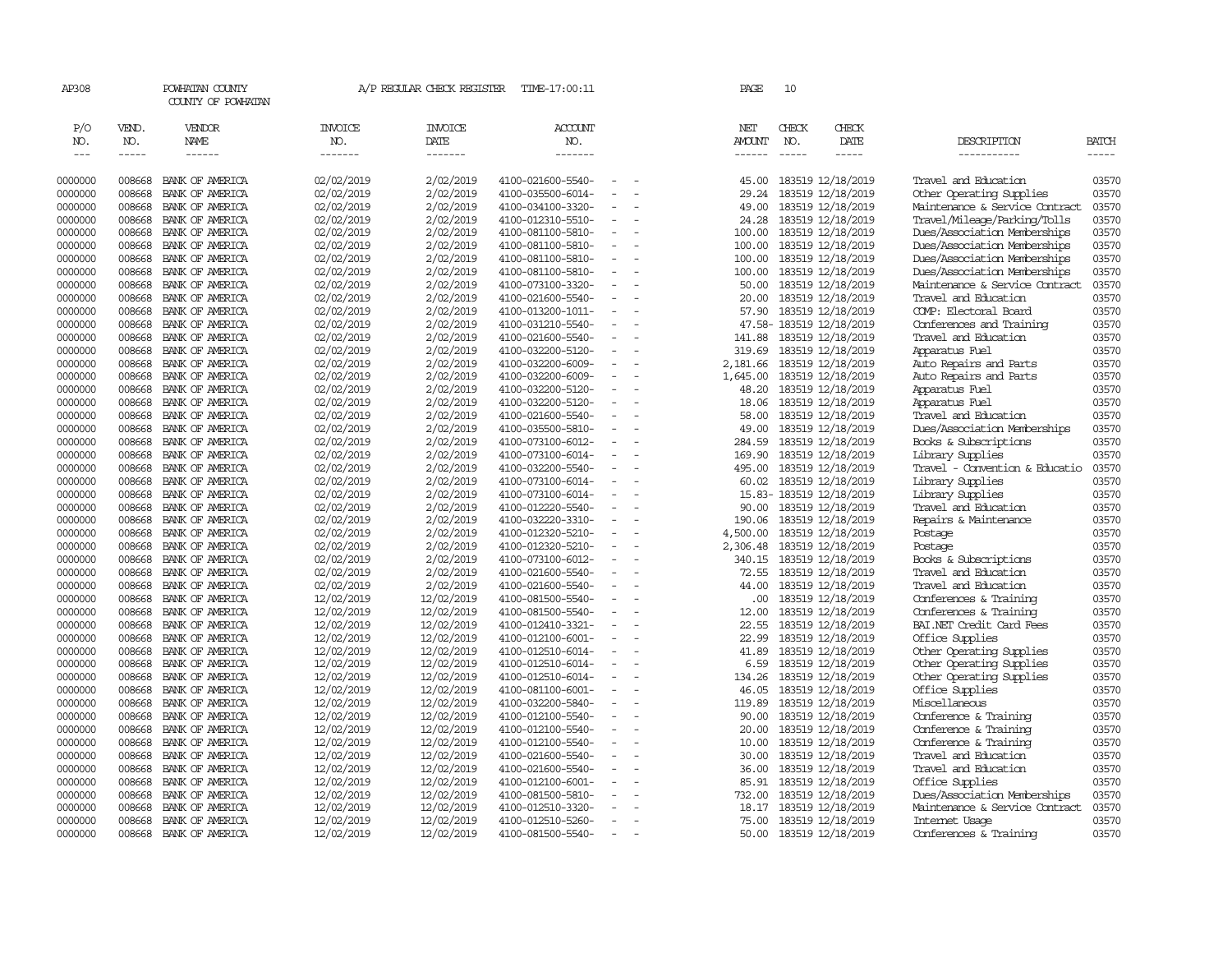| AP308         |               | POWHATAN COUNTY<br>COUNTY OF POWHATAN |                | A/P REGULAR CHECK REGISTER | TIME-17:00:11     |                                    | PAGE          | 11            |                          |                                |              |
|---------------|---------------|---------------------------------------|----------------|----------------------------|-------------------|------------------------------------|---------------|---------------|--------------------------|--------------------------------|--------------|
| P/O           | VEND.         | VENDOR                                | <b>INVOICE</b> | <b>INVOICE</b>             | <b>ACCOUNT</b>    |                                    | NET           | CHECK         | CHECK                    |                                |              |
| NO.           | NO.           | NAME                                  | NO.            | DATE                       | NO.               |                                    | <b>AMOUNT</b> | NO.           | DATE                     | DESCRIPTION                    | <b>BATCH</b> |
| $\frac{1}{2}$ | $\frac{1}{2}$ | $- - - - - -$                         | -------        | --------                   | -------           |                                    | $- - - - - -$ | $\frac{1}{2}$ | $\frac{1}{2}$            | -----------                    | $- - - - -$  |
|               |               |                                       |                |                            |                   |                                    |               |               |                          |                                |              |
| 0000000       | 008668        | BANK OF AMERICA                       | 12/02/2019     | 12/02/2019                 | 4100-012100-5540- |                                    | 319.55        |               | 183519 12/18/2019        | Conference & Training          | 03570        |
| 0000000       | 008668        | BANK OF AMERICA                       | 12/02/2019     | 12/02/2019                 | 4100-081500-5540- |                                    | 615.64        |               | 183519 12/18/2019        | Conferences & Training         | 03570        |
| 0000000       | 008668        | BANK OF AMERICA                       | 12/02/2019     | 12/02/2019                 | 4100-012100-5530- |                                    | 60.48         |               | 183519 12/18/2019        | <b>Business Meetings</b>       | 03570        |
| 0000000       | 008668        | BANK OF AMERICA                       | 12/02/2019     | 12/02/2019                 | 4100-012100-6001- | $\sim$                             |               |               | 35.71 183519 12/18/2019  | Office Supplies                | 03570        |
| 0000000       | 008668        | BANK OF AMERICA                       | 12/02/2019     | 12/02/2019                 | 4100-012510-3320- |                                    | 483.10        |               | 183519 12/18/2019        | Maintenance & Service Contract | 03570        |
| 0000000       | 008668        | BANK OF AMERICA                       | 12/02/2019     | 12/02/2019                 | 4100-081500-5810- |                                    | 287.50        |               | 183519 12/18/2019        | Dues/Association Memberships   | 03570        |
| 0000000       | 008668        | BANK OF AMERICA                       | 12/02/2019     | 12/02/2019                 | 4100-033300-6001- | $\overline{\phantom{a}}$           | 36.00         |               | 183519 12/18/2019        | Office Supplies                | 03570        |
|               |               |                                       |                |                            |                   | CHECK TOTAL                        | 21,593.78     |               |                          |                                |              |
| 0000000       | 011590        | BERRIMAN, WHITNEY                     | REIMB 12/7/19  | 12/11/2019                 | 4100-073100-6001- | $\sim$ $ \sim$                     | 31.27         |               | 183521 12/18/2019        | Office Supplies                | 03567        |
|               |               |                                       |                |                            |                   | CHECK TOTAL                        | 31.27         |               |                          |                                |              |
|               |               |                                       |                |                            |                   |                                    |               |               |                          |                                |              |
| 0000000       |               | 006655 BLOSSMAN GAS COMPANIES,        | 8556380        | 12/03/2019                 | 4100-035100-5120- | $\sim$<br>$\sim$                   | 269.37        |               | 183523 12/18/2019        | Fuel                           | 03567        |
|               |               |                                       |                |                            |                   | CHECK TOTAL                        | 269.37        |               |                          |                                |              |
|               |               |                                       |                |                            |                   |                                    |               |               |                          |                                |              |
| 0000000       |               | 007831 BOCZAR, CHRISTINE              | REIMB 12/10/19 | 12/10/2019                 | 4100-035100-6022- | $\sim$<br>$\sim$                   | 28.37         |               | 183525 12/18/2019        | Dog Food/Supplies              | 03567        |
|               |               |                                       |                |                            |                   | CHECK TOTAL                        | 28.37         |               |                          |                                |              |
| 0000000       | 010665        | BROWN EDWARDS & COMPANY               | 1243940        | 11/27/2019                 | 4100-012200-3120- | $\sim$<br>$\overline{\phantom{a}}$ | 13,000.00     |               | 183526 12/18/2019        | External Audit                 | 03567        |
|               |               |                                       |                |                            |                   | CHECK TOTAL                        | 13,000.00     |               |                          |                                |              |
|               |               |                                       |                |                            |                   |                                    |               |               |                          |                                |              |
| 0000000       |               | 011439 BUSINESS CARD                  | 11/27/2019     | 11/27/2019                 | 4100-031200-5210- | $\sim$                             | .00           |               | 183527 12/18/2019        | Postage                        | 03571        |
| 0000000       | 011439        | BUSINESS CARD                         | 11/27/2019     | 11/27/2019                 | 4100-031200-5210- |                                    | 17.99         |               | 183527 12/18/2019        | Postage                        | 03571        |
| 0000000       | 011439        | BUSINESS CARD                         | 11/27/2019     | 11/27/2019                 | 4100-031200-5210- | $\overline{\phantom{a}}$           | 100.00        |               | 183527 12/18/2019        | Postage                        | 03571        |
| 0000000       |               | 011439 BUSINESS CARD                  | 11/27/2019     | 11/27/2019                 | 4100-031200-5210- | $\equiv$                           | 17.99         |               | 183527 12/18/2019        | Postage                        | 03571        |
| 0000000       | 011439        | BUSINESS CARD                         | 11/27/2019     | 11/27/2019                 | 4100-031710-5210- | $\equiv$                           | 17.99         |               | 183527 12/18/2019        | Postage                        | 03571        |
| 0000000       |               | 011439 BUSINESS CARD                  | 11/27/2019     | 11/27/2019                 | 4100-031710-5210- |                                    | 17.99         |               | 183527 12/18/2019        | Postage                        | 03571        |
| 0000000       |               | 011439 BUSINESS CARD                  | 11/27/2019     | 11/27/2019                 | 4100-031200-6001- | $\sim$<br>$\overline{\phantom{a}}$ |               |               | 10.52 183527 12/18/2019  | Office Supplies                | 03571        |
| 0000000       |               | 011439 BUSINESS CARD                  | 11/27/2019     | 11/27/2019                 | 4100-031200-6001- | $\sim$                             | 14.90         |               | 183527 12/18/2019        | Office Supplies                | 03571        |
| 0000000       |               | 011439 BUSINESS CARD                  | 11/27/2019     | 11/27/2019                 | 4100-031200-6001- | $\overline{\phantom{a}}$           |               |               | 10.52 183527 12/18/2019  | Office Supplies                | 03571        |
| 0000000       |               | 011439 BUSINESS CARD                  | 11/27/2019     | 11/27/2019                 | 4100-031200-6001- | $\blacksquare$                     | 13.68         |               | 183527 12/18/2019        | Office Supplies                | 03571        |
| 0000000       |               | 011439 BUSINESS CARD                  | 11/27/2019     | 11/27/2019                 | 4100-031200-6001- | $\sim$                             |               |               | 74.74 183527 12/18/2019  | Office Supplies                | 03571        |
| 0000000       |               | 011439 BUSINESS CARD                  | 11/27/2019     | 11/27/2019                 | 4100-031200-6001- | $\overline{\phantom{a}}$           | 9.63          |               | 183527 12/18/2019        | Office Supplies                | 03571        |
| 0000000       |               | 011439 BUSINESS CARD                  | 11/27/2019     | 11/27/2019                 | 4100-031200-6001- | $\equiv$                           |               |               | 6.31 183527 12/18/2019   | Office Supplies                | 03571        |
| 0000000       |               | 011439 BUSINESS CARD                  | 11/27/2019     | 11/27/2019                 | 4100-031200-6001- | $\sim$<br>$\overline{\phantom{a}}$ |               |               | 88.41 183527 12/18/2019  | Office Supplies                | 03571        |
| 0000000       |               | 011439 BUSINESS CARD                  | 11/27/2019     | 11/27/2019                 | 4100-031200-6001- | $\sim$                             |               |               | 10.52-183527 12/18/2019  | Office Supplies                | 03571        |
| 0000000       |               | 011439 BUSINESS CARD                  | 11/27/2019     | 11/27/2019                 | 4100-031200-6001- | $\equiv$                           |               |               | 10.52- 183527 12/18/2019 | Office Supplies                | 03571        |
| 0000000       |               | 011439 BUSINESS CARD                  | 11/27/2019     | 11/27/2019                 | 4100-031200-6001- | $\overline{\phantom{a}}$           |               |               | 14.90-183527 12/18/2019  | Office Supplies                | 03571        |
| 0000000       |               | 011439 BUSINESS CARD                  | 11/27/2019     | 11/27/2019                 | 4100-031200-6014- | $\equiv$                           | 15.00         |               | 183527 12/18/2019        | Other Operating Supplies       | 03571        |
| 0000000       | 011439        | BUSINESS CARD                         | 11/27/2019     | 11/27/2019                 | 4100-031200-6014- |                                    | 41.00         |               | 183527 12/18/2019        | Other Operating Supplies       | 03571        |
| 0000000       | 011439        | BUSINESS CARD                         | 11/27/2019     | 11/27/2019                 | 4100-031200-6014- | $\equiv$                           | 569.60        |               | 183527 12/18/2019        | Other Operating Supplies       | 03571        |
| 0000000       |               | 011439 BUSINESS CARD                  | 11/27/2019     | 11/27/2019                 | 4100-031200-5540- | $\sim$                             | 335.07        |               | 183527 12/18/2019        | Conferences & Training         | 03571        |
|               |               |                                       |                |                            |                   | CHECK TOTAL                        | 1,325.40      |               |                          |                                |              |
| 0000000       |               | 011610 BUSINESS CARD                  | 11/27/2019     | 11/27/2019                 | 4100-031200-6011- |                                    | .00.          |               | 183528 12/18/2019        | Uniforms                       | 03572        |
| 0000000       | 011610        | BUSINESS CARD                         | 11/27/2019     | 11/27/2019                 | 4100-031200-6011- | $\sim$                             | 21.04         |               | 183528 12/18/2019        | Uniforms                       | 03572        |
| 0000000       | 011610        | BUSINESS CARD                         | 11/27/2019     | 11/27/2019                 | 4100-031200-6011- |                                    | 21.04         |               | 183528 12/18/2019        | Uniforms                       | 03572        |
| 0000000       | 011610        | BUSINESS CARD                         | 11/27/2019     | 11/27/2019                 | 4100-031200-6011- |                                    | 33.60         |               | 183528 12/18/2019        | Uniforms                       | 03572        |
| 0000000       | 011610        | BUSINESS CARD                         | 11/27/2019     | 11/27/2019                 | 4100-031200-6011- |                                    | 70.68         |               | 183528 12/18/2019        | Uniforms                       | 03572        |
| 0000000       | 011610        | BUSINESS CARD                         | 11/27/2019     | 11/27/2019                 | 4100-031200-6011- | $\overline{\phantom{a}}$           | 31.75         |               | 183528 12/18/2019        | Uniforms                       | 03572        |
| 0000000       | 011610        | <b>BUSINESS CARD</b>                  | 11/27/2019     | 11/27/2019                 | 4100-031200-6011- |                                    |               |               | 166.96 183528 12/18/2019 | Uniforms                       | 03572        |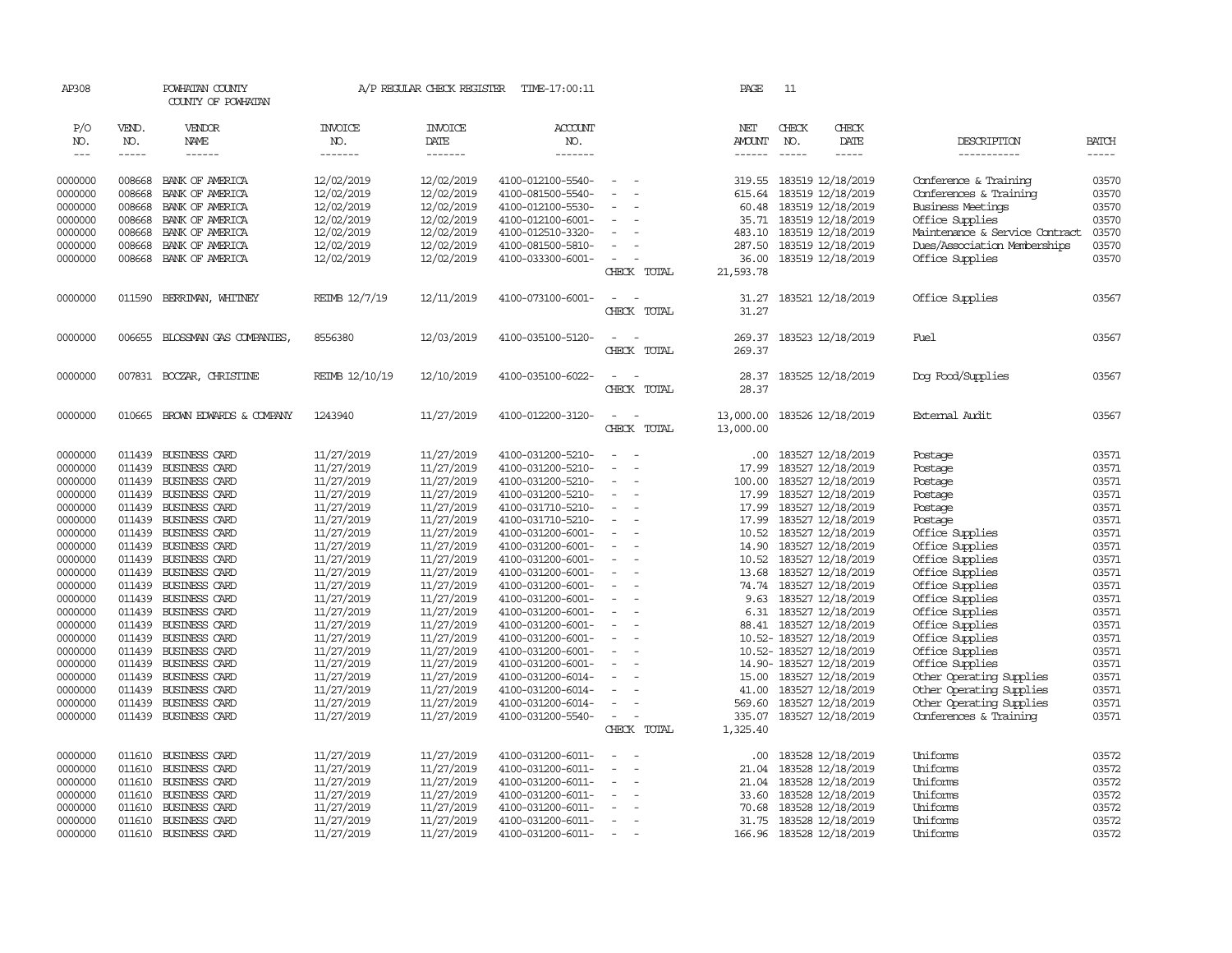| AP308         |        | POWHATAN COUNTY<br>COUNTY OF POWHATAN |                  | A/P REGULAR CHECK REGISTER | TIME-17:00:11     |                                                                                                                           | PAGE      | 12          |                          |                                     |              |
|---------------|--------|---------------------------------------|------------------|----------------------------|-------------------|---------------------------------------------------------------------------------------------------------------------------|-----------|-------------|--------------------------|-------------------------------------|--------------|
| P/O           | VEND.  | VENDOR                                | <b>INVOICE</b>   | <b>INVOICE</b>             | <b>ACCOUNT</b>    |                                                                                                                           | NET       | CHECK       | CHECK                    |                                     |              |
| NO.           | NO.    | NAME                                  | NO.              | DATE                       | NO.               |                                                                                                                           | AMOUNT    | NO.         | DATE                     | DESCRIPTION                         | <b>BATCH</b> |
| $\frac{1}{2}$ | -----  | ------                                | -------          | -------                    | -------           |                                                                                                                           | ------    | $- - - - -$ | $- - - - -$              | -----------                         | $- - - - -$  |
| 0000000       |        | 011610 BUSINESS CARD                  | 11/27/2019       | 11/27/2019                 | 4100-031200-6011- | $\frac{1}{2} \left( \frac{1}{2} \right) \left( \frac{1}{2} \right) \left( \frac{1}{2} \right) \left( \frac{1}{2} \right)$ |           |             | 147.41 183528 12/18/2019 | Uniforms                            | 03572        |
| 0000000       | 011610 | BUSINESS CARD                         | 11/27/2019       | 11/27/2019                 | 4100-031200-6011- |                                                                                                                           | 160.94    |             | 183528 12/18/2019        | Uniforms                            | 03572        |
| 0000000       | 011610 | BUSINESS CARD                         | 11/27/2019       | 11/27/2019                 | 4100-031200-6011- |                                                                                                                           | 85.02     |             | 183528 12/18/2019        | Uniforms                            | 03572        |
| 0000000       | 011610 | <b>BUSINESS CARD</b>                  | 11/27/2019       | 11/27/2019                 | 4100-031200-6011- | $\overline{\phantom{a}}$                                                                                                  |           |             | 92.38 183528 12/18/2019  | Uniforms                            | 03572        |
| 0000000       | 011610 | BUSINESS CARD                         | 11/27/2019       | 11/27/2019                 | 4100-031200-6011- | $\overline{\phantom{a}}$                                                                                                  | 150.40    |             | 183528 12/18/2019        | Uniforms                            | 03572        |
| 0000000       | 011610 | <b>BUSINESS CARD</b>                  | 11/27/2019       | 11/27/2019                 | 4100-031200-6011- | $\equiv$                                                                                                                  |           |             | 134.62 183528 12/18/2019 | Uniforms                            | 03572        |
| 0000000       |        | 011610 BUSINESS CARD                  | 11/27/2019       | 11/27/2019                 | 4100-035100-5540- | $\overline{\phantom{a}}$                                                                                                  |           |             | 495.00 183528 12/18/2019 | Conferences & Training              | 03572        |
|               |        |                                       |                  |                            |                   | CHECK TOTAL                                                                                                               | 1,610.84  |             |                          |                                     |              |
| 0000000       | 012919 | <b>BUSINESS CARD</b>                  | 11/27/2019       | 11/27/2019                 | 4100-031200-6014- |                                                                                                                           |           |             | .00 183530 12/18/2019    | Other Operating Supplies            | 03573        |
| 0000000       | 012919 | BUSINESS CARD                         | 11/27/2019       | 11/27/2019                 | 4100-031200-6014- | $\equiv$<br>$\sim$                                                                                                        | 49.16     |             | 183530 12/18/2019        | Other Operating Supplies            | 03573        |
| 0000000       | 012919 | BUSINESS CARD                         | 11/27/2019       | 11/27/2019                 | 4100-031200-6011- | $\equiv$                                                                                                                  | 164.00    |             | 183530 12/18/2019        | Uniforms                            | 03573        |
| 0000000       |        | 012919 BUSINESS CARD                  | 11/27/2019       | 11/27/2019                 | 4100-035100-5540- | $\sim$<br>$\sim$                                                                                                          | 125.00    |             | 183530 12/18/2019        | Conferences & Training              | 03573        |
|               |        |                                       |                  |                            |                   | CHECK TOTAL                                                                                                               | 338.16    |             |                          |                                     |              |
|               |        |                                       |                  |                            |                   |                                                                                                                           |           |             |                          |                                     |              |
| 0000000       |        | 007341 CLAWS & PAWS ANIMAL CARE       | <b>CERT #201</b> | 12/01/2019                 | 4100-035100-5614- | $\overline{\phantom{a}}$                                                                                                  | 90.00     |             | 183531 12/18/2019        | Initial shots/visit costs           | 03567        |
| 0000000       |        | 007341 CLAWS & PAWS ANIMAL CARE       | <b>CERT #222</b> | 12/01/2019                 | 4100-035100-5614- |                                                                                                                           | 25.00     |             | 183531 12/18/2019        | Initial shots/visit costs           | 03567        |
| 0000000       | 007341 | CLAWS & PAWS ANIMAL CARE              | <b>CERT #232</b> | 12/01/2019                 | 4100-035100-5614- | $\equiv$                                                                                                                  | 25.00     |             | 183531 12/18/2019        | Initial shots/visit costs           | 03567        |
| 0000000       | 007341 | CLAWS & PAWS ANIMAL CARE              | <b>CERT #249</b> | 12/01/2019                 | 4100-035100-5614- |                                                                                                                           | 90.00     |             | 183531 12/18/2019        | Initial shots/visit costs           | 03567        |
| 0000000       |        | 007341 CLAWS & PAWS ANIMAL CARE       | <b>CERT #252</b> | 12/01/2019                 | 4100-035100-5614- |                                                                                                                           | 90.00     |             | 183531 12/18/2019        | Initial shots/visit costs           | 03567        |
| 0000000       |        | 007341 CLAWS & PAWS ANIMAL CARE       | 99322            | 11/05/2019                 | 4100-035100-3110- | $\sim$                                                                                                                    | 78.50     |             | 183531 12/18/2019        | Professional Health Services        | 03567        |
| 0000000       |        | 007341 CLAWS & PAWS ANIMAL CARE       | 99552            | 11/20/2019                 | 4100-035100-3110- | $\overline{\phantom{a}}$                                                                                                  | 211.65    |             | 183531 12/18/2019        | Professional Health Services        | 03567        |
|               |        |                                       |                  |                            |                   | CHECK TOTAL                                                                                                               | 610.15    |             |                          |                                     |              |
| 0000000       | 008445 | COMONWEALTH OF VIRGINIA               | T428277          | 12/05/2019                 | 4100-031210-5230- | $\sim$                                                                                                                    | 2.48      |             | 183532 12/18/2019        | Telephone Services                  | 03567        |
| 0000000       | 008445 | COMONWEALTH OF VIRGINIA               | T428439          | 12/05/2019                 | 4100-012510-5260- | $\sim$<br>$\sim$                                                                                                          | 295.38    |             | 183532 12/18/2019        | Internet Usage                      | 03567        |
|               |        |                                       |                  |                            |                   | CHECK TOTAL                                                                                                               | 297.86    |             |                          |                                     |              |
| 0000000       | 033130 | COUNTY OF HENRICO                     | 173935           | 12/01/2019                 | 4100-033400-3840- | $\equiv$                                                                                                                  | 20,689.20 |             | 183533 12/18/2019        | Detention of Juveniles              | 03567        |
|               |        |                                       |                  |                            |                   | CHECK TOTAL                                                                                                               | 20,689.20 |             |                          |                                     |              |
| 0000000       | 010309 | CRITICAL & EMERGENCY                  | 21900155         | 12/05/2019                 | 4100-031210-3310- | $\sim$                                                                                                                    | 2,280.00  |             | 183534 12/18/2019        | Repairs and Maintenance             | 03567        |
|               |        |                                       |                  |                            |                   | CHECK TOTAL                                                                                                               | 2,280.00  |             |                          |                                     |              |
| 0000000       | 000860 | DOMINION ENERGY VIRGINIA              | 122166783311/27  | 12/03/2019                 | 4100-031210-5110- | $\overline{\phantom{a}}$<br>$\sim$                                                                                        |           |             | 234.32 183537 12/18/2019 | Electricity - Comunications H 03567 |              |
| 0000000       | 000860 | DOMINION ENERGY VIRGINIA              | 122350733412/03  | 12/03/2019                 | 4100-014300-5110- |                                                                                                                           |           |             | 248.14 183537 12/18/2019 | Electricity                         | 03567        |
| 0000000       | 000860 | DOMINION ENERGY VIRGINIA              | 406203539111/27  | 12/04/2019                 | 4100-031210-5110- | $\equiv$                                                                                                                  |           |             | 32.76 183537 12/18/2019  | Electricity - Comunications H 03567 |              |
| 0000000       | 000860 | DOMINION ENERGY VIRGINIA              | 416568092912/02  | 12/04/2019                 | 4100-031210-5110- | $\overline{\phantom{a}}$                                                                                                  | 148.20    |             | 183537 12/18/2019        | Electricity - Comunications H 03567 |              |
| 0000000       | 000860 | DOMINION ENERGY VIRGINIA              | 621178981011/27  | 12/03/2019                 | 4100-031210-5110- | $\sim$                                                                                                                    | 121.54    |             | 183537 12/18/2019        | Electricity - Comunications H 03567 |              |
| 0000000       | 000860 | DOMINION ENERGY VIRGINIA              | 800937057112/02  | 12/04/2019                 | 4100-031210-5110- | $\equiv$                                                                                                                  |           |             | 34.03 183537 12/18/2019  | Electricity - Comunications H 03567 |              |
|               |        |                                       |                  |                            |                   | CHECK TOTAL                                                                                                               | 818.99    |             |                          |                                     |              |
| 0000000       |        | 011117 ENVISIONARE, INC.              | INV-US-45497     | 11/30/2019                 | 4100-073100-6002- | $\sim$<br>$\sim$                                                                                                          | 681.19    |             | 183538 12/18/2019        | Computer Equipment-non-capital      | 03567        |
|               |        |                                       |                  |                            |                   | CHECK TOTAL                                                                                                               | 681.19    |             |                          |                                     |              |
| 0000000       | 013072 | FRAISER AUTO REPAIR LLC               | 1063             | 12/06/2019                 | 4100-032200-6009- | $\equiv$                                                                                                                  | 55.30     |             | 183539 12/18/2019        | Auto Repairs and Parts              | 03567        |
|               |        |                                       |                  |                            |                   | CHECK TOTAL                                                                                                               | 55.30     |             |                          |                                     |              |
| 0000000       |        | 009419 GOV DEALS                      | 000000065587     | 11/30/2019                 | 3100-018990-0009- |                                                                                                                           | 25.00     |             | 183540 12/18/2019        | Sale of Equipment                   | 03567        |
| 0000000       |        | 009419 GOV DEALS                      | 000000065587     | 11/30/2019                 | 3100-018990-0006- | $\sim$                                                                                                                    |           |             | 152.11 183540 12/18/2019 | Sale of Salvage and Surplus         | 03567        |
|               |        |                                       |                  |                            |                   | CHECK TOTAL                                                                                                               | 177.11    |             |                          |                                     |              |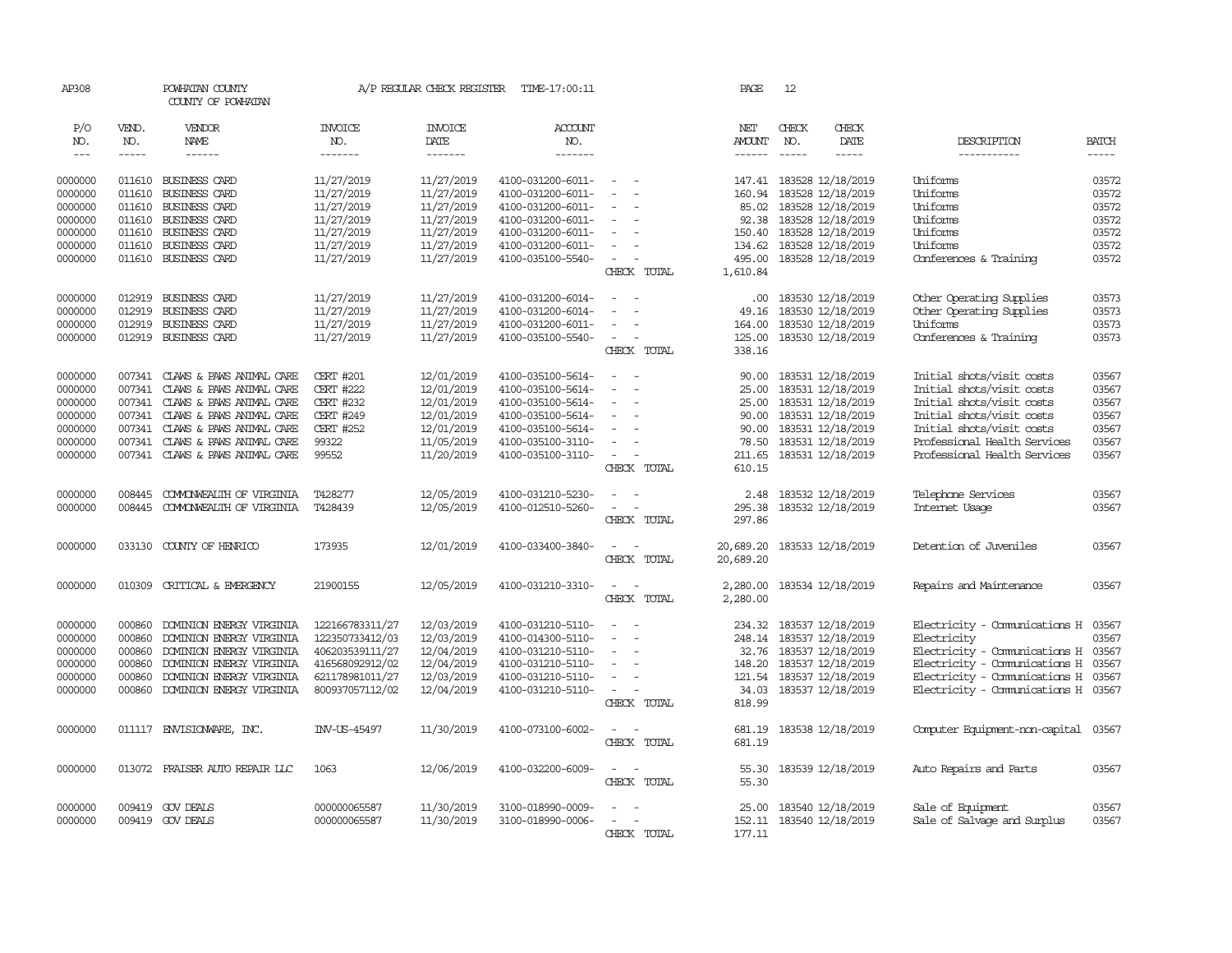| AP308                                                                     |                            | POWHATAN COUNTY<br>COUNTY OF POWHATAN                                                                                                                                                                                                                                                 |                                                       | A/P REGULAR CHECK REGISTER                                                                                                                                                                                                                                                                                                                                                                                                                                                                                       | TIME-17:00:11                                                                                                                                   |                                                                                                                                                           | PAGE                                                          | 13                                                                                                                                              |                              |                                                                                                                                                        |                                                             |
|---------------------------------------------------------------------------|----------------------------|---------------------------------------------------------------------------------------------------------------------------------------------------------------------------------------------------------------------------------------------------------------------------------------|-------------------------------------------------------|------------------------------------------------------------------------------------------------------------------------------------------------------------------------------------------------------------------------------------------------------------------------------------------------------------------------------------------------------------------------------------------------------------------------------------------------------------------------------------------------------------------|-------------------------------------------------------------------------------------------------------------------------------------------------|-----------------------------------------------------------------------------------------------------------------------------------------------------------|---------------------------------------------------------------|-------------------------------------------------------------------------------------------------------------------------------------------------|------------------------------|--------------------------------------------------------------------------------------------------------------------------------------------------------|-------------------------------------------------------------|
| P/O<br>NO.<br>$---$                                                       | VEND.<br>NO.<br>-----      | VENDOR<br><b>NAME</b>                                                                                                                                                                                                                                                                 | <b>INVOICE</b><br>NO.<br>-------                      | <b>INVOICE</b><br>DATE<br>$\begin{array}{cccccccccc} \multicolumn{2}{c}{} & \multicolumn{2}{c}{} & \multicolumn{2}{c}{} & \multicolumn{2}{c}{} & \multicolumn{2}{c}{} & \multicolumn{2}{c}{} & \multicolumn{2}{c}{} & \multicolumn{2}{c}{} & \multicolumn{2}{c}{} & \multicolumn{2}{c}{} & \multicolumn{2}{c}{} & \multicolumn{2}{c}{} & \multicolumn{2}{c}{} & \multicolumn{2}{c}{} & \multicolumn{2}{c}{} & \multicolumn{2}{c}{} & \multicolumn{2}{c}{} & \multicolumn{2}{c}{} & \multicolumn{2}{c}{} & \mult$ | <b>ACCOUNT</b><br>NO.<br>-------                                                                                                                |                                                                                                                                                           | NET<br>AMOUNT<br>------                                       | CHECK<br>NO.<br>$\frac{1}{2}$                                                                                                                   | CHECK<br>DATE<br>$- - - - -$ | DESCRIPTION<br>-----------                                                                                                                             | <b>BATCH</b><br>$- - - - -$                                 |
| 0000000                                                                   | 012508                     | HEALTH EQUITY INC                                                                                                                                                                                                                                                                     | <b>ECMZXXF</b>                                        | 12/17/2019                                                                                                                                                                                                                                                                                                                                                                                                                                                                                                       | 4100-012410-2310-                                                                                                                               | $\sim$<br>CHECK TOTAL                                                                                                                                     | 640.00<br>640.00                                              | 183541 12/18/2019                                                                                                                               |                              | Medical Insurance                                                                                                                                      | 03575                                                       |
| 0000000                                                                   | 010887                     | JACKSON, CHARLOTTE BROWN                                                                                                                                                                                                                                                              | <b>JUROR 12/19</b>                                    | 12/12/2019                                                                                                                                                                                                                                                                                                                                                                                                                                                                                                       | 4100-021100-1700-                                                                                                                               | $\sim$<br>$\sim$<br>CHECK TOTAL                                                                                                                           | 30.00<br>30.00                                                | 183542 12/18/2019                                                                                                                               |                              | COMP: Jurors & Witnesses                                                                                                                               | 03567                                                       |
| 0000000<br>0000000<br>0000000                                             |                            | 013176 MIDWEST TAPE, LLC<br>013176 MIDWEST TAPE, LLC<br>013176 MIDWEST TAPE, LLC                                                                                                                                                                                                      | 98224465<br>98259321<br>98293592                      | 11/18/2019<br>11/25/2019<br>12/03/2019                                                                                                                                                                                                                                                                                                                                                                                                                                                                           | 4100-073100-6012-<br>4100-073100-6012-<br>4100-073100-6012-                                                                                     | $\sim$<br>$\overline{\phantom{a}}$<br>$\sim$<br>$\sim$<br>CHECK TOTAL                                                                                     | 179.16<br>20.98<br>21.74<br>221.88                            | 183544 12/18/2019<br>183544 12/18/2019<br>183544 12/18/2019                                                                                     |                              | Books & Subscriptions<br>Books & Subscriptions<br>Books & Subscriptions                                                                                | 03567<br>03567<br>03567                                     |
| 0000000                                                                   |                            | 013315 MILLS, JOSEPH D                                                                                                                                                                                                                                                                | PERMIT REFUND                                         | 12/05/2019                                                                                                                                                                                                                                                                                                                                                                                                                                                                                                       | 3100-013030-0008-                                                                                                                               | $\overline{\phantom{a}}$<br>$\sim$<br>CHECK TOTAL                                                                                                         | 661.50<br>661.50                                              | 183545 12/18/2019                                                                                                                               |                              | Building Permits                                                                                                                                       | 03567                                                       |
| 0000000<br>0000000<br>0000000<br>0000000<br>0000000<br>0000000<br>0000000 | 012274                     | 012274 MITEL CLOUD SERVICES, INC 32912227<br>MITEL CLOUD SERVICES, INC<br>012274 MITEL CLOUD SERVICES, INC<br>012274 MITEL CLOUD SERVICES, INC 32912227<br>012274 MITEL CLOUD SERVICES, INC<br>012274 MITEL CLOUD SERVICES, INC 32912227<br>012274 MITEL CLOUD SERVICES, INC 32912227 | 32912227<br>32912227<br>32912227                      | 12/05/2019<br>12/05/2019<br>12/05/2019<br>12/05/2019<br>12/05/2019<br>12/05/2019<br>12/05/2019                                                                                                                                                                                                                                                                                                                                                                                                                   | 4100-021100-5230-<br>4100-031200-5230-<br>4100-012410-5230-<br>4100-012520-5230-<br>4100-021100-5230-<br>4100-034100-5230-<br>4100-031200-5230- | $\sim$<br>$\sim$<br>$\sim$<br>$\sim$<br>$\sim$<br>$\overline{\phantom{a}}$<br>$\overline{\phantom{a}}$<br>CHECK TOTAL                                     | 5.51<br>5.51<br>5.51<br>5.51<br>5.51<br>5.51<br>5.51<br>38.57 | 183546 12/18/2019<br>183546 12/18/2019<br>183546 12/18/2019<br>183546 12/18/2019<br>183546 12/18/2019<br>183546 12/18/2019<br>183546 12/18/2019 |                              | Telephone Services<br>Telephone Services<br>Telephone Services<br>Telephone Services<br>Telephone Services<br>Telephone Services<br>Telephone Services | 03567<br>03567<br>03567<br>03567<br>03567<br>03567<br>03567 |
| 0000000                                                                   |                            | 013316 MORGAN, JENNIFER M.                                                                                                                                                                                                                                                            | <b>JUROR 12/19</b>                                    | 12/12/2019                                                                                                                                                                                                                                                                                                                                                                                                                                                                                                       | 4100-021100-1700-                                                                                                                               | $\frac{1}{2} \left( \frac{1}{2} \right) \left( \frac{1}{2} \right) = \frac{1}{2} \left( \frac{1}{2} \right)$<br>CHECK TOTAL                               | 30.00<br>30.00                                                | 183547 12/18/2019                                                                                                                               |                              | COMP: Jurors & Witnesses                                                                                                                               | 03567                                                       |
| 0000000                                                                   | 007422 NACO                |                                                                                                                                                                                                                                                                                       | 260890                                                | 11/18/2019                                                                                                                                                                                                                                                                                                                                                                                                                                                                                                       | 4100-012100-5810-                                                                                                                               | $\sim$ $ \sim$<br>CHECK TOTAL                                                                                                                             | 460.00<br>460.00                                              | 183548 12/18/2019                                                                                                                               |                              | Dues/Association Memberships                                                                                                                           | 03568                                                       |
| 0000000                                                                   | 013320                     | NORWOOD, WENDY E                                                                                                                                                                                                                                                                      | <b>JUROR 12/19</b>                                    | 12/12/2019                                                                                                                                                                                                                                                                                                                                                                                                                                                                                                       | 4100-021100-1700-                                                                                                                               | $\overline{\phantom{a}}$<br>$\sim$<br>CHECK TOTAL                                                                                                         | 30.00<br>30.00                                                | 183549 12/18/2019                                                                                                                               |                              | COMP: Jurors & Witnesses                                                                                                                               | 03568                                                       |
| 0000000<br>0000000<br>0000000                                             | 009281<br>009281<br>009281 | OVERDRIVE, INC.<br>OVERDRIVE, INC.<br>OVERDRIVE, INC.                                                                                                                                                                                                                                 | 01369CO19224897<br>013690019234072<br>013690019236405 | 11/20/2019<br>12/03/2019<br>12/05/2019                                                                                                                                                                                                                                                                                                                                                                                                                                                                           | 4100-073100-6012-<br>4100-073100-6012-<br>4100-073100-6012-                                                                                     | $\sim$<br>$\sim$<br>$\sim$<br>$\frac{1}{2} \left( \frac{1}{2} \right) \left( \frac{1}{2} \right) = \frac{1}{2} \left( \frac{1}{2} \right)$<br>CHECK TOTAL | 245.00<br>245.00<br>653.50                                    | 183551 12/18/2019<br>183551 12/18/2019<br>163.50 183551 12/18/2019                                                                              |                              | Books & Subscriptions<br>Books & Subscriptions<br>Books & Subscriptions                                                                                | 03568<br>03568<br>03568                                     |
| 0000000                                                                   | 001250                     | POWHATAN AUTO & TRACTOR                                                                                                                                                                                                                                                               | 575850                                                | 11/18/2019                                                                                                                                                                                                                                                                                                                                                                                                                                                                                                       | 4100-014300-3310-                                                                                                                               | $\sim$ $ \sim$<br>CHECK TOTAL                                                                                                                             | 25.35<br>25.35                                                | 183552 12/18/2019                                                                                                                               |                              | Repairs & Maintenance                                                                                                                                  | 03568                                                       |
| 0000000                                                                   | 000780                     | <b>CUILL CORPORATION</b>                                                                                                                                                                                                                                                              | 3003740                                               | 12/03/2019                                                                                                                                                                                                                                                                                                                                                                                                                                                                                                       | 4100-012310-6001-                                                                                                                               | $\sim$<br>$\sim$<br>CHECK TOTAL                                                                                                                           | 129.98<br>129.98                                              | 183555 12/18/2019                                                                                                                               |                              | Office Supplies                                                                                                                                        | 03568                                                       |
| 0000000                                                                   | 013317                     | RAMSEY, HEIDI H.                                                                                                                                                                                                                                                                      | <b>JUROR 12/19</b>                                    | 12/12/2019                                                                                                                                                                                                                                                                                                                                                                                                                                                                                                       | 4100-021100-1700-                                                                                                                               | $\sim$<br>$\sim$<br>CHECK TOTAL                                                                                                                           | 30.00<br>30.00                                                | 183557 12/18/2019                                                                                                                               |                              | COMP: Jurors & Witnesses                                                                                                                               | 03568                                                       |
| 0000000                                                                   | 006945                     | RECORDED BOOKS, LLC                                                                                                                                                                                                                                                                   | 76584926                                              | 12/04/2019                                                                                                                                                                                                                                                                                                                                                                                                                                                                                                       | 4100-073100-6012-                                                                                                                               | $\sim$ $ -$<br>CHECK TOTAL                                                                                                                                | 40.50<br>40.50                                                |                                                                                                                                                 | 183558 12/18/2019            | Books & Subscriptions                                                                                                                                  | 03568                                                       |
| 0000000                                                                   | 012509                     | RICHMOND SUBURBAN NEWS                                                                                                                                                                                                                                                                | 3272193 11/19                                         | 12/01/2019                                                                                                                                                                                                                                                                                                                                                                                                                                                                                                       | 4100-081100-3600-                                                                                                                               | $\sim$<br>$\sim$<br>CHECK TOTAL                                                                                                                           | 317.50<br>317.50                                              | 183559 12/18/2019                                                                                                                               |                              | Advertising                                                                                                                                            | 03568                                                       |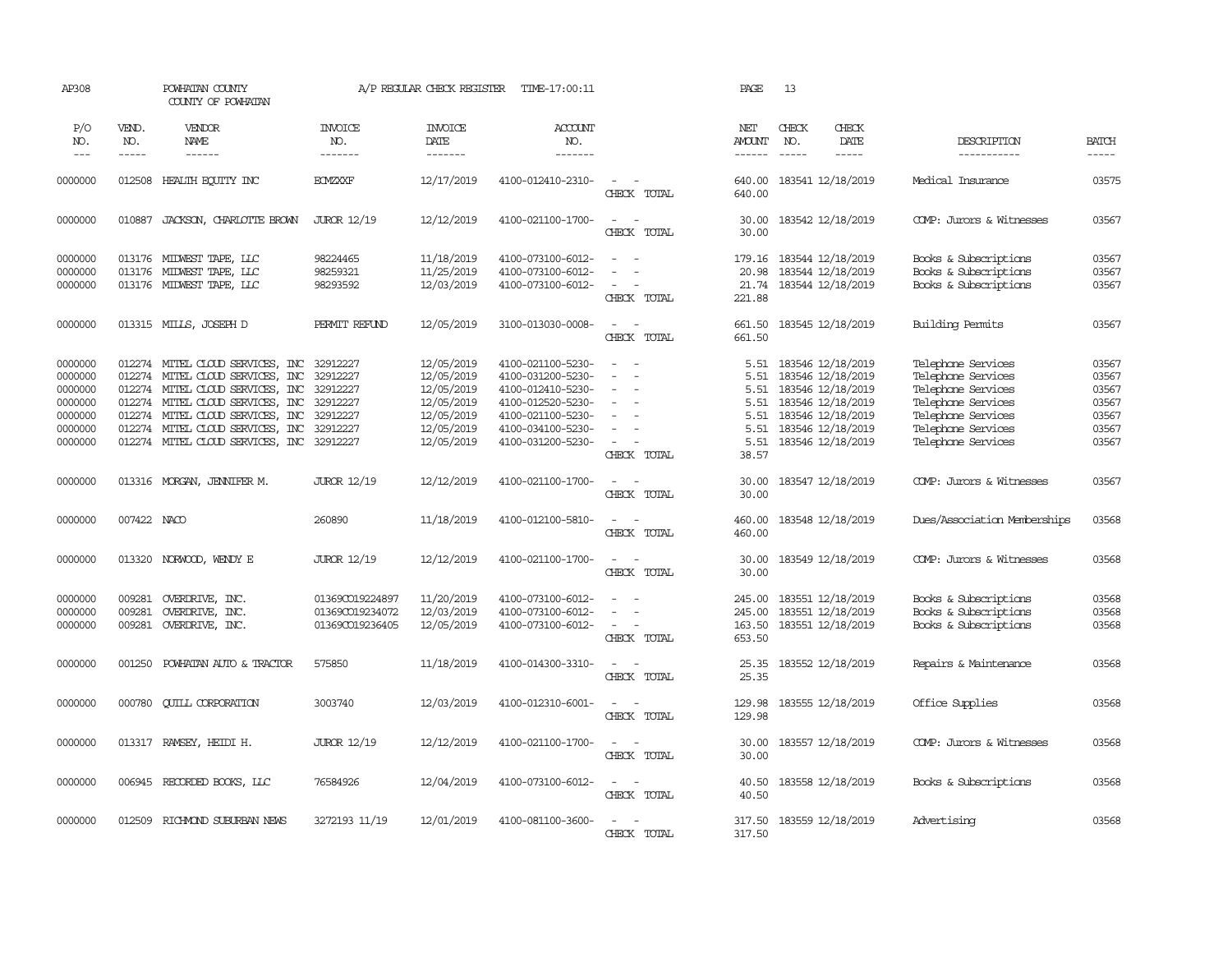| AP308                       |                             | POWHATAN COUNTY<br>COUNTY OF POWHATAN |                                   | A/P REGULAR CHECK REGISTER        | TIME-17:00:11                          |                                                      | PAGE                           | 14                                                                                                                                                                                                                                                                                                                                                                                                           |                              |                                    |                             |
|-----------------------------|-----------------------------|---------------------------------------|-----------------------------------|-----------------------------------|----------------------------------------|------------------------------------------------------|--------------------------------|--------------------------------------------------------------------------------------------------------------------------------------------------------------------------------------------------------------------------------------------------------------------------------------------------------------------------------------------------------------------------------------------------------------|------------------------------|------------------------------------|-----------------------------|
| P/O<br>NO.<br>$\frac{1}{2}$ | VEND.<br>NO.<br>$- - - - -$ | VENDOR<br><b>NAME</b>                 | <b>INVOICE</b><br>NO.<br>-------  | <b>INVOICE</b><br>DATE<br>------- | ACCOUNT<br>NO.<br>--------             |                                                      | NET<br><b>AMOUNT</b><br>------ | CHECK<br>NO.<br>$\frac{1}{2} \frac{1}{2} \frac{1}{2} \frac{1}{2} \frac{1}{2} \frac{1}{2} \frac{1}{2} \frac{1}{2} \frac{1}{2} \frac{1}{2} \frac{1}{2} \frac{1}{2} \frac{1}{2} \frac{1}{2} \frac{1}{2} \frac{1}{2} \frac{1}{2} \frac{1}{2} \frac{1}{2} \frac{1}{2} \frac{1}{2} \frac{1}{2} \frac{1}{2} \frac{1}{2} \frac{1}{2} \frac{1}{2} \frac{1}{2} \frac{1}{2} \frac{1}{2} \frac{1}{2} \frac{1}{2} \frac{$ | CHECK<br>DATE<br>$- - - - -$ | DESCRIPTION<br>-----------         | <b>BATCH</b><br>$- - - - -$ |
| 0000000                     |                             | 012754 SIGNATURE PUBLIC FUNDING       | 500137001120419                   | 12/04/2019                        | 4100-095101-9400-                      | $\sim$                                               | 34,551.56                      | 183561 12/18/2019                                                                                                                                                                                                                                                                                                                                                                                            |                              | Fire Truck Lease - Principal       | 03568                       |
| 0000000                     | 012754                      | SIGNATURE PUBLIC FUNDING              | 500137001120419                   | 12/04/2019                        | 4100-095101-9401-                      | $\sim$<br>$\sim$<br>CHECK TOTAL                      | 12,000.46<br>46,552.02         | 183561 12/18/2019                                                                                                                                                                                                                                                                                                                                                                                            |                              | Fire Truck Lease - Interest        | 03568                       |
| 0000000                     | 001320                      | SOUTHERN POLICE                       | 201506                            | 12/10/2019                        | 4100-031200-6011-                      | $\sim$<br>$\sim$<br>CHECK TOTAL                      | 139.99<br>139.99               | 183562 12/18/2019                                                                                                                                                                                                                                                                                                                                                                                            |                              | Uniforms                           | 03568                       |
| 0000000                     | 006594                      | SOUTHSIDE ELECTRIC COOP               | 63504005 12/8                     | 12/12/2019                        | 4100-031210-5110-                      | $\sim$<br>$\sim$<br>CHECK TOTAL                      | 112.91<br>112.91               | 183563 12/18/2019                                                                                                                                                                                                                                                                                                                                                                                            |                              | Electricity - Comunications H      | 03568                       |
| 0000000                     | 013065                      | STAPLES INC                           | 7302514123-0-1                    | 11/29/2019                        | 4100-073100-6001-                      | $\sim$<br>$\sim$                                     | 36.05                          | 183565 12/18/2019                                                                                                                                                                                                                                                                                                                                                                                            |                              | Office Supplies                    | 03568                       |
| 0000000                     | 013065                      | STAPLES INC                           | 7302518296-0-1                    | 11/29/2019                        | 4100-013200-6001-                      | $\sim$<br>$\sim$                                     | 89.62                          | 183565 12/18/2019                                                                                                                                                                                                                                                                                                                                                                                            |                              | Office Supplies                    | 03568                       |
| 0000000                     | 013065                      | STAPLES INC                           | 7302544617-0-1                    | 12/02/2019                        | 4100-013200-6001-                      |                                                      | 36.02                          | 183565 12/18/2019                                                                                                                                                                                                                                                                                                                                                                                            |                              | Office Supplies                    | 03568                       |
| 0000000                     | 013065<br>013065            | STAPLES INC                           | 7302581960-0-2<br>7302628949-0-1  | 12/09/2019<br>12/04/2019          | 4100-012100-6001-                      | $\overline{\phantom{a}}$<br>$\overline{\phantom{a}}$ | 14.58                          | 183565 12/18/2019<br>183565 12/18/2019                                                                                                                                                                                                                                                                                                                                                                       |                              | Office Supplies<br>Office Supplies | 03568<br>03568              |
| 0000000<br>0000000          |                             | STAPLES INC<br>013065 STAPLES INC     | 7302671402-0-1                    | 12/05/2019                        | 4100-012200-6001-<br>4100-073100-6001- | $\sim$<br>$\overline{\phantom{a}}$                   | 75.27<br>58.76                 | 183565 12/18/2019                                                                                                                                                                                                                                                                                                                                                                                            |                              | Office Supplies                    | 03568                       |
|                             |                             |                                       |                                   |                                   |                                        | CHECK TOTAL                                          | 310.30                         |                                                                                                                                                                                                                                                                                                                                                                                                              |                              |                                    |                             |
| 0000000                     | 008346                      | SYCOM TECHNOLOGIES                    | AT52396                           | 10/31/2019                        | 4100-012510-3322-                      |                                                      | 1,610.00                       | 183567 12/18/2019                                                                                                                                                                                                                                                                                                                                                                                            |                              | Network Service Contracts          | 03568                       |
| 0000000                     | 008346                      | SYCOM TECHNOLOGIES                    | AT52661                           | 10/31/2019                        | 4100-012510-3322-                      |                                                      | 87.50                          | 183567 12/18/2019                                                                                                                                                                                                                                                                                                                                                                                            |                              | Network Service Contracts          | 03568                       |
| 0000000                     | 008346                      | SYCOM TECHNOLOGIES                    | AT53130                           | 11/30/2019                        | 4100-012510-3322-                      | $\sim$<br>$\overline{\phantom{a}}$<br>CHECK TOTAL    | 617.50<br>2,315.00             | 183567 12/18/2019                                                                                                                                                                                                                                                                                                                                                                                            |                              | Network Service Contracts          | 03568                       |
| 0000000                     |                             | 013107 T-MOBILE                       | 965938308 11/19                   | 11/29/2019                        | 4100-073100-6002-                      | $\sim$<br>$\sim$                                     | 82.00                          | 183568 12/18/2019                                                                                                                                                                                                                                                                                                                                                                                            |                              | Computer Equipment-non-capital     | 03568                       |
|                             |                             |                                       |                                   |                                   |                                        | CHECK TOTAL                                          | 82.00                          |                                                                                                                                                                                                                                                                                                                                                                                                              |                              |                                    |                             |
| 0000000                     |                             | 000845 TOWN POLICE SUPPLY OF          | 002650-0                          | 12/09/2019                        | 4100-031200-6011-                      | $\sim$ $\sim$                                        | 536.00                         | 183571 12/18/2019                                                                                                                                                                                                                                                                                                                                                                                            |                              | Uniforms                           | 03568                       |
|                             |                             |                                       |                                   |                                   |                                        | CHECK TOTAL                                          | 536.00                         |                                                                                                                                                                                                                                                                                                                                                                                                              |                              |                                    |                             |
| 0000000                     | 008565                      | TRACTOR SUPPLY CREDIT                 | 100504905                         | 11/07/2019                        | 4100-031200-6022-                      |                                                      | 81.98                          | 183572 12/18/2019                                                                                                                                                                                                                                                                                                                                                                                            |                              | Dog Food & Supplies K9             | 03568                       |
| 0000000                     | 008565                      | TRACTOR SUPPLY CREDIT                 | 100504907                         | 11/07/2019                        | 4100-031200-6022-                      |                                                      | 11.98                          | 183572 12/18/2019                                                                                                                                                                                                                                                                                                                                                                                            |                              | Dog Food & Supplies K9             | 03568                       |
| 0000000                     | 008565                      | TRACTOR SUPPLY CREDIT                 | 200758836                         | 10/31/2019                        | 4100-031200-6022-                      |                                                      | 47.99                          | 183572 12/18/2019                                                                                                                                                                                                                                                                                                                                                                                            |                              | Dog Food & Supplies K9             | 03568                       |
| 0000000                     | 008565                      | TRACTOR SUPPLY CREDIT                 | 200761905                         | 11/13/2019                        | 4100-031200-6022-                      | $\sim$<br>$\sim$<br>CHECK TOTAL                      | 10.44<br>152.39                | 183572 12/18/2019                                                                                                                                                                                                                                                                                                                                                                                            |                              | Dog Food & Supplies K9             | 03568                       |
| 0000000                     |                             | 009574 UNIQUE MANAGEMENT              | 569494                            | 12/01/2019                        | 4100-073100-6012-                      | $\overline{\phantom{a}}$<br>$\sim$                   | 129.35                         | 183574 12/18/2019                                                                                                                                                                                                                                                                                                                                                                                            |                              | Books & Subscriptions              | 03568                       |
|                             |                             |                                       |                                   |                                   |                                        | CHECK TOTAL                                          | 129.35                         |                                                                                                                                                                                                                                                                                                                                                                                                              |                              |                                    |                             |
| 0000000                     |                             | 013318 VERHEUL, LINDA R.              | <b>JUROR 12/19</b>                | 12/12/2019                        | 4100-021100-1700-                      | $\sim$<br>$\sim$                                     | 30.00                          | 183575 12/18/2019                                                                                                                                                                                                                                                                                                                                                                                            |                              | COMP: Jurors & Witnesses           | 03568                       |
|                             |                             |                                       |                                   |                                   |                                        | CHECK TOTAL                                          | 30.00                          |                                                                                                                                                                                                                                                                                                                                                                                                              |                              |                                    |                             |
| 0000000                     | 008126                      | VERIZON                               | 9841566247                        | 11/06/2019                        | 100-000100-0006-                       | $\equiv$<br>$\sim$                                   | 68.52                          | 183576 12/18/2019                                                                                                                                                                                                                                                                                                                                                                                            |                              | Due from Other Agencies            | 03568                       |
| 0000000                     | 008126                      | VERIZON                               | 9841566247                        | 11/06/2019                        | 4100-012510-5260-                      | $\equiv$                                             | 40.01                          | 183576 12/18/2019                                                                                                                                                                                                                                                                                                                                                                                            |                              | Internet Usage                     | 03568                       |
| 0000000                     | 008126                      | VERIZON                               | 9841566247                        | 11/06/2019                        | 4100-035500-5260-                      | $\sim$<br>$\sim$<br>CHECK TOTAL                      | 40.01<br>148.54                | 183576 12/18/2019                                                                                                                                                                                                                                                                                                                                                                                            |                              | <b>Internet</b>                    | 03568                       |
|                             |                             |                                       |                                   |                                   |                                        |                                                      |                                |                                                                                                                                                                                                                                                                                                                                                                                                              |                              |                                    |                             |
| 0000000                     | 011169                      | VERIZON                               | 804598560012/19                   | 11/28/2019<br>12/01/2019          | 100-000100-0006-                       |                                                      | 50.51                          | 183577 12/18/2019<br>183577 12/18/2019                                                                                                                                                                                                                                                                                                                                                                       |                              | Due from Other Agencies            | 03568                       |
| 0000000<br>0000000          | 011169<br>011169            | VERIZON<br>VERIZON                    | 804598134012/19<br>8045983715 NOV | 11/28/2019                        | 4100-021100-5230-<br>4100-031210-5232- |                                                      | 20.20<br>.13                   | 183577 12/18/2019                                                                                                                                                                                                                                                                                                                                                                                            |                              | Telephone Services<br>Wireline 911 | 03568<br>03568              |
| 0000000                     | 011169                      | VERIZON                               | 804598560012/19                   | 11/28/2019                        | 4100-012310-5230-                      | $\overline{a}$                                       | 51.42                          | 183577 12/18/2019                                                                                                                                                                                                                                                                                                                                                                                            |                              | Telephone Services                 | 03568                       |
| 0000000                     | 011169                      | VERIZON                               | 804598560012/19                   | 11/28/2019                        | 4100-012510-5230-                      | $\overline{\phantom{a}}$                             | 98.59                          | 183577 12/18/2019                                                                                                                                                                                                                                                                                                                                                                                            |                              | Telephone Services                 | 03568                       |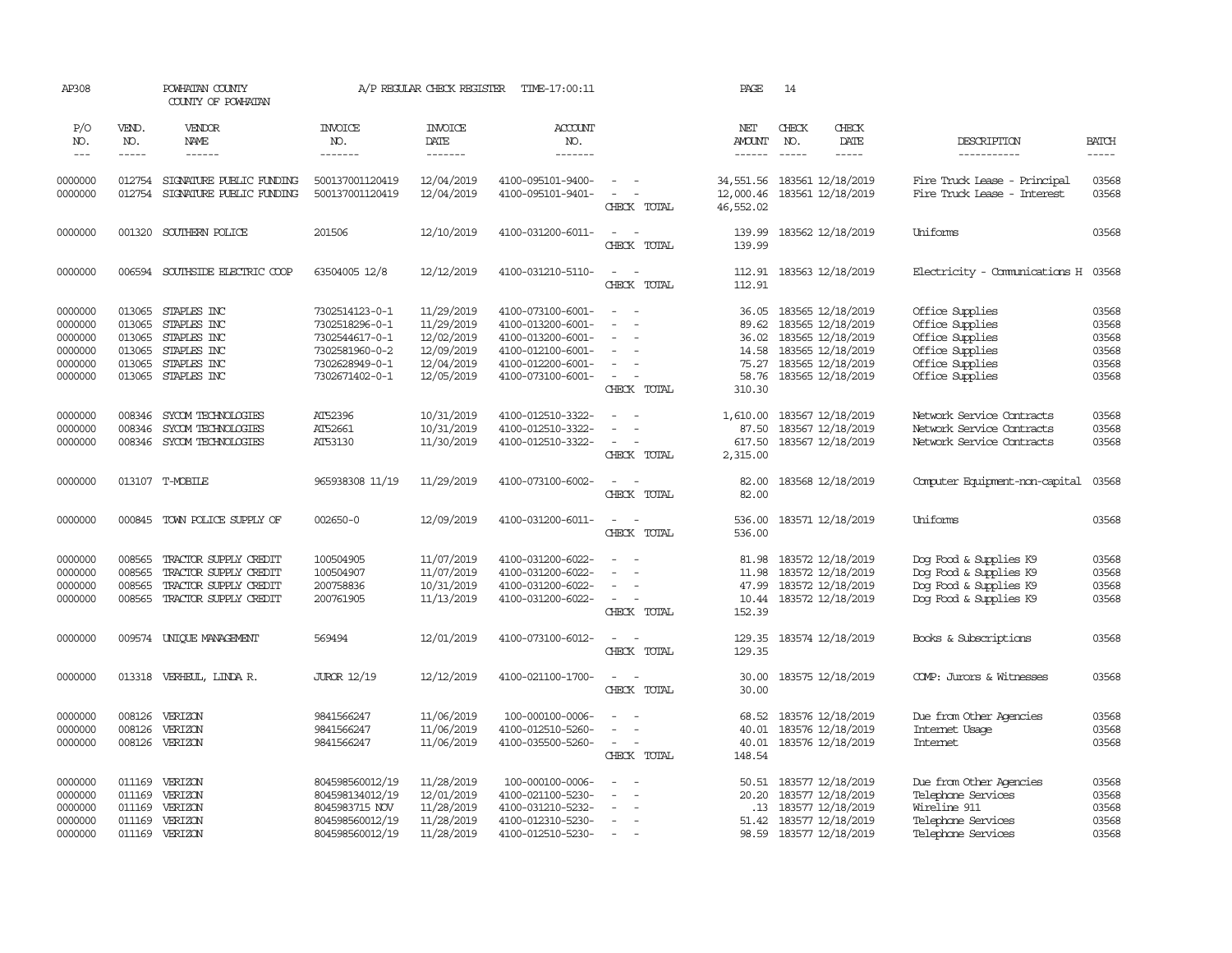| AP308              |                  | POWHATAN COUNTY<br>COUNTY OF POWHATAN  |                                    | A/P REGULAR CHECK REGISTER | TIME-17:00:11                          |                                    | PAGE                        | 15            |                                              |                                      |                |
|--------------------|------------------|----------------------------------------|------------------------------------|----------------------------|----------------------------------------|------------------------------------|-----------------------------|---------------|----------------------------------------------|--------------------------------------|----------------|
| P/O<br>NO.         | VEND.<br>NO.     | VENDOR<br>NAME                         | <b>INVOICE</b><br>NO.              | <b>INVOICE</b><br>DATE     | ACCOUNT<br>NO.                         |                                    | NET<br>AMOUNT               | CHECK<br>NO.  | CHECK<br>DATE                                | DESCRIPTION                          | <b>BATCH</b>   |
| $\frac{1}{2}$      | $- - - - -$      | ------                                 | -------                            | $- - - - - - -$            | -------                                |                                    | $- - - - - -$               | $\frac{1}{2}$ | -----                                        | -----------                          |                |
|                    |                  |                                        |                                    |                            |                                        |                                    |                             |               |                                              |                                      |                |
| 0000000            | 011169           | VERIZON                                | 804598560012/19                    | 11/28/2019                 | 4100-014100-5230-                      | $\overline{\phantom{a}}$           | 178.03                      |               | 183577 12/18/2019                            | Telephone Services                   | 03568          |
| 0000000            | 011169           | VERIZON                                | 804598560012/19                    | 11/28/2019                 | 4100-014300-5230-                      | $\equiv$                           | 61.51                       |               | 183577 12/18/2019                            | Telephone Services                   | 03568          |
| 0000000            | 011169           | VERIZON                                | 804598560012/19                    | 11/28/2019                 | 4100-021200-5230-                      |                                    | 45.48                       |               | 183577 12/18/2019                            | Telephone Services                   | 03568          |
| 0000000            | 011169           | VERIZON                                | 804598560012/19                    | 11/28/2019                 | 4100-031200-5230-                      | $\sim$<br>$\sim$                   | 171.13                      |               | 183577 12/18/2019                            | Telephone Services                   | 03568          |
| 0000000            | 011169           | VERIZON                                | 804598560012/19                    | 11/28/2019                 | 4100-031710-5230-                      | $\sim$                             |                             |               | 51.42 183577 12/18/2019                      | Telephone Services                   | 03568          |
| 0000000            | 011169           | VERIZON                                | 804598560012/19                    | 11/28/2019                 | 4100-021200-5230-                      | $\sim$                             | 15.35                       |               | 183577 12/18/2019                            | Telephone Services                   | 03568          |
| 0000000            | 011169           | VERIZON                                | 804598560012/19                    | 11/28/2019                 | 4100-031210-5230-                      | $\sim$                             |                             |               | 9.91 183577 12/18/2019                       | Telephone Services                   | 03568          |
| 0000000            | 011169           | VERIZON                                | 804598560012/19                    | 11/28/2019                 | 4100-032200-5230-                      | $\equiv$<br>$\equiv$               | 197.89                      |               | 183577 12/18/2019                            | Telephone Services                   | 03568          |
| 0000000            | 011169           | VERIZON                                | 804598560012/19                    | 11/28/2019<br>11/28/2019   | 4100-032200-5260-                      |                                    | 174.00                      |               | 183577 12/18/2019<br>76.07 183577 12/18/2019 | Internet                             | 03568<br>03568 |
| 0000000            | 011169<br>011169 | VERIZON                                | 804598560012/19                    | 11/28/2019                 | 4100-032210-5230-                      | $\sim$                             | 45.48                       |               | 183577 12/18/2019                            | Telephone Services                   | 03568          |
| 0000000            | 011169           | VERIZON<br>VERIZON                     | 804598560012/19                    | 11/28/2019                 | 4100-035500-5230-                      | $\blacksquare$                     |                             |               |                                              | Telephone Services                   | 03568          |
| 0000000            |                  |                                        | 804598560012/19                    |                            | 4100-071110-5230-                      |                                    | 45.48                       |               | 183577 12/18/2019                            | Telephone Services                   | 03568          |
| 0000000<br>0000000 | 011169           | VERIZON<br>011169 VERIZON              | 804598560012/19<br>804706162712/19 | 11/28/2019<br>12/01/2019   | 4100-073100-5230-<br>4100-031210-5232- | $\equiv$                           | 102.84<br>927.80            |               | 183577 12/18/2019<br>183577 12/18/2019       | Telephone Services<br>Wireline 911   | 03568          |
|                    |                  |                                        |                                    |                            |                                        | CHECK TOTAL                        | 2,323.24                    |               |                                              |                                      |                |
|                    |                  |                                        |                                    |                            |                                        |                                    |                             |               |                                              |                                      |                |
| 0000000            | 011187           | VERIZON BUSINESS                       | 62325992                           | 12/10/2019                 | 100-000100-0006-                       | $\equiv$                           | 2.41                        |               | 183578 12/18/2019                            | Due from Other Agencies              | 03568          |
| 0000000            | 011187           | VERIZON BUSINESS                       | 62325992                           | 12/10/2019                 | 4100-012510-5240-                      | $\sim$<br>$\sim$                   | 20.13                       |               | 183578 12/18/2019                            | Long Distance                        | 03568          |
|                    |                  |                                        |                                    |                            |                                        | CHECK TOTAL                        | 22.54                       |               |                                              |                                      |                |
|                    |                  |                                        |                                    |                            |                                        |                                    |                             |               |                                              |                                      |                |
| 0000000            |                  | 008785 VERIZON CABS                    | M55049170619329                    | 11/24/2019                 | 4100-031210-5232-                      | $\sim$<br>$\sim$                   | 780.66                      |               | 183579 12/18/2019                            | Wireline 911                         | 03568          |
|                    |                  |                                        |                                    |                            |                                        | CHECK TOTAL                        | 780.66                      |               |                                              |                                      |                |
|                    |                  |                                        |                                    |                            |                                        |                                    |                             |               |                                              |                                      |                |
| 0000000            |                  | 010158 VIRGINIA LIBRARY                | 7902                               | 12/06/2019                 | 4100-073100-5810-                      | $\overline{\phantom{a}}$<br>$\sim$ | 100.00                      |               | 183580 12/18/2019                            | Dues/Association Memberships         | 03568          |
|                    |                  |                                        |                                    |                            |                                        | CHECK TOTAL                        | 100.00                      |               |                                              |                                      |                |
|                    |                  |                                        |                                    |                            |                                        |                                    |                             |               |                                              |                                      |                |
| 0000000            |                  | 010140 VIRGINIA LOCAL GOVERNMENT 40964 |                                    | 12/12/2019                 | 4100-012100-5540-                      | $\sim$ $\sim$                      | 375.00                      |               | 183581 12/18/2019                            | Conference & Training                | 03568          |
|                    |                  |                                        |                                    |                            |                                        | CHECK TOTAL                        | 375.00                      |               |                                              |                                      |                |
|                    |                  |                                        |                                    |                            |                                        |                                    |                             |               |                                              |                                      |                |
| 0000000            |                  | 011811 VOORHEES, THEODORE              | REIMB 11/10/19                     | 12/09/2019                 | 4100-012100-5510-                      | $\sim$<br>$\sim$                   | 191.48                      |               | 183582 12/18/2019                            | Travel/Mileage/Parking/Tolls         | 03568          |
|                    |                  |                                        |                                    |                            |                                        | CHECK TOTAL                        | 191.48                      |               |                                              |                                      |                |
|                    |                  |                                        |                                    |                            |                                        |                                    |                             |               |                                              |                                      |                |
| 0000000            | 001680           | WASTE MANAGEMENT OF                    | 3402035-2424-4                     | 12/02/2019                 | 4100-014300-3175-                      | $\sim$<br>$\sim$                   | 307.87                      |               | 183583 12/18/2019                            | Waste Disposal                       | 03568          |
|                    |                  |                                        |                                    |                            |                                        | CHECK TOTAL                        | 307.87                      |               |                                              |                                      |                |
|                    |                  |                                        |                                    |                            |                                        |                                    |                             |               |                                              |                                      |                |
| 0000000            |                  | 013319 WEGMANN, STEPHEN J.             | <b>JUROR 12/19</b>                 | 12/12/2019                 | 4100-021100-1700-                      | $\sim$<br>$\sim$                   | 30.00                       |               | 183584 12/18/2019                            | COMP: Jurors & Witnesses             | 03568          |
|                    |                  |                                        |                                    |                            |                                        | CHECK TOTAL                        | 30.00                       |               |                                              |                                      |                |
| 0000000            | 013321           | ZIMMERMAN, MELINDA R                   | <b>JUROR 12/19</b>                 | 12/12/2019                 | 4100-021100-1700-                      | $\overline{\phantom{a}}$<br>$\sim$ | 30.00                       |               | 183585 12/18/2019                            | COMP: Jurors & Witnesses             | 03568          |
|                    |                  |                                        |                                    |                            |                                        | CHECK TOTAL                        | 30.00                       |               |                                              |                                      |                |
|                    |                  |                                        |                                    |                            |                                        |                                    |                             |               |                                              |                                      |                |
| 0000000            |                  | 010688 A&B CLEANING SERVICE, INC.      | 32281                              | 12/13/2019                 | 4100-014100-3180-                      | $\sim$<br>$\sim$                   | 4,696.18                    |               | 183602 12/20/2019                            | Cleaning Service                     | 03577          |
|                    |                  |                                        |                                    |                            |                                        | CHECK TOTAL                        | 4,696.18                    |               |                                              |                                      |                |
|                    |                  |                                        |                                    |                            |                                        |                                    |                             |               |                                              |                                      |                |
| 0000000            |                  | 011434 AGA JANITORIAL SOLUTIONS,       | 3405                               | 12/09/2019                 | 4100-014100-3180-                      | $\sim$<br>$\sim$                   | 965,00                      |               | 183603 12/20/2019                            | Cleaning Service                     | 03577          |
| 0000000            | 011434           | AGA JANITORIAL SOLUTIONS,              | 3405                               | 12/09/2019                 | 4100-014100-3180-                      | $\equiv$                           | 2,025.00                    |               | 183603 12/20/2019                            | Cleaning Service                     | 03577          |
| 0000000            |                  | 011434 AGA JANITORIAL SOLUTIONS, 3405  |                                    | 12/09/2019                 | 4100-032220-3180-                      | $\sim$<br>$\sim$                   | 150.00                      |               | 183603 12/20/2019                            | Cleaning Service                     | 03577          |
|                    |                  |                                        |                                    |                            |                                        | CHECK TOTAL                        | 3,140.00                    |               |                                              |                                      |                |
|                    |                  |                                        |                                    |                            |                                        |                                    |                             |               |                                              |                                      |                |
| 0000000            |                  | 012275 ANTHEM HEALTH PLANS OF          | 888840393502                       | 12/11/2019                 | 4100-033400-3845-                      | $\overline{a}$<br>$\sim$           | 13,018.13 183606 12/20/2019 |               |                                              | Detention of Adults - Health C 03577 |                |
|                    |                  |                                        |                                    |                            |                                        | CHECK TOTAL                        | 13,018.13                   |               |                                              |                                      |                |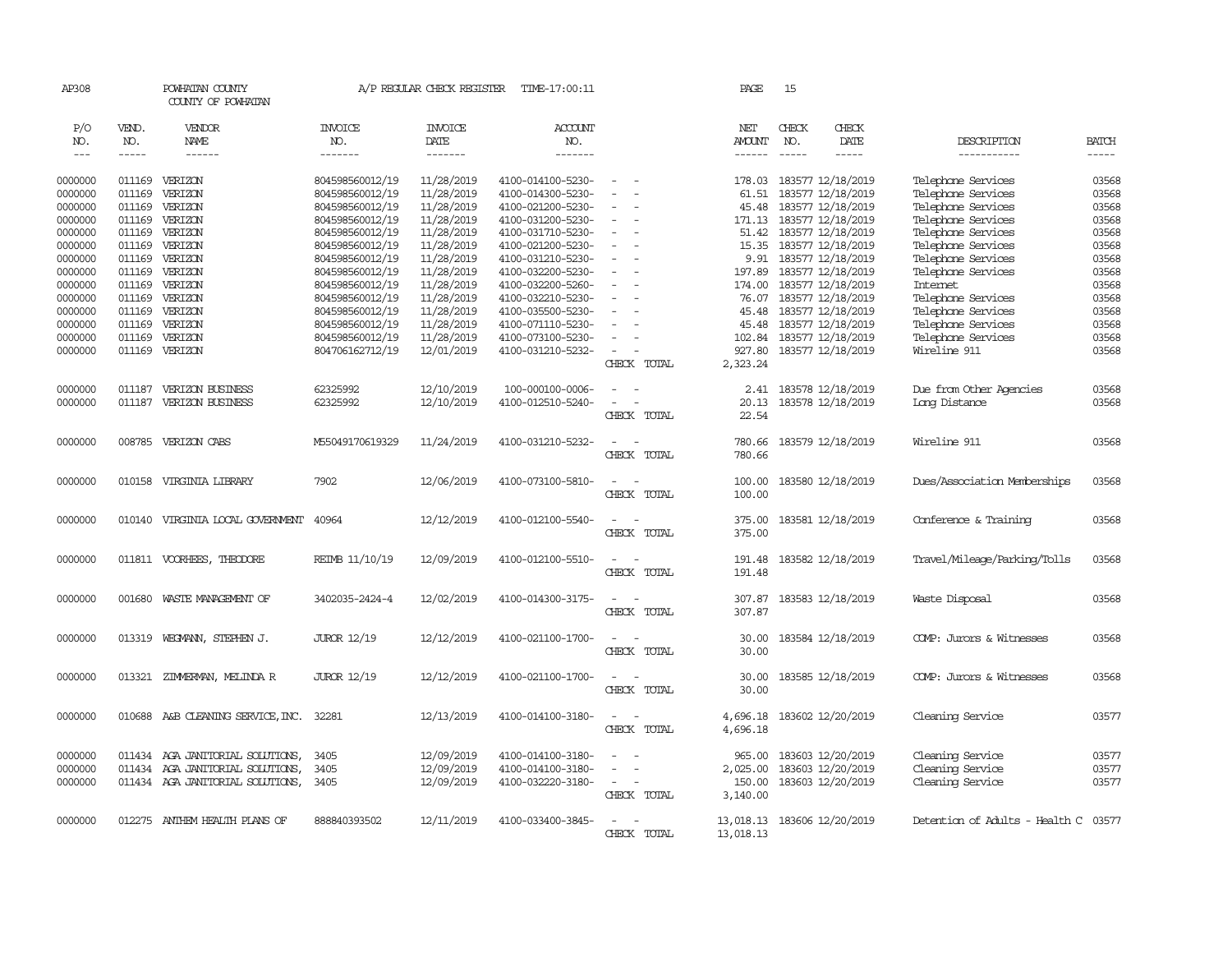| AP308                |              | POWHATAN COUNTY<br>COUNTY OF POWHATAN     |                                | A/P REGULAR CHECK REGISTER | TIME-17:00:11                          |                          | PAGE          | 16                       |               |                                |              |
|----------------------|--------------|-------------------------------------------|--------------------------------|----------------------------|----------------------------------------|--------------------------|---------------|--------------------------|---------------|--------------------------------|--------------|
| P/O<br>NO.           | VEND.<br>NO. | VENDOR<br>NAME                            | <b>INVOICE</b><br>NO.          | <b>INVOICE</b><br>DATE     | ACCOUNT<br>NO.                         |                          | NET<br>AMOUNT | CHECK<br>NO.             | CHECK<br>DATE | DESCRIPTION                    | <b>BATCH</b> |
| $\sim$ $\sim$ $\sim$ | -----        | $- - - - - -$                             | -------                        | -------                    | $- - - - - - -$                        |                          | $- - - - - -$ | $\frac{1}{2}$            |               | ------------                   | -----        |
| 0000000              |              | 012849 AQUA VIRGINIA                      | 10076275 11/19                 | 12/05/2019                 | 4100-014100-5130-                      | $\sim$ $ \sim$           |               | 124.48 183607 12/20/2019 |               | Water                          | 03577        |
| 0000000              | 012849       | AQUA VIRGINIA                             | 14060698 11/19                 | 12/05/2019                 | 4100-014100-5130-                      | $\sim$                   | 60.21         | 183607 12/20/2019        |               | Water                          | 03577        |
| 0000000              | 012849       | AOUA VIRGINIA                             | 14072756 11/19                 | 12/05/2019                 | 4100-014600-5130-                      | $\blacksquare$           | 17.62         | 183607 12/20/2019        |               | Water - Field Irrigation       | 03577        |
| 0000000              | 012849       | AQUA VIRGINIA                             | 15015408 11/19                 | 12/05/2019                 | 4100-014600-5130-                      | $\sim$                   |               | 17.62 183607 12/20/2019  |               | Water - Field Irrigation       | 03577        |
| 0000000              |              | 012849 AQUA VIRGINIA                      | 56628066 11/19                 | 12/05/2019                 | 4100-014100-5130-                      | $\sim$                   |               | 21.17 183607 12/20/2019  |               | Water                          | 03577        |
| 0000000              | 012849       | AOUA VIRGINIA                             | 56629538 11/19                 | 12/05/2019                 | 4100-014100-5130-                      | $\sim$                   |               | 159.97 183607 12/20/2019 |               | Water                          | 03577        |
| 0000000              | 012849       | AQUA VIRGINIA                             | 56630272 11/19                 | 12/05/2019                 | 4100-014100-5130-                      | $\sim$                   |               | 124.40 183607 12/20/2019 |               | Water                          | 03577        |
|                      | 012849       |                                           |                                | 12/05/2019                 |                                        | $\sim$                   |               | 67.61 183607 12/20/2019  |               |                                | 03577        |
| 0000000<br>0000000   | 012849       | AQUA VIRGINIA<br>AOUA VIRGINIA            | 9056751 11/19<br>9056752 11/19 | 12/05/2019                 | 4100-014100-5130-<br>4100-014100-5130- | $\sim$                   | 34.15         | 183607 12/20/2019        |               | Water<br>Water                 | 03577        |
| 0000000              |              | 012849 AQUA VIRGINIA                      | 9056760 11/19                  | 12/05/2019                 | 4100-032210-5130-                      | $\sim$<br>$\sim$         |               | 63.05 183607 12/20/2019  |               | Water                          | 03577        |
|                      |              |                                           |                                |                            |                                        | CHECK TOTAL              | 690.28        |                          |               |                                |              |
|                      |              |                                           |                                |                            |                                        |                          |               |                          |               |                                |              |
| 0000000              |              | 012849 AQUA VIRGINIA                      | 9062821 11/19                  | 12/05/2019                 | 4100-014600-5130-                      | $\sim$                   | 260.95        | 183608 12/20/2019        |               | Water - Field Irrigation       | 03577        |
| 0000000              | 012849       | ACUA VIRGINIA                             | 9062838 11/19                  | 12/05/2019                 | 4100-031200-5130-                      | $\sim$                   | 125.62        | 183608 12/20/2019        |               | Water                          | 03577        |
| 0000000              |              | 012849 AQUA VIRGINIA                      | 9062838 11/19                  | 12/05/2019                 | 4100-014100-5130-                      | $\overline{\phantom{a}}$ |               | 125.61 183608 12/20/2019 |               | Water                          | 03577        |
| 0000000              |              | 012849 AQUA VIRGINIA                      | 9062840 11/19                  | 12/05/2019                 | 4100-014600-5130-                      | $\sim$ $ \sim$           | 129.55        | 183608 12/20/2019        |               | Water - Field Irrigation       | 03577        |
|                      |              |                                           |                                |                            |                                        | CHECK TOTAL              | 641.73        |                          |               |                                |              |
|                      |              |                                           |                                |                            |                                        |                          |               |                          |               |                                |              |
| 0000000              | 011590       | BERRIMAN, WHITNEY                         | REIMB 12/16/19                 | 12/16/2019                 | 4100-073100-5510-                      | $\sim$ $\sim$            | 127.60        | 183609 12/20/2019        |               | Travel/Mileage/Parking/Tolls   | 03577        |
|                      |              |                                           |                                |                            |                                        | CHECK TOTAL              | 127.60        |                          |               |                                |              |
| 0000000              | 012806       | BERRY, THOMAS ERNEST                      | FALL 2019 CLASS                | 12/10/2019                 | 4100-032200-5815-                      | $\sim$ $  -$             | 1,728.00      | 183610 12/20/2019        |               | Training/Seminars              | 03577        |
|                      |              |                                           |                                |                            |                                        | CHECK TOTAL              | 1,728.00      |                          |               |                                |              |
|                      |              |                                           |                                |                            |                                        |                          |               |                          |               |                                |              |
| 0000000              | 013328       | BLACKSTONE AUDIO, INC                     | 1150479                        | 11/08/2019                 | 4100-073100-6012-                      | $\sim$ $\sim$            | 30.95         | 183611 12/20/2019        |               | Books & Subscriptions          | 03577        |
| 0000000              | 013328       | BLACKSTONE AUDIO, INC                     | 1151119                        | 11/08/2019                 | 4100-073100-6012-                      | $\sim$<br>$\sim$         | 26.94         | 183611 12/20/2019        |               | Books & Subscriptions          | 03577        |
|                      |              |                                           |                                |                            |                                        | CHECK TOTAL              | 57.89         |                          |               |                                |              |
| 0000000              |              | 006655 BLOSSMAN GAS COMPANIES,            | 8600804                        | 12/17/2019                 | 4100-035100-5120-                      | $\sim$ $ \sim$           | 229.88        | 183612 12/20/2019        |               | Fuel                           | 03577        |
|                      |              |                                           |                                |                            |                                        | CHECK TOTAL              | 229.88        |                          |               |                                |              |
|                      |              |                                           |                                |                            |                                        |                          |               |                          |               |                                |              |
| 0000000              |              | 008713 BLUE RIDGE RESCUE                  | 47650                          | 11/04/2019                 | 4100-032200-6011-                      | $\sim$ $ -$              | 3,785.75      | 183613 12/20/2019        |               | Protective Gear/Uniforms       | 03577        |
| 0000000              |              | 008713 BLUE RIDGE RESCUE                  | 47903                          | 12/12/2019                 | 4100-032200-6011-                      | $\sim$ $ \sim$           | 5,646.50      | 183613 12/20/2019        |               | Protective Gear/Uniforms       | 03577        |
|                      |              |                                           |                                |                            |                                        | CHECK TOTAL              | 9,432.25      |                          |               |                                |              |
|                      |              |                                           |                                |                            |                                        |                          |               |                          |               |                                |              |
| 0000000              |              | 009991 BMS DIRECT                         | 140734                         | 11/30/2019                 | 4100-012320-5210-                      | $\sim$<br>$\sim$         | 274.98        | 183614 12/20/2019        |               | Postage                        | 03577        |
|                      |              |                                           |                                |                            |                                        | CHECK TOTAL              | 274.98        |                          |               |                                |              |
| 0000000              | 009984       | BRAME SPECIALIY CO., INC.                 | 7476725                        | 12/06/2019                 | 4100-014100-6005-                      | $\sim$                   | 1,181.49      | 183616 12/20/2019        |               | Cleaning Supplies              | 03577        |
| 0000000              | 009984       | BRAME SPECIALITY CO., INC.                | 7477223                        | 12/12/2019                 | 4100-014100-6005-                      | $\sim$ $-$<br>$\sim$     |               | 322.98 183616 12/20/2019 |               | Cleaning Supplies              | 03577        |
| 0000000              |              | 009984 BRAME SPECIALITY CO., INC. 7480688 |                                | 12/18/2019                 | 4100-014100-6005-                      | $\sim$ $ -$              |               | 150.26 183616 12/20/2019 |               | Cleaning Supplies              | 03577        |
|                      |              |                                           |                                |                            |                                        | CHECK TOTAL              | 1,654.73      |                          |               |                                |              |
|                      |              |                                           |                                |                            |                                        |                          |               |                          |               |                                |              |
| 0000000              |              | 008564 BRIDGFORIH, BASKERVILLE            | <b>REIMB REFUND</b>            | 12/17/2019                 | 3100-016160-0001-                      | $\sim$ $ -$              | 5.00          | 183617 12/20/2019        |               | Sale of Maps, Plats, Surveys,  | 03577        |
|                      |              |                                           |                                |                            |                                        | CHECK TOTAL              | 5.00          |                          |               |                                |              |
| 0000000              |              | 008723 CAS SEVERN                         | 3005187                        | 8/31/2019                  | 4100-012510-3320-                      | $\sim$ $ -$              | 1,260.00      | 183619 12/20/2019        |               | Maintenance & Service Contract | 03577        |
|                      |              |                                           |                                |                            |                                        | CHECK TOTAL              | 1,260.00      |                          |               |                                |              |
|                      |              |                                           |                                |                            |                                        |                          |               |                          |               |                                |              |
| 0000000              | 008276       | CENGAGE LEARNING INC. - GA 68860428       |                                | 11/08/2019                 | 4100-073100-6012-                      | $\overline{\phantom{a}}$ |               | 172.43 183620 12/20/2019 |               | Books & Subscriptions          | 03577        |
| 0000000              | 008276       | CENGAGE LEARNING INC. -GA 68868927        |                                | 11/11/2019                 | 4100-073100-6012-                      | $\equiv$                 |               | 45.73 183620 12/20/2019  |               | Books & Subscriptions          | 03577        |
|                      |              |                                           |                                |                            |                                        |                          |               |                          |               |                                |              |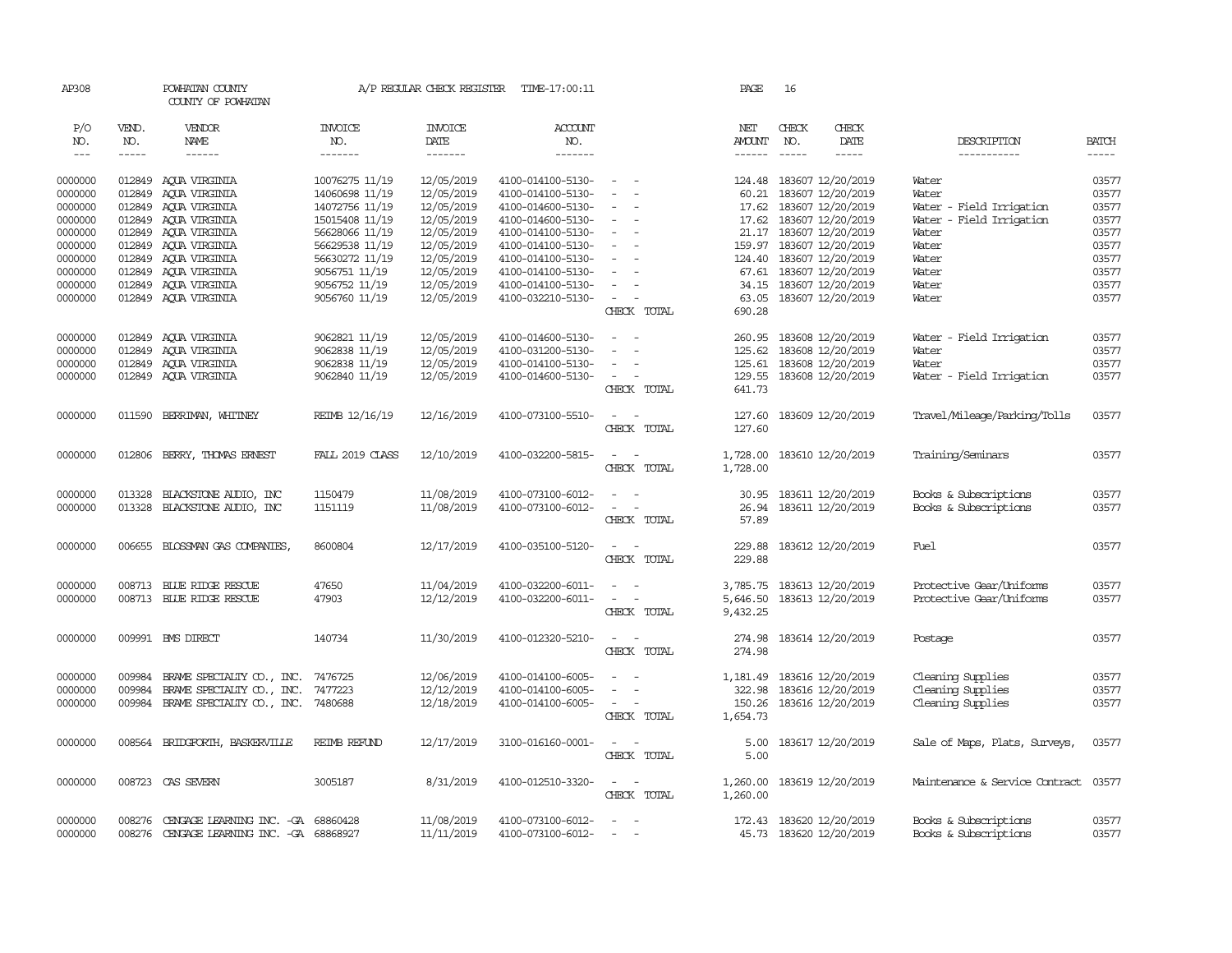| AP308               |                       | POWHATAN COUNTY<br>COUNTY OF POWHATAN                            |                                  | A/P REGULAR CHECK REGISTER         | TIME-17:00:11                          |                                                                                                   | PAGE                                  | 17                                                            |                                                        |                             |
|---------------------|-----------------------|------------------------------------------------------------------|----------------------------------|------------------------------------|----------------------------------------|---------------------------------------------------------------------------------------------------|---------------------------------------|---------------------------------------------------------------|--------------------------------------------------------|-----------------------------|
| P/O<br>NO.<br>$---$ | VEND.<br>NO.<br>----- | VENDOR<br>NAME<br>$- - - - - -$                                  | <b>INVOICE</b><br>NO.<br>------- | <b>INVOICE</b><br>DATE<br>-------- | <b>ACCOUNT</b><br>NO.<br>-------       |                                                                                                   | NET<br><b>AMOUNT</b><br>$- - - - - -$ | CHECK<br>CHECK<br>NO.<br>DATE<br>$\frac{1}{2}$<br>$- - - - -$ | DESCRIPTION<br>-----------                             | <b>BATCH</b><br>$- - - - -$ |
|                     |                       |                                                                  |                                  |                                    |                                        |                                                                                                   |                                       |                                                               |                                                        |                             |
| 0000000<br>0000000  | 008276<br>008276      | CENGAGE LEARNING INC. - GA 68918284<br>CENGAGE LEARNING INC. -GA | 68922018                         | 11/22/2019<br>11/25/2019           | 4100-073100-6012-<br>4100-073100-6012- | $\sim$<br>$\sim$<br>CHECK TOTAL                                                                   | 45.73<br>20.24<br>284.13              | 183620 12/20/2019<br>183620 12/20/2019                        | Books & Subscriptions<br>Books & Subscriptions         | 03577<br>03577              |
| 0000000             | 000540                | CENTRAL VIRGINIA WASTE                                           | 24978                            | 12/13/2019                         | 4100-014300-3175-                      | $\overline{\phantom{a}}$<br>$\sim$<br>CHECK TOTAL                                                 | 18,564.43<br>18,564.43                | 183621 12/20/2019                                             | Waste Disposal                                         | 03577                       |
| 0000000<br>0000000  | 011021<br>011021      | COALITION OF CHURCHES<br>COALITION OF CHURCHES                   | 2ND PMT FY20<br>3RD QTR FY20     | 12/16/2019<br>12/16/2019           | 4100-053910-5642-<br>4100-053910-5643- | $\equiv$<br>$\sim$<br>$\sim$<br>$\sim$<br>CHECK TOTAL                                             | 5,000.00<br>3,750.00<br>8,750.00      | 183623 12/20/2019<br>183623 12/20/2019                        | PCCAA Services - TANF<br>PCCAA Services - Federal CSBG | 03577<br>03577              |
| 0000000<br>0000000  | 012756                | 012756 COMCAST<br>COMCAST                                        | CMT TOOLS 12/19<br>0089859 12/19 | 11/26/2019<br>12/07/2019           | 4100-053910-5643-<br>4100-014300-5260- | $\sim$ 10 $\sim$ 10 $\sim$<br>$\overline{\phantom{a}}$<br>$\overline{\phantom{a}}$<br>CHECK TOTAL | 220.99<br>104.85<br>325.84            | 183624 12/20/2019<br>183624 12/20/2019                        | PCCAA Services - Federal CSBG<br>Internet              | 03577<br>03577              |
| 0000000             |                       | 011751 COMPASS MD                                                | 151                              | 12/16/2019                         | 4100-032200-3110-                      | $\overline{\phantom{a}}$<br>$\sim$<br>CHECK TOTAL                                                 | 2,515.50<br>2,515.50                  | 183625 12/20/2019                                             | Health/Vaccinations/Inoculatio                         | 03577                       |
| 0000000             |                       | 001760 COURTOIS SIGNS, GRAPHICS,                                 | 18404                            | 12/10/2019                         | 4100-014100-6009-                      | $\sim$<br>$\sim$<br>CHECK TOTAL                                                                   | 130.00<br>130.00                      | 183626 12/20/2019                                             | Auto Parts & Repairs                                   | 03577                       |
| 0000000             | 007294                | CUMBERLAND FARM & AUTO                                           | 31242                            | 11/07/2019                         | 4100-032200-6009-                      |                                                                                                   | 28.98                                 | 183627 12/20/2019                                             | Auto Repairs and Parts                                 | 03577                       |
| 0000000             | 007294                | CUMBERLAND FARM & AUTO                                           | 31249                            | 11/07/2019                         | 4100-032200-6009-                      | $\sim$<br>$\overline{\phantom{a}}$                                                                | 9.99                                  | 183627 12/20/2019                                             | Auto Repairs and Parts                                 | 03577                       |
| 0000000             | 007294                | CUMBERLAND FARM & AUTO                                           | 31408                            | 11/08/2019                         | 4100-032200-6009-                      | $\overline{\phantom{a}}$                                                                          | 7.29                                  | 183627 12/20/2019                                             | Auto Repairs and Parts                                 | 03577                       |
| 0000000             | 007294                | CUMBERLAND FARM & AUTO                                           | 32898                            | 11/22/2019                         | 4100-032200-6009-                      | $\sim$ $ \sim$<br>CHECK TOTAL                                                                     | 20.56<br>66.82                        | 183627 12/20/2019                                             | Auto Repairs and Parts                                 | 03577                       |
|                     |                       |                                                                  |                                  |                                    |                                        |                                                                                                   |                                       |                                                               |                                                        |                             |
| 0000000             | 006240                | DIAMOND SPRINGS WATER, INC 1002079770                            |                                  | 10/04/2019                         | 4100-034100-6008-                      | $\overline{\phantom{a}}$                                                                          | 22.47                                 | 183628 12/20/2019                                             | Gas/Grease/Oil                                         | 03577                       |
| 0000000             | 006240                | DIAMOND SPRINGS WATER, INC 1113079670                            |                                  | 11/15/2019                         | 4100-014100-5130-                      | $\equiv$                                                                                          | 14.50                                 | 183628 12/20/2019                                             | Water                                                  | 03577                       |
| 0000000             | 006240                | DIAMOND SPRINGS WATER, INC 1113079690                            |                                  | 11/13/2019                         | 4100-014100-5130-                      | $\blacksquare$                                                                                    | 15.20                                 | 183628 12/20/2019                                             | Water                                                  | 03577                       |
| 0000000             | 006240                | DIAMOND SPRINGS WATER, INC 1113079750                            |                                  | 11/15/2019                         | 4100-031200-5130-                      | $\equiv$                                                                                          | 34.95                                 | 183628 12/20/2019                                             | Water                                                  | 03577                       |
| 0000000             | 006240                | DIAMOND SPRINGS WATER, INC 1113079750                            |                                  | 11/15/2019                         | 4100-031200-5130-                      | $\overline{\phantom{a}}$                                                                          | 34.95                                 | 183628 12/20/2019                                             | Water                                                  | 03577                       |
| 0000000             | 006240                | DIAMOND SPRINGS WATER, INC 1113079770                            |                                  | 11/15/2018                         | 4100-034100-6008-                      | $\sim$                                                                                            | 7.49                                  | 183628 12/20/2019                                             | Gas/Grease/Oil                                         | 03577                       |
| 0000000             | 006240                | DIAMOND SPRINGS WATER, INC 1127079670                            |                                  | 12/03/2019                         | 4100-014100-5130-                      | $\sim$<br>$\sim$                                                                                  | 14.50                                 | 183628 12/20/2019                                             | Water                                                  | 03577                       |
| 0000000             | 006240                | DIAMOND SPRINGS WATER, INC 3297934                               |                                  | 12/06/2019                         | 4100-031200-5130-                      | $\overline{\phantom{a}}$                                                                          | 11.95                                 | 183628 12/20/2019                                             | Water                                                  | 03577                       |
| 0000000             | 006240                | DIAMOND SPRINGS WATER, INC 3297938                               |                                  | 12/06/2019                         | 4100-014100-5130-                      | $\equiv$                                                                                          | 11.95                                 | 183628 12/20/2019                                             | Water                                                  | 03577                       |
| 0000000             | 006240                | DIAMOND SPRINGS WATER, INC 3297957                               |                                  | 12/06/2019                         | 4100-014100-5130-                      | $\equiv$                                                                                          | 9.95                                  | 183628 12/20/2019                                             | Water                                                  | 03577                       |
| 0000000             | 006240                | DIAMOND SPRINGS WATER, INC 918079983                             |                                  | 9/20/2019                          | 4100-034100-6008-                      | $\overline{\phantom{a}}$                                                                          | 29.96                                 | 183628 12/20/2019                                             | Gas/Grease/0il                                         | 03577                       |
|                     |                       |                                                                  |                                  |                                    |                                        | CHECK TOTAL                                                                                       | 207.87                                |                                                               |                                                        |                             |
| 0000000             | 000860                | DOMINION ENERGY VIRGINIA                                         | 043218000811/27                  | 12/03/2019                         | 4100-014600-5110-                      | $\overline{\phantom{a}}$                                                                          | 106.31                                | 183629 12/20/2019                                             | Electricity                                            | 03577                       |
| 0000000             | 000860                | DOMINION ENERGY VIRGINIA                                         | 086380727711/27                  | 12/03/2019                         | 4100-014600-5110-                      | $\overline{\phantom{a}}$<br>$\sim$                                                                | 142.03                                | 183629 12/20/2019                                             | Electricity                                            | 03577                       |
| 0000000             | 000860                | DOMINION ENERGY VIRGINIA                                         | 096204103411/27                  | 12/03/2019                         | 4100-032210-5110-                      | $\equiv$                                                                                          | 842.55                                | 183629 12/20/2019                                             | Electricity                                            | 03577                       |
| 0000000             | 000860                | DOMINION ENERGY VIRGINIA                                         | 149846455911/27                  | 12/04/2019                         | 4100-014600-5110-                      | $\equiv$                                                                                          |                                       | 20.22 183629 12/20/2019                                       | Electricity                                            | 03577                       |
| 0000000             | 000860                | DOMINION ENERGY VIRGINIA                                         | 214233750611/27                  | 12/04/2019                         | 4100-014600-5110-                      | $\overline{\phantom{a}}$                                                                          | 47.23                                 | 183629 12/20/2019                                             | Electricity                                            | 03577                       |
| 0000000             | 000860                | DOMINION ENERGY VIRGINIA                                         | 232225250911/27                  | 12/03/2019                         | 4100-031200-5110-                      | $\sim$                                                                                            | 221.79                                | 183629 12/20/2019                                             | Electricity                                            | 03577                       |
| 0000000             | 000860                | DOMINION ENERGY VIRGINIA                                         | 234632750111/27                  | 12/04/2019                         | 4100-031200-5110-                      | $\overline{\phantom{a}}$                                                                          | 2,013.29                              | 183629 12/20/2019                                             | Electricity                                            | 03577                       |
| 0000000             | 000860                | DOMINION ENERGY VIRGINIA                                         | 234632750111/27                  | 12/04/2019                         | 4100-014100-5110-                      |                                                                                                   | 2,013.28                              | 183629 12/20/2019                                             | Electricity                                            | 03577                       |
| 0000000             | 000860                | DOMINION ENERGY VIRGINIA                                         | 247606703411/27                  | 12/04/2019                         | 4100-032220-5110-                      | $\sim$                                                                                            | 362.34                                | 183629 12/20/2019                                             | Electricity                                            | 03577                       |
| 0000000             | 000860                | DOMINION ENERGY VIRGINIA                                         | 345109493611/27                  | 12/04/2019                         | 4100-014600-5110-                      | $\overline{\phantom{a}}$                                                                          |                                       | 54.69 183629 12/20/2019                                       | Electricity                                            | 03577                       |
| 0000000             | 000860                | DOMINION ENERGY VIRGINIA                                         | 350795182411/27                  | 12/04/2019                         | 4100-014600-5110-                      | $\overline{\phantom{a}}$<br>$\sim$                                                                | 158.25                                | 183629 12/20/2019                                             | Electricity                                            | 03577                       |
|                     |                       |                                                                  |                                  |                                    |                                        | CHECK TOTAL                                                                                       | 5,981.98                              |                                                               |                                                        |                             |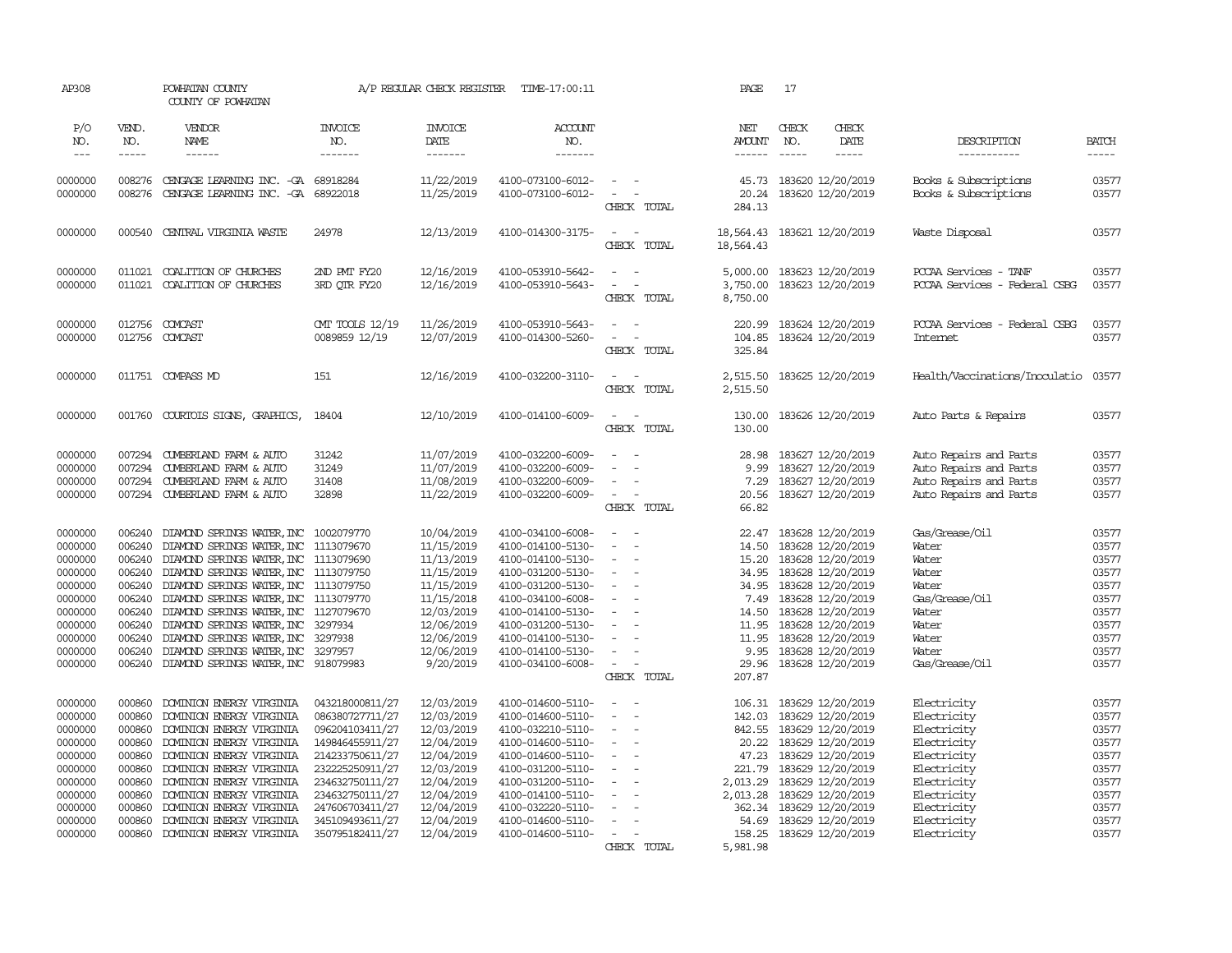| AP308               |                       | POWHATAN COUNTY<br>COUNTY OF POWHATAN                |                                    | A/P REGULAR CHECK REGISTER        | TIME-17:00:11                          |                                                      | PAGE                           | 18                                                                                                                                                                                                                                                                                                                                                                                                           |                        |                                      |                             |
|---------------------|-----------------------|------------------------------------------------------|------------------------------------|-----------------------------------|----------------------------------------|------------------------------------------------------|--------------------------------|--------------------------------------------------------------------------------------------------------------------------------------------------------------------------------------------------------------------------------------------------------------------------------------------------------------------------------------------------------------------------------------------------------------|------------------------|--------------------------------------|-----------------------------|
| P/O<br>NO.<br>$---$ | VEND.<br>NO.<br>----- | VENDOR<br>NAME<br>$- - - - - -$                      | <b>INVOICE</b><br>NO.<br>-------   | <b>INVOICE</b><br>DATE<br>------- | ACCOUNT<br>NO.<br>-------              |                                                      | NET<br>AMOUNT<br>$- - - - - -$ | CHECK<br>NO.<br>$\frac{1}{2} \frac{1}{2} \frac{1}{2} \frac{1}{2} \frac{1}{2} \frac{1}{2} \frac{1}{2} \frac{1}{2} \frac{1}{2} \frac{1}{2} \frac{1}{2} \frac{1}{2} \frac{1}{2} \frac{1}{2} \frac{1}{2} \frac{1}{2} \frac{1}{2} \frac{1}{2} \frac{1}{2} \frac{1}{2} \frac{1}{2} \frac{1}{2} \frac{1}{2} \frac{1}{2} \frac{1}{2} \frac{1}{2} \frac{1}{2} \frac{1}{2} \frac{1}{2} \frac{1}{2} \frac{1}{2} \frac{$ | CHECK<br>DATE<br>----- | DESCRIPTION<br>-----------           | <b>BATCH</b><br>$- - - - -$ |
| 0000000             | 000860                | DOMINION ENERGY VIRGINIA                             | 447235170112/02                    | 12/05/2019                        | 4100-014600-5110-                      | $\sim$                                               | 243.67                         | 183630 12/20/2019                                                                                                                                                                                                                                                                                                                                                                                            |                        | Electricity                          | 03577                       |
| 0000000<br>0000000  | 000860<br>000860      | DOMINION ENERGY VIRGINIA<br>DOMINION ENERGY VIRGINIA | 565223750311/27<br>602400355712/02 | 12/04/2019<br>12/04/2019          | 4100-014600-5110-<br>4100-014100-5110- | $\overline{\phantom{a}}$<br>CHECK TOTAL              | 62.12<br>24.07<br>329.86       | 183630 12/20/2019<br>183630 12/20/2019                                                                                                                                                                                                                                                                                                                                                                       |                        | Electricity<br>Electricity           | 03577<br>03577              |
| 0000000             |                       | 001910 DUNN GAS COMPANY                              | 70899                              | 11/07/2019                        | 4100-014100-5120-                      | $\sim$ $ -$<br>CHECK TOTAL                           | 2,125.39<br>2,125.39           | 183632 12/20/2019                                                                                                                                                                                                                                                                                                                                                                                            |                        | Fuel                                 | 03577                       |
| 0000000             |                       | 009571 DURHAM, MARILYN                               | REIMB 12/19/19                     | 12/19/2019                        | 4100-031200-6014-                      | $\sim$<br>$\sim$<br>CHECK TOTAL                      | 5.69<br>5.69                   | 183633 12/20/2019                                                                                                                                                                                                                                                                                                                                                                                            |                        | Other Operating Supplies             | 03577                       |
| 0000000             | 011224                | ELECTRONIC SYSTEMS, INC.                             | IN1450947                          | 12/02/2019                        | 4100-035100-3320-                      | $\sim$<br>$\overline{\phantom{a}}$                   | 62.50                          | 183634 12/20/2019                                                                                                                                                                                                                                                                                                                                                                                            |                        | Landscaping - Animal Control         | 03577                       |
| 0000000             | 011224                | ELECTRONIC SYSTEMS, INC.                             | IN1450947                          | 12/02/2019                        | 4100-014300-3320-                      | $\equiv$                                             | 14.00                          | 183634 12/20/2019                                                                                                                                                                                                                                                                                                                                                                                            |                        | Maintenance and Service Contra       | 03577                       |
| 0000000             |                       | 011224 ELECTRONIC SYSTEMS, INC.                      | IN1450947                          | 12/02/2019                        | 4100-012100-3320-                      | $\sim$<br>$\sim$                                     | 14.00                          | 183634 12/20/2019                                                                                                                                                                                                                                                                                                                                                                                            |                        | Maintenance & Service Contract       | 03577                       |
| 0000000             | 011224                | ELECTRONIC SYSTEMS, INC.                             | IN1450947                          | 12/02/2019                        | 4100-012310-3320-                      | $\overline{\phantom{a}}$                             | 153.00                         | 183634 12/20/2019                                                                                                                                                                                                                                                                                                                                                                                            |                        | Maintenance & Service Contract       | 03577                       |
| 0000000             | 011224                | ELECTRONIC SYSTEMS, INC.                             | IN1450947                          | 12/02/2019                        | 4100-013200-3320-                      |                                                      | 31.25                          | 183634 12/20/2019                                                                                                                                                                                                                                                                                                                                                                                            |                        | Maintenance & Service Contract       | 03577                       |
| 0000000             |                       | 011224 ELECTRONIC SYSTEMS, INC.                      | IN1450947                          | 12/02/2019                        | 4100-031210-3320-                      | $\sim$<br>$\overline{a}$                             | 120.88                         | 183634 12/20/2019                                                                                                                                                                                                                                                                                                                                                                                            |                        | Maintenance and Service Contra       | 03577                       |
| 0000000             |                       | 011224 ELECTRONIC SYSTEMS, INC.                      | IN1450947                          | 12/02/2019                        | 4100-012200-3320-                      | $\sim$                                               | 31.25                          | 183634 12/20/2019                                                                                                                                                                                                                                                                                                                                                                                            |                        | Maintenance & Service Contract       | 03577                       |
| 0000000             | 011224                | ELECTRONIC SYSTEMS, INC.                             | IN1450947                          | 12/02/2019                        | 4100-012220-3320-                      | $\sim$                                               | 31.25                          | 183634 12/20/2019                                                                                                                                                                                                                                                                                                                                                                                            |                        | Maintenance and service contra 03577 |                             |
| 0000000             | 011224                | ELECTRONIC SYSTEMS, INC.                             | IN1450947                          | 12/02/2019                        | 4100-071110-3320-                      | $\overline{\phantom{a}}$                             | 14.00                          | 183634 12/20/2019                                                                                                                                                                                                                                                                                                                                                                                            |                        | General Maintenance                  | 03577                       |
| 0000000             |                       | 011224 ELECTRONIC SYSTEMS, INC.                      | IN1450947                          | 12/02/2019                        | 4100-014100-3320-                      | $\overline{\phantom{a}}$                             | 59.25                          | 183634 12/20/2019                                                                                                                                                                                                                                                                                                                                                                                            |                        | Maintenance & Service Contract       | 03577                       |
| 0000000             |                       | 011224 ELECTRONIC SYSTEMS, INC.                      | IN1450947                          | 12/02/2019                        | 4100-031200-3320-                      |                                                      | 187.00                         | 183634 12/20/2019                                                                                                                                                                                                                                                                                                                                                                                            |                        | Maintenance & Service Contract       | 03577                       |
| 0000000             |                       | 011224 ELECTRONIC SYSTEMS, INC.                      | IN1450947                          | 12/02/2019                        | 4100-034100-3320-                      |                                                      | 62.50                          | 183634 12/20/2019                                                                                                                                                                                                                                                                                                                                                                                            |                        | Maintenance & Service Contract       | 03577                       |
| 0000000             |                       | 011224 ELECTRONIC SYSTEMS, INC.                      | IN1450947                          | 12/02/2019                        | 4100-012410-3320-                      | $\sim$<br>$\overline{\phantom{a}}$                   | 223.00                         | 183634 12/20/2019                                                                                                                                                                                                                                                                                                                                                                                            |                        | Maintenance & Service Contract       | 03577                       |
| 0000000             |                       | 011224 ELECTRONIC SYSTEMS, INC.                      | IN1450947                          | 12/02/2019                        | 4100-021600-8002-                      | $\sim$                                               | 31.25                          | 183634 12/20/2019                                                                                                                                                                                                                                                                                                                                                                                            |                        | Copier Lease                         | 03577                       |
| 0000000             | 011224                | ELECTRONIC SYSTEMS, INC.                             | IN1450947                          | 12/02/2019                        | 4100-022100-3320-                      | $\equiv$                                             | 31.25                          | 183634 12/20/2019                                                                                                                                                                                                                                                                                                                                                                                            |                        | Maintenance & Service Contract       | 03577                       |
| 0000000             |                       | 011224 ELECTRONIC SYSTEMS, INC.                      | IN1450948                          | 12/02/2019                        | 4100-012100-3320-                      | $\sim$                                               | 21.24                          | 183634 12/20/2019                                                                                                                                                                                                                                                                                                                                                                                            |                        | Maintenance & Service Contract       | 03577                       |
|                     |                       |                                                      |                                    |                                   |                                        | CHECK TOTAL                                          | 1,087.62                       |                                                                                                                                                                                                                                                                                                                                                                                                              |                        |                                      |                             |
| 0000000             |                       | 009093 FARMVILLE WHOLESALE                           | 678069                             | 11/25/2019                        | 4100-035100-3310-                      | $\sim$ $ \sim$                                       | 63.40                          | 183636 12/20/2019                                                                                                                                                                                                                                                                                                                                                                                            |                        | Repairs & Maintenance                | 03577                       |
|                     |                       |                                                      |                                    |                                   |                                        | CHECK TOTAL                                          | 63.40                          |                                                                                                                                                                                                                                                                                                                                                                                                              |                        |                                      |                             |
| 0000000             | 011563                | FEEDING POWHATAN, INC.                               | 2ND PMT FY20                       | 12/16/2019                        | 4100-053910-5642-                      |                                                      | 5,000.00                       | 183637 12/20/2019                                                                                                                                                                                                                                                                                                                                                                                            |                        | POCAA Services - TANF                | 03577                       |
| 0000000             |                       | 011563 FEEDING POWHATAN, INC.                        | 2ND OTR FY20                       | 12/16/2019                        | 4100-053910-5643-                      | $\sim$<br>$\overline{\phantom{a}}$                   | 5,000.00                       | 183637 12/20/2019                                                                                                                                                                                                                                                                                                                                                                                            |                        | PCCAA Services - Federal CSBG        | 03577                       |
|                     |                       |                                                      |                                    |                                   |                                        | CHECK TOTAL                                          | 10,000.00                      |                                                                                                                                                                                                                                                                                                                                                                                                              |                        |                                      |                             |
| 0000000             | 000338                | FIRE PROTECTION EQUIP. CO                            | 00073911                           | 11/11/2019                        | 4100-032200-6010-                      | $\equiv$                                             | 1,842.00                       | 183638 12/20/2019                                                                                                                                                                                                                                                                                                                                                                                            |                        | Breathing Apparatus                  | 03577                       |
| 0000000             |                       | 000338 FIRE PROTECTION EQUIP. CO                     | 00092935                           | 11/19/2019                        | 4100-032200-5815-                      | $\sim$<br>$\sim$                                     | 1,023.30                       | 183638 12/20/2019                                                                                                                                                                                                                                                                                                                                                                                            |                        | Training/Seminars                    | 03577                       |
|                     |                       |                                                      |                                    |                                   |                                        | CHECK TOTAL                                          | 2,865.30                       |                                                                                                                                                                                                                                                                                                                                                                                                              |                        |                                      |                             |
| 0000000             |                       | 008314 FREE CLINIC OF POWHATAN                       | 3RD OTR FY20                       | 12/16/2019                        | 4100-053910-5643-                      | $\omega_{\rm{max}}$ and $\omega_{\rm{max}}$          | 6,250.00                       | 183639 12/20/2019                                                                                                                                                                                                                                                                                                                                                                                            |                        | PCCAA Services - Federal CSBG        | 03577                       |
|                     |                       |                                                      |                                    |                                   |                                        | CHECK TOTAL                                          | 6,250.00                       |                                                                                                                                                                                                                                                                                                                                                                                                              |                        |                                      |                             |
| 0000000             |                       | 010736 GALLS, LLC                                    | 014409463                          | 12/02/2019                        | 4100-035100-6011-                      | $\sim$<br>$\sim$                                     | 142.00                         | 183640 12/20/2019                                                                                                                                                                                                                                                                                                                                                                                            |                        | Uniforms                             | 03577                       |
| 0000000             | 010736                | GALLS, LLC                                           | 014412539                          | 12/02/2019                        | 4100-031200-6011-                      | $\blacksquare$<br>$\overline{\phantom{a}}$           | 64.95                          | 183640 12/20/2019                                                                                                                                                                                                                                                                                                                                                                                            |                        | Uniforms                             | 03577                       |
| 0000000             | 010736                | GALLS, LLC                                           | 014412540                          | 12/02/2019                        | 4100-031200-6011-                      | $\overline{\phantom{a}}$<br>$\overline{\phantom{a}}$ | 77.53                          | 183640 12/20/2019                                                                                                                                                                                                                                                                                                                                                                                            |                        | Uniforms                             | 03577                       |
| 0000000             | 010736                | GALLS, LLC                                           | 014452948                          | 12/06/2019                        | 4100-031200-6011-                      |                                                      | 82.95                          | 183640 12/20/2019                                                                                                                                                                                                                                                                                                                                                                                            |                        | Uniforms                             | 03577                       |
| 0000000             | 010736                | GALLS, LLC                                           | 014458390                          | 12/06/2019                        | 4100-031200-6011-                      | $\sim$                                               | 101.95                         | 183640 12/20/2019                                                                                                                                                                                                                                                                                                                                                                                            |                        | Uniforms                             | 03577                       |
| 0000000             | 010736                | GALLS, LLC                                           | 0144583996                         | 12/06/2019                        | 4100-031200-6011-                      | $\equiv$                                             | 120.00                         | 183640 12/20/2019                                                                                                                                                                                                                                                                                                                                                                                            |                        | Uniforms                             | 03577                       |
| 0000000             |                       | 010736 GALLS, LLC                                    | 014458401                          | 12/06/2019                        | 4100-031200-6011-                      | $\sim$                                               |                                | 77.53 183640 12/20/2019                                                                                                                                                                                                                                                                                                                                                                                      |                        | Uniforms                             | 03577                       |
|                     |                       |                                                      |                                    |                                   |                                        | CHECK TOTAL                                          | 666.91                         |                                                                                                                                                                                                                                                                                                                                                                                                              |                        |                                      |                             |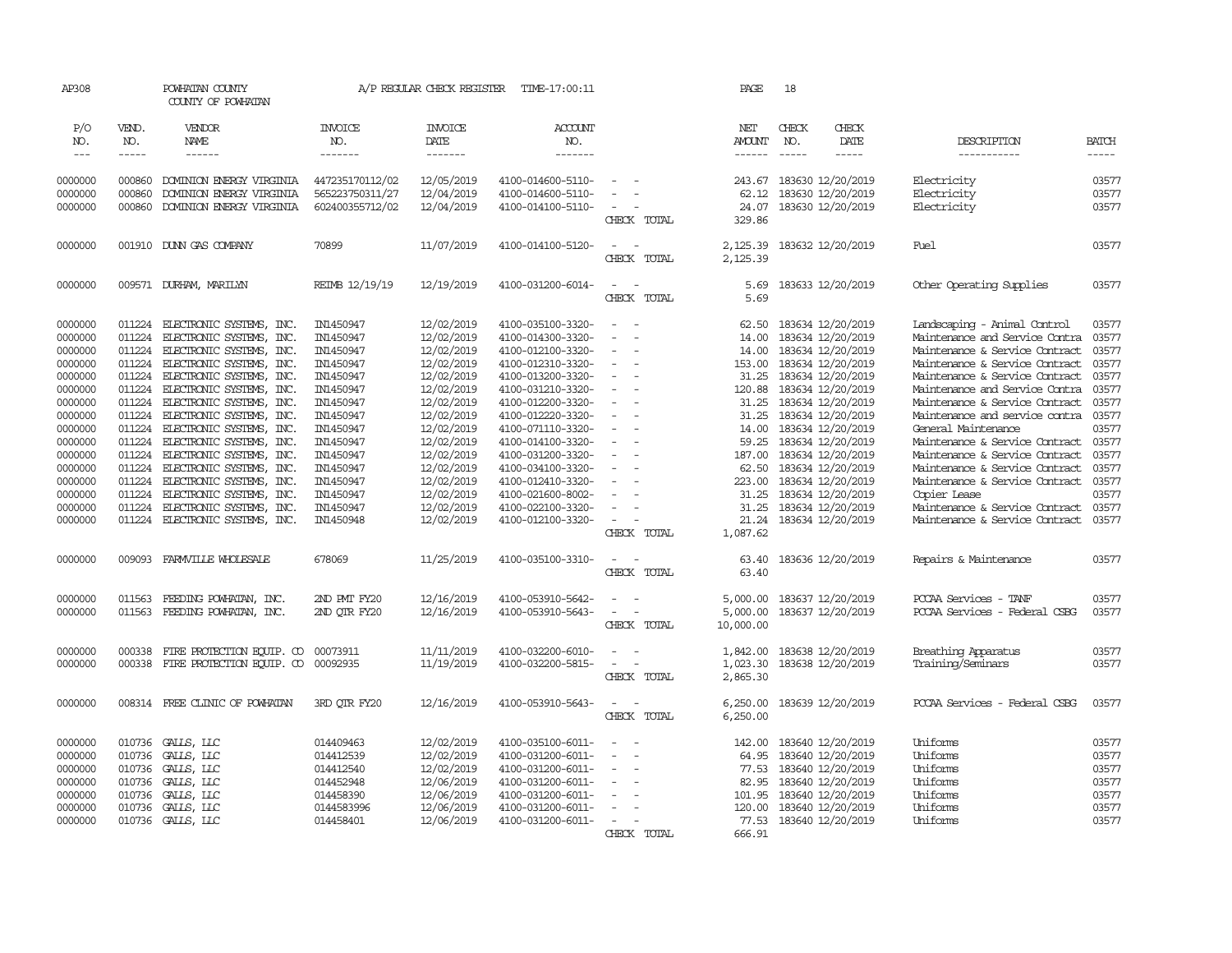| AP308                                                                     |                                                                    | POWHATAN COUNTY<br>COUNTY OF POWHATAN                                                                                                                                              |                                                                            | A/P REGULAR CHECK REGISTER                                                                     | TIME-17:00:11                                                                                                                                   |                                                                                                               | PAGE                                                                               | 19                          |                                                                                                                                                 |                                                                                                                                                                                                                             |                                                             |
|---------------------------------------------------------------------------|--------------------------------------------------------------------|------------------------------------------------------------------------------------------------------------------------------------------------------------------------------------|----------------------------------------------------------------------------|------------------------------------------------------------------------------------------------|-------------------------------------------------------------------------------------------------------------------------------------------------|---------------------------------------------------------------------------------------------------------------|------------------------------------------------------------------------------------|-----------------------------|-------------------------------------------------------------------------------------------------------------------------------------------------|-----------------------------------------------------------------------------------------------------------------------------------------------------------------------------------------------------------------------------|-------------------------------------------------------------|
| P/O<br>NO.<br>$---$                                                       | VEND.<br>NO.<br>$- - - - -$                                        | VENDOR<br>NAME<br>$- - - - - -$                                                                                                                                                    | <b>INVOICE</b><br>NO.<br>-------                                           | <b>INVOICE</b><br>DATE<br>-------                                                              | ACCOUNT<br>NO.<br>-------                                                                                                                       |                                                                                                               | NET<br><b>AMOUNT</b><br>-------                                                    | CHECK<br>NO.<br>$- - - - -$ | CHECK<br>DATE<br>$- - - - -$                                                                                                                    | DESCRIPTION<br>-----------                                                                                                                                                                                                  | <b>BATCH</b><br>$- - - - -$                                 |
| 0000000                                                                   | 012905                                                             | GALLS, LLC                                                                                                                                                                         | 014474292                                                                  | 12/09/2019                                                                                     | 4100-031210-6011-                                                                                                                               | $\sim$<br>$\sim$<br>CHECK TOTAL                                                                               | 1,463.00<br>1,463.00                                                               | 183641 12/20/2019           |                                                                                                                                                 | Uniforms - PPE                                                                                                                                                                                                              | 03577                                                       |
| 0000000<br>0000000                                                        | 009280<br>009280                                                   | GOODMAN SPECIALIZED<br>GOODMAN SPECIALIZED                                                                                                                                         | 16061G<br>16068G                                                           | 11/11/2019<br>12/02/2019                                                                       | 4100-032200-6009-<br>4100-032200-6009-                                                                                                          | $\sim$<br>$\sim$<br>$\sim$<br>$\overline{\phantom{a}}$<br>CHECK TOTAL                                         | 368.80<br>1,202.90<br>1,571.70                                                     |                             | 183642 12/20/2019<br>183642 12/20/2019                                                                                                          | Auto Repairs and Parts<br>Auto Repairs and Parts                                                                                                                                                                            | 03577<br>03577                                              |
| 0000000                                                                   |                                                                    | 006013 GRAINGER                                                                                                                                                                    | 9371510372                                                                 | 12/02/2019                                                                                     | 4100-014100-3310-                                                                                                                               | $\sim$<br>CHECK TOTAL                                                                                         | 8.40<br>8.40                                                                       |                             | 183643 12/20/2019                                                                                                                               | Repairs & Maintenance                                                                                                                                                                                                       | 03577                                                       |
| 0000000                                                                   | 006763                                                             | GREENBERG & ASSOCIATES                                                                                                                                                             | 4212                                                                       | 12/10/2019                                                                                     | 4100-031200-3110-                                                                                                                               | $\overline{\phantom{a}}$<br>$\sim$<br>CHECK TOTAL                                                             | 1,500.00<br>1,500.00                                                               |                             | 183644 12/20/2019                                                                                                                               | Professional Health Services                                                                                                                                                                                                | 03577                                                       |
| 0000000                                                                   |                                                                    | 005075 GREENE, FLOYD, JR.                                                                                                                                                          | 18                                                                         | 12/16/2019                                                                                     | 4100-031210-3320-                                                                                                                               | $\sim$<br>CHECK TOTAL                                                                                         | 225.00<br>225.00                                                                   |                             | 183645 12/20/2019                                                                                                                               | Maintenance and Service Contra                                                                                                                                                                                              | 03577                                                       |
| 0000000                                                                   | 010966                                                             | HABITAT FOR HUMANITY-                                                                                                                                                              | 3RD OTR FY20                                                               | 12/16/2019                                                                                     | 4100-053910-5643-                                                                                                                               | $\overline{\phantom{a}}$<br>$\sim$<br>CHECK TOTAL                                                             | 7,250.00<br>7,250.00                                                               |                             | 183646 12/20/2019                                                                                                                               | PCCAA Services - Federal CSBG                                                                                                                                                                                               | 03577                                                       |
| 0000000                                                                   |                                                                    | 009067 HOWLAND, CATHY                                                                                                                                                              | REIMB 11/19/19                                                             | 12/17/2019                                                                                     | 4100-083500-6014-                                                                                                                               | $\sim$<br>$\sim$<br>CHECK TOTAL                                                                               | 17.90<br>17.90                                                                     |                             | 183647 12/20/2019                                                                                                                               | Other Operating Supplies                                                                                                                                                                                                    | 03577                                                       |
| 0000000                                                                   | 009342                                                             | INTOWN SUITES                                                                                                                                                                      | INV0124482                                                                 | 12/02/2019                                                                                     | 4100-053910-5642-                                                                                                                               | $\frac{1}{2} \left( \frac{1}{2} \right) \left( \frac{1}{2} \right) \left( \frac{1}{2} \right)$<br>CHECK TOTAL | 1,181.59<br>1,181.59                                                               |                             | 183649 12/20/2019                                                                                                                               | PCCAA Services - TANF                                                                                                                                                                                                       | 03577                                                       |
| 0000000<br>0000000<br>0000000<br>0000000<br>0000000<br>0000000<br>0000000 | 000120<br>000120<br>000120<br>000120<br>000120<br>000120<br>000120 | <b>JAMES RIVER AIR</b><br><b>JAMES RIVER AIR</b><br><b>JAMES RIVER AIR</b><br><b>JAMES RIVER AIR</b><br><b>JAMES RIVER AIR</b><br><b>JAMES RIVER AIR</b><br><b>JAMES RIVER AIR</b> | C214692<br>C214693<br>C214695<br>C214696<br>C2149694<br>S144693<br>S145656 | 11/27/2019<br>11/29/2019<br>11/29/2019<br>11/29/2019<br>11/29/2019<br>11/30/2019<br>11/30/2019 | 4100-014100-3320-<br>4100-032220-3320-<br>4100-014100-3320-<br>4100-014100-3320-<br>4100-014100-3320-<br>4100-014100-3308-<br>4100-035100-3310- | $\equiv$<br>$\equiv$<br>$\sim$<br>CHECK TOTAL                                                                 | 1,213.34<br>220.00<br>963.00<br>325.00<br>162.00<br>817.32<br>1,353.56<br>5,054.22 |                             | 183650 12/20/2019<br>183650 12/20/2019<br>183650 12/20/2019<br>183650 12/20/2019<br>183650 12/20/2019<br>183650 12/20/2019<br>183650 12/20/2019 | Maintenance & Service Contract<br>Maintenance & Service Contract<br>Maintenance & Service Contract<br>Maintenance & Service Contract<br>Maintenance & Service Contract<br>HVAC Service and Repairs<br>Repairs & Maintenance | 03577<br>03577<br>03577<br>03577<br>03577<br>03577<br>03577 |
| 0000000<br>0000000<br>0000000                                             | 010811<br>010811<br>010811                                         | LAND AND COATES, INC<br>LAND AND COATES, INC<br>LAND AND COATES, INC                                                                                                               | 3317952<br>3319170<br>3319340                                              | 12/11/2019<br>12/16/2019<br>12/16/2019                                                         | 4100-014500-6004-<br>4100-014500-3319-<br>4100-014500-3319-                                                                                     | $\sim$<br>$\sim$<br>CHECK TOTAL                                                                               | 650.00<br>195.47<br>58.85<br>904.32                                                |                             | 183651 12/20/2019<br>183651 12/20/2019<br>183651 12/20/2019                                                                                     | Tools and Equipment<br>Equipment Repairs and Maintena<br>Equipment Repairs and Maintena                                                                                                                                     | 03577<br>03577<br>03577                                     |
| 0000000                                                                   |                                                                    | 011268 MAILFINANCE                                                                                                                                                                 | N8052060                                                                   | 12/12/2019                                                                                     | 100-000100-0017-                                                                                                                                | $\sim$<br>$\sim$<br>CHECK TOTAL                                                                               | 516.27<br>516.27                                                                   |                             | 183652 12/20/2019                                                                                                                               | Postage Lease                                                                                                                                                                                                               | 03577                                                       |
| 0000000                                                                   |                                                                    | 006146 MCCLELLAN, WENDY SUSAN                                                                                                                                                      | REIMB DEC2019                                                              | 12/19/2019                                                                                     | 4100-031710-5510-                                                                                                                               | $\sim$<br>$\sim$<br>CHECK TOTAL                                                                               | 108.34<br>108.34                                                                   |                             | 183653 12/20/2019                                                                                                                               | Travel/Mileage/Parking/Tolls                                                                                                                                                                                                | 03577                                                       |
| 0000000                                                                   |                                                                    | 006696 MCGUIREWOODS LLP                                                                                                                                                            | 0748072-0045                                                               | 12/13/2019                                                                                     | 4100-095101-9151-                                                                                                                               | $\sim$ $ -$<br>CHECK TOTAL                                                                                    | 20,000.00<br>20,000.00                                                             |                             | 183654 12/20/2019                                                                                                                               | Bond Issuance Costs                                                                                                                                                                                                         | 03577                                                       |
| 0000000                                                                   |                                                                    | 010817 MELIS, JOHNNY                                                                                                                                                               | REIMB 12/17/19                                                             | 12/17/2019                                                                                     | 4100-014400-5510-                                                                                                                               | $\overline{\phantom{a}}$<br>$\sim$<br>CHECK TOTAL                                                             | 82.94<br>82.94                                                                     |                             | 183655 12/20/2019                                                                                                                               | Travel-Mileage                                                                                                                                                                                                              | 03577                                                       |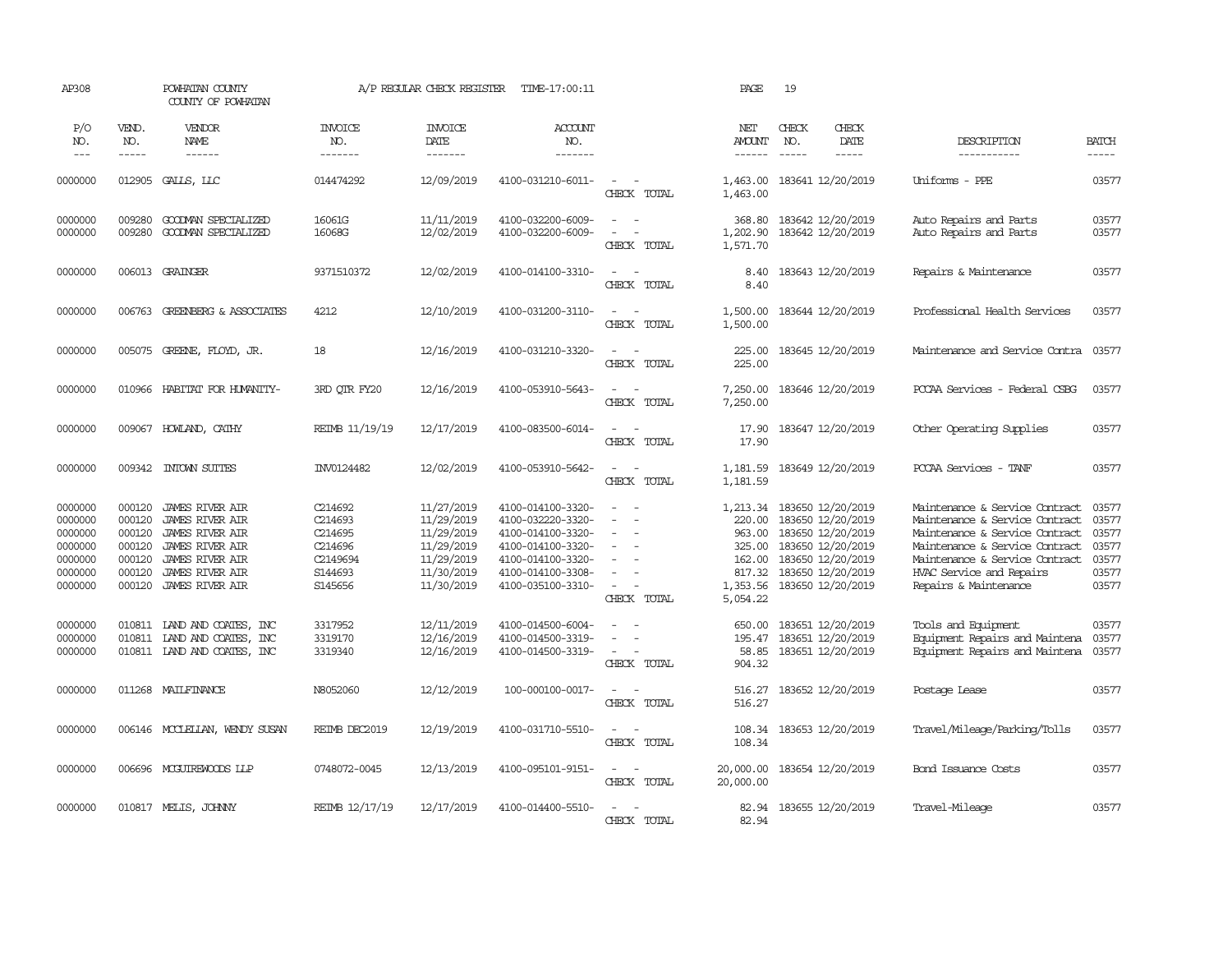| AP308              |                  | POWHATAN COUNTY<br>COUNTY OF POWHATAN              |                       | A/P REGULAR CHECK REGISTER | TIME-17:00:11                          |                                                                                                                             | PAGE                     | 20                                     |                                                          |                |
|--------------------|------------------|----------------------------------------------------|-----------------------|----------------------------|----------------------------------------|-----------------------------------------------------------------------------------------------------------------------------|--------------------------|----------------------------------------|----------------------------------------------------------|----------------|
| P/O<br>NO.         | VEND.<br>NO.     | VENDOR<br><b>NAME</b>                              | <b>INVOICE</b><br>NO. | <b>INVOICE</b><br>DATE     | <b>ACCOUNT</b><br>NO.                  |                                                                                                                             | NET<br>AMOUNT            | CHECK<br>CHECK<br>NO.<br>DATE          | DESCRIPTION                                              | <b>BATCH</b>   |
| $\frac{1}{2}$      | $- - - - -$      | ------                                             | -------               | -------                    | -------                                |                                                                                                                             |                          | $- - - - -$<br>$- - - - -$             | __________                                               | $- - - - -$    |
| 0000000            | 011700           | MERIDIAN ENVIRONMENTAL                             | 624                   | 9/27/2019                  | 4100-032210-5140-                      | $\equiv$                                                                                                                    | 135.00                   | 183656 12/20/2019                      | Sewer                                                    | 03577          |
| 0000000            | 011700           | MERIDIAN ENVIRONMENTAL                             | 624                   | 9/27/2019                  | 4100-032220-5140-                      | $\equiv$                                                                                                                    | 135.00                   | 183656 12/20/2019                      | Sewer                                                    | 03577          |
| 0000000            | 011700           | MERIDIAN ENVIRONENTAL                              | 624                   | 9/27/2019                  | 4100-014100-5140-                      | $\overline{\phantom{a}}$<br>$\overline{\phantom{a}}$<br>CHECK TOTAL                                                         | 135.00<br>405.00         | 183656 12/20/2019                      | Sewer                                                    | 03577          |
| 0000000            |                  | 013176 MIDWEST TAPE, LLC                           | 98318523              | 12/09/2019                 | 4100-073100-6012-                      | $\sim$<br>- 11<br>CHECK TOTAL                                                                                               | 209.91<br>209.91         | 183657 12/20/2019                      | Books & Subscriptions                                    | 03577          |
| 0000000            |                  | 010924 MITCHELL PEST                               | 128012                | 12/03/2019                 | 4100-014100-3320-                      | $\sim$<br>$\sim$<br>CHECK TOTAL                                                                                             | 150.00<br>150.00         | 183658 12/20/2019                      | Maintenance & Service Contract                           | 03577          |
| 0000000            |                  | 006610 MO-JOHNS SANITATION                         | 123746                | 12/02/2019                 | 4100-014600-3311-                      | $\sim$ $\sim$<br>CHECK TOTAL                                                                                                | 231.00<br>231.00         | 183659 12/20/2019                      | Portable Bathrooms                                       | 03577          |
| 0000000            |                  | 006725 MOSLOW WOOD PRODUCTS, INC                   | 0135767-IN            | 12/16/2019                 | 4100-011010-6014-                      | $\sim$<br>$\sim$<br>CHECK TOTAL                                                                                             | 98.20<br>98.20           | 183660 12/20/2019                      | Other Operating Supplies                                 | 03577          |
| 0000000            |                  | 007297 NAFECO, INC.                                | 1014767               | 12/09/2019                 | 4100-032200-6011-                      | $\sim$<br>$\sim$<br>CHECK TOTAL                                                                                             | 379.04<br>379.04         | 183661 12/20/2019                      | Protective Gear/Uniforms                                 | 03578          |
| 0000000            |                  | 011231 NEOFUNDS BY NEOPOST                         | PPLN01 12/19          | 12/09/2019                 | 100-000100-0016-                       | $\sim$<br>$\sim$<br>CHECK TOTAL                                                                                             | 700.00<br>700.00         | 183662 12/20/2019                      | Prepaid Postage                                          | 03578          |
| 0000000            |                  | 013329 NICK REAMS CONSTRUCTION                     | PERMIT REFUND         | 12/18/2019                 | 3100-013030-0012-                      | $\sim$<br>$\sim$<br>CHECK TOTAL                                                                                             | 101.25<br>101.25         | 183663 12/20/2019                      | Plumbing Permits                                         | 03578          |
| 0000000            | 000375           | PIEDMONT REGIONAL JAIL                             | 3205                  | 11/30/2019                 | 4100-033400-3841-                      | $\frac{1}{2} \left( \frac{1}{2} \right) \left( \frac{1}{2} \right) = \frac{1}{2} \left( \frac{1}{2} \right)$<br>CHECK TOTAL | 28,000.00<br>28,000.00   | 183665 12/20/2019                      | Detention of Adults                                      | 03578          |
| 0000000            | 001420           | PITNEY BOWES, INC.                                 | 3310150374            | 11/29/2019                 | 4100-021200-5210-                      | $\frac{1}{2} \left( \frac{1}{2} \right) \left( \frac{1}{2} \right) = \frac{1}{2} \left( \frac{1}{2} \right)$<br>CHECK TOTAL | 150.00<br>150.00         | 183666 12/20/2019                      | Postage                                                  | 03578          |
| 0000000            | 001250           | POWHATAN AUTO & TRACTOR                            | 113019                | 11/30/2019                 | 4100-032200-6009-                      | $\sim$                                                                                                                      | 1.63                     | 183667 12/20/2019                      | Auto Repairs and Parts                                   | 03578          |
| 0000000            | 001250           | POWHATAN AUTO & TRACTOR                            | 569568                | 10/02/2019                 | 4100-032200-6009-                      | $\equiv$                                                                                                                    | 49.95                    | 183667 12/20/2019                      | Auto Repairs and Parts                                   | 03578          |
| 0000000            | 001250           | POWHATAN AUTO & TRACTOR                            | 569579                | 10/02/2019                 | 4100-032200-6009-                      | $\equiv$                                                                                                                    | 11.47                    | 183667 12/20/2019                      | Auto Repairs and Parts                                   | 03578          |
| 0000000            | 001250           | POWHATAN AUTO & TRACTOR                            | 571790                | 10/18/2019                 | 4100-032200-6009-                      | $\equiv$                                                                                                                    | 19.98                    | 183667 12/20/2019                      | Auto Repairs and Parts                                   | 03578          |
| 0000000<br>0000000 | 001250<br>001250 | POWHATAN AUTO & TRACTOR<br>POWHATAN AUTO & TRACTOR | 573768<br>574885      | 11/01/2019<br>11/11/2019   | 4100-014500-3319-<br>4100-032200-6009- |                                                                                                                             | 4.78<br>12.49            | 183667 12/20/2019<br>183667 12/20/2019 | Equipment Repairs and Maintena<br>Auto Repairs and Parts | 03578<br>03578 |
| 0000000            | 001250           | POWHATAN AUTO & TRACTOR                            | 575406                | 11/14/2019                 | 4100-014500-3319-                      | $\blacksquare$                                                                                                              | 77.88                    | 183667 12/20/2019                      | Equipment Repairs and Maintena                           | 03578          |
| 0000000            | 001250           | POWHATAN AUTO & TRACTOR                            | 575846                | 11/18/2019                 | 4100-032200-6009-                      | $\sim$                                                                                                                      | 99.90                    | 183667 12/20/2019                      | Auto Repairs and Parts                                   | 03578          |
| 0000000            | 001250           | POWHATAN AUTO & TRACTOR                            | 576756                | 11/25/2019                 | 4100-014500-6004-                      | $\sim$<br>CHECK TOTAL                                                                                                       | 44.75<br>322.83          | 183667 12/20/2019                      | Tools and Equipment                                      | 03578          |
| 0000000            | 006928           | POWHATAN COUNTY DEPT. OF                           | DECEMBER CARDS        | 12/04/2019                 | 4100-053910-5642-                      | $\sim$<br>CHECK TOTAL                                                                                                       | 200.00<br>200.00         | 183668 12/20/2019                      | PCCAA Services - TANF                                    | 03578          |
| 0000000            |                  | 012764 POWHATAN COUNTY HEALTH                      | FY20 COMMITMENT       | 12/17/2019                 | 4100-051200-5699-                      | $\sim$<br>$\sim$<br>CHECK TOTAL                                                                                             | 107,587.19<br>107,587.19 | 183669 12/20/2019                      | State Health Department                                  | 03578          |
| 0000000            | 012064           | POWHATAN COUNTY TREASURER 150 8/29-10/31           |                       | 11/15/2019                 | 4100-032200-5140-                      | $\sim$<br>$\sim$                                                                                                            | 175.34                   | 183670 12/20/2019                      | Sewer                                                    | 03578          |
| 0000000            |                  | 012064 POWHATAN COUNTY TREASURER 191 8/28-10/30    |                       | 11/15/2019                 | 4100-073100-5140-                      | $\overline{\phantom{a}}$<br>$\sim$                                                                                          | 154.52                   | 183670 12/20/2019                      | Sewer                                                    | 03578          |
|                    |                  |                                                    |                       |                            |                                        | CHECK TOTAL                                                                                                                 | 329.86                   |                                        |                                                          |                |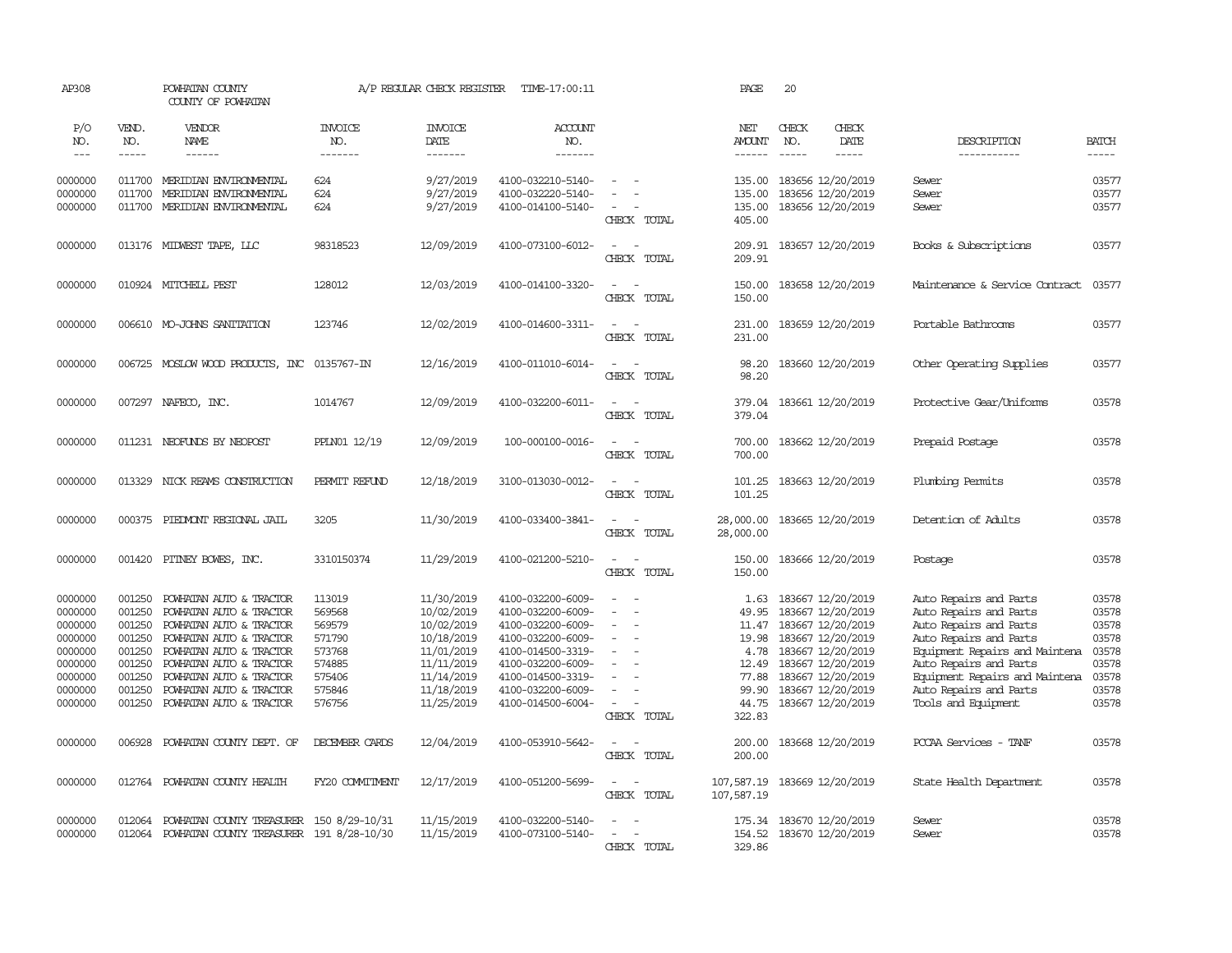| AP308                                    |                            | POWHATAN COUNTY<br>COUNTY OF POWHATAN                                                             |                                              | A/P REGULAR CHECK REGISTER                           | TIME-17:00:11                                                                    |                                                                             | PAGE                              | 21                                                                                     |               |                                                                                                  |                                  |
|------------------------------------------|----------------------------|---------------------------------------------------------------------------------------------------|----------------------------------------------|------------------------------------------------------|----------------------------------------------------------------------------------|-----------------------------------------------------------------------------|-----------------------------------|----------------------------------------------------------------------------------------|---------------|--------------------------------------------------------------------------------------------------|----------------------------------|
| P/O<br>NO.                               | VEND.<br>NO.               | VENDOR<br>NAME                                                                                    | <b>INVOICE</b><br>NO.                        | <b>INVOICE</b><br>DATE                               | <b>ACCOUNT</b><br>NO.                                                            |                                                                             | NET<br>AMOUNT                     | CHECK<br>NO.                                                                           | CHECK<br>DATE | DESCRIPTION                                                                                      | <b>BATCH</b>                     |
| $---$                                    | -----                      | ------                                                                                            | -------                                      | --------                                             | --------                                                                         |                                                                             | $- - - - - -$                     | $\frac{1}{2}$                                                                          | $\frac{1}{2}$ | ------------                                                                                     | $- - - - -$                      |
| 0000000<br>0000000                       | 011022<br>011022           | POWHATAN DOMESTIC<br>POWHATAN DOMESTIC                                                            | 2ND ALLOTMENT<br>2ND 2019-2020               | 12/16/2019<br>12/16/2019                             | 4100-053910-5642-<br>4100-053910-5643-                                           | $ -$<br>$\overline{\phantom{a}}$<br>$\overline{\phantom{a}}$<br>CHECK TOTAL | 2,500.00<br>2,500.00<br>5,000.00  | 183671 12/20/2019<br>183671 12/20/2019                                                 |               | PCCAA Services - TANF<br>PCCAA Services - Federal CSBG                                           | 03578<br>03578                   |
| 0000000                                  |                            | 010938 POWHATAN YMCA                                                                              | 3RD QTR FY20                                 | 12/12/2019                                           | 4100-053910-5642-                                                                | $\sim$<br>$\sim$<br>CHECK TOTAL                                             | 5,000.00<br>5,000.00              | 183672 12/20/2019                                                                      |               | PCCAA Services - TANF                                                                            | 03578                            |
| 0000000<br>0000000                       |                            | 010777 PRESEARCH BACKGROUND<br>010777 PRESEARCH BACKGROUND                                        | 61494<br>61593                               | 11/01/2019<br>11/01/2019                             | 4100-083500-7002-<br>4100-083500-7002-                                           | $\sim$<br>$\sim$<br>$\sim$<br>$\sim$<br>CHECK TOTAL                         | 39.80<br>34.85<br>74.65           | 183673 12/20/2019<br>183673 12/20/2019                                                 |               | Criminal History/Background Ch<br>Criminal History/Background Ch                                 | 03578<br>03578                   |
| 0000000<br>0000000<br>0000000            | 000620                     | 000620 R. C. GOODWYN & SONS, INC<br>R. C. GOODWIN & SONS, INC<br>000620 R. C. GOODWYN & SONS, INC | 0884481<br>0884869<br>0884960                | 11/22/2019<br>11/26/2019<br>11/27/2019               | 4100-014500-3190-<br>4100-014100-3310-<br>4100-014100-3310-                      | $\sim$ $ \sim$<br>$\sim$<br>$\equiv$<br>. —<br>CHECK TOTAL                  | 169.86<br>192.85                  | 16.00 183674 12/20/2019<br>183674 12/20/2019<br>6.99 183674 12/20/2019                 |               | Grounds Maintenance<br>Repairs & Maintenance<br>Repairs & Maintenance                            | 03578<br>03578<br>03578          |
| 0000000                                  |                            | 007851 R.S. THOMAS HAULING, INC. CI000093                                                         |                                              | 8/30/2019                                            | 4100-032200-6009-                                                                | $\sim$<br>$\sim$<br>CHECK TOTAL                                             | 111.93<br>111.93                  | 183675 12/20/2019                                                                      |               | Auto Repairs and Parts                                                                           | 03578                            |
| 0000000<br>0000000                       | 006466<br>006466           | RADIO COMUNICATION OF VA 400016370-1<br>RADIO COMMUNICATION OF VA 602001788-1                     |                                              | 12/13/2019<br>12/16/2019                             | 4100-031200-3310-<br>4100-031200-3310-                                           | $\sim$ $ \sim$<br>$\sim$ $ \sim$<br>CHECK TOTAL                             | 96.16<br>1,896.50<br>1,992.66     | 183676 12/20/2019<br>183676 12/20/2019                                                 |               | Repairs & Maintenance<br>Repairs & Maintenance                                                   | 03578<br>03578                   |
| 0000000<br>0000000<br>0000000<br>0000000 | 006945<br>006945<br>006945 | RECORDED BOOKS, LLC<br>RECORDED BOOKS, LLC<br>RECORDED BOOKS, LLC<br>006945 RECORDED BOOKS, LLC   | 76585796<br>76586350<br>76586720<br>76587389 | 12/09/2019<br>12/09/2019<br>12/10/2019<br>12/12/2019 | 4100-073100-6012-<br>4100-073100-6012-<br>4100-073100-6012-<br>4100-073100-6012- | $\sim$<br>$\sim$<br>$\equiv$<br>$\sim$<br>CHECK TOTAL                       | 35.99<br>35.99<br>26.99<br>175.47 | 183677 12/20/2019<br>76.50 183677 12/20/2019<br>183677 12/20/2019<br>183677 12/20/2019 |               | Books & Subscriptions<br>Books & Subscriptions<br>Books & Subscriptions<br>Books & Subscriptions | 03578<br>03578<br>03578<br>03578 |
| 0000000                                  |                            | 009047 RED WING SHOES                                                                             | 20191210079687                               | 12/10/2019                                           | 4100-014300-6100-                                                                | $\omega_{\rm{max}}$ and $\omega_{\rm{max}}$<br>CHECK TOTAL                  | 522.36<br>522.36                  | 183678 12/20/2019                                                                      |               | Personal Protective Equipment                                                                    | 03578                            |
| 0000000                                  | 011222                     | RESPONSIBLE FAIHERS AND                                                                           | 3RD QTR FY20                                 | 12/16/2019                                           | 4100-053910-5643-                                                                | $\sim$ $ \sim$<br>CHECK TOTAL                                               | 6,600.00<br>6,600.00              | 183679 12/20/2019                                                                      |               | PCCAA Services - Federal CSBG                                                                    | 03578                            |
| 0000000                                  | 007325                     | RICHMOND OXYGEN CO.                                                                               | 325893                                       | 11/30/2019                                           | 4100-032200-3320-                                                                | $\sim$<br>$\sim$<br>CHECK TOTAL                                             | 277.50<br>277.50                  | 183680 12/20/2019                                                                      |               | Maintenance & Service Contract                                                                   | 03578                            |
| 0000000                                  | 006253                     | SALISBURY TIRE & SERVICE                                                                          | 0114624                                      | 12/05/2019                                           | 4100-014500-3319-                                                                | $\overline{\phantom{a}}$<br>CHECK TOTAL                                     | 168.62<br>168.62                  | 183681 12/20/2019                                                                      |               | Equipment Repairs and Maintena 03578                                                             |                                  |
| 0000000                                  |                            | 009572 SCHWARTZ, AUSTIN                                                                           | REIMB 12/19/19                               | 12/19/2019                                           | 4100-031200-6014-                                                                | $\sim$<br>$\sim$<br>CHECK TOTAL                                             | 6.31<br>6.31                      | 183682 12/20/2019                                                                      |               | Other Operating Supplies                                                                         | 03578                            |
| 0000000                                  |                            | 006921 SEA-CLEAR ACUARIUM                                                                         | 6454                                         | 12/15/2019                                           | 4100-073100-3320-                                                                | $\sim$ $ \sim$<br>CHECK TOTAL                                               | 80.00<br>80.00                    | 183683 12/20/2019                                                                      |               | Maintenance & Service Contract                                                                   | 03578                            |
| 0000000                                  |                            | 008654 SEAY'S TOWING                                                                              | 2009 FORD EXP                                | 11/18/2019                                           | 4100-032200-6009-                                                                | $\sim$<br>$\sim$<br>CHECK TOTAL                                             | 101.00<br>101.00                  | 183684 12/20/2019                                                                      |               | Auto Repairs and Parts                                                                           | 03578                            |
| 0000000                                  |                            | 012777 SHAW, PAUL EUGENE                                                                          | OCT, NOV, DEC FF                             | 12/08/2019                                           | 4100-032200-5815-                                                                | $\sim$<br>$\sim$<br>CHECK TOTAL                                             | 808.00<br>808,00                  | 183685 12/20/2019                                                                      |               | Training/Seminars                                                                                | 03578                            |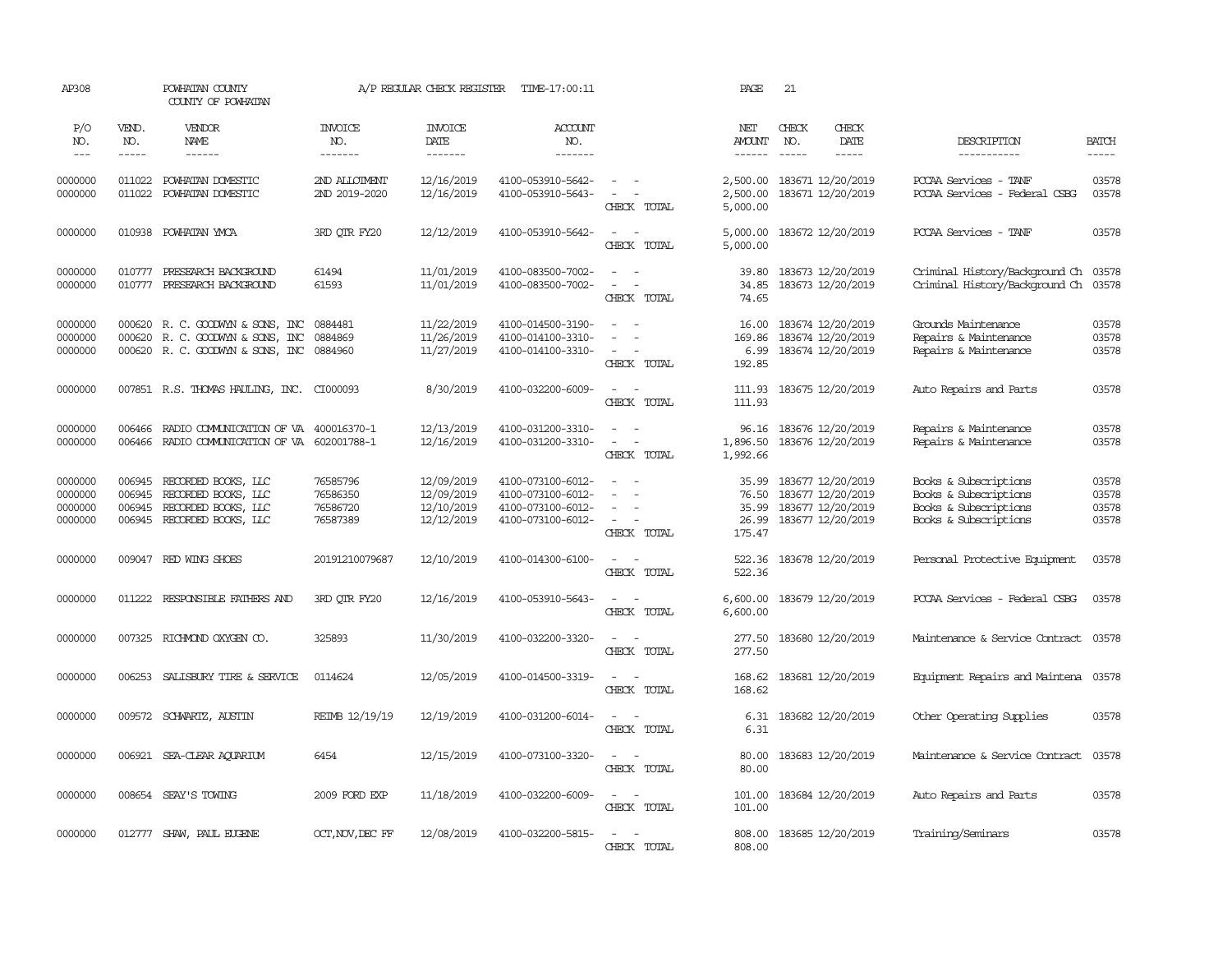| AP308              |              | POWHATAN COUNTY<br>COUNTY OF POWHATAN |                                  | A/P REGULAR CHECK REGISTER | TIME-17:00:11         |                                         | PAGE                 | 22           |                                        |                                |              |
|--------------------|--------------|---------------------------------------|----------------------------------|----------------------------|-----------------------|-----------------------------------------|----------------------|--------------|----------------------------------------|--------------------------------|--------------|
| P/O<br>NO.         | VEND.<br>NO. | VENDOR<br>NAME                        | <b>INVOICE</b><br>NO.            | <b>INVOICE</b><br>DATE     | <b>ACCOUNT</b><br>NO. |                                         | NET<br><b>AMOUNT</b> | CHECK<br>NO. | CHECK<br>DATE                          | DESCRIPTION                    | <b>BATCH</b> |
| $  -$              | -----        | ------                                | -------                          | -------                    | -------               |                                         |                      | $- - - - -$  | -----                                  | -----------                    | -----        |
|                    | 006594       | SOUTHSIDE ELECTRIC COOP               |                                  |                            | 4100-073100-5110-     | $\sim$                                  |                      |              |                                        | Electricity                    | 03578        |
| 0000000<br>0000000 | 006594       | SOUTHSIDE ELECTRIC COOP               | 63504001 12/08<br>63504004 12/08 | 12/12/2019<br>12/12/2019   | 4100-035100-5110-     | $\blacksquare$                          | 2,828.56<br>571.35   |              | 183686 12/20/2019<br>183686 12/20/2019 | Electricity                    | 03578        |
| 0000000            | 006594       | SOUTHSIDE ELECTRIC COOP               | 63504006 12/08                   | 12/12/2019                 | 4100-014600-5110-     | $\equiv$                                | 241.50               |              | 183686 12/20/2019                      | Electricity                    | 03578        |
| 0000000            | 006594       | SOUTHSIDE ELECTRIC COOP               | 63504008 12/08                   | 12/12/2019                 | 4100-014600-5110-     |                                         | 1,494.84             |              | 183686 12/20/2019                      | Electricity                    | 03578        |
| 0000000            | 006594       | SOUTHSIDE ELECTRIC COOP               | 63504009 12/08                   | 12/12/2019                 | 4100-014600-5110-     | $\sim$                                  | 1,294.35             |              | 183686 12/20/2019                      | Electricity                    | 03578        |
| 0000000            | 006594       | SOUTHSIDE ELECTRIC COOP               | 63504010 12/08                   | 12/12/2019                 | 4100-014600-5110-     | $\sim$                                  | 158.74               |              | 183686 12/20/2019                      | Electricity                    | 03578        |
| 0000000            | 006594       | SOUTHSIDE ELECTRIC COOP               | 63504011 12/08                   | 12/12/2019                 | 4100-014100-5110-     | $\sim$<br>$\overline{\phantom{a}}$      | 120.82               |              | 183686 12/20/2019                      | Electricity                    | 03578        |
|                    |              |                                       |                                  |                            |                       | CHECK TOTAL                             | 6,710.16             |              |                                        |                                |              |
| 0000000            | 001940       | STANDBY SYSTEMS, INC.                 | 11192245                         | 11/24/2019                 | 4100-031210-3310-     | $\equiv$                                | 137.70               |              | 183688 12/20/2019                      | Repairs and Maintenance        | 03578        |
| 0000000            | 001940       | STANDBY SYSTEMS, INC.                 | 11192262                         | 11/27/2019                 | 4100-031210-3310-     |                                         | 68.50                |              | 183688 12/20/2019                      | Repairs and Maintenance        | 03578        |
| 0000000            |              | 001940 STANDBY SYSTEMS, INC.          | 11192275                         | 11/29/2019                 | 4100-031210-3310-     | $\overline{\phantom{a}}$                | 2,876.00             |              | 183688 12/20/2019                      | Repairs and Maintenance        | 03578        |
|                    |              |                                       |                                  |                            |                       | CHECK TOTAL                             | 3,082.20             |              |                                        |                                |              |
|                    |              |                                       |                                  |                            |                       |                                         |                      |              |                                        |                                |              |
| 0000000            | 011087       | STAPLES PROMOTIONAL PROD              | 7301116364-0-1                   | 10/09/2019                 | 4100-031200-6001-     | $\sim$ $\sim$                           | 462.47               |              | 183689 12/20/2019                      | Office Supplies                | 03578        |
|                    |              |                                       |                                  |                            |                       | CHECK TOTAL                             | 462.47               |              |                                        |                                |              |
| 0000000            |              | 008346 SYCOM TECHNOLOGIES             | AT53258                          | 11/30/2019                 | 4100-012510-3320-     | $\overline{\phantom{a}}$<br>$\sim$      |                      |              | 1,403.71 183691 12/20/2019             | Maintenance & Service Contract | 03578        |
|                    |              |                                       |                                  |                            |                       | CHECK TOTAL                             | 1,403.71             |              |                                        |                                |              |
| 0000000            | 007450       | THOMSON REUTERS -                     | 841414965                        | 12/01/2019                 | 4100-031200-3320-     | $\sim$                                  | 307.45               |              | 183692 12/20/2019                      | Maintenance & Service Contract | 03578        |
|                    |              |                                       |                                  |                            |                       | CHECK TOTAL                             | 307.45               |              |                                        |                                |              |
| 0000000            | 008126       | VERIZON                               | 9843302682                       | 12/01/2019                 | 100-000100-0006-      | $\sim$                                  | 50.57                |              | 183693 12/20/2019                      | Due from Other Agencies        | 03578        |
| 0000000            | 008126       | VERIZON                               | 9843632182                       | 12/06/2019                 | 100-000100-0006-      | $\equiv$                                | 68.52                |              | 183693 12/20/2019                      | Due from Other Agencies        | 03578        |
| 0000000            | 008126       | VERIZON                               | 9843302682                       | 12/01/2019                 | 4100-012100-5250-     |                                         |                      |              | 101.14 183693 12/20/2019               | Cell Phones                    | 03578        |
| 0000000            | 008126       | VERIZON                               | 9843302682                       | 12/01/2019                 | 4100-012510-5250-     | $\equiv$                                | 151.10               |              | 183693 12/20/2019                      | Cell Phones                    | 03578        |
| 0000000            | 008126       | VERIZON                               | 9843302682                       | 12/01/2019                 | 4100-012510-5270-     | $\equiv$                                | 100.01               |              | 183693 12/20/2019                      | Network Service Connection     | 03578        |
| 0000000            | 008126       | VERIZON                               | 9843302682                       | 12/01/2019                 | 4100-014100-5250-     | $\equiv$                                | 917.20               |              | 183693 12/20/2019                      | Cell Phones                    | 03578        |
| 0000000            | 008126       | VERIZON                               | 9843302682                       | 12/01/2019                 | 4100-031210-5250-     | $\blacksquare$                          | 464.24               |              | 183693 12/20/2019                      | CELL PHONES                    | 03578        |
| 0000000            | 008126       | VERIZON                               | 9843302682                       | 12/01/2019                 | 4100-032200-5250-     | $\equiv$                                | 1,154.77             |              | 183693 12/20/2019                      | Cell Phones                    | 03578        |
| 0000000            | 008126       | VERIZON                               | 9843302682                       | 12/01/2019                 | 4100-031200-5250-     | $\equiv$                                | 1,320.99             |              | 183693 12/20/2019                      | Cell Phones                    | 03578        |
| 0000000            | 008126       | VERIZON                               | 9843302682                       | 12/01/2019                 | 4100-033300-5250-     |                                         |                      |              | 16.21 183693 12/20/2019                | Cell Phones                    | 03578        |
| 0000000            | 008126       | VERIZON                               | 9843302682                       | 12/01/2019                 | 4100-034100-5250-     | $\sim$                                  |                      |              | 201.72 183693 12/20/2019               | Cell Phones                    | 03578        |
| 0000000            | 008126       | VERIZON                               | 9843302682                       | 12/01/2019                 | 4100-035500-5250-     | $\equiv$                                | 130.59               |              | 183693 12/20/2019                      | Cell Phones                    | 03578        |
| 0000000            | 008126       | VERIZON                               | 9843302682                       | 12/01/2019                 | 4100-071110-5250-     | $\sim$                                  | 70.28                |              | 183693 12/20/2019                      | Cell Phones                    | 03578        |
| 0000000            | 008126       | VERIZON                               | 9843302682                       | 12/01/2019                 | 4100-081100-5250-     | $\sim$                                  | 100.58               |              | 183693 12/20/2019                      | Cell Phones                    | 03578        |
| 0000000            | 008126       | VERIZON                               | 9843632182                       | 12/06/2019                 | 4100-012510-5260-     | $\equiv$                                | 40.01                |              | 183693 12/20/2019                      | Internet Usage                 | 03578        |
| 0000000            | 008126       | VERIZON                               | 9843632182                       | 12/06/2019                 | 4100-035500-5260-     | $\overline{\phantom{a}}$<br>CHECK TOTAL | 40.01<br>4,927.94    |              | 183693 12/20/2019                      | <b>Internet</b>                | 03578        |
|                    |              |                                       |                                  |                            |                       |                                         |                      |              |                                        |                                |              |
| 0000000            | 012412 VFIS  |                                       | 179920118                        | 11/11/2019                 | 4100-032200-5305-     | $\blacksquare$                          | 940.00               |              | 183694 12/20/2019                      | Auto Insurance Premium         | 03578        |
| 0000000            | 012412 VFIS  |                                       | 227386118                        | 12/11/2019                 | 4100-032200-5305-     | $\sim$<br>$\sim$                        | 1,880.00             |              | 183694 12/20/2019                      | Auto Insurance Premium         | 03578        |
|                    |              |                                       |                                  |                            |                       | CHECK TOTAL                             | 2,820.00             |              |                                        |                                |              |
| 0000000            | 009768       | WAMPLER EANES APPRAISAL               | $08 - 20$                        | 12/03/2019                 | 100-000200-0009-      | $\sim$                                  |                      |              | 3,722.55-183695 12/20/2019             | Retainage Payable              | 03578        |
| 0000000            | 009768       | WAMPLER EANES APPRAISAL               | $08 - 20$                        | 12/03/2019                 | 4100-012320-3160-     |                                         |                      |              | 37, 225.50 183695 12/20/2019           | Reassessment Services          | 03578        |
| 0000000            | 009768       | WAMPLER EANES APPRAISAL               | $08 - 20$                        | 12/03/2019                 | 4100-012320-3160-     | $\sim$                                  |                      |              | 2,765.00 183695 12/20/2019             | Reassessment Services          | 03578        |
|                    |              |                                       |                                  |                            |                       | CHECK TOTAL                             | 36,267.95            |              |                                        |                                |              |
| 0000000            |              | 011060 WILSON-WOODEL, MARY            | REIMB 12/13/19                   | 12/13/2019                 | 4100-071110-5510-     | $\sim$                                  |                      |              | 136.76 183696 12/20/2019               | Travel/Mileage/Parking/Tolls   | 03578        |
|                    |              |                                       |                                  |                            |                       | CHECK TOTAL                             | 136.76               |              |                                        |                                |              |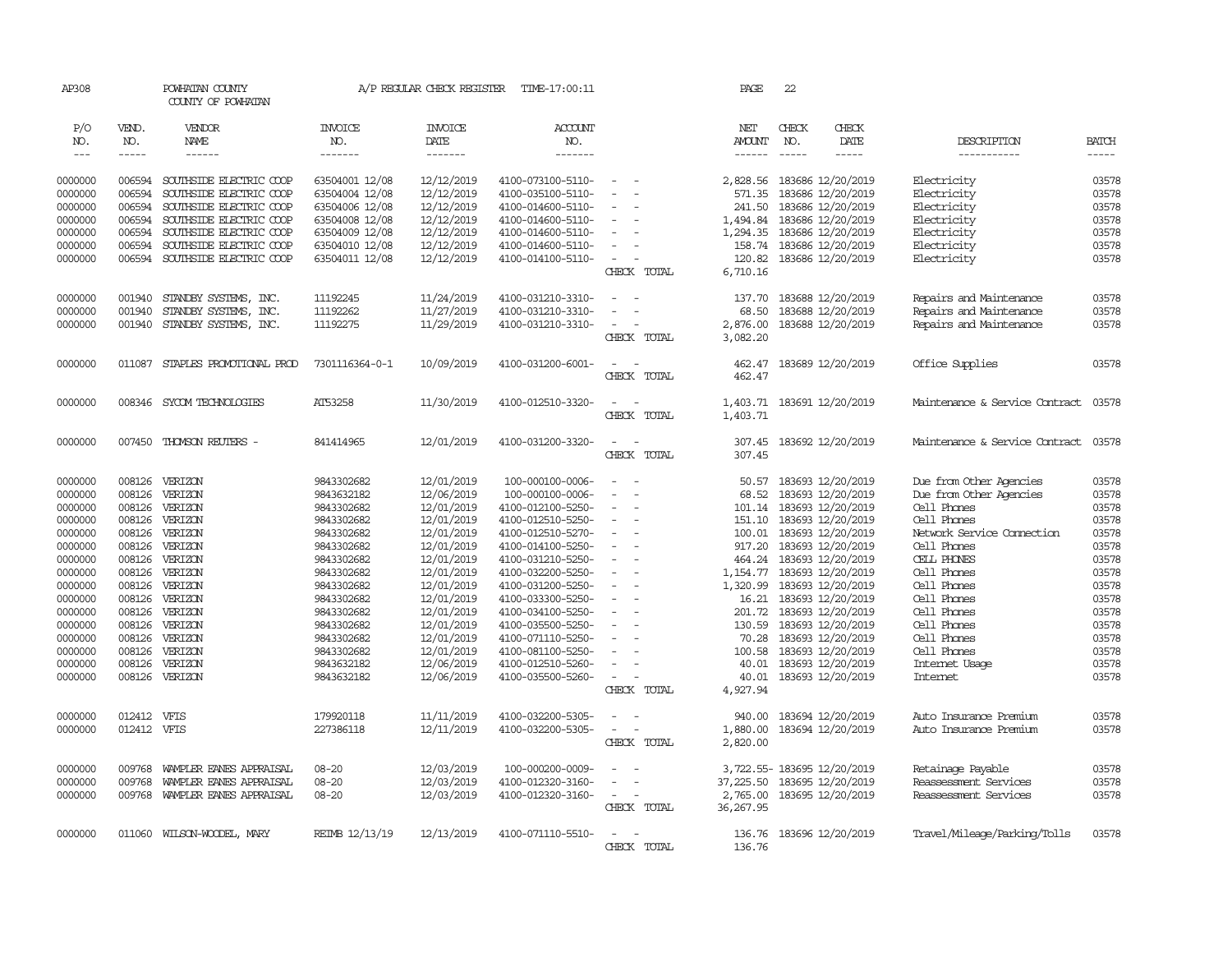| AP308                                    |                                      | POWHATAN COUNTY<br>COUNTY OF POWHATAN                                            |                                                  | A/P REGULAR CHECK REGISTER                           | TIME-17:00:11                                                                    |                                                                                                          | PAGE                                  | 23                                                                                                                                                                                                                                                                                                                                                                                                                                     |                                                                |                                  |
|------------------------------------------|--------------------------------------|----------------------------------------------------------------------------------|--------------------------------------------------|------------------------------------------------------|----------------------------------------------------------------------------------|----------------------------------------------------------------------------------------------------------|---------------------------------------|----------------------------------------------------------------------------------------------------------------------------------------------------------------------------------------------------------------------------------------------------------------------------------------------------------------------------------------------------------------------------------------------------------------------------------------|----------------------------------------------------------------|----------------------------------|
| P/O<br>NO.<br>$---$                      | VEND.<br>NO.<br>$- - - - -$          | VENDOR<br>NAME<br>$- - - - - -$                                                  | <b>INVOICE</b><br>NO.<br>-------                 | <b>INVOICE</b><br>DATE<br>-------                    | <b>ACCOUNT</b><br>NO.<br>-------                                                 |                                                                                                          | NET<br><b>AMOUNT</b><br>$- - - - - -$ | CHECK<br>CHECK<br>DATE<br>NO.<br>-----<br>$\frac{1}{2} \frac{1}{2} \frac{1}{2} \frac{1}{2} \frac{1}{2} \frac{1}{2} \frac{1}{2} \frac{1}{2} \frac{1}{2} \frac{1}{2} \frac{1}{2} \frac{1}{2} \frac{1}{2} \frac{1}{2} \frac{1}{2} \frac{1}{2} \frac{1}{2} \frac{1}{2} \frac{1}{2} \frac{1}{2} \frac{1}{2} \frac{1}{2} \frac{1}{2} \frac{1}{2} \frac{1}{2} \frac{1}{2} \frac{1}{2} \frac{1}{2} \frac{1}{2} \frac{1}{2} \frac{1}{2} \frac{$ | DESCRIPTION<br>-----------                                     | <b>BATCH</b><br>$- - - - -$      |
| 0000000<br>0000000<br>0000000            | 007755<br>007755<br>007755           | WITMER PUBLIC SAFETY<br>WITMER PUBLIC SAFETY<br>WITMER PUBLIC SAFETY             | E1889198<br>E1893902<br>E1911530                 | 12/12/2019<br>12/04/2019<br>12/12/2019               | 4100-032200-6016-<br>4100-032200-6016-<br>4100-032200-6016-                      | $\sim$<br>$\sim$<br>CHECK TOTAL                                                                          | 198.72<br>200.00<br>120.00<br>518.72  | 183698 12/20/2019<br>183698 12/20/2019<br>183698 12/20/2019                                                                                                                                                                                                                                                                                                                                                                            | <b>JET</b> Program<br><b>JET</b> Program<br><b>JET</b> Program | 03578<br>03578<br>03578          |
| 0000000                                  |                                      | 007758 ADVANCE AUTO PARTS                                                        | 6819932950230                                    | 11/25/2019                                           | 4100-032200-6009-                                                                | $\sim$ $\sim$<br>CHECK TOTAL                                                                             | 29.04<br>29.04                        | 183699 12/30/2019                                                                                                                                                                                                                                                                                                                                                                                                                      | Auto Repairs and Parts                                         | 03579                            |
| 0000000                                  | 006249                               | BATTERY BARN OF VA INC.                                                          | 357507                                           | 12/19/2019                                           | 4100-032200-6001-                                                                | $\omega_{\rm{max}}$ and $\omega_{\rm{max}}$<br>CHECK TOTAL                                               | 63.60<br>63.60                        | 183701 12/30/2019                                                                                                                                                                                                                                                                                                                                                                                                                      | Stationery/Office Supplies                                     | 03579                            |
| 0000000<br>0000000<br>0000000            | 000540<br>000540<br>000540           | CENTRAL VIRGINIA WASTE<br>CENTRAL VIRGINIA WASTE<br>CENTRAL VIRGINIA WASTE       | 25007<br>25017<br>25017                          | 12/18/2019<br>12/20/2019<br>12/20/2019               | 4100-014300-3176-<br>4100-014300-3176-<br>4100-014300-3176-                      | $\overline{\phantom{a}}$<br>$\equiv$<br>$\sim$<br>CHECK TOTAL                                            | 198.64<br>14,590.70                   | 183704 12/30/2019<br>14,625.00 183704 12/30/2019<br>232.94-183704 12/30/2019                                                                                                                                                                                                                                                                                                                                                           | Recycling Pulls<br>Recycling Pulls<br>Recycling Pulls          | 03579<br>03579<br>03579          |
| 0000000<br>0000000                       | 006965<br>006965                     | CINIAS CORPORATION<br>CINIAS CORPORATION                                         | 4037163168<br>4307793844                         | 12/11/2019<br>12/18/2019                             | 4100-014300-6011-<br>4100-014300-6011-                                           | $\overline{\phantom{a}}$<br>$\sim$<br>$\sim$<br>CHECK TOTAL                                              | 24.84<br>35.00<br>59.84               | 183705 12/30/2019<br>183705 12/30/2019                                                                                                                                                                                                                                                                                                                                                                                                 | Uniforms<br>Uniforms                                           | 03579<br>03579                   |
| 0000000<br>0000000                       | 013330<br>013330                     | CITIZENS AND FARMERS BANK 9056947 1/20<br>CITIZENS AND FARMERS BANK 9056947 1/20 |                                                  | 12/16/2019<br>12/16/2019                             | 4100-095101-9200-<br>4100-095101-9201-                                           | $\sim$<br>$\sim$ $ -$<br>CHECK TOTAL                                                                     | 94,000.00<br>89,490.94<br>183,490.94  | 183706 12/30/2019<br>183706 12/30/2019                                                                                                                                                                                                                                                                                                                                                                                                 | Schools - Principal<br>Schools - Interest                      | 03579<br>03579                   |
| 0000000<br>0000000                       | 013332                               | CSCUTA<br>013332 CSCJTA                                                          | 1982<br>1984                                     | 11/22/2019<br>11/26/2019                             | 4100-031200-5540-<br>4100-031200-5540-                                           | $\sim$<br>$\sim$<br>$\blacksquare$<br>$\overline{\phantom{a}}$<br>CHECK TOTAL                            | 300.00<br>370.00                      | 70.00 183708 12/30/2019<br>183708 12/30/2019                                                                                                                                                                                                                                                                                                                                                                                           | Conferences & Training<br>Conferences & Training               | 03579<br>03579                   |
| 0000000<br>0000000                       | 006240<br>006240                     | DIAMOND SPRINGS WATER, INC 1120074510<br>DIAMOND SPRINGS WATER, INC 3297645      |                                                  | 11/21/2019<br>12/06/2019                             | 4100-014300-5130-<br>4100-014300-5130-                                           | $\sim$<br>$\sim$<br>$\sim$<br>$\sim$ $-$<br>CHECK TOTAL                                                  | 21.75<br>11.95<br>33.70               | 183709 12/30/2019<br>183709 12/30/2019                                                                                                                                                                                                                                                                                                                                                                                                 | Water<br>Water                                                 | 03579<br>03579                   |
| 0000000                                  | 000860                               | DOMINION ENERGY VIRGINIA                                                         | 897106933411/27                                  | 12/04/2019                                           | 4100-014300-5110-                                                                | $\sim$ 100 $\sim$<br>CHECK TOTAL                                                                         | 19.49<br>19.49                        | 183710 12/30/2019                                                                                                                                                                                                                                                                                                                                                                                                                      | Electricity                                                    | 03579                            |
| 0000000                                  |                                      | 011160 DUNIVAN, DAVID                                                            | REIMB 12/9/19                                    | 12/23/2019                                           | 4100-034100-6011-                                                                | $\sim$ $-$<br>$\sim$<br>CHECK TOTAL                                                                      | 89.51                                 | 89.51 183711 12/30/2019                                                                                                                                                                                                                                                                                                                                                                                                                | <b>Uniforms</b>                                                | 03579                            |
| 0000000<br>0000000<br>0000000<br>0000000 | 012905<br>012905<br>012905<br>012905 | GALLS, LLC<br>GALLS, LLC<br>GALLS, LLC<br>GALLS, LLC                             | 014501758<br>014520618<br>014535701<br>014547316 | 12/12/2019<br>12/13/2019<br>12/16/2019<br>12/17/2019 | 4100-031200-6011-<br>4100-031200-6001-<br>4100-031200-6011-<br>4100-031200-6011- | $\sim$<br>$\sim$<br>$\blacksquare$<br>$\sim$<br>$\overline{\phantom{a}}$<br>$\sim$ $\sim$<br>CHECK TOTAL | 100.73<br>215.19<br>562.87            | 145.00 183713 12/30/2019<br>183713 12/30/2019<br>183713 12/30/2019<br>101.95 183713 12/30/2019                                                                                                                                                                                                                                                                                                                                         | Uniforms<br>Office Supplies<br>Uniforms<br>Uniforms            | 03579<br>03579<br>03579<br>03579 |
| 0000000                                  | 013007                               | GANNETT FLEMING INC                                                              | 066450.01*86360                                  | 12/13/2019                                           | 4100-012520-3330-                                                                | $\sim$ $ \sim$<br>CHECK TOTAL                                                                            | 355.85<br>355.85                      | 183714 12/30/2019                                                                                                                                                                                                                                                                                                                                                                                                                      | GIS Services                                                   | 03579                            |
| 0000000<br>0000000                       | 013331                               | GERLACH, JACOUELYN F.<br>013331 GERLACH, JACOUELYN F.                            | 8858888<br>8907049                               | 10/11/2019<br>12/06/2019                             | 4100-021200-3150-<br>4100-021200-3150-                                           | $\equiv$<br>$\sim$<br>CHECK TOTAL                                                                        | 120.00<br>90.00<br>210.00             | 183715 12/30/2019<br>183715 12/30/2019                                                                                                                                                                                                                                                                                                                                                                                                 | Outside Counsel<br>Outside Counsel                             | 03579<br>03579                   |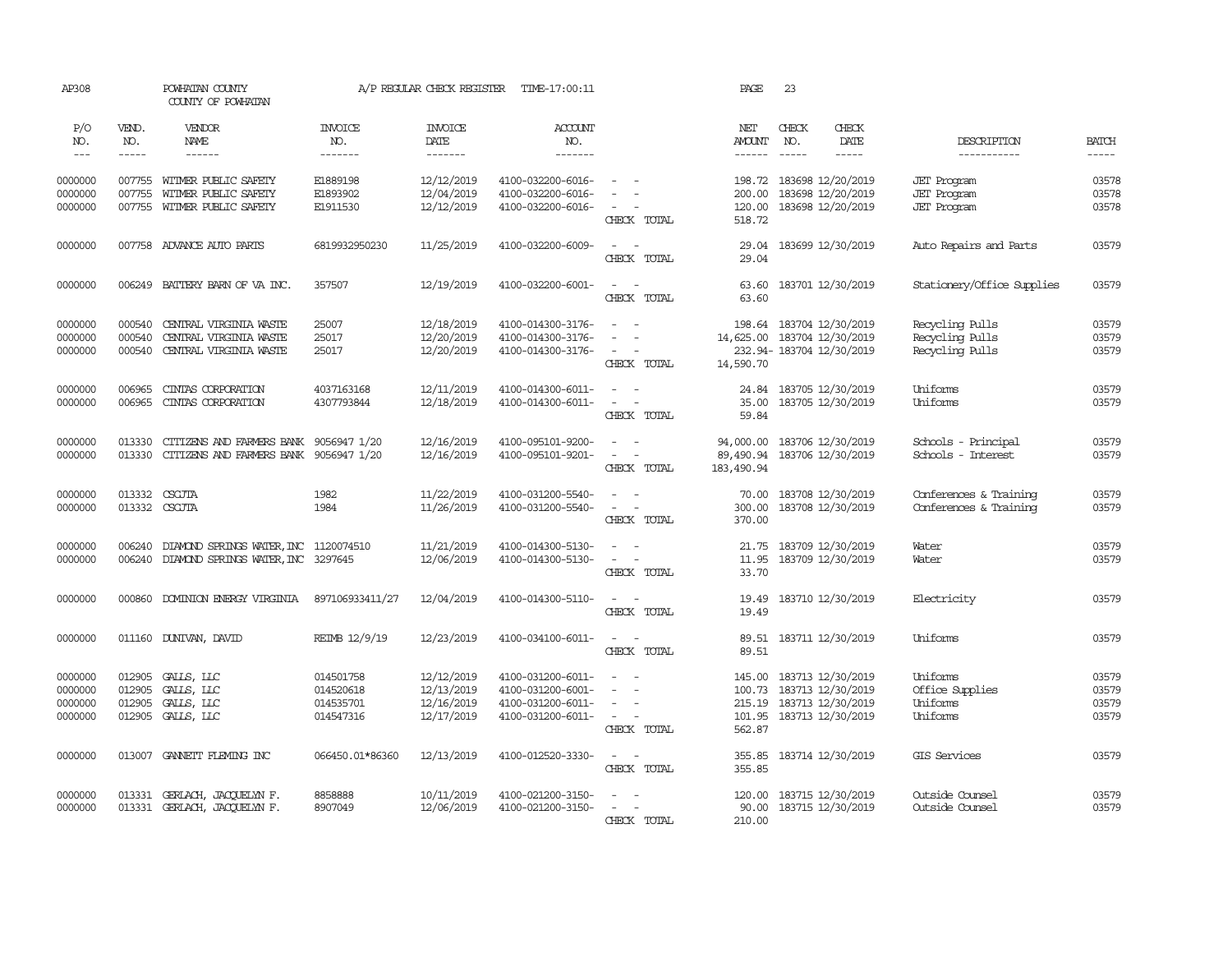| AP308               |              | POWHATAN COUNTY<br>COUNTY OF POWHATAN |                        | A/P REGULAR CHECK REGISTER | TIME-17:00:11     |                                                                                                | PAGE                 | 24           |                            |                               |              |
|---------------------|--------------|---------------------------------------|------------------------|----------------------------|-------------------|------------------------------------------------------------------------------------------------|----------------------|--------------|----------------------------|-------------------------------|--------------|
| P/O<br>NO.          | VEND.<br>NO. | VENDOR<br>NAME                        | INVOICE<br>NO.         | <b>INVOICE</b><br>DATE     | ACCOUNT<br>NO.    |                                                                                                | NET<br><b>AMOUNT</b> | CHECK<br>NO. | CHECK<br>DATE              | DESCRIPTION                   | <b>BATCH</b> |
| $\qquad \qquad - -$ | -----        | ------                                | -------                | -------                    | -------           |                                                                                                | ------               | ------       | -----                      | -----------                   | $- - - - -$  |
| 0000000             | 011486       | KOFILE TECHNOLOGIES, INC.             | 229181                 | 8/15/2019                  | 4100-021600-8101- | $\sim$                                                                                         | 10,514.00            |              | 183716 12/30/2019          | Capital Outlay                | 03579        |
|                     |              |                                       |                        |                            |                   | CHECK TOTAL                                                                                    | 10,514.00            |              |                            |                               |              |
| 0000000             | 008294       | POWHATAN COUNTY PUBLIC                | FIRE&RES 11/19         | 11/30/2019                 | 4100-032200-6009- | $\overline{\phantom{a}}$<br>$\sim$                                                             | 871.77               |              | 183717 12/30/2019          | Auto Repairs and Parts        | 03582        |
| 0000000             | 008294       | POWHATAN COUNTY PUBLIC                | SHERIFF 11/2019        | 11/30/2019                 | 4100-031200-6008- | $\overline{\phantom{a}}$<br>. —                                                                | 785.95               |              | 183717 12/30/2019          | Gas/Grease/Oil                | 03582        |
| 0000000             | 008294       | POWHATAN COUNTY PUBLIC                | SHERIFF 11/2019        | 11/30/2019                 | 4100-031200-6009- | $\overline{\phantom{a}}$                                                                       | 3,484.61             |              | 183717 12/30/2019          | Auto Parts/Repairs            | 03582        |
| 0000000             | 008294       | POWHATAN COUNTY PUBLIC                | <b>6802 FACILITIES</b> | 11/01/2019                 | 4100-014100-6009- | $\sim$<br>$\overline{\phantom{a}}$                                                             | 654.33               |              | 183717 12/30/2019          | Auto Parts & Repairs          | 03582        |
|                     |              |                                       |                        |                            |                   | CHECK TOTAL                                                                                    | 5,796.66             |              |                            |                               |              |
| 0000000             | 012955       | POWHATAN COUNTY PUBLIC                | 130                    | 12/13/2019                 | 4100-031200-6008- | $\overline{\phantom{a}}$<br>$\sim$                                                             |                      |              | 8,692.91 183718 12/30/2019 | Gas/Grease/Oil                | 03581        |
| 0000000             | 012955       | POWHATAN COUNTY PUBLIC                | 130                    | 12/13/2019                 | 4100-035100-6008- | $\overline{\phantom{a}}$<br>$\sim$                                                             | 527.76               |              | 183718 12/30/2019          | Gas/Grease/Oil                | 03581        |
| 0000000             | 012955       | POWHATAN COUNTY PUBLIC                | 130                    | 12/13/2019                 | 4100-031210-6008- | $\sim$                                                                                         | 23.30                |              | 183718 12/30/2019          | Gas/Greases/Oil               | 03581        |
| 0000000             | 012955       | POWHATAN COUNTY PUBLIC                | 130                    | 12/13/2019                 | 4100-032200-5120- | $\frac{1}{2} \left( \frac{1}{2} \right) \left( \frac{1}{2} \right) \left( \frac{1}{2} \right)$ | 4,486.87             |              | 183718 12/30/2019          | Apparatus Fuel                | 03581        |
| 0000000             | 012955       | POWHATAN COUNTY PUBLIC                | 130                    | 12/13/2019                 | 4100-014500-6008- | $\overline{\phantom{a}}$<br>$\sim$                                                             | 427.95               |              | 183718 12/30/2019          | Gas/Grease/Oil                | 03581        |
| 0000000             | 012955       | POWHATAN COUNTY PUBLIC                | 130                    | 12/13/2019                 | 4100-014300-6008- | $\sim$                                                                                         | 61.80                |              | 183718 12/30/2019          | Gas/Grease/Oil                | 03581        |
| 0000000             | 012955       | POWHATAN COUNTY PUBLIC                | 130                    | 12/13/2019                 | 4100-014100-6008- | $\sim$<br>$\sim$                                                                               | 297.98               |              | 183718 12/30/2019          | Gas/Grease/Oil                | 03581        |
| 0000000             | 012955       | POWHATAN COUNTY PUBLIC                | 130                    | 12/13/2019                 | 4100-034100-6008- | $\sim$<br>$\sim$                                                                               | 212.53               |              | 183718 12/30/2019          | Gas/Grease/Oil                | 03581        |
| 0000000             | 012955       | POWHATAN COUNTY PUBLIC                | 130                    | 12/13/2019                 | 4100-012510-6008- | $\overline{\phantom{a}}$<br>$\overline{\phantom{a}}$                                           | 23.51                |              | 183718 12/30/2019          | Gas/Grease/Oil                | 03581        |
| 0000000             | 012955       | POWHATAN COUNTY PUBLIC                | 130                    | 12/13/2019                 | 4100-081100-6008- | $\equiv$                                                                                       | 119.06               |              | 183718 12/30/2019          | Gas/Grease/Oil                | 03581        |
| 0000000             | 012955       | POWHATAN COUNTY PUBLIC                | 130                    | 12/13/2019                 | 4100-083500-6008- | $\sim$<br>$\sim$                                                                               | 33.85                |              | 183718 12/30/2019          | Gas/Grease/Oil                | 03581        |
|                     |              |                                       |                        |                            |                   | CHECK TOTAL                                                                                    | 14,907.52            |              |                            |                               |              |
| 0000000             | 007806       | POWHATAN LEADERSHIP                   | PLI2020                | 12/27/2019                 | 4100-012220-5540- | $\sim$<br>$\sim$                                                                               | 90.00                |              | 183719 12/30/2019          | Travel and Education          | 03580        |
|                     |              |                                       |                        |                            |                   | CHECK TOTAL                                                                                    | 90.00                |              |                            |                               |              |
| 0000000             | 011020       | POWHATAN SHERIFF'S DEPT-              | 2ND PMT FY20           | 12/16/2019                 | 4100-053910-5643- | $\sim$<br>$\sim$                                                                               | 3,500.00             |              | 183720 12/30/2019          | PCCAA Services - Federal CSBG | 03580        |
|                     |              |                                       |                        |                            |                   | CHECK TOTAL                                                                                    | 3,500.00             |              |                            |                               |              |
| 0000000             |              | 008654 SEAY'S TOWING                  | 072-28L 12/17          | 12/17/2019                 | 4100-031200-6014- |                                                                                                | 70.00                |              | 183722 12/30/2019          | Other Operating Supplies      | 03580        |
|                     |              |                                       |                        |                            |                   | CHECK TOTAL                                                                                    | 70.00                |              |                            |                               |              |
| 0000000             |              | 009128 SIGN DESIGN OF VA, LLC         | 5108                   | 12/19/2019                 | 4100-032200-3310- | $\overline{a}$<br>$\sim$                                                                       | 2,600.00             |              | 183723 12/30/2019          | Equipment Repair              | 03580        |
|                     |              |                                       |                        |                            |                   | CHECK TOTAL                                                                                    | 2,600.00             |              |                            |                               |              |
| 0000000             | 013065       | STAPLES INC                           | 7301101563-0-1         | 10/09/2019                 | 4100-081100-6001- | $\equiv$                                                                                       | 59.07                |              | 183724 12/30/2019          | Office Supplies               | 03580        |
| 0000000             | 013065       | STAPLES INC                           | 7303142327-0-1         | 12/19/2019                 | 4100-012200-6001- | $\equiv$                                                                                       | 25.08                |              | 183724 12/30/2019          | Office Supplies               | 03580        |
|                     |              |                                       |                        |                            |                   | CHECK TOTAL                                                                                    | 84.15                |              |                            |                               |              |
|                     |              |                                       |                        |                            |                   |                                                                                                |                      |              |                            |                               |              |

CHECK TYPE TOTAL 852,433.61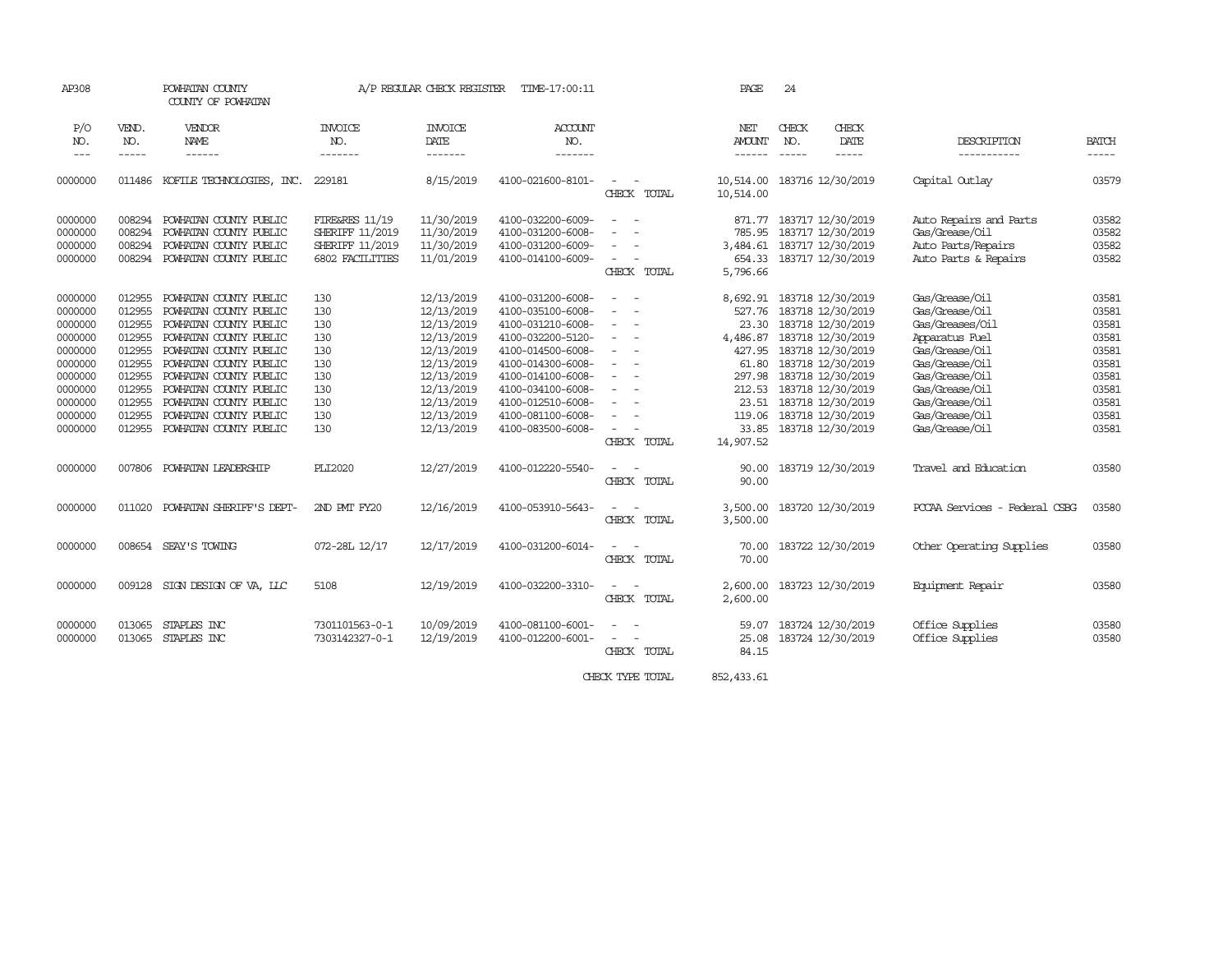| AP308<br>POWHATAN COUNTY<br>COUNTY OF POWHATAN |              | A/P VOID CHECK REGISTER TIME-17:00:11 |                                  |                                   |                           | PAGE                | 25                   |              |                             |                            |                       |
|------------------------------------------------|--------------|---------------------------------------|----------------------------------|-----------------------------------|---------------------------|---------------------|----------------------|--------------|-----------------------------|----------------------------|-----------------------|
| P/O<br>NO.                                     | VEND.<br>NO. | VENDOR<br>NAME<br>------              | <b>INVOICE</b><br>NO.<br>------- | <b>INVOICE</b><br>DATE<br>------- | ACCOUNT<br>NO.<br>------- |                     | NET<br><b>AMOUNT</b> | CHECK<br>NO. | CHECK<br>DATE<br>-----      | DESCRIPTION<br>----------- | <b>BATCH</b><br>----- |
| 0000000                                        | 006761       | POWHATAN VOLUNTEER FIRE               | 1ST OTR FY20                     | 11/01/2019                        | 4100-032200-5425-         | $ -$<br>CHECK TOTAL | 4,300.50-            |              | 4,300.50- 182783 11/07/2019 | Rent - Fire Companies      | 00487                 |
|                                                |              |                                       |                                  |                                   |                           | CHECK TYPE TOTAL    | 4,300.50-            |              |                             |                            |                       |
|                                                |              |                                       |                                  |                                   |                           | FINAL TOTAL         | 848, 133. 11         |              |                             |                            |                       |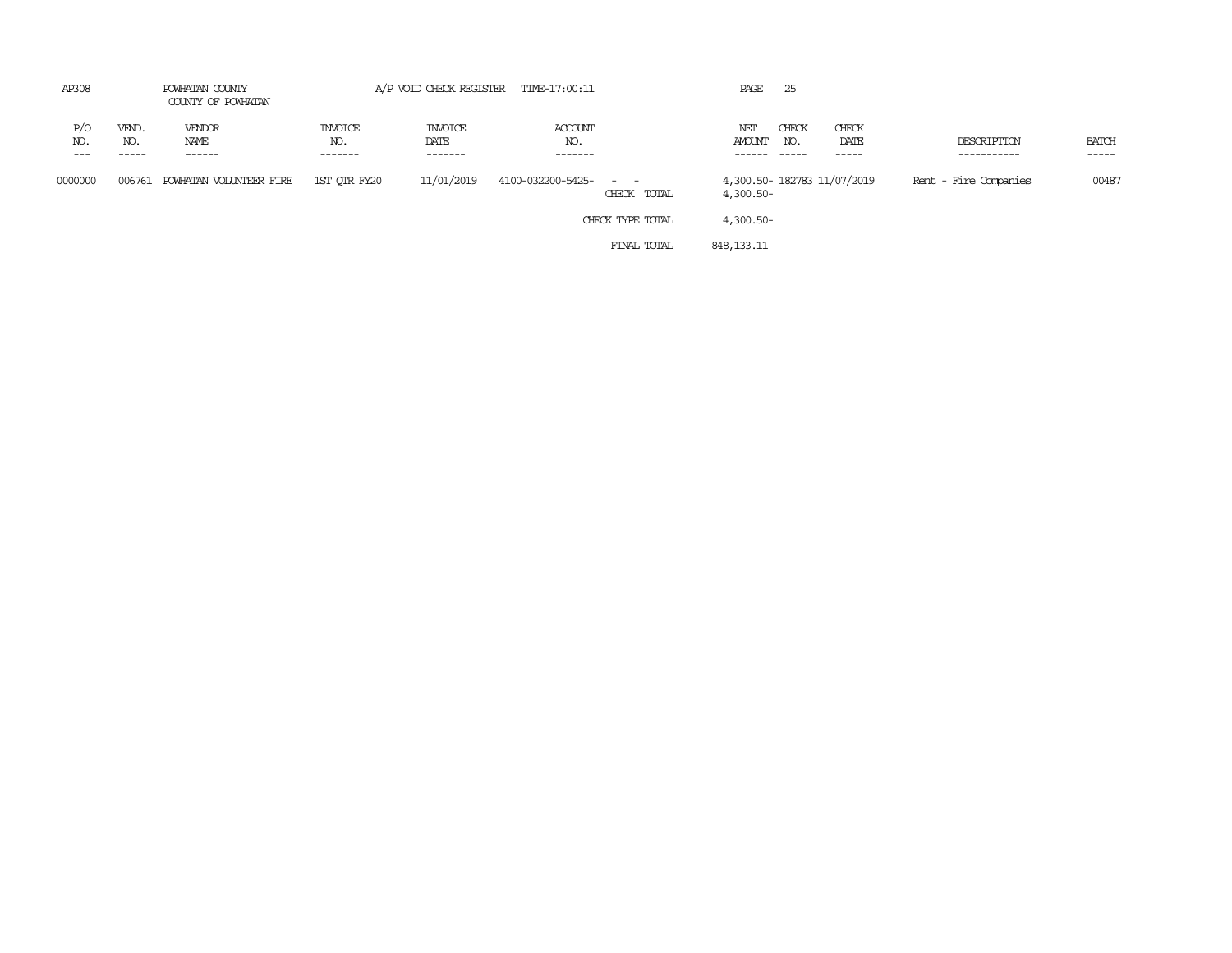| AP308                                                                     |                                                          | POWHATAN COUNTY<br>COUNTY OF POWHATAN                                                                                                                                                                                                                                                |                                  | A/P REGULAR CHECK REGISTER                                                                     | TIME-17:01:21                                                                                                                                   |                                                                                                | PAGE                             | $\mathbf{1}$                                                                                                                                                        |                                                                                                                                                                                                                                     |                                                             |
|---------------------------------------------------------------------------|----------------------------------------------------------|--------------------------------------------------------------------------------------------------------------------------------------------------------------------------------------------------------------------------------------------------------------------------------------|----------------------------------|------------------------------------------------------------------------------------------------|-------------------------------------------------------------------------------------------------------------------------------------------------|------------------------------------------------------------------------------------------------|----------------------------------|---------------------------------------------------------------------------------------------------------------------------------------------------------------------|-------------------------------------------------------------------------------------------------------------------------------------------------------------------------------------------------------------------------------------|-------------------------------------------------------------|
| P/O<br>NO.<br>$\frac{1}{2}$                                               | VEND.<br>NO.<br>-----                                    | VENDOR<br>NAME                                                                                                                                                                                                                                                                       | <b>INVOICE</b><br>NO.<br>------- | <b>INVOICE</b><br>DATE<br>--------                                                             | ACCOUNT<br>NO.<br>--------                                                                                                                      |                                                                                                | NET<br><b>AMOUNT</b>             | CHECK<br>CHECK<br>NO.<br>DATE<br>$\cdots\cdots\cdots$                                                                                                               | DESCRIPTION<br>-----------                                                                                                                                                                                                          | <b>BATCH</b>                                                |
| 0000000                                                                   |                                                          | 012956 BALZER AND ASSOCIATES, IN 56190033 4                                                                                                                                                                                                                                          |                                  | 11/24/2019                                                                                     | 4301-014100-0002-                                                                                                                               | $\sim$ $\sim$<br>CHECK TOTAL                                                                   | 195.00<br>195.00                 | 183287 12/03/2019                                                                                                                                                   | Courthouse and Village Lightin 03556                                                                                                                                                                                                |                                                             |
| 0000000                                                                   |                                                          | 007266 BEACH, LYNNE                                                                                                                                                                                                                                                                  | REIMB MILEAGE                    | 11/22/2019                                                                                     | 4301-012500-8301-                                                                                                                               | $\omega_{\rm{max}}$ and $\omega_{\rm{max}}$<br>CHECK TOTAL                                     | 30.20<br>30.20                   | 183288 12/03/2019                                                                                                                                                   | Sheriff's Vehicles                                                                                                                                                                                                                  | 03556                                                       |
| 0000000                                                                   |                                                          | 007296 BOUND TREE MEDICAL, LLC                                                                                                                                                                                                                                                       | 83417540                         | 11/18/2019                                                                                     | 4120-032301-6013-                                                                                                                               | $\sim$<br>$\sim$<br>CHECK TOTAL                                                                | 81.20                            | 81.20 183292 12/03/2019                                                                                                                                             | Medical Supplies                                                                                                                                                                                                                    | 03556                                                       |
| 0000000                                                                   |                                                          | 012952 CAPITAL LIGHTING &                                                                                                                                                                                                                                                            | S038702869.001                   | 11/05/2019                                                                                     | 4301-031200-6001-                                                                                                                               | $\sim$ $\sim$<br>CHECK TOTAL                                                                   | 39.98<br>39.98                   | 183294 12/03/2019                                                                                                                                                   | Public Safety Radio System                                                                                                                                                                                                          | 03556                                                       |
| 0000000<br>0000000<br>0000000                                             | 011728<br>011728<br>011728                               | DANIEL & COMPANY, INC.<br>DANIEL & COMPANY, INC.<br>DANIEL & COMPANY, INC.                                                                                                                                                                                                           | APP #21<br>APP #21<br>APP #21    | 11/22/2019<br>11/22/2019<br>11/22/2019                                                         | 301-000200-0008-<br>4301-014500-0021-<br>4301-031200-6002-                                                                                      | $\sim$<br>$\sim$<br>$\sim$<br>$\sim$<br>$\omega_{\rm{max}}$<br>CHECK TOTAL                     | 80,833.82                        | 70,456.00 183297 12/03/2019<br>4,683.00 183297 12/03/2019<br>5,694.82 183297 12/03/2019                                                                             | Retainages Payable<br>Courthouse Exterior Painting<br>Sally Port & Courthouse Expans                                                                                                                                                | 03556<br>03556<br>03556                                     |
| 0000000<br>0000000                                                        |                                                          | 013300 LIQUID INC<br>013300 LIQUID INC                                                                                                                                                                                                                                               | APP #1<br>APP #1                 | 1/03/2019<br>1/03/2019                                                                         | 301-000200-0008-<br>4301-032200-6002-                                                                                                           | $\sim$<br>$\sim$<br>$\mathcal{L}_{\text{max}}$ , and $\mathcal{L}_{\text{max}}$<br>CHECK TOTAL | 88,354.00<br>83,936.30           | 4,417.70- 183310 12/03/2019<br>183310 12/03/2019                                                                                                                    | Retainages Payable<br>Fire Station Driveway Improvem                                                                                                                                                                                | 03556<br>03556                                              |
| 0000000                                                                   |                                                          | 006593 SHEEHY FORD                                                                                                                                                                                                                                                                   | STOCK# YP3114                    | 11/21/2019                                                                                     | 4301-012500-8302-                                                                                                                               | $\sim$ $ -$<br>CHECK TOTAL                                                                     | 22,130.00<br>22,130.00           | 183332 12/03/2019                                                                                                                                                   | Other County Vehicles                                                                                                                                                                                                               | 03557                                                       |
| 0000000                                                                   |                                                          | 012283 SMARTSITES                                                                                                                                                                                                                                                                    | 0007151                          | 11/01/2019                                                                                     | 4116-032200-0010-                                                                                                                               | $\sim$<br>$\sim$<br>CHECK TOTAL                                                                | 973.65                           | 973.65 183333 12/03/2019                                                                                                                                            | SAFER Expenses                                                                                                                                                                                                                      | 03557                                                       |
| 0000000                                                                   |                                                          | 013302 SOUTHEAST OFFICE LIQUIDAT 1065                                                                                                                                                                                                                                                |                                  | 10/30/2019                                                                                     | 4301-014100-0001-                                                                                                                               | $\sim$ $ \sim$<br>CHECK TOTAL                                                                  | 8,400.00<br>8,400.00             | 183334 12/03/2019                                                                                                                                                   | Skaops Road Office Renovations                                                                                                                                                                                                      | 03557                                                       |
| 0000000                                                                   |                                                          | 011988 SUMMIT MEDIA LLC                                                                                                                                                                                                                                                              | R51183-5                         | 10/31/2019                                                                                     | 4116-032200-0010-                                                                                                                               | $\sim$ $ -$<br>CHECK TOTAL                                                                     | 99.00<br>99.00                   | 183338 12/03/2019                                                                                                                                                   | SAFER Expenses                                                                                                                                                                                                                      | 03557                                                       |
| 0000000                                                                   |                                                          | 006267 TIMBERLAKE, II, JAMES B.                                                                                                                                                                                                                                                      | AMAZON ORDER                     | 11/26/2019                                                                                     | 4116-032203-0001-                                                                                                                               | $\sim$ $ -$<br>CHECK TOTAL                                                                     | 135.63<br>135.63                 | 183339 12/03/2019                                                                                                                                                   | <b>JET</b> Program                                                                                                                                                                                                                  | 03557                                                       |
| 0000000                                                                   |                                                          | 007755 WITMER PUBLIC SAFETY                                                                                                                                                                                                                                                          | E1900287                         | 11/22/2019                                                                                     | 4116-032203-0001-                                                                                                                               | $\sim$ $ \sim$<br>CHECK TOTAL                                                                  | 736.00                           | 736.00 183346 12/03/2019                                                                                                                                            | <b>JET</b> Program                                                                                                                                                                                                                  | 03557                                                       |
| 0000000                                                                   |                                                          | 013297 WI4ME LLC                                                                                                                                                                                                                                                                     | 2019-02                          | 10/18/2019                                                                                     | 4301-012510-0002-                                                                                                                               | $\sim$ 100 $\sim$<br>CHECK TOTAL                                                               | 11,238.88                        | 11,238.88 183347 12/03/2019                                                                                                                                         | IT Improvements                                                                                                                                                                                                                     | 03557                                                       |
| 0000000<br>0000000<br>0000000<br>0000000<br>0000000<br>0000000<br>0000000 | 009183<br>009183<br>009183<br>009183<br>009183<br>009183 | 009183 AIR, WATER & SOIL LABORA- V19008532<br>AIR, WATER & SOIL LABORA- V19008533<br>AIR, WATER & SOIL LABORA- V19008594<br>AIR, WATER & SOIL LABORA- V19008595<br>AIR, WATER & SOIL LABORA- V19008693<br>AIR, WATER & SOIL LABORA- V19008695<br>AIR, WATER & SOIL LABORA- V19008793 |                                  | 11/15/2019<br>11/15/2019<br>11/19/2019<br>11/19/2019<br>11/21/2019<br>11/21/2019<br>11/20/2019 | 4501-043600-3142-<br>4501-043600-3142-<br>4501-043600-3142-<br>4501-043600-3142-<br>4501-043600-3142-<br>4501-043600-3142-<br>4501-043600-3142- | $\equiv$<br>$\sim$<br>$\sim$<br>$\sim$<br>$\sim$<br>$\equiv$                                   | 40.00<br>40.00<br>40.00<br>40.00 | 183349 12/11/2019<br>183349 12/11/2019<br>133.60 183349 12/11/2019<br>111.80 183349 12/11/2019<br>183349 12/11/2019<br>40.00 183349 12/11/2019<br>183349 12/11/2019 | Professional Services - Sewer<br>Professional Services - Sewer<br>Professional Services - Sewer<br>Professional Services - Sewer<br>Professional Services - Sewer<br>Professional Services - Sewer<br>Professional Services - Sewer | 03560<br>03560<br>03560<br>03560<br>03560<br>03560<br>03560 |
| 0000000<br>0000000                                                        | 009183                                                   | AIR, WATER & SOIL LABORA- V19008806<br>009183 AIR, WATER & SOIL LABORA- V19008807                                                                                                                                                                                                    |                                  | 11/26/2019<br>11/26/2019                                                                       | 4501-043600-3142-<br>4501-043600-3142-                                                                                                          | $\sim$<br>$\sim$                                                                               |                                  | 133.60 183349 12/11/2019<br>111.80 183349 12/11/2019                                                                                                                | Professional Services - Sewer<br>Professional Services - Sewer                                                                                                                                                                      | 03560<br>03560                                              |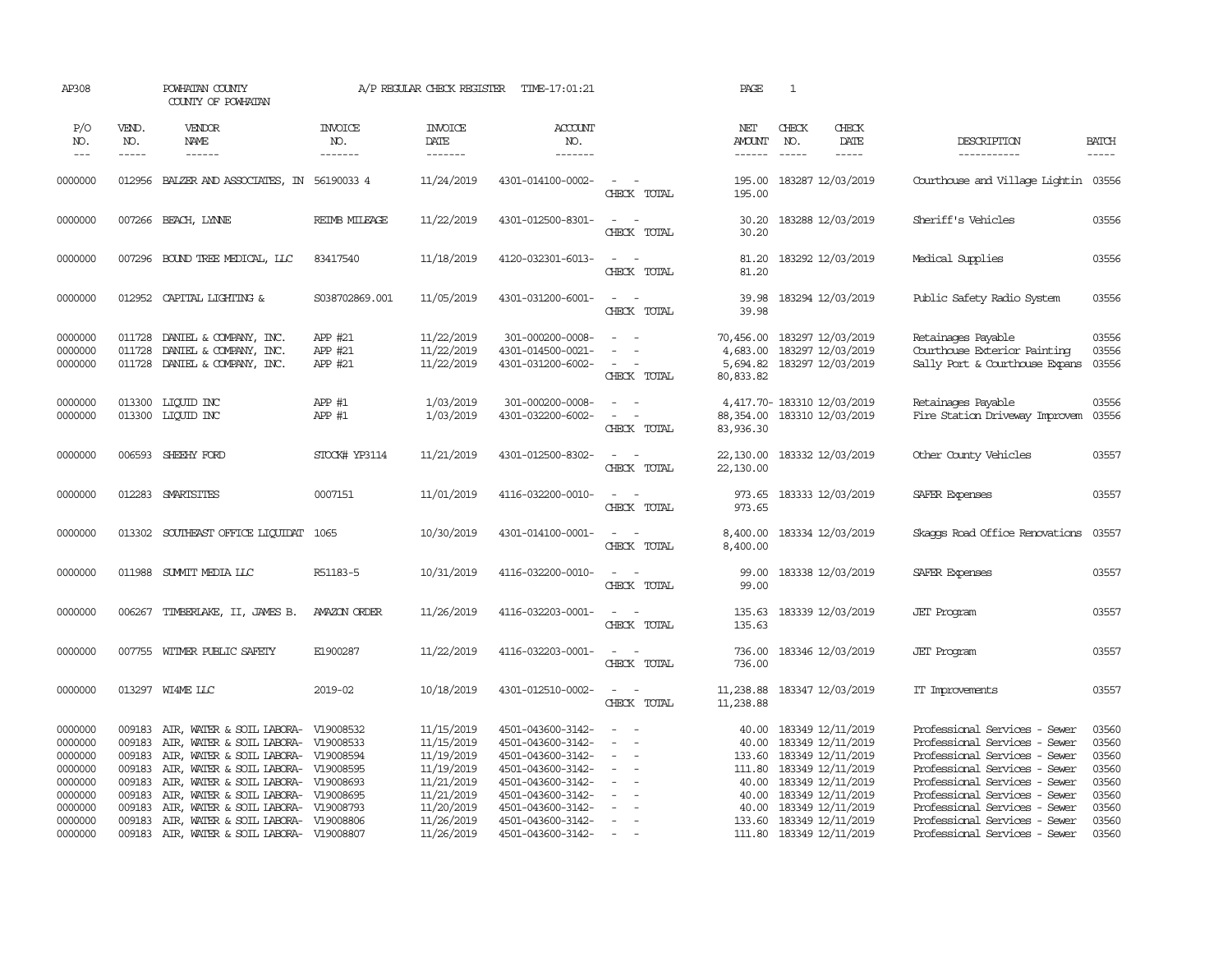| AP308                                                          |                                                          | POWHATAN COUNTY<br>COUNTY OF POWHATAN                                                                                                                       |                                                                | A/P REGULAR CHECK REGISTER                                                       | TIME-17:01:21                                                                                                              |                                                                                                                                           | PAGE                                                                    | 2                                                                                                                                               |                        |                                                                                  |                                                    |
|----------------------------------------------------------------|----------------------------------------------------------|-------------------------------------------------------------------------------------------------------------------------------------------------------------|----------------------------------------------------------------|----------------------------------------------------------------------------------|----------------------------------------------------------------------------------------------------------------------------|-------------------------------------------------------------------------------------------------------------------------------------------|-------------------------------------------------------------------------|-------------------------------------------------------------------------------------------------------------------------------------------------|------------------------|----------------------------------------------------------------------------------|----------------------------------------------------|
| P/O<br>NO.<br>$\frac{1}{2}$                                    | VEND.<br>NO.<br>-----                                    | VENDOR<br>NAME<br>------                                                                                                                                    | <b>INVOICE</b><br>NO.<br>-------                               | <b>INVOICE</b><br>DATE<br>-------                                                | ACCOUNT<br>NO.<br>-------                                                                                                  |                                                                                                                                           | NET<br><b>AMOUNT</b><br>------                                          | CHECK<br>NO.                                                                                                                                    | CHECK<br>DATE<br>----- | DESCRIPTION<br>-----------                                                       | <b>BATCH</b><br>-----                              |
| 0000000                                                        |                                                          | 009183 AIR, WATER & SOIL LABORA- V19008870                                                                                                                  |                                                                | 12/02/2019                                                                       | 4501-043500-3140-                                                                                                          | $\sim$<br>$\sim$<br>CHECK TOTAL                                                                                                           | 40.00<br>730.80                                                         | 183349 12/11/2019                                                                                                                               |                        | Professional Services - Water                                                    | 03560                                              |
| 0000000                                                        |                                                          | 009183 AIR, WATER & SOIL LABORA- V19008871                                                                                                                  |                                                                | 12/02/2019                                                                       | 4501-043600-3142-                                                                                                          | $\sim$<br>$\sim$<br>CHECK TOTAL                                                                                                           | 40.00<br>40.00                                                          | 183350 12/11/2019                                                                                                                               |                        | Professional Services - Sewer                                                    | 03560                                              |
| 0000000                                                        |                                                          | 011931 ALTAIRIS TECHNOLOGY                                                                                                                                  | $30 - PG$                                                      | 11/12/2019                                                                       | 4301-031200-6001-                                                                                                          | $\overline{\phantom{a}}$<br>$\sim$<br>CHECK TOTAL                                                                                         | 25,850.00<br>25,850.00                                                  | 183351 12/11/2019                                                                                                                               |                        | Public Safety Radio System                                                       | 03560                                              |
| 0000000                                                        |                                                          | 007266 BEACH, LYNNE                                                                                                                                         | REIMB 12/4/19                                                  | 12/04/2019                                                                       | 4301-012400-8301-                                                                                                          | $\sim$ $\sim$<br>CHECK TOTAL                                                                                                              | 25.20<br>25.20                                                          | 183355 12/11/2019                                                                                                                               |                        | Fire Department Equipment                                                        | 03560                                              |
| 0000000<br>0000000                                             | 009944                                                   | BELTON, SR., AVERY SHABAR<br>009944 BELTON, SR., AVERY SHABAR 544012                                                                                        | 544012                                                         | 12/03/2019<br>12/03/2019                                                         | 4501-043500-3320-<br>4501-043600-3320-                                                                                     | $\sim$<br>$\sim$<br>$\sim$<br>CHECK TOTAL                                                                                                 | 300.00<br>300.00<br>600.00                                              | 183356 12/11/2019                                                                                                                               | 183356 12/11/2019      | Maintenance and Svc Contracts<br>Maintenance and Svc Contracts                   | 03560<br>03560                                     |
| 0000000<br>0000000<br>0000000<br>0000000<br>0000000<br>0000000 | 006655<br>006655<br>006655<br>006655<br>006655<br>006655 | BLOSSMAN GAS COMPANIES<br>BLOSSMAN GAS COMPANIES<br>BLOSSMAN GAS COMPANIES,<br>BLOSSMAN GAS COMPANIES,<br>BLOSSMAN GAS COMPANIES<br>BLOSSMAN GAS COMPANIES, | 8350683<br>8350778<br>8420695<br>8420808<br>8484019<br>8484123 | 11/19/2019<br>11/20/2019<br>11/26/2019<br>11/27/2019<br>12/03/2019<br>12/04/2019 | 4501-043600-5120-<br>4501-043600-5120-<br>4501-043600-5120-<br>4501-043600-5120-<br>4501-043600-5120-<br>4501-043600-5120- | $\equiv$<br>$\sim$<br>$\overline{\phantom{a}}$<br>$\sim$<br>$\overline{\phantom{a}}$<br>$\sim$<br>$\overline{a}$<br>$\sim$<br>CHECK TOTAL | 439.40<br>239.08<br>184.75<br>1,871.28                                  | 371.19 183357 12/11/2019<br>342.71 183357 12/11/2019<br>183357 12/11/2019<br>294.15 183357 12/11/2019<br>183357 12/11/2019<br>183357 12/11/2019 |                        | Fuel (htg)<br>Fuel (htg)<br>Fuel (htg)<br>Fuel (htg)<br>Fuel (htg)<br>Fuel (htg) | 03560<br>03560<br>03560<br>03560<br>03560<br>03560 |
| 0000000                                                        | 013293                                                   | BOWAN CONSULTING GROUP L                                                                                                                                    | 284046                                                         | 11/30/2019                                                                       | 4301-032200-6002-                                                                                                          | $\sim$<br>$\sim$<br>CHECK TOTAL                                                                                                           | 1,072.50<br>1,072.50                                                    |                                                                                                                                                 | 183358 12/11/2019      | Fire Station Driveway Improvem                                                   | 03560                                              |
| 0000000                                                        | 008686                                                   | C.W. WILLIAMS & CO., INC.                                                                                                                                   | 623087                                                         | 10/15/2019                                                                       | 4301-012400-8301-                                                                                                          | $\frac{1}{2} \left( \frac{1}{2} \right) \left( \frac{1}{2} \right) \left( \frac{1}{2} \right) \left( \frac{1}{2} \right)$<br>CHECK TOTAL  | 7,046.12<br>7,046.12                                                    | 183360 12/11/2019                                                                                                                               |                        | Fire Department Equipment                                                        | 03560                                              |
| 0000000<br>0000000                                             | 006965<br>006965                                         | CINIAS CORPORATION<br>CINIAS CORPORATION                                                                                                                    | 4035355281<br>4035861275                                       | 11/19/2019<br>11/25/2019                                                         | 4501-043400-6011-<br>4501-043400-6011-                                                                                     | $\equiv$<br>$\sim$<br>$\sim$<br>CHECK TOTAL                                                                                               | 71.18<br>71.18<br>142.36                                                | 183366 12/11/2019                                                                                                                               | 183366 12/11/2019      | Uniforms<br>Uniforms                                                             | 03560<br>03560                                     |
| 0000000                                                        | 000860                                                   | DOMINION ENERGY VIRGINIA                                                                                                                                    | 099822315010/28                                                | 11/22/2019                                                                       | 4501-043600-5110-                                                                                                          | $\sim$ $ -$<br>CHECK TOTAL                                                                                                                | 106.73<br>106.73                                                        | 183368 12/11/2019                                                                                                                               |                        | Electricity                                                                      | 03560                                              |
| 0000000                                                        |                                                          | 006510 EMERGENCY SERVICES                                                                                                                                   | 386                                                            | 12/02/2019                                                                       | 4120-032300-3110-                                                                                                          | $\omega_{\rm{max}}$ and $\omega_{\rm{max}}$<br>CHECK TOTAL                                                                                | 43,857.00<br>43,857.00                                                  | 183369 12/11/2019                                                                                                                               |                        | Contract Services-Daytime Cove                                                   | 03560                                              |
| 0000000                                                        |                                                          | 011149 HERTLESS BROTHERS                                                                                                                                    | 13134                                                          | 11/25/2019                                                                       | 4501-043600-5130-                                                                                                          | $\sim$ $  -$<br>CHECK TOTAL                                                                                                               | 350.00<br>350.00                                                        | 183379 12/11/2019                                                                                                                               |                        | Water - Sewer Facilities                                                         | 03560                                              |
| 0000000                                                        |                                                          | 009245 INNOVATIVE BIO                                                                                                                                       | 21202019                                                       | 12/06/2019                                                                       | 4501-043600-3320-                                                                                                          | $\sim$<br>$\sim$<br>CHECK TOTAL                                                                                                           | 2,850.00<br>2,850.00                                                    | 183381 12/11/2019                                                                                                                               |                        | Maintenance and Svc Contracts                                                    | 03560                                              |
| 0000000<br>0000000                                             | 013300                                                   | LIQUID INC<br>013300 LIQUID INC                                                                                                                             | APP#2A<br>APP #2                                               | 10/29/2019<br>10/29/2019                                                         | 301-000200-0008-<br>4301-032200-6002-                                                                                      | $\sim$<br>$\sim$<br>$\overline{\phantom{a}}$<br>$\overline{\phantom{a}}$<br>CHECK TOTAL                                                   | 3, 743.44-183384 12/11/2019<br>74,868.85 183384 12/11/2019<br>71,125.41 |                                                                                                                                                 |                        | Retainages Payable<br>Fire Station Driveway Improvem                             | 03560<br>03560                                     |
| 0000000                                                        |                                                          | 008403 LYTTLE UTILITIES, INC.                                                                                                                               | 19195-A 1F                                                     | 11/26/2019                                                                       | 4501-043500-3310-                                                                                                          | $\sim$                                                                                                                                    |                                                                         | 9,203.17 183385 12/11/2019                                                                                                                      |                        | Repairs and Maintenance                                                          | 03560                                              |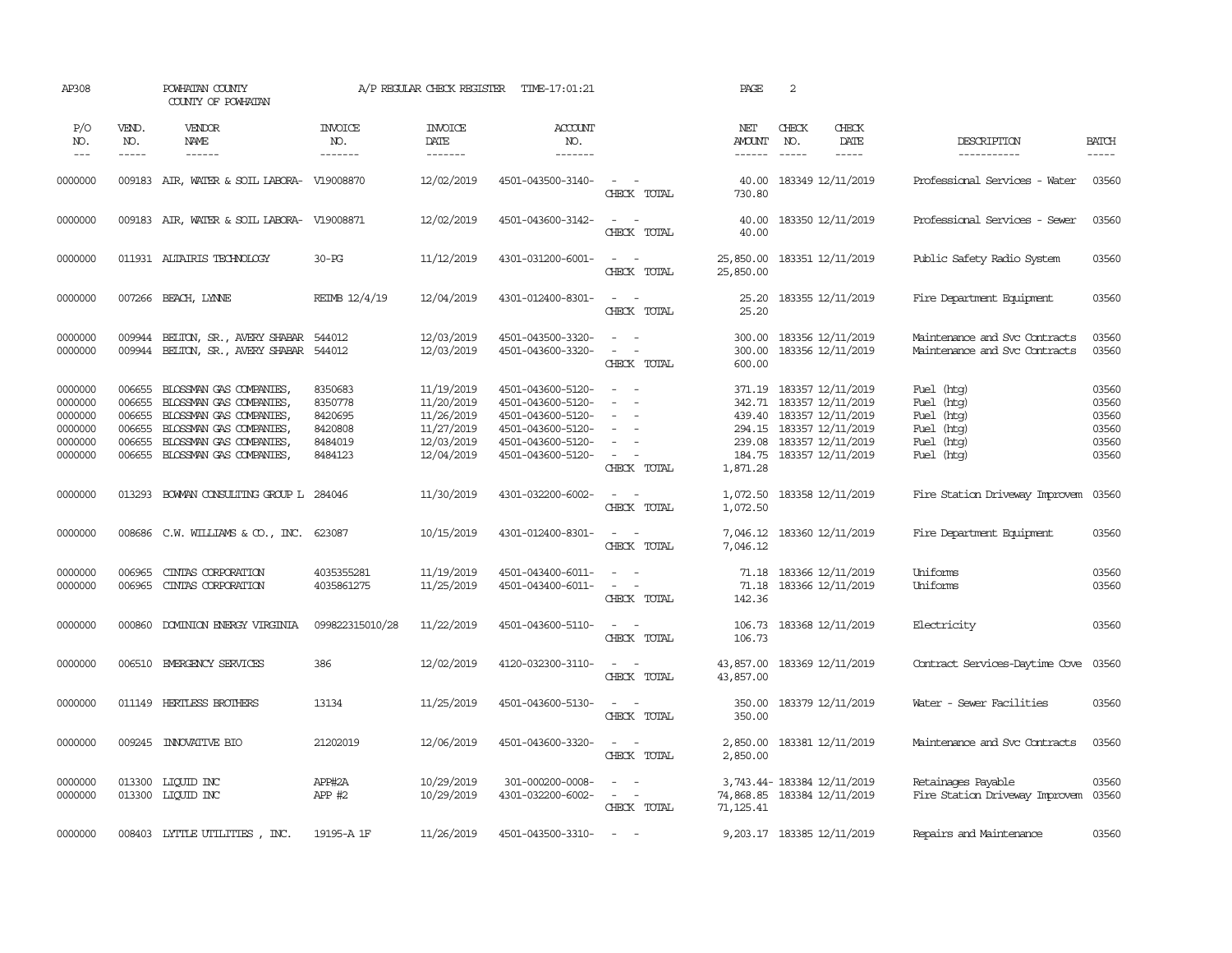| AP308                                               |                                                | POWHATAN COUNTY<br>COUNTY OF POWHATAN                                                                                                                                                           |                                  | A/P REGULAR CHECK REGISTER                                         | TIME-17:01:21                                                                                         |                                                                                                                      | PAGE                                         | 3                             |                                                                                                             |                                                                                                                                                                   |                                           |
|-----------------------------------------------------|------------------------------------------------|-------------------------------------------------------------------------------------------------------------------------------------------------------------------------------------------------|----------------------------------|--------------------------------------------------------------------|-------------------------------------------------------------------------------------------------------|----------------------------------------------------------------------------------------------------------------------|----------------------------------------------|-------------------------------|-------------------------------------------------------------------------------------------------------------|-------------------------------------------------------------------------------------------------------------------------------------------------------------------|-------------------------------------------|
| P/O<br>NO.<br>$---$                                 | VEND.<br>NO.<br>$\frac{1}{2}$                  | VENDOR<br>NAME<br>$- - - - - -$                                                                                                                                                                 | <b>INVOICE</b><br>NO.<br>2222222 | <b>INVOICE</b><br>DATE<br>$- - - - - - -$                          | ACCOUNT<br>NO.<br>$- - - - - - -$                                                                     |                                                                                                                      | NET<br><b>AMOUNT</b><br>$- - - - - -$        | CHECK<br>NO.<br>$\frac{1}{2}$ | CHECK<br>DATE                                                                                               | DESCRIPTION<br>-----------                                                                                                                                        | <b>BATCH</b><br>$- - - - -$               |
| 0000000                                             |                                                | 008403 LYTTLE UTILITIES, INC.                                                                                                                                                                   | 19195-B 1F                       | 11/26/2019                                                         | 4501-043500-3310-                                                                                     | $\sim$ $ -$                                                                                                          | 11,700.00 183385 12/11/2019                  |                               |                                                                                                             | Repairs and Maintenance                                                                                                                                           | 03560                                     |
|                                                     |                                                |                                                                                                                                                                                                 |                                  |                                                                    |                                                                                                       | CHECK TOTAL                                                                                                          | 20,903.17                                    |                               |                                                                                                             |                                                                                                                                                                   |                                           |
| 0000000<br>0000000                                  |                                                | 010924 MITCHELL PEST<br>010924 MITCHELL PEST                                                                                                                                                    | 126870<br>126871                 | 11/15/2019<br>11/27/2019                                           | 4501-043600-3320-<br>4501-043600-3320-                                                                | $\omega_{\rm{max}}$ and $\omega_{\rm{max}}$<br>$\omega_{\rm{max}}$ and $\omega_{\rm{max}}$<br>CHECK TOTAL            | 95.00<br>95.00<br>190.00                     |                               | 183390 12/11/2019<br>183390 12/11/2019                                                                      | Maintenance and Svc Contracts<br>Maintenance and Svc Contracts                                                                                                    | 03560<br>03560                            |
| 0000000                                             |                                                | 012283 SMARTSITES                                                                                                                                                                               | 0007441                          | 12/01/2019                                                         | 4116-032200-0010-                                                                                     | $\sim$<br>$\sim$ $-$<br>CHECK TOTAL                                                                                  | 973.65<br>973.65                             |                               | 183401 12/11/2019                                                                                           | SAFER Expenses                                                                                                                                                    | 03561                                     |
| 0000000<br>0000000                                  | 013065<br>013065                               | STAPLES INC<br>STAPLES INC                                                                                                                                                                      | 7302229228-0-1<br>7302229228-0-2 | 11/18/2019<br>11/20/2019                                           | 4216-031800-6023-<br>4216-031800-6023-                                                                | $\sim$ 100 $\sim$<br>$\sim$ $ \sim$<br>CHECK TOTAL                                                                   | 85.92<br>62.98<br>148.90                     |                               | 183403 12/11/2019<br>183403 12/11/2019                                                                      | Sheriff Asset Forfeiture Expen<br>Sheriff Asset Forfeiture Expen                                                                                                  | 03561<br>03561                            |
| 0000000                                             |                                                | 011988 SUMMIT MEDIA LLC                                                                                                                                                                         | R85646-6                         | 11/24/2019                                                         | 4116-032200-0010-                                                                                     | $\sim$ $ \sim$<br>CHECK TOTAL                                                                                        | 1,650.00<br>1,650.00                         |                               | 183406 12/11/2019                                                                                           | SAFER Expenses                                                                                                                                                    | 03561                                     |
| 0000000<br>0000000                                  | 007415                                         | 007415 VIRGINIA UTILITY<br>VIRGINIA UTILITY                                                                                                                                                     | 11190349<br>11190349             | 11/30/2019<br>11/30/2019                                           | 4501-043500-3140-<br>4501-043600-3142-                                                                | $\omega_{\rm{max}}$ and $\omega_{\rm{max}}$<br>$\sim$ $ -$<br>CHECK TOTAL                                            | 30.45<br>60.90                               |                               | 30.45 183412 12/11/2019<br>183412 12/11/2019                                                                | Professional Services - Water<br>Professional Services - Sewer                                                                                                    | 03561<br>03561                            |
| 0000000                                             |                                                | 011181 WELLS FARGO FINANCIAL                                                                                                                                                                    | 5008122446                       | 11/19/2019                                                         | 4501-043400-3320-                                                                                     | $\sim$ $ -$<br>CHECK TOTAL                                                                                           | 257.48<br>257.48                             |                               | 183413 12/11/2019                                                                                           | Maintenance and Service Contra 03561                                                                                                                              |                                           |
| 0000000<br>0000000<br>0000000<br>0000000<br>0000000 | 009183<br>009183<br>009183<br>009183<br>009183 | AIR, WATER & SOIL LABORA- V19009025<br>AIR, WATER & SOIL LABORA- V19009032<br>AIR, WATER & SOIL LABORA- V19009061<br>AIR, WATER & SOIL LABORA- V19009065<br>AIR, WATER & SOIL LABORA- V19009066 |                                  | 12/04/2019<br>12/04/2019<br>12/05/2019<br>12/05/2019<br>12/05/2019 | 4501-043500-3140-<br>4501-043600-3142-<br>4501-043600-3142-<br>4501-043600-3142-<br>4501-043600-3142- | $\omega_{\rm{max}}$ and $\omega_{\rm{max}}$<br>$\sim$<br>$\sim$<br>$\sim$<br>$\sim$<br>$\sim$ $ \sim$<br>CHECK TOTAL | 40.00<br>133.60<br>111.80<br>40.00<br>365.40 |                               | 183511 12/18/2019<br>183511 12/18/2019<br>183511 12/18/2019<br>40.00 183511 12/18/2019<br>183511 12/18/2019 | Professional Services - Water<br>Professional Services - Sewer<br>Professional Services - Sewer<br>Professional Services - Sewer<br>Professional Services - Sewer | 03567<br>03567<br>03567<br>03567<br>03567 |
| 0000000<br>0000000                                  |                                                | 012849 ACUA VIRGINIA<br>012849 AQUA VIRGINIA                                                                                                                                                    | 10050310 11/19<br>14072759 11/19 | 12/05/2019<br>12/27/2019                                           | 4501-043600-5130-<br>4501-043400-5130-                                                                | $\sim$ $ -$<br>$\alpha = 1$ , $\alpha = 1$<br>CHECK TOTAL                                                            | 41.32                                        |                               | 17.62 183514 12/18/2019<br>23.70 183514 12/18/2019                                                          | Water - Sewer Facilities<br>Water                                                                                                                                 | 03567<br>03567                            |
| 0000000                                             | 012080                                         | AXON ENTERPRISE, INC.                                                                                                                                                                           | SI-1626365                       | 12/03/2019                                                         | 4215-031700-6023-                                                                                     | $\sim$<br>$\sim$ $-$<br>CHECK TOTAL                                                                                  | 10,400.67<br>10,400.67                       |                               | 183516 12/18/2019                                                                                           | State Asset Forfeiture EXP-She 03567                                                                                                                              |                                           |
| 0000000                                             |                                                | 001125 AYERS, RICHARD                                                                                                                                                                           | 19-001951                        | 11/29/2019                                                         | 3120-016050-0001-                                                                                     | $\sim$ $ \sim$<br>CHECK TOTAL                                                                                        | 115.87<br>115.87                             |                               | 183517 12/18/2019                                                                                           | Fees for Rescue Transport Serv 03567                                                                                                                              |                                           |
| 0000000                                             | 008668                                         | BANK OF AMERICA                                                                                                                                                                                 | 02/02/2019                       | 2/02/2019                                                          | 4116-035500-0008-                                                                                     | $\frac{1}{2} \left( \frac{1}{2} \right) \left( \frac{1}{2} \right) = \frac{1}{2} \left( \frac{1}{2} \right)$         |                                              |                               | 164.44 183519 12/18/2019                                                                                    | Einerg Perform Grant                                                                                                                                              | 03570                                     |
| 0000000                                             | 008668                                         | BANK OF AMERICA                                                                                                                                                                                 | 02/02/2019                       | 2/02/2019                                                          | 4116-035500-0008-                                                                                     | $\sim$                                                                                                               | 7.40                                         |                               | 183519 12/18/2019                                                                                           | Emerg Perform Grant                                                                                                                                               | 03570                                     |
| 0000000                                             | 008668                                         | BANK OF AMERICA                                                                                                                                                                                 | 02/02/2019                       | 2/02/2019                                                          | 4116-035500-0008-                                                                                     | $\overline{\phantom{a}}$                                                                                             |                                              |                               | 35.62 183519 12/18/2019                                                                                     | Emerg Perform Grant                                                                                                                                               | 03570                                     |
| 0000000                                             | 008668                                         | BANK OF AMERICA                                                                                                                                                                                 | 02/02/2019                       | 2/02/2019                                                          | 4116-035500-0008-                                                                                     | $\sim$ $ \sim$                                                                                                       | 12.88                                        |                               | 183519 12/18/2019                                                                                           | Emerg Perform Grant                                                                                                                                               | 03570                                     |
| 0000000                                             | 008668                                         | BANK OF AMERICA                                                                                                                                                                                 | 02/02/2019                       | 2/02/2019                                                          | 4116-032200-0010-                                                                                     | $\sim$                                                                                                               | 1,287.00                                     |                               | 183519 12/18/2019                                                                                           | SAFER Expenses                                                                                                                                                    | 03570                                     |
| 0000000                                             | 008668                                         | BANK OF AMERICA                                                                                                                                                                                 | 02/02/2019                       | 2/02/2019                                                          | 4116-032200-0010-                                                                                     | $\sim$                                                                                                               | 1,347.00                                     |                               | 183519 12/18/2019                                                                                           | SAFER Expenses                                                                                                                                                    | 03570                                     |
| 0000000                                             | 008668                                         | BANK OF AMERICA                                                                                                                                                                                 | 02/02/2019                       | 2/02/2019                                                          | 4116-032200-0010-                                                                                     | $\sim$                                                                                                               | 1,247.00                                     |                               | 183519 12/18/2019                                                                                           | SAFER Expenses                                                                                                                                                    | 03570                                     |
| 0000000                                             | 008668                                         | BANK OF AMERICA                                                                                                                                                                                 | 02/02/2019                       | 2/02/2019                                                          | 4116-032200-0010-                                                                                     | $\overline{\phantom{a}}$                                                                                             | 1,347.00                                     |                               | 183519 12/18/2019                                                                                           | SAFER Expenses                                                                                                                                                    | 03570                                     |
| 0000000                                             | 008668                                         | BANK OF AMERICA                                                                                                                                                                                 | 02/02/2019                       | 2/02/2019                                                          | 4116-032200-0010-                                                                                     | $\sim$<br>$\sim$                                                                                                     |                                              |                               | 1,347.00 183519 12/18/2019                                                                                  | SAFER Expenses                                                                                                                                                    | 03570                                     |
| 0000000                                             | 008668                                         | BANK OF AMERICA                                                                                                                                                                                 | 02/02/2019                       | 2/02/2019                                                          | 4116-032200-0010-                                                                                     | $\sim$                                                                                                               |                                              |                               | 1,347.00 183519 12/18/2019                                                                                  | SAFER Expenses                                                                                                                                                    | 03570                                     |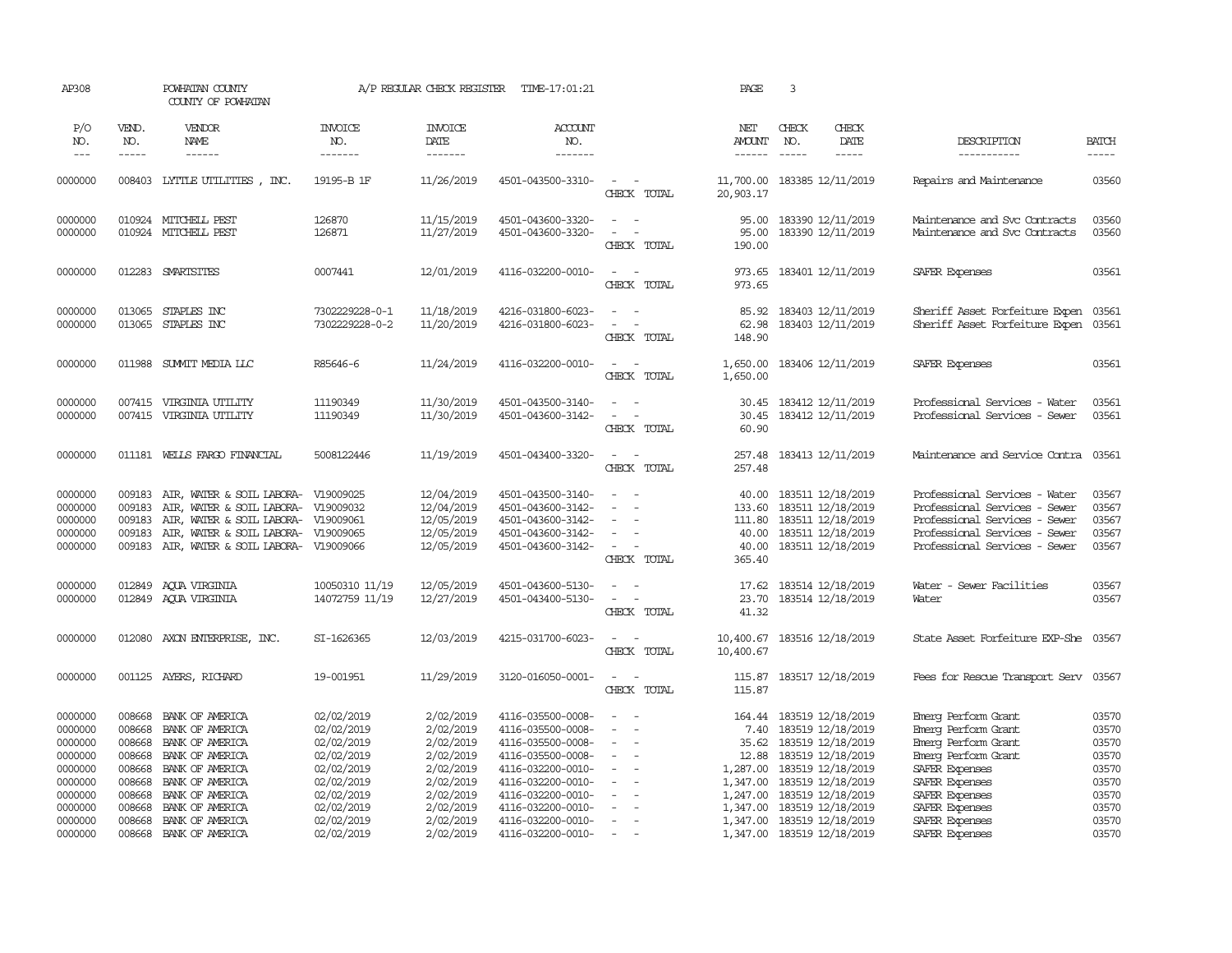| AP308              |                  | POWHATAN COUNTY<br>COUNTY OF POWHATAN       |                          | A/P REGULAR CHECK REGISTER    | TIME-17:01:21                          |                                 | PAGE                        | $\overline{4}$ |                                        |                                      |                |
|--------------------|------------------|---------------------------------------------|--------------------------|-------------------------------|----------------------------------------|---------------------------------|-----------------------------|----------------|----------------------------------------|--------------------------------------|----------------|
| P/O<br>NO.         | VEND.<br>NO.     | VENDOR<br><b>NAME</b>                       | <b>INVOICE</b><br>NO.    | <b>INVOICE</b><br><b>DATE</b> | <b>ACCOUNT</b><br>NO.                  |                                 | NET<br>AMOUNT               | CHECK<br>NO.   | CHECK<br><b>DATE</b>                   | DESCRIPTION                          | <b>BATCH</b>   |
| $\frac{1}{2}$      | -----            | $- - - - - -$                               | -------                  | -------                       | -------                                |                                 | $- - - - - -$               | $- - - - -$    | -----                                  | -----------                          | -----          |
| 0000000            | 008668           | BANK OF AMERICA                             | 02/02/2019               | 2/02/2019                     | 4116-032200-0010-                      | $\sim$                          |                             |                | 1,287.00 183519 12/18/2019             | SAFER Expenses                       | 03570          |
| 0000000<br>0000000 | 008668<br>008668 | BANK OF AMERICA<br>BANK OF AMERICA          | 02/02/2019<br>02/02/2019 | 2/02/2019<br>2/02/2019        | 4116-032200-0010-<br>4301-012500-8301- | $\equiv$<br>$\equiv$            | 1,122.00<br>15.00           |                | 183519 12/18/2019<br>183519 12/18/2019 | SAFER Expenses<br>Sheriff's Vehicles | 03570<br>03570 |
| 0000000            | 008668           | BANK OF AMERICA                             | 12/02/2019               | 12/02/2019                    | 4301-012500-8301-                      |                                 |                             |                | 20.64 183519 12/18/2019                | Sheriff's Vehicles                   | 03570          |
| 0000000            | 008668           | BANK OF AMERICA                             | 02/02/2019               | 2/02/2019                     | 4501-043400-5130-                      | $\overline{\phantom{a}}$        |                             |                | 17.16 183519 12/18/2019                | Water                                | 03570          |
| 0000000            | 008668           | BANK OF AMERICA                             | 02/02/2019               | 2/02/2019                     | 4501-043600-3310-                      | $\sim$                          | 251.25                      |                | 183519 12/18/2019                      | Repairs and Maintenance              | 03570          |
| 0000000            | 008668           | BANK OF AMERICA                             | 02/02/2019               | 2/02/2019                     | 4501-043600-6015-                      |                                 |                             |                | 272.49 183519 12/18/2019               | Lab Supplies                         | 03570          |
| 0000000            | 008668           | BANK OF AMERICA                             | 02/02/2019               | 2/02/2019                     | 4501-043600-6015-                      | $\equiv$                        |                             |                | 169.76 183519 12/18/2019               | Lab Supplies                         | 03570          |
| 0000000            | 008668           | BANK OF AMERICA                             | 02/02/2019               | 2/02/2019                     | 4501-043600-6015-                      | $\equiv$                        | 208.55                      |                | 183519 12/18/2019                      | Lab Supplies                         | 03570          |
| 0000000            | 008668           | BANK OF AMERICA                             | 02/02/2019               | 2/02/2019                     | 4501-043600-6016-                      |                                 | 1,925.00                    |                | 183519 12/18/2019                      | Chemicals                            | 03570          |
| 0000000            | 008668           | BANK OF AMERICA                             | 02/02/2019               | 2/02/2019                     | 4501-043400-5810-                      |                                 | 75.00                       |                | 183519 12/18/2019                      | Dues/Association Membership          | 03570          |
|                    |                  |                                             |                          |                               |                                        | CHECK TOTAL                     | 13,506.19                   |                |                                        |                                      |                |
| 0000000            |                  | 007266 BEACH, LYNNE                         | REIMB 12/12/19           | 12/12/2019                    | 4301-012500-8302-                      | $\sim$ $\sim$                   | 20.20                       |                | 183520 12/18/2019                      | Other County Vehicles                | 03567          |
|                    |                  |                                             |                          |                               |                                        | CHECK TOTAL                     | 20.20                       |                |                                        |                                      |                |
| 0000000            |                  | 013152 BERRYDUNN                            | 384467                   | 10/14/2019                    | 4301-012510-0003-                      | $\sim$<br>$\sim$                | 18,545.00 183522 12/18/2019 |                |                                        | ERP Replacement                      | 03567          |
| 0000000            |                  | 013152 BERRYDUNN                            | 386106                   | 12/09/2019                    | 4301-012510-0003-                      | $\sim$<br>$\sim$                | 1,700.00                    |                | 183522 12/18/2019                      | ERP Replacement                      | 03567          |
|                    |                  |                                             |                          |                               |                                        | CHECK TOTAL                     | 20,245.00                   |                |                                        |                                      |                |
| 0000000            |                  | 009991 BMS DIRECT                           | 140757                   | 11/27/2019                    | 4501-043400-5210-                      | $\sim$                          | 136.38                      |                | 183524 12/18/2019                      | Postage                              | 03567          |
|                    |                  |                                             |                          |                               |                                        | CHECK TOTAL                     | 136.38                      |                |                                        |                                      |                |
| 0000000            |                  | 011439 BUSINESS CARD                        | 11/27/2019               | 11/27/2019                    | 4116-031212-6015-                      | $\sim$<br>$\sim$                | 75.00                       |                | 183527 12/18/2019                      | Ancillary Expenses                   | 03571          |
|                    |                  |                                             |                          |                               |                                        | CHECK TOTAL                     | 75.00                       |                |                                        |                                      |                |
|                    |                  |                                             |                          |                               |                                        |                                 |                             |                |                                        |                                      |                |
| 0000000            | 011610           | BUSINESS CARD                               | 11/27/2019               | 11/27/2019                    | 4116-031212-6015-                      | $\sim$                          | 56.96                       |                | 183528 12/18/2019                      | Ancillary Expenses                   | 03572          |
| 0000000            | 011610           | BUSINESS CARD                               | 11/27/2019               | 11/27/2019                    | 4116-031212-6015-                      | $\sim$                          | 333.55                      |                | 183528 12/18/2019                      | Ancillary Expenses                   | 03572          |
| 0000000            | 011610           | BUSINESS CARD                               | 11/27/2019               | 11/27/2019                    | 4116-031212-6015-                      | $\sim$ $\sim$                   |                             |                | 375.11 183528 12/18/2019               | Ancillary Expenses                   | 03572          |
|                    |                  |                                             |                          |                               |                                        | CHECK TOTAL                     | 765.62                      |                |                                        |                                      |                |
| 0000000            | 011611           | BUSINESS CARD                               | 11/27/2019               | 11/27/2019                    | 4116-031212-6015-                      | $\overline{\phantom{a}}$        | .00                         |                | 183529 12/18/2019                      | Ancillary Expenses                   | 03574          |
| 0000000            |                  | 011611 BUSINESS CARD                        | 11/27/2019               | 11/27/2019                    | 4116-031212-6015-                      |                                 | 115.78                      |                | 183529 12/18/2019                      | Ancillary Expenses                   | 03574          |
| 0000000            |                  | 011611 BUSINESS CARD                        | 11/27/2019               | 11/27/2019                    | 4116-031212-6015-                      | $\sim$                          | 203.21                      |                | 183529 12/18/2019                      | Ancillary Expenses                   | 03574          |
|                    |                  |                                             |                          |                               |                                        | CHECK TOTAL                     | 318.99                      |                |                                        |                                      |                |
| 0000000            |                  | 000076 DELL MARKETING L.P.                  | 10357935007              | 12/03/2019                    | 4301-012510-8304-                      | $\sim$ $ \sim$                  | 26,000.00                   |                | 183535 12/18/2019                      | PC Replacement                       | 03567          |
|                    |                  |                                             |                          |                               |                                        | CHECK TOTAL                     | 26,000.00                   |                |                                        |                                      |                |
| 0000000            |                  | 013327 DETECTION INSTRUMENTS COR 5831-44677 |                          | 12/05/2019                    | 4501-043600-3310-                      | $\sim$ $\sim$                   | 1,534.13                    |                | 183536 12/18/2019                      | Repairs and Maintenance              | 03567          |
|                    |                  |                                             |                          |                               |                                        | CHECK TOTAL                     | 1,534.13                    |                |                                        |                                      |                |
| 0000000            | 000860           | DOMINION ENERGY VIRGINIA                    | 187519891112/02          | 12/04/2019                    | 4501-043500-5110-                      | $\sim$                          | 105.53                      |                | 183537 12/18/2019                      | Electricity                          | 03567          |
| 0000000            | 000860           | DOMINION ENERGY VIRGINIA                    | 665630055212/03          | 12/03/2019                    | 4501-043500-5110-                      |                                 |                             |                | 274.74 183537 12/18/2019               | Electricity                          | 03567          |
| 0000000            | 000860           | DOMINION ENERGY VIRGINIA                    | 789705585611/27          | 12/03/2019                    | 4501-043600-5110-                      | $\sim$<br>$\sim$                |                             |                | 2,333.80 183537 12/18/2019             | Electricity                          | 03567          |
|                    |                  |                                             |                          |                               |                                        | CHECK TOTAL                     | 2,714.07                    |                |                                        |                                      |                |
| 0000000            |                  | 013314 JOBE, DOUGLAS                        | 19-001823                | 11/28/2019                    | 3120-016050-0001-                      | $\sim$ $ -$                     | 48.96                       |                | 183543 12/18/2019                      | Fees for Rescue Transport Serv       | 03567          |
|                    |                  |                                             |                          |                               |                                        | CHECK TOTAL                     | 48.96                       |                |                                        |                                      |                |
|                    |                  |                                             |                          |                               |                                        |                                 |                             |                |                                        |                                      |                |
| 0000000            |                  | 006985 NUNNALLY, BRADFORD W.                | ANCILLARY FUND           | 12/02/2019                    | 4116-031212-6015-                      | $\sim$<br>$\sim$<br>CHECK TOTAL | 300.00<br>300.00            |                | 183550 12/18/2019                      | Ancillary Expenses                   | 03568          |
|                    |                  |                                             |                          |                               |                                        |                                 |                             |                |                                        |                                      |                |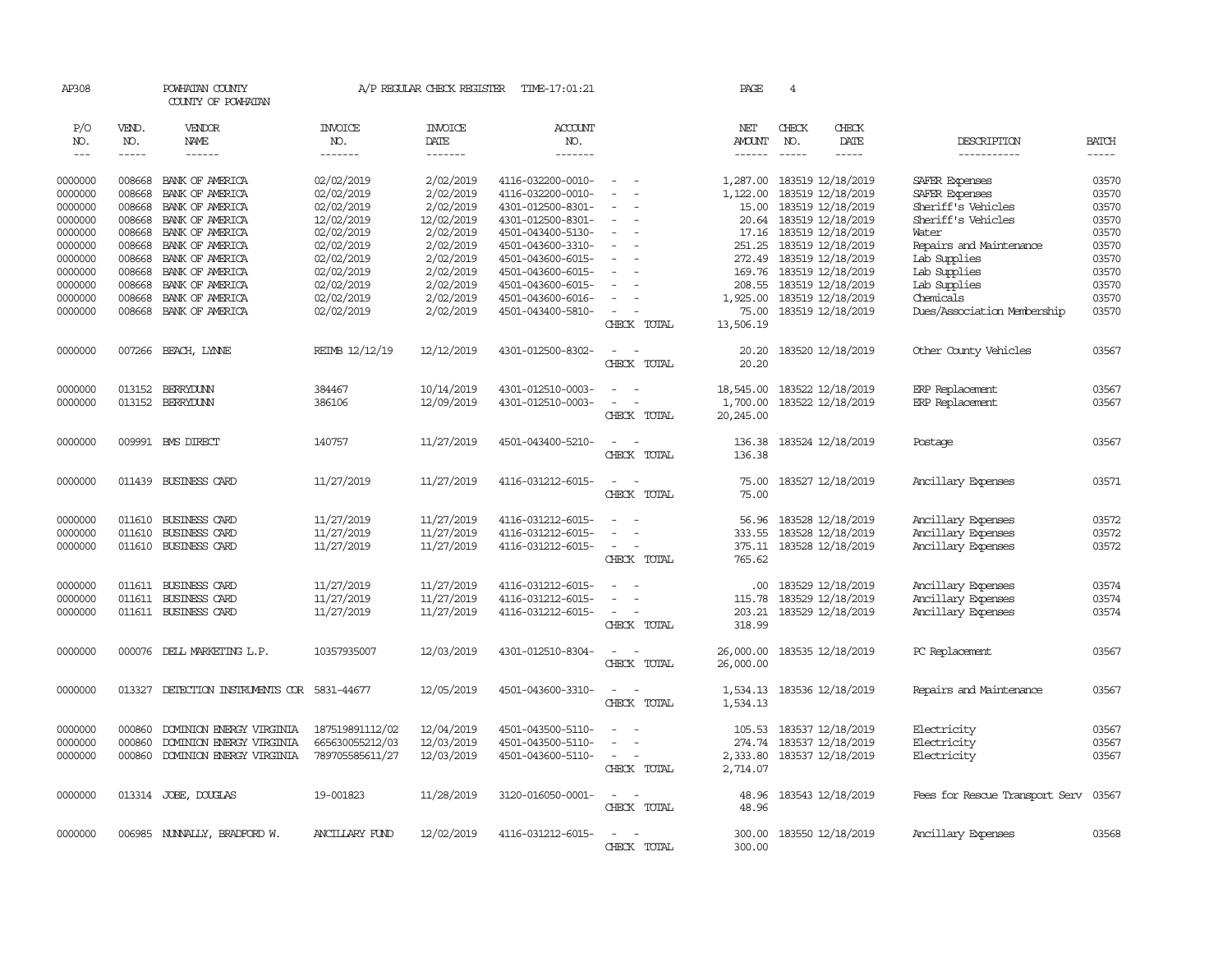| AP308                                    |                                      | POWHATAN COUNTY<br>COUNTY OF POWHATAN                                                                                                                    |                                          | A/P REGULAR CHECK REGISTER                           | TIME-17:01:21                                                                    |                                                                                                                                                                                               | PAGE                                                        | 5                             |                                                                                  |                                                                                                                                  |                                  |
|------------------------------------------|--------------------------------------|----------------------------------------------------------------------------------------------------------------------------------------------------------|------------------------------------------|------------------------------------------------------|----------------------------------------------------------------------------------|-----------------------------------------------------------------------------------------------------------------------------------------------------------------------------------------------|-------------------------------------------------------------|-------------------------------|----------------------------------------------------------------------------------|----------------------------------------------------------------------------------------------------------------------------------|----------------------------------|
| P/O<br>NO.<br>$---$                      | VEND.<br>NO.<br>$- - - - -$          | VENDOR<br>NAME<br>$- - - - - -$                                                                                                                          | <b>INVOICE</b><br>NO.<br>-------         | <b>INVOICE</b><br>DATE<br>-------                    | <b>ACCOUNT</b><br>NO.<br>-------                                                 |                                                                                                                                                                                               | NET<br>AMOUNT<br>$- - - - - -$                              | CHECK<br>NO.<br>$\frac{1}{2}$ | CHECK<br>DATE<br>$- - - - -$                                                     | DESCRIPTION<br>-----------                                                                                                       | <b>BATCH</b><br>$- - - - -$      |
| 0000000                                  | 008073                               | PROJECT LIFESAVER                                                                                                                                        | S190016807                               | 10/12/2019                                           | 4116-031210-6015-                                                                | $\sim$<br>$\sim$<br>CHECK TOTAL                                                                                                                                                               | 1,025.79<br>1,025.79                                        |                               | 183553 12/18/2019                                                                | Project Lifesaver expenses                                                                                                       | 03568                            |
| 0000000                                  | 009055                               | QUANTUM CONTROLS, INC.                                                                                                                                   | 014037                                   | 12/05/2019                                           | 4501-043600-3310-                                                                | $\sim$<br>$\sim$<br>CHECK TOTAL                                                                                                                                                               | 841.60<br>841.60                                            |                               | 183554 12/18/2019                                                                | Repairs and Maintenance                                                                                                          | 03568                            |
| 0000000<br>0000000                       | 012949<br>012949                     | <b>CUINN EVANS ARCHITECTS</b><br><b>CUINN EVANS ARCHITECTS</b>                                                                                           | 32301<br>32346                           | 12/03/2019<br>12/10/2019                             | 4301-014100-0001-<br>4301-014500-0001-                                           | $\sim$ $ \sim$<br>$\overline{\phantom{a}}$<br>$\equiv$<br>CHECK TOTAL                                                                                                                         | 1,186.95<br>1,346.00<br>2,532.95                            |                               | 183556 12/18/2019<br>183556 12/18/2019                                           | Skaops Road Office Renovations<br>Facility Improvements                                                                          | 03568<br>03568                   |
| 0000000                                  |                                      | 007770 ROOF CONSULTING SERVICES,                                                                                                                         | 2019-11-03                               | 11/06/2019                                           | 4301-062100-8304-                                                                | $\sim$<br>$\sim$<br>CHECK TOTAL                                                                                                                                                               | 1,500.00<br>1,500.00                                        |                               | 183560 12/18/2019                                                                | <b>PMS</b> Repurpose                                                                                                             | 03568                            |
| 0000000                                  | 009450                               | SPEC (SLUDGE PROCESS                                                                                                                                     | 2192011-PCU                              | 12/09/2019                                           | 4501-043600-6016-                                                                | $\sim$<br>$\sim$<br>CHECK TOTAL                                                                                                                                                               | 2,422.50<br>2,422.50                                        |                               | 183564 12/18/2019                                                                | Chemicals                                                                                                                        | 03568                            |
| 0000000                                  | 011988                               | SUMMIT MEDIA LLC                                                                                                                                         | R51183-6                                 | 12/01/2019                                           | 4116-032200-0010-                                                                | $\overline{\phantom{a}}$<br>$\sim$<br>CHECK TOTAL                                                                                                                                             | 99.00<br>99.00                                              |                               | 183566 12/18/2019                                                                | SAFER Expenses                                                                                                                   | 03568                            |
| 0000000<br>0000000<br>0000000<br>0000000 | 008346<br>008346<br>008346<br>008346 | SYCOM TECHNOLOGIES<br>SYCOM TECHNOLOGIES<br>SYCOM TECHNOLOGIES<br>SYCOM TECHNOLOGIES                                                                     | AT52658<br>AT52659<br>AT52660<br>AT53131 | 10/31/2019<br>10/31/2019<br>10/31/2019<br>11/30/2019 | 4301-012510-0002-<br>4301-012510-0002-<br>4301-012510-0002-<br>4301-012510-0002- | $\sim$<br>$\sim$<br>$\sim$<br>$\equiv$<br>CHECK TOTAL                                                                                                                                         | 5,790.00<br>2,410.00<br>13,515.00<br>4,437.50<br>26, 152.50 |                               | 183567 12/18/2019<br>183567 12/18/2019<br>183567 12/18/2019<br>183567 12/18/2019 | IT Improvements<br>IT Improvements<br>IT Improvements<br>IT Improvements                                                         | 03568<br>03568<br>03568<br>03568 |
| 0000000                                  | 007843                               | TENCARVA MACHINERY CO.                                                                                                                                   | 809238                                   | 11/27/2019                                           | 4501-043600-3310-                                                                | $\sim$<br>$\sim$<br>CHECK TOTAL                                                                                                                                                               | 2,242.50<br>2,242.50                                        |                               | 183569 12/18/2019                                                                | Repairs and Maintenance                                                                                                          | 03568                            |
| 0000000                                  | 007450                               | THOMSON REUTERS -                                                                                                                                        | 841399368                                | 12/01/2019                                           | 4116-021100-6012-                                                                | $\sim$<br>CHECK TOTAL                                                                                                                                                                         | 462.90<br>462.90                                            |                               | 183570 12/18/2019                                                                | Law Library Expenses                                                                                                             | 03568                            |
| 0000000                                  |                                      | 012734 TRANE U.S. INC.                                                                                                                                   | 310435424                                | 11/26/2019                                           | 4301-062100-8305-                                                                | $\sim$<br>$\sim$ $-$<br>CHECK TOTAL                                                                                                                                                           | 142,900.72<br>142,900.72                                    |                               | 183573 12/18/2019                                                                | Elementary EPC                                                                                                                   | 03568                            |
| 0000000                                  |                                      | 011169 VERIZON                                                                                                                                           | 804598560012/19                          | 11/28/2019                                           | 4501-043400-5230-                                                                | $\sim$<br>$\sim$<br>CHECK TOTAL                                                                                                                                                               | 49.06<br>49.06                                              |                               | 183577 12/18/2019                                                                | Telephone System                                                                                                                 | 03568                            |
| 0000000<br>0000000<br>0000000<br>0000000 | 009183<br>009183<br>009183<br>009183 | AIR, WATER & SOIL LABORA- V19009179<br>AIR, WATER & SOIL LABORA- V19009194<br>AIR, WATER & SOIL LABORA- V19009228<br>AIR, WATER & SOIL LABORA- V19009240 |                                          | 12/10/2019<br>12/11/2019<br>12/11/2019<br>12/12/2019 | 4501-043600-3142-<br>4501-043600-3142-<br>4501-043500-3140-<br>4501-043600-3142- | $\frac{1}{2} \left( \frac{1}{2} \right) \left( \frac{1}{2} \right) = \frac{1}{2} \left( \frac{1}{2} \right)$<br>$\sim$<br>$\overline{a}$<br>$\sim$<br>$\overline{\phantom{a}}$<br>CHECK TOTAL | 265.20<br>362.40<br>40.00<br>40.00<br>707.60                |                               | 183604 12/20/2019<br>183604 12/20/2019<br>183604 12/20/2019<br>183604 12/20/2019 | Professional Services - Sewer<br>Professional Services - Sewer<br>Professional Services - Water<br>Professional Services - Sewer | 03577<br>03577<br>03577<br>03577 |
| 0000000                                  |                                      | 007126 ANALYTICS CORPORATION                                                                                                                             | 63258B                                   | 9/30/2019                                            | 4501-043600-3142-                                                                | $\sim$ $ -$<br>CHECK TOTAL                                                                                                                                                                    | 58.00<br>58.00                                              |                               | 183605 12/20/2019                                                                | Professional Services - Sewer                                                                                                    | 03577                            |
| 0000000<br>0000000                       | 006655<br>006655                     | BLOSSMAN GAS COMPANIES,<br>BLOSSMAN GAS COMPANIES,                                                                                                       | 8590808<br>8590917                       | 12/10/2019<br>12/11/2019                             | 4501-043400-5120-<br>4501-043400-5120-                                           | $\sim$<br>$\sim$<br>$\sim$<br>$\sim$<br>CHECK TOTAL                                                                                                                                           | 292.52<br>139.95<br>432.47                                  |                               | 183612 12/20/2019<br>183612 12/20/2019                                           | Fuel (htg)<br>Fuel (htg)                                                                                                         | 03577<br>03577                   |
| 0000000                                  |                                      | 007296 BOUND TREE MEDICAL, LLC                                                                                                                           | 83402832                                 | 11/04/2019                                           | 4120-032301-6013-                                                                | $\sim$                                                                                                                                                                                        |                                                             |                               | 220.00 183615 12/20/2019                                                         | Medical Supplies                                                                                                                 | 03577                            |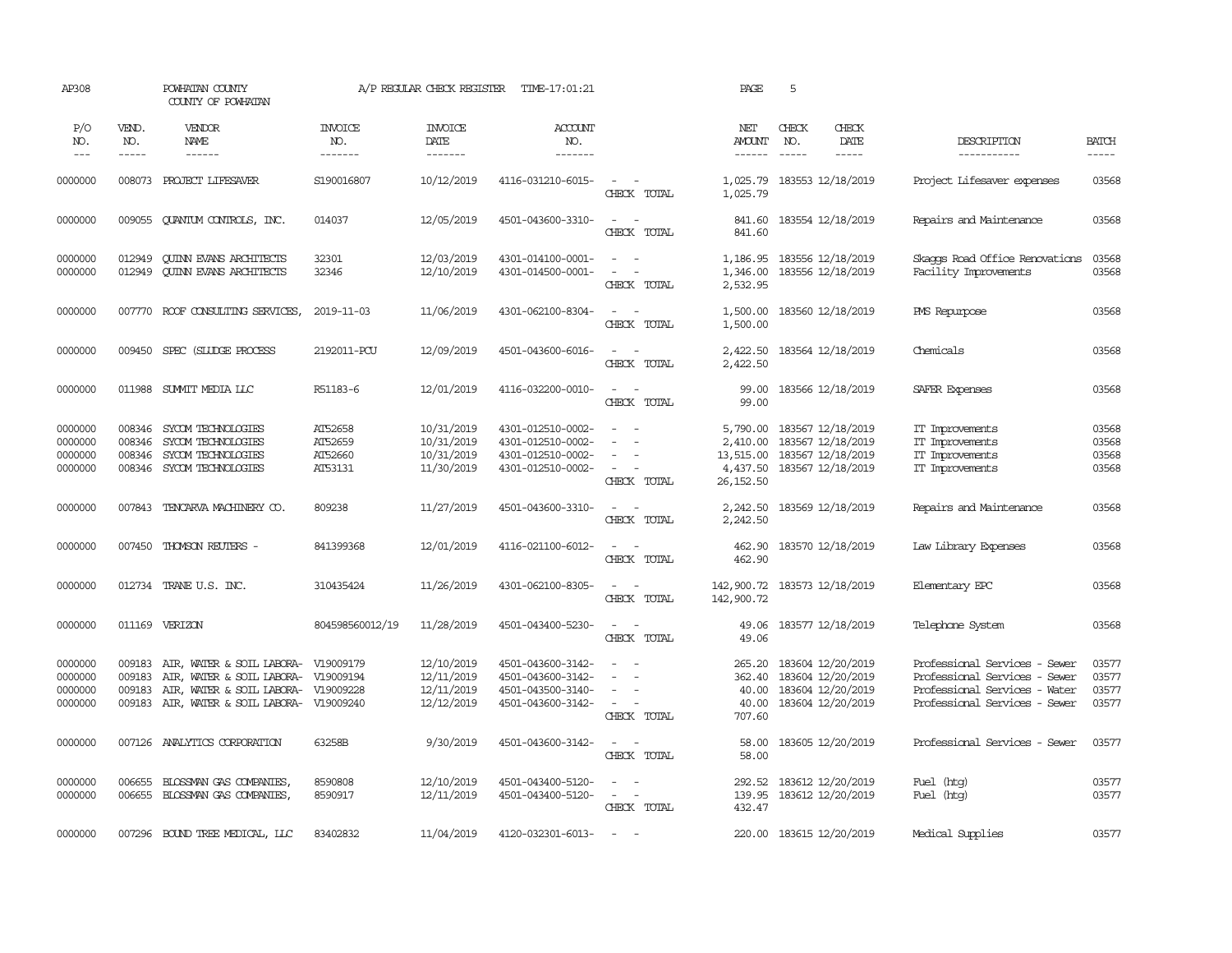| AP308                                                          |                                      | POWHATAN COUNTY<br>COUNTY OF POWHATAN                                                          |                                                           | A/P REGULAR CHECK REGISTER                                                  | TIME-17:01:21                                                                                                              |                                                                                                       | PAGE                                                                       | 6             |                                                                                                                            |                                                                                                                                        |                                                    |
|----------------------------------------------------------------|--------------------------------------|------------------------------------------------------------------------------------------------|-----------------------------------------------------------|-----------------------------------------------------------------------------|----------------------------------------------------------------------------------------------------------------------------|-------------------------------------------------------------------------------------------------------|----------------------------------------------------------------------------|---------------|----------------------------------------------------------------------------------------------------------------------------|----------------------------------------------------------------------------------------------------------------------------------------|----------------------------------------------------|
| P/O<br>NO.                                                     | VEND.<br>NO.                         | <b>VENDOR</b><br>NAME                                                                          | <b>INVOICE</b><br>NO.                                     | <b>INVOICE</b><br>DATE                                                      | ACCOUNT<br>NO.                                                                                                             |                                                                                                       | NET<br>AMOUNT                                                              | CHECK<br>NO.  | CHECK<br>DATE                                                                                                              | DESCRIPTION                                                                                                                            | <b>BATCH</b>                                       |
| $---$                                                          | -----                                | ------                                                                                         | -------                                                   | --------                                                                    | -------                                                                                                                    |                                                                                                       | $- - - - - -$                                                              | $\frac{1}{2}$ | $\frac{1}{2}$                                                                                                              | -----------                                                                                                                            | $- - - - -$                                        |
| 0000000<br>0000000                                             | 007296                               | 007296 BOUND TREE MEDICAL, LLC<br>BOUND TREE MEDICAL, LLC                                      | 83404387<br>83422344                                      | 11/05/2019<br>11/21/2019                                                    | 4120-032301-6013-<br>4120-032301-6013-                                                                                     | $ -$<br>$\sim$<br>CHECK TOTAL                                                                         | 110.00<br>299.75<br>629.75                                                 |               | 183615 12/20/2019<br>183615 12/20/2019                                                                                     | Medical Supplies<br>Medical Supplies                                                                                                   | 03577<br>03577                                     |
| 0000000                                                        |                                      | 008686 C.W. WILLIAMS & CO., INC.                                                               | 624409                                                    | 12/12/2019                                                                  | 4120-032200-8215-                                                                                                          | $\sim$<br>$\sim$<br>CHECK TOTAL                                                                       | 4,728.49<br>4,728.49                                                       |               | 183618 12/20/2019                                                                                                          | State Dept of Fire Programs Fu                                                                                                         | 03577                                              |
| 0000000<br>0000000<br>0000000<br>0000000<br>0000000<br>0000000 | 008723<br>008723<br>008723<br>008723 | 008723 CAS SEVERN<br>CAS SEVERN<br>CAS SEVERN<br>CAS SEVERN<br>CAS SEVERN<br>008723 CAS SEVERN | 3005186<br>434369<br>434572<br>434575<br>434763<br>435226 | 8/31/2019<br>6/30/2019<br>7/31/2019<br>7/31/2019<br>8/31/2019<br>10/31/2019 | 4301-012510-0002-<br>4301-012510-8309-<br>4301-012510-0002-<br>4301-012510-8309-<br>4301-012510-8309-<br>4301-012510-8309- | $\sim$<br>$\sim$<br>$\sim$<br>$\equiv$<br>$\sim$<br>$\overline{\phantom{a}}$<br>$\sim$<br>CHECK TOTAL | 4,950.00<br>1,380.00<br>53.75<br>1,196.00<br>6.96<br>3,697.40<br>11,284.11 |               | 183619 12/20/2019<br>183619 12/20/2019<br>183619 12/20/2019<br>183619 12/20/2019<br>183619 12/20/2019<br>183619 12/20/2019 | IT Improvements<br>High Speed Connection<br>IT Improvements<br>High Speed Connection<br>High Speed Connection<br>High Speed Connection | 03577<br>03577<br>03577<br>03577<br>03577<br>03577 |
| 0000000                                                        | 006965                               | CINIAS CORPORATION                                                                             | 4037163070                                                | 12/11/2019                                                                  | 4501-043400-6011-                                                                                                          | $\sim$ $ \sim$<br>CHECK TOTAL                                                                         | 10.35<br>10.35                                                             |               | 183622 12/20/2019                                                                                                          | Uniforms                                                                                                                               | 03577                                              |
| 0000000                                                        | 000860                               | DOMINION ENERGY VIRGINIA                                                                       | 473221750212/02                                           | 12/03/2019                                                                  | 4501-043600-5110-                                                                                                          | $\sim$ $ \sim$<br>CHECK TOTAL                                                                         | 100.13<br>100.13                                                           |               | 183630 12/20/2019                                                                                                          | Electricity                                                                                                                            | 03577                                              |
| 0000000<br>0000000                                             | 007147                               | DRAPER ADEN ASSOCIATES<br>007147 DRAPER ADEN ASSOCIATES,                                       | 2019110378<br>2019110378                                  | 11/30/2019<br>11/30/2019                                                    | 4501-043500-3140-<br>4501-043500-3140-                                                                                     | $\sim$<br>$\sim$<br>$\sim$<br>$\sim$<br>CHECK TOTAL                                                   | 600.00<br>600.00<br>1,200.00                                               |               | 183631 12/20/2019<br>183631 12/20/2019                                                                                     | Professional Services - Water<br>Professional Services - Water                                                                         | 03577<br>03577                                     |
| 0000000                                                        |                                      | 011224 ELECTRONIC SYSTEMS, INC.                                                                | IN1450947                                                 | 12/02/2019                                                                  | 4501-043400-3320-                                                                                                          | $\sim$ $ \sim$<br>CHECK TOTAL                                                                         | 45.25<br>45.25                                                             |               | 183634 12/20/2019                                                                                                          | Maintenance and Service Contra 03577                                                                                                   |                                                    |
| 0000000                                                        |                                      | 009639 EMS MANAGEMENT &                                                                        | 037839                                                    | 11/30/2019                                                                  | 4120-032300-5845-                                                                                                          | $\sim$ $ -$<br>CHECK TOTAL                                                                            | 1,612.36<br>1,612.36                                                       |               | 183635 12/20/2019                                                                                                          | EMS Transport Third Party Bill 03577                                                                                                   |                                                    |
| 0000000                                                        |                                      | 011647 ICON SIGN & LIGHTING                                                                    | 72068                                                     | 12/12/2019                                                                  | 4301-071120-8301-                                                                                                          | $\sim$ $ \sim$<br>CHECK TOTAL                                                                         | 2,350.00<br>2,350.00                                                       |               | 183648 12/20/2019                                                                                                          | Field Improvements - 2016 Bond 03577                                                                                                   |                                                    |
| 0000000                                                        |                                      | 000120 JAMES RIVER AIR                                                                         | S146219                                                   | 11/30/2019                                                                  | 4501-043600-6009-                                                                                                          | $\sim$ $  -$<br>CHECK TOTAL                                                                           | 1,545.06<br>1,545.06                                                       |               | 183650 12/20/2019                                                                                                          | Facility - Sewer Needs                                                                                                                 | 03577                                              |
| 0000000                                                        |                                      | 006696 MCGUIREWOODS LLP                                                                        | 0748072-0046                                              | 11/13/2019                                                                  | 4501-095101-0100-                                                                                                          | $\sim$<br>$\sim$<br>CHECK TOTAL                                                                       | 15,000.00<br>15,000.00                                                     |               | 183654 12/20/2019                                                                                                          | Cost of Issuance                                                                                                                       | 03577                                              |
| 0000000                                                        |                                      | 006985 NUNNALLY, BRADFORD W.                                                                   | CHRISTMAS PTY                                             | 12/16/2019                                                                  | 4116-031212-6015-                                                                                                          | $\sim$ $  -$<br>CHECK TOTAL                                                                           | 100.00<br>100.00                                                           |               | 183664 12/20/2019                                                                                                          | Ancillary Expenses                                                                                                                     | 03578                                              |
| 0000000<br>0000000<br>0000000                                  | 007325<br>007325<br>007325           | RICHMOND OXYGEN CO.<br>RICHMOND OXYGEN CO.<br>RICHMOND OXYGEN CO.                              | 324108<br>324109<br>324584                                | 11/06/2019<br>11/06/2019<br>11/20/2019                                      | 4120-032301-6013-<br>4120-032301-6013-<br>4120-032301-6013-                                                                | $\sim$<br>$\sim$<br>$\sim$<br>$\sim$<br>$\sim$<br>$\sim$ $-$<br>CHECK TOTAL                           | 73.00<br>16.00<br>45.00<br>134.00                                          |               | 183680 12/20/2019<br>183680 12/20/2019<br>183680 12/20/2019                                                                | Medical Supplies<br>Medical Supplies<br>Medical Supplies                                                                               | 03578<br>03578<br>03578                            |
| 0000000<br>0000000                                             | 006594<br>006594                     | SOUTHSIDE ELECTRIC COOP<br>SOUTHSIDE ELECTRIC COOP                                             | 63504003 12/08<br>63504013 12/08                          | 12/12/2019<br>12/12/2019                                                    | 4501-043600-5110-<br>4501-043400-5110-                                                                                     | $\sim$<br>CHECK TOTAL                                                                                 | 2,556.58<br>365.67<br>2,922.25                                             |               | 183686 12/20/2019<br>183686 12/20/2019                                                                                     | Electricity<br>Electricity                                                                                                             | 03578<br>03578                                     |